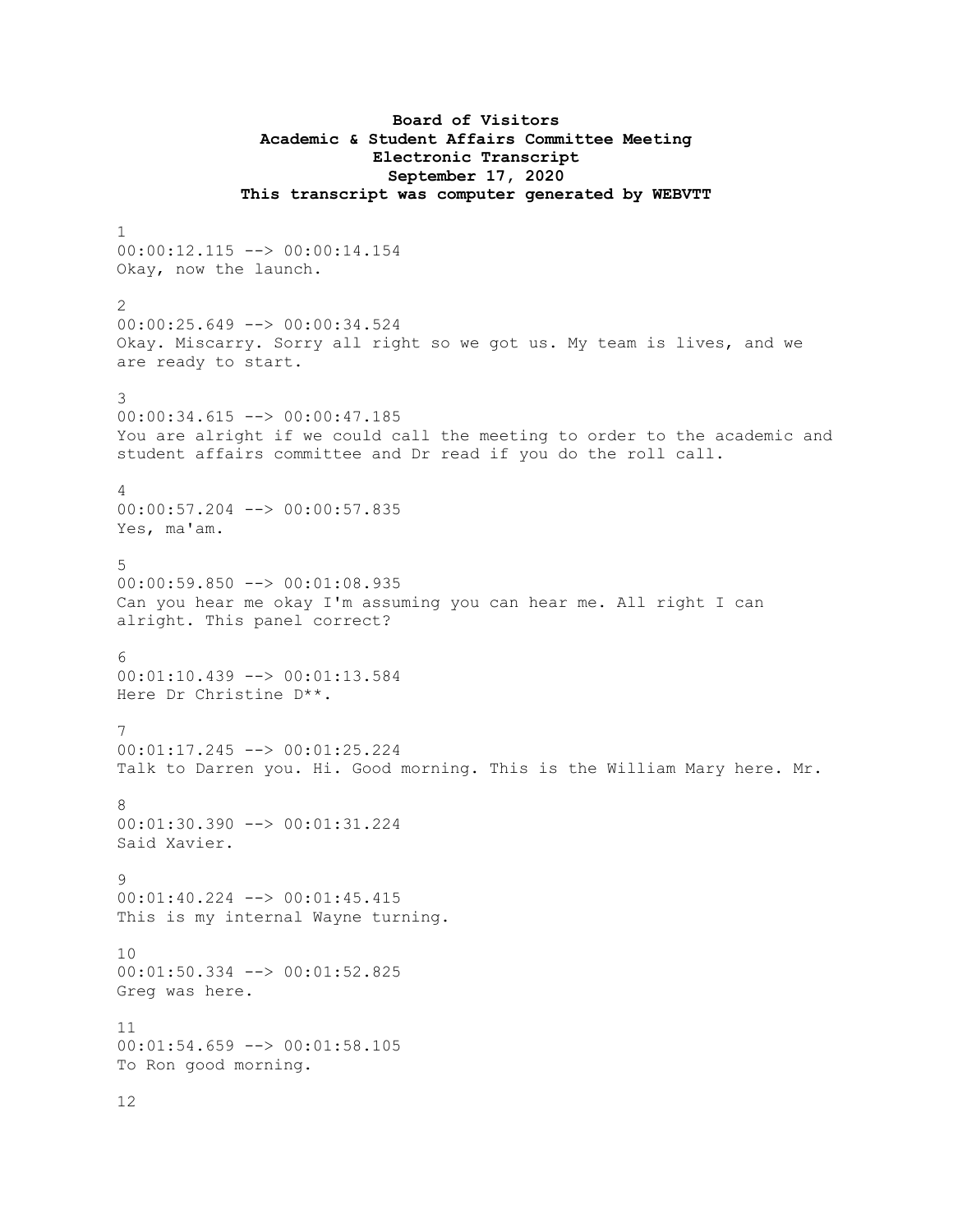00:02:00.025 --> 00:02:08.694 And we would like to acknowledge our faculty and student representatives that is all spencers here. 13 00:02:09.840 --> 00:02:11.305 Mr. Cameron great. 14 00:02:18.775 --> 00:02:19.254 Great. 15 00:02:29.425 --> 00:02:41.455 Okay, Manning chair I believe I did he always here he's having we're having a technical difficulties. He's actually in the meeting, but he does not have sounds or video at this point, but he is in the meeting. 16 00:02:45.715 --> 00:02:48.564 Excuse me when I'm here better it. 17 00:02:52.650 --> 00:03:04.979 When systems Mr. Thank you. We want to acknowledge our board member. Mr. Glenn are they any other board members who are not on the committee present? 18 00:03:11.724 --> 00:03:22.224 Thank you, man. Okay. Mr. hall. I heard you earlier. Are you able to give us the indication. 19 00:03:24.960 --> 00:03:27.835 It would be my pleasure. Thanks. 20 00:03:30.775 --> 00:03:45.145 Dear, God, thank you for your grace diligence you have branded us the necessary measure of health and energy here for the I think we've got to be human and help us to remember all about you. 21 00:03:45.360 --> 00:03:50.875 Not us. Maybe we have meaningful conversations about how to support and strengthen the University.  $22$  $00:03:51.659$  -->  $00:03:55.194$ Help us to share things that will benefit our students and our mission to.

23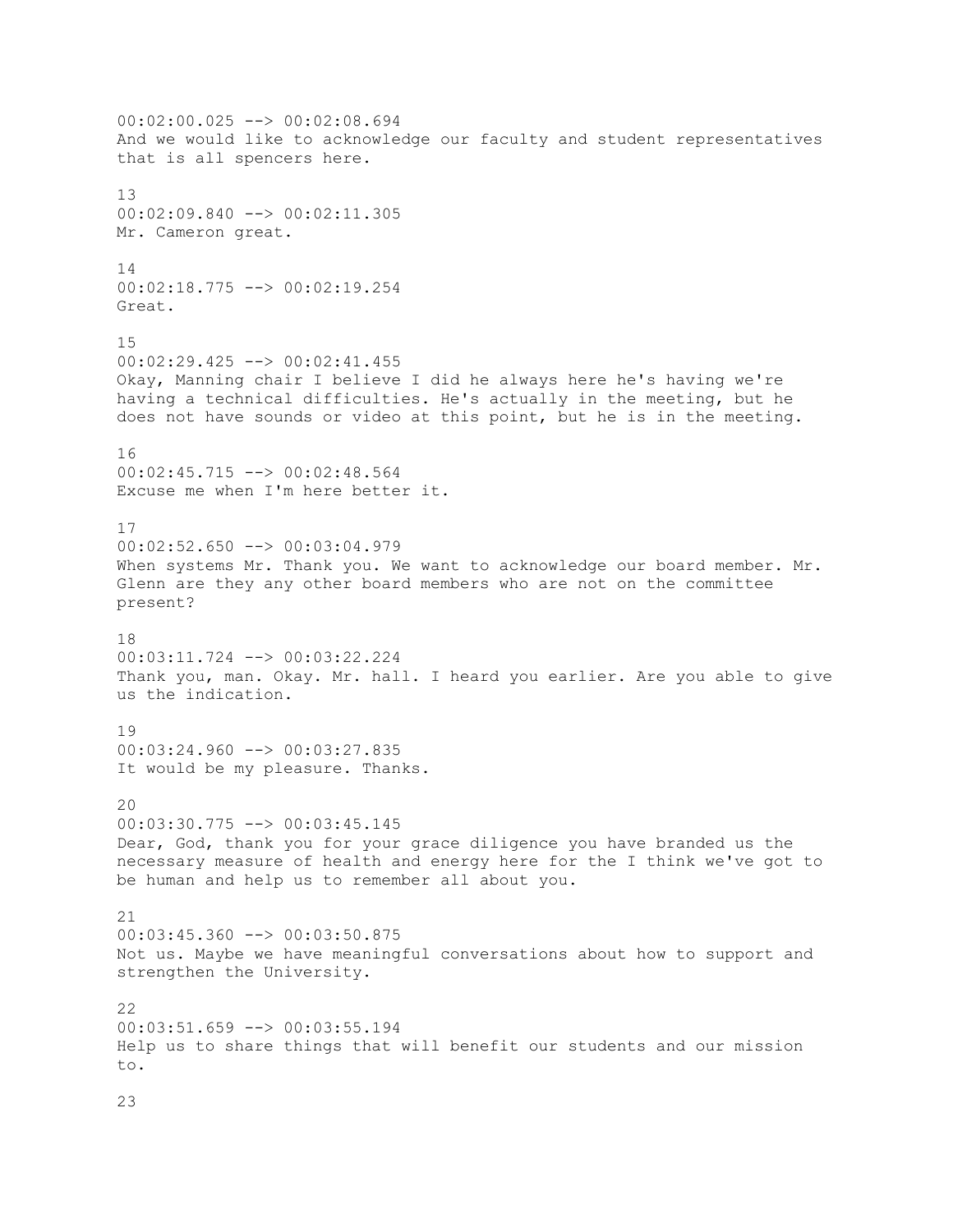00:03:56.875 --> 00:04:00.085 Got our thoughts are hearts as we do with challenges. 24 00:04:01.379 --> 00:04:15.564 Our university with the entire nation, maybe approach each other fact and bulk more create an environment of cooperation in this place. Help us to be. One is spirit in your mighty name. We pray and believe. Amen. 25 00:04:17.995 --> 00:04:18.475 And then, 26 00:04:19.949 --> 00:04:20.425 thank you, 27 00:04:20.425 --> 00:04:21.115 Mr hall, 28 00:04:23.185 --> 00:04:29.310 you have the agenda before you I think last yesterday, 29  $00:04:29.754$  -->  $00:04:36.954$ we decided to pull one item that was on our agenda and move it to the full board agenda. 30 00:04:37.644 --> 00:04:51.774 That's the presentation on the new. Course, that's getting such good publicity for the University. Real thrilled to hear about that, but it's enough Andrew, so we'll do it to the full board. 31  $00:04:52.199$  -->  $00:05:01.620$ So the updated agenda is in diligence and I, here a motion to approve that. Okay. 32 00:05:13.379 --> 00:05:17.875 Data most so moved to is that Mr Wednesday? 33 00:05:19.464 --> 00:05:32.004 Thank you. Mr. Wednesday. All right. You also do I need I don't need a second for that. Do I sorry? Can you hear me? Mom chair? 34 00:05:33.209 --> 00:05:38.904 Now, I can yes, sir. Okay because I offer the motion, but I think it's something.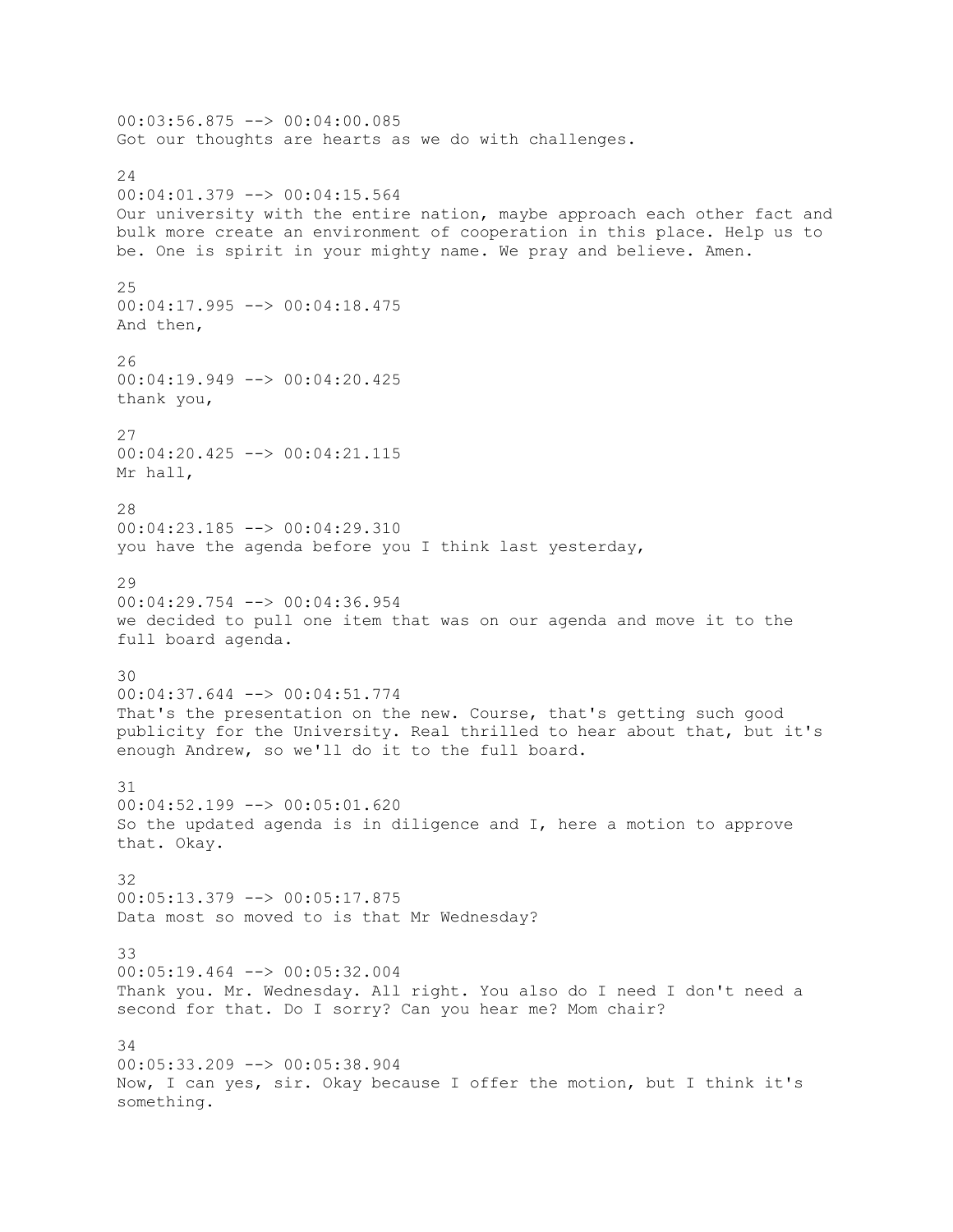35 00:05:41.694 --> 00:05:54.865 Hey, we're all there. Okay. So with that, if I could get an approval for the previous minutes, those were available in diligent or any comments additions or changes. 36 00:05:58.795 --> 00:06:03.055 No approval Madam chair, thank you. 37 00:06:05.819 --> 00:06:08.904 Alright, thank you. Alright. No. 38 00:06:09.509 --> 00:06:19.855 Pleasure of electing selecting a vice chair for the committee. Do I hear any nominations from the floor? 39 00:06:25.675 --> 00:06:30.834 I think Mr Hill has some thoughts on this, but. 40 00:06:32.220 --> 00:06:34.165 I think it's not working. 41 00:06:42.745 --> 00:06:43.795 Can I. 42  $00:06:49.230$  -->  $00:06:58.975$ Okay, there we. 43 00:07:03.329 --> 00:07:07.495 Okay, so. 44 00:07:09.720 --> 00:07:13.105 Procedurally I don't know if I can nominate someone. 45 00:07:16.980 --> 00:07:22.620 Can I do that chair laughs? 46  $00:07:30.000$  -->  $00:07:42.654$ Yes, all right. I advised nominate doctors are to be vice chair. Do I have a second from the floor?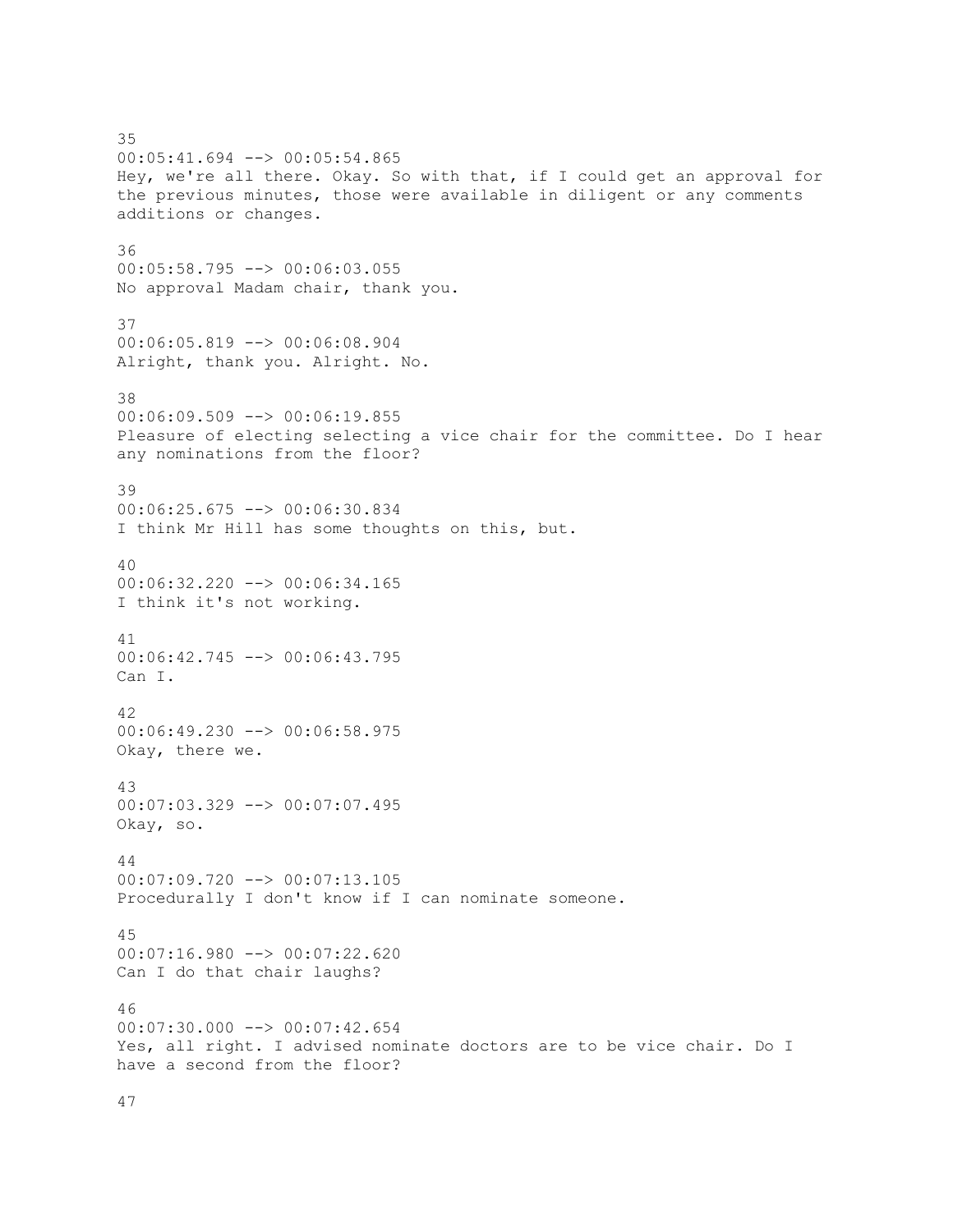00:07:47.699 --> 00:07:57.564 I have a second to there and all in favor say, aye, if you would. 48 00:08:00.839 --> 00:08:09.834 Hi, are there any opposed and with modern technology, if there's any opposed, you can always put in the chat section. 49 00:08:11.579 --> 00:08:16.074 If you wanted to register the opposition, any depends. 50 00:08:20.009 --> 00:08:32.125 Alright Dr Darden, thank you so much for your willingness do this. I know you've got volunteered for it and I really appreciate your willingness to do this. 51 00:08:36.355 --> 00:08:37.284 Yeah, thank you very much. 52 00:08:39.955 --> 00:08:49.644 Alright, I'm gonna go on mute now and I'm gonna turn it over to our esteemed president. Thank you very much Madam chair and thank you. 53 00:08:50.700 --> 00:09:04.615 For being here at the meeting, it's always a pleasure to see everybody in a position to share information about Virginia State University. I'll first kind of what walk through a little bit of the of the decision. Thank you all for being. 54  $00:09:05.965$  -->  $00:09:14.125$ To communicate to, during the process of making a decision, not to invite students back to campus, it kinda goes. 55 00:09:15.720 --> 00:09:28.164 The denominator if you will and making that decision, I was health and safety for Virginia State University, making students, our faculty and staff had had the best way to be safe here on campus. 56 00:09:28.195 --> 00:09:34.225 It was a challenging decision as you can imagine, and we'll talk about it more tomorrow. There. 57 00:09:34.950 --> 00:09:41.125 A fiscal impacts to that decision that will be discussed more tomorrow, but they were, there are other impacts.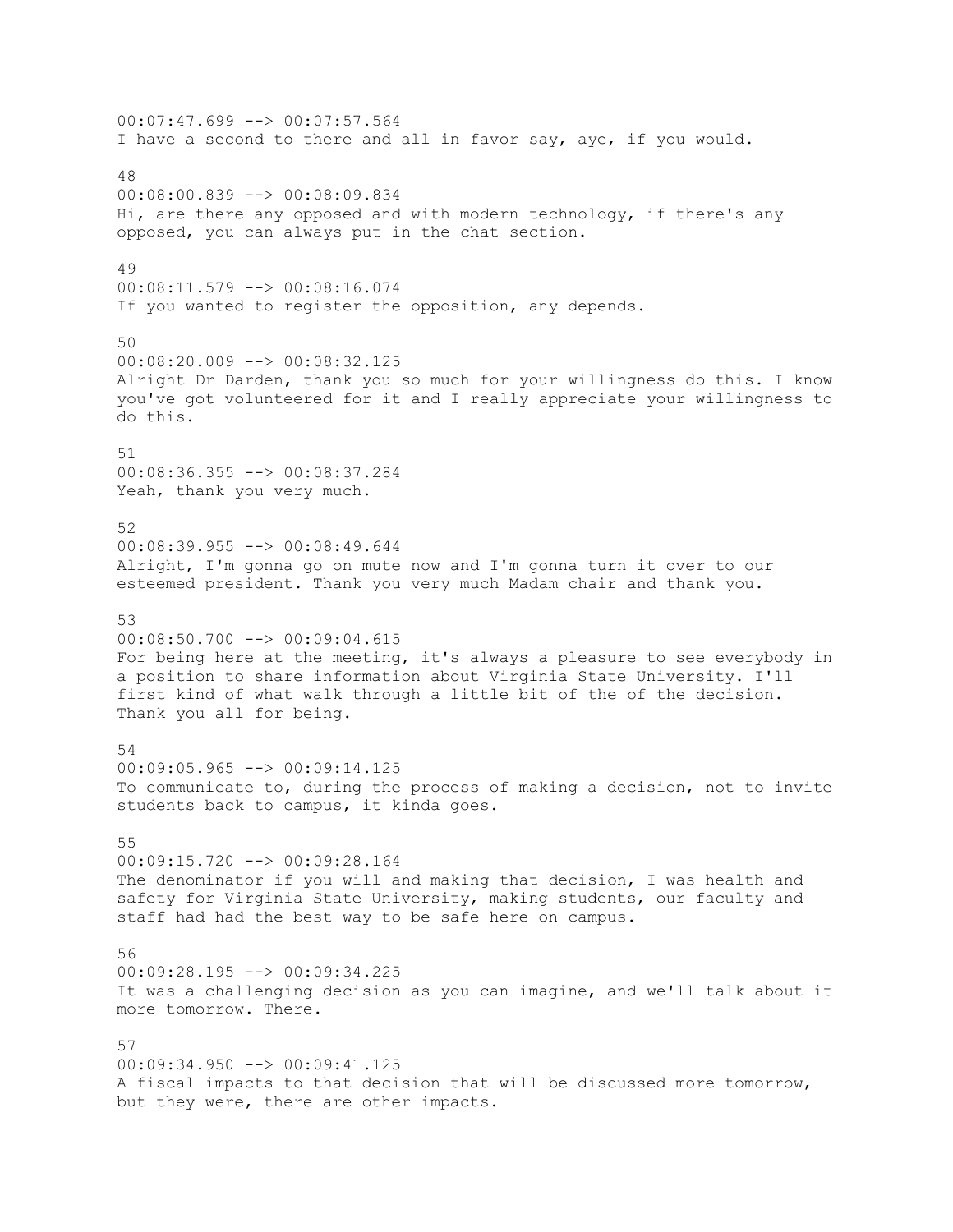58 00:09:42.144 --> 00:09:55.764 That some of what you'll see in this meeting, and so I wanted to kind of I set that up. One of the concerns that we had of course, is that there's some students who really wanted the in person experience. We wanted to be back on campus and watch. They knew that we wouldn't be back. 59 00:09:57.090 --> 00:10:04.014 We weren't invited then back for residential experience on campus that they may choose to sit out a semester or sit out a year. And so we have seen it. 60  $00:10:04.945$   $\longrightarrow 00:10:19.590$ Our enrollment is just about thirty seven hundred I would anticipated getting close to I think that the Paul said thirty eight of thirty nine hundred below where we were looking to be before we made the 61 00:10:19.585 --> 00:10:20.095 announcements. 62 00:10:20.095 --> 00:10:34.615 So that is pretty significant. And the idea first year students back for the second year, there are some students again that they would, they would rather wait to have the in person experience. And so that's one of the challenges that we knew. We would face. 63 00:10:35.004 --> 00:10:48.924 And we are certainly facing it as we go forward. So you'll see that in your thing. The other thing that we've we started to to talk about and do is is to look at two things. One is a process improvement committee. 64 00:10:48.924 --> 00:10:52.945 And I'm not sure that today or tomorrow, but one of the things that. 65 00:10:54.720 --> 00:11:01.825 Remotely is that in some ways, is a disconnect for our customer service between our systems and our people. 66 00:11:01.884 --> 00:11:15.264 And again, I, I don't think that that's a statement on our people, and I don't think it's a statement systems, but when we had to rely on them to do totally remote registration validation, it's pointed out some of the challenges, some of the flaws in our systems.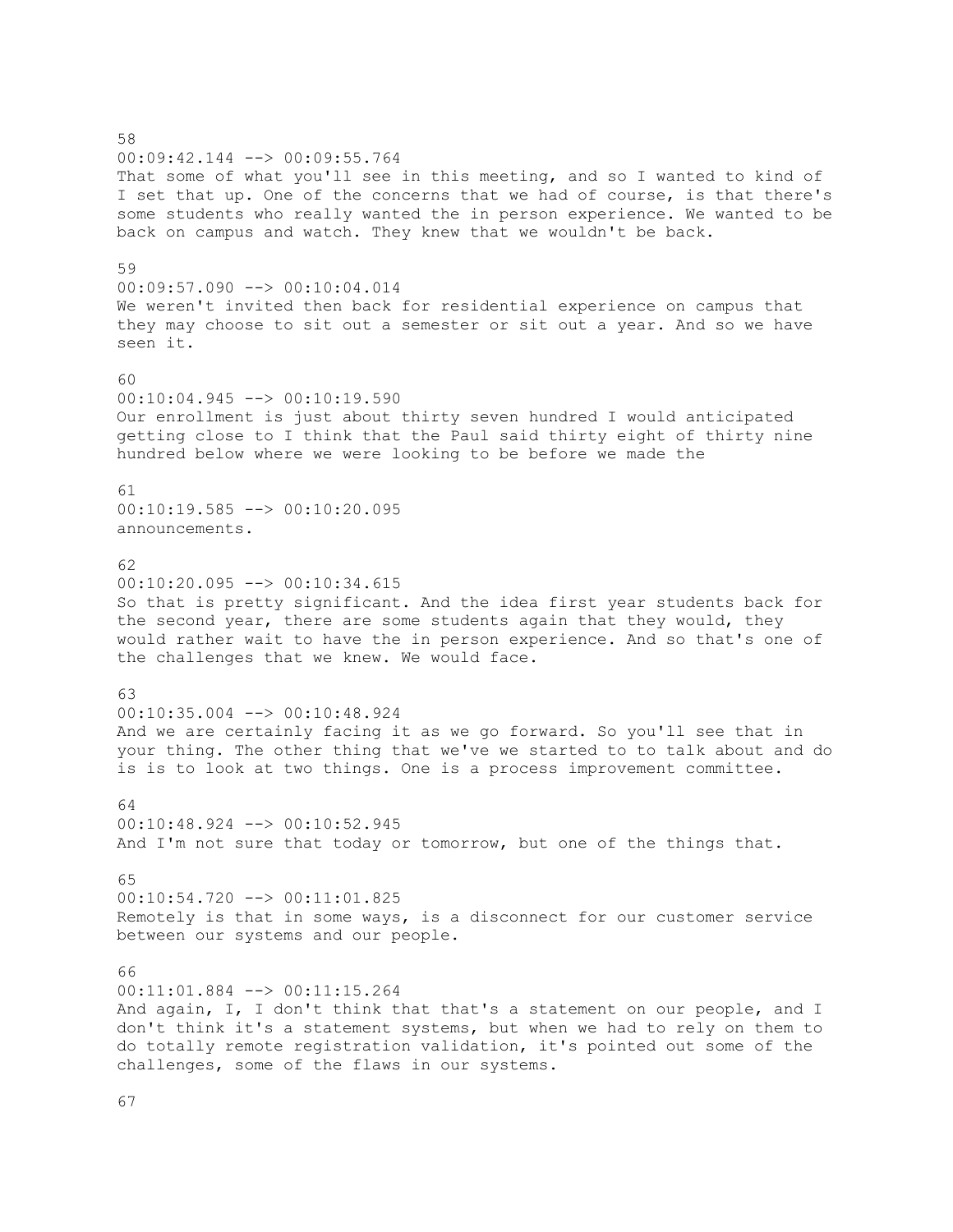00:11:15.264 --> 00:11:21.414 And so we've got a committee led by Dr minutes who is our executive director?  $69$ 00:11:22.470 --> 00:11:26.125 Institutional effectiveness and also run Sachs a team. 69 00:11:27.299 --> 00:11:38.514 Campus, not with the titles that was very important to me, but those people who are on the ground, who are seeing what's happening day to day, whether it would be in real life or financial aid, who are coming together to do that work. 70 00:11:39.294 --> 00:11:49.134 So, I'm excited about that second, I think is gonna be critically important as we begin to forward that we revisit the strategic plan and start to look at. 71 00:11:50.429 --> 00:12:03.595 Reshape or remake Virginia State University and this, and this world of Colvin and after code just to give you an idea. There's some things that we have clearly achieved in our strategic plan already things that we probably gonna do a little, a little different. 72 00:12:03.595 --> 00:12:13.674 The obvious examples, of course, that we had a staggered way to get to, to improve our level of online courses. And I believe in twenty, twenty five. 73 00:12:14.909 --> 00:12:23.125 Probably fifteen to twenty percent of our courses would be online. Course we reached a hundred percent of our classes being remotely being remote and almost all of our faculty be. 74 00:12:24.054 --> 00:12:27.534 We'll talk about that, so that's something that of course, we've had to do quickly. 75 00:12:27.534 --> 00:12:39.355 Everybody countries had to do quickly and so we're proud that we've gotten that done, but on the other hand, we also were looking to increase the number of students who study abroad, and to gradually increase those numbers. 76 00:12:39.355 --> 00:12:53.125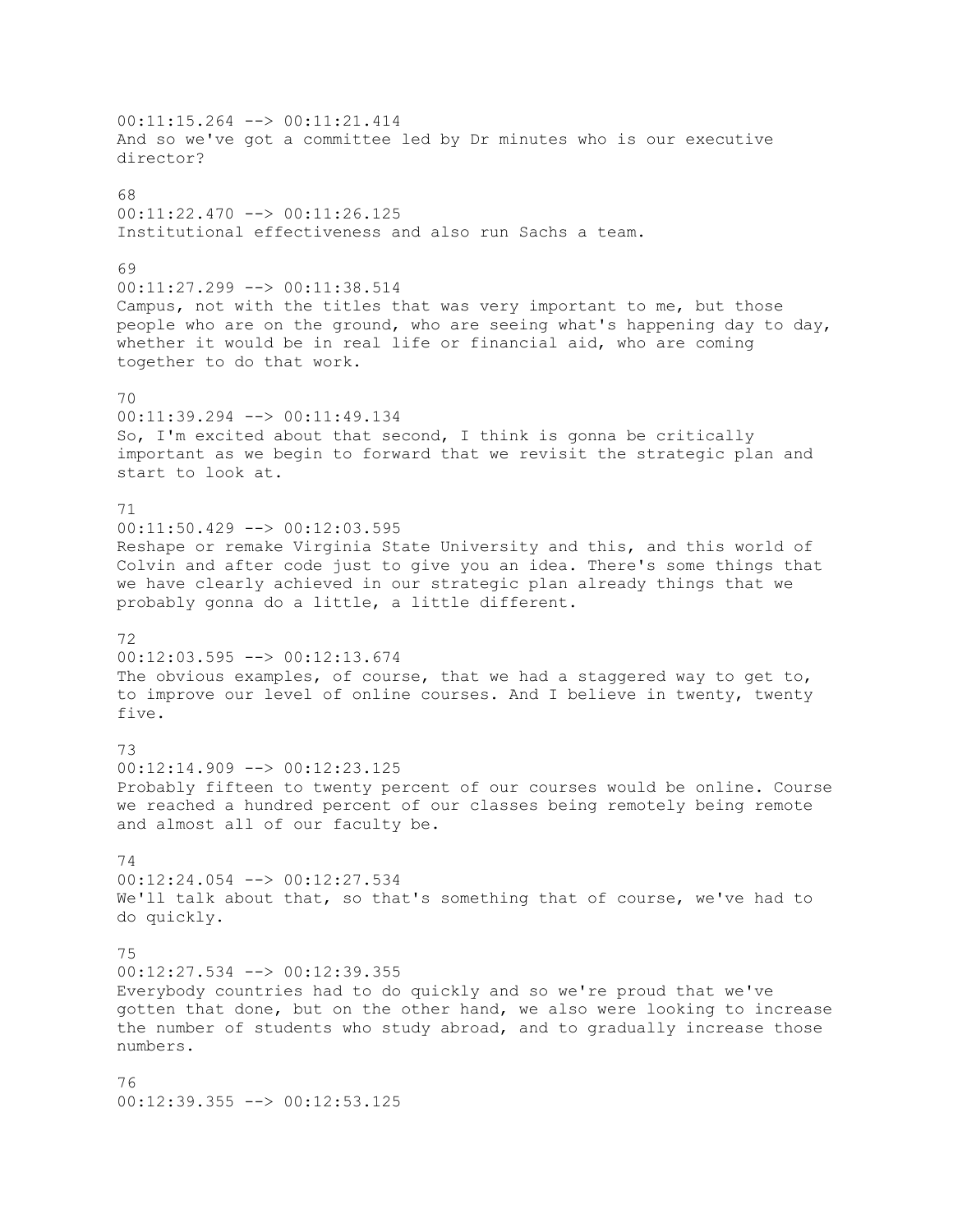Well, you can imagine that we have zero students study abroad now, and the numbers, and how that increases will greatly depend on how the country, and how the world deals with current of viruses dynamic, and so in light of those two. And they're many more. 77 00:12:53.125 --> 00:13:02.274 Of course, we think it's quite beneficial for us to go back and take a look and put another committee together. And so we're looking to put a community. 78 00:13:03.509 --> 00:13:10.465 Staff and students and alarms to really revisit there's a strategic plan and look at how we remake Virginia. 79 00:13:11.909 --> 00:13:20.424 The good news is we've gotten good at doing things very quickly. And so I think that this is something that we can definitely handle over the next couple of months. 80 00:13:21.659 --> 00:13:34.855 One of the reasons, and I didn't cover this. What I probably should have when I first started. One of the reasons also again, as I move away from health and safety that the decision was made invite students back residentially is it's part of what you see happening in the. 81 00:13:35.970 --> 00:13:48.565 Universities have reversed course and Kevin students to be on campus in a residential capacity, and then had to turn around and make the class is totally online and ask students to to vacate to residence. 82 00:13:49.200 --> 00:14:01.524 We really felt like this was the worst case scenario, partially because it then sent infected students back into their communities where they can have them raising infection rate in their communities. 83 00:14:01.524 --> 00:14:04.254 And so I'm, I'm, I'm I was very. 84 00:14:05.850 --> 00:14:13.434 From my faculty and staff and pleasantly, I think, oh, a weekend by the, the level of care and. 85  $00:14:14.700$  -->  $00:14:15.059$ Campus,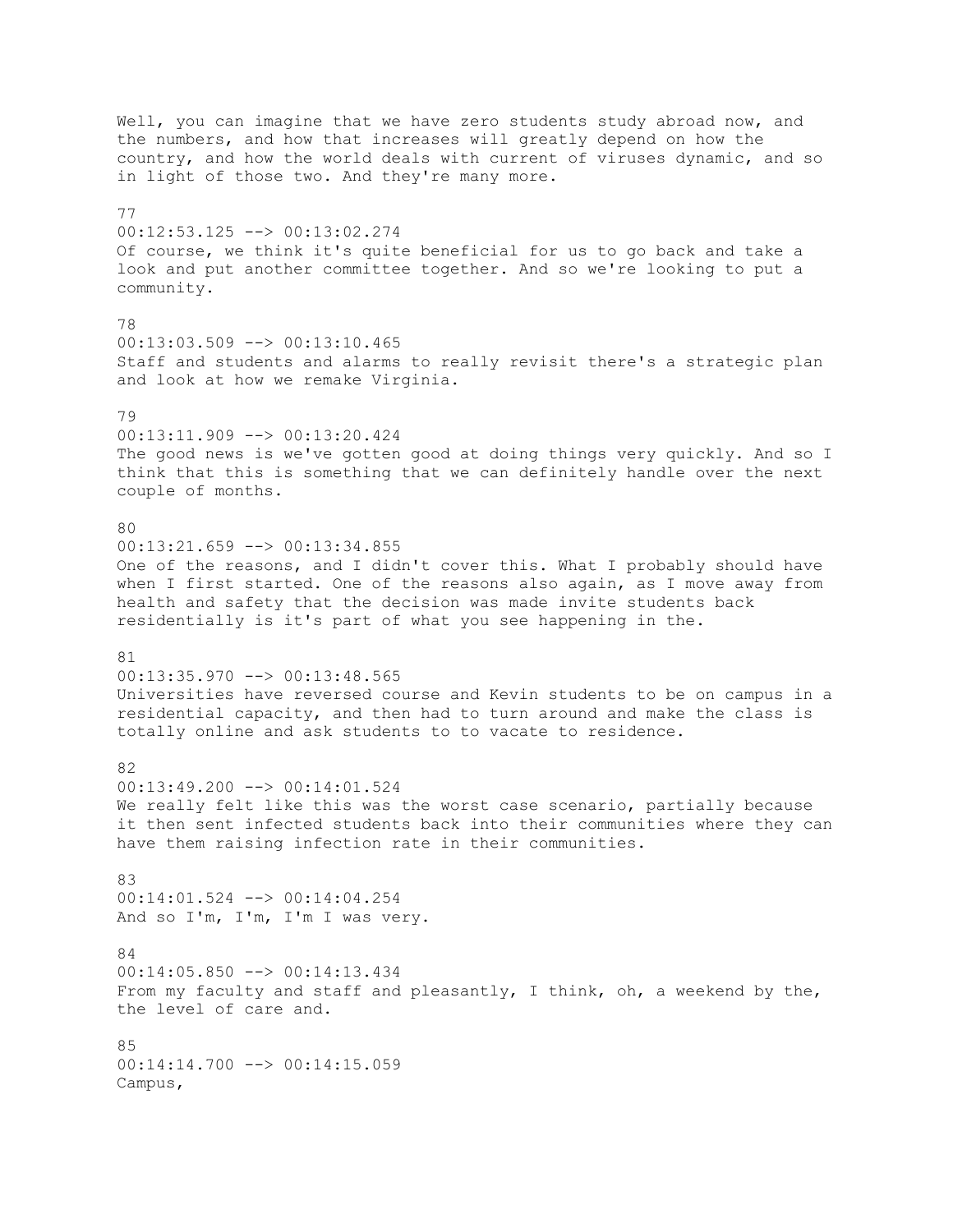86 00:14:15.054 --> 00:14:17.034 I think everyone was disappointed, 87 00:14:17.934 --> 00:14:18.774 but get ready, 88 00:14:19.259 --> 00:14:23.904 move forward and so some of what you'll hear today from Dr is a little bit of the, 89 00:14:24.144 --> 00:14:24.294 the, 90 00:14:24.294 --> 00:14:26.455 the challenges that we face moving forward but also, 91 00:14:26.455 --> 00:14:34.884 I think how we've been able to really engage students in student affairs in this very difficult time and the great work of the of the faculty who. 92  $00:14:35.700$  -->  $00:14:38.664$ I kind of turned on it to make the classes. 93 00:14:39.450 --> 00:14:46.284 And providing a quality education for us too. So, with that, I was curry, I am done and I pass it back to, you. 94 00:14:48.240 --> 00:15:01.254 Okay, thank you very much. And I know I've sent you all several articles along the way just personally, I can think because the decision was right it was difficult. 95 00:15:03.115 --> 00:15:06.774 Definitely. Right. We didn't I think yesterday. 96 00:15:07.379 --> 00:15:07.620 Like, 97 00:15:07.615 --> 00:15:11.934 maybe there's a student coalition now around campuses,

98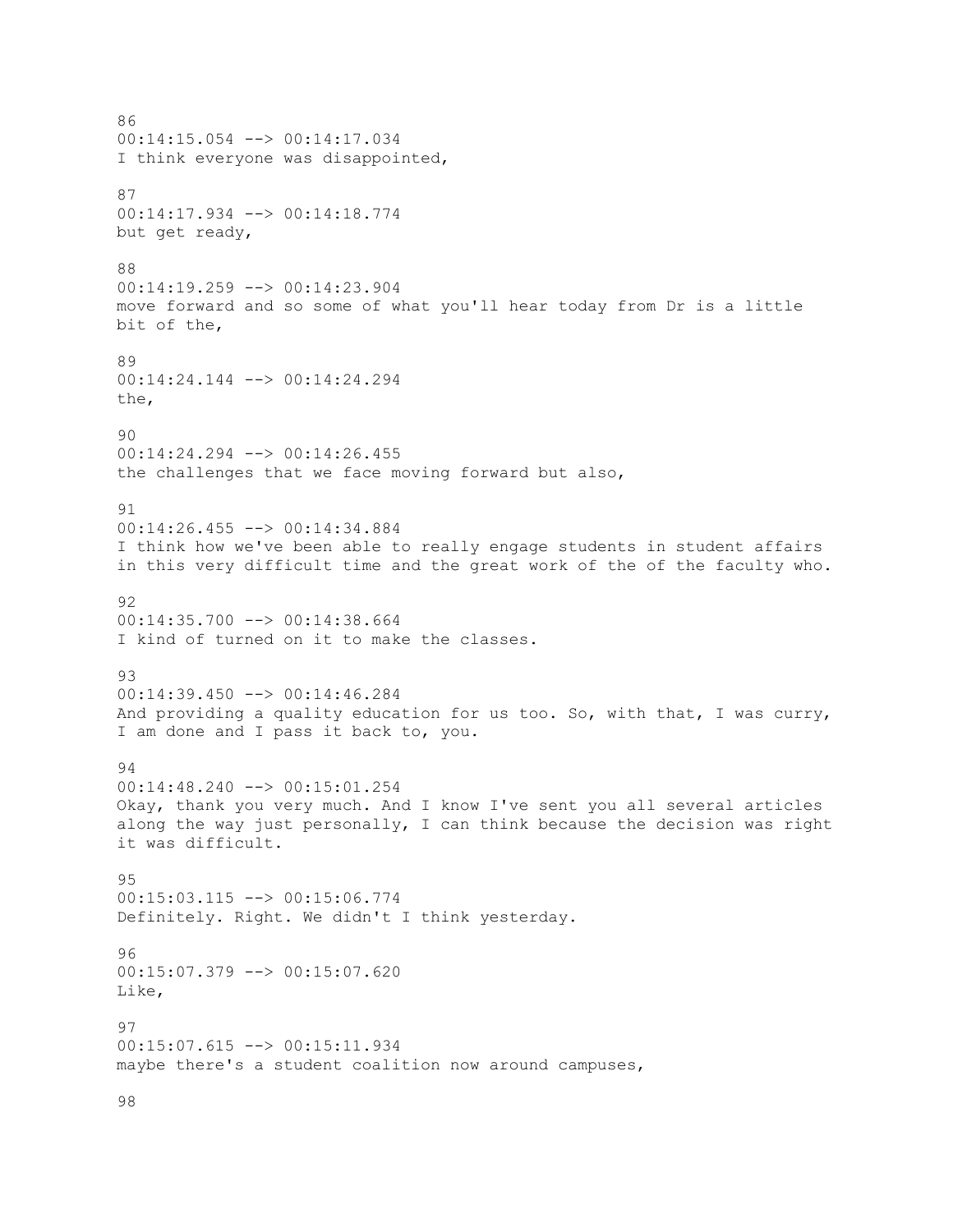00:15:11.934 --> 00:15:14.125 and whether they're keeping the students safe, 99 00:15:14.125 --> 00:15:19.735 so as difficult as the decision and the continuing ramifications of it, 100 00:15:19.735 --> 00:15:19.884 I, 101  $00:15:20.309$  -->  $00:15:22.465$ I just think it was the right thing to do. 102 00:15:22.465 --> 00:15:35.424 So thank you and thank you. Mr. director for your leaders upon that there anybody else who'd like to make a comment or we can move on. 103 00:15:41.754 --> 00:15:51.384 Alright. Hearing again. If you can't. If I'm not hearing you if I'm ignoring you. I'm keeping an eye on the chat box. So, and I'm sure Dr red is it? 104 00:15:51.450 --> 00:16:02.940 Well, I don't want to squelch any discussion. So just raise your hand or and so, that we see you and we will figure out how to get your hurt. 105 00:16:04.075 --> 00:16:13.315 I'm moving on Dr Paul action item and then some discussion and informational items. So I know everybody.  $106$ 00:16:13.649 --> 00:16:22.585 So then if you'd like to take it away, unmute yourself and take it away Thank you. Madam chair. Can everybody hear me. 107 00:16:24.240 --> 00:16:29.424 Can everybody hear me? Yeah, thank you. Thank you very much. First of all. Again. Good morning. 108 00:16:31.284 --> 00:16:37.375 District director Madam, Chiron order visitors a Mr Harris. If you can. 109 00:16:38.909 --> 00:16:47.245 Powerpoint presentation that would be great with the screen share.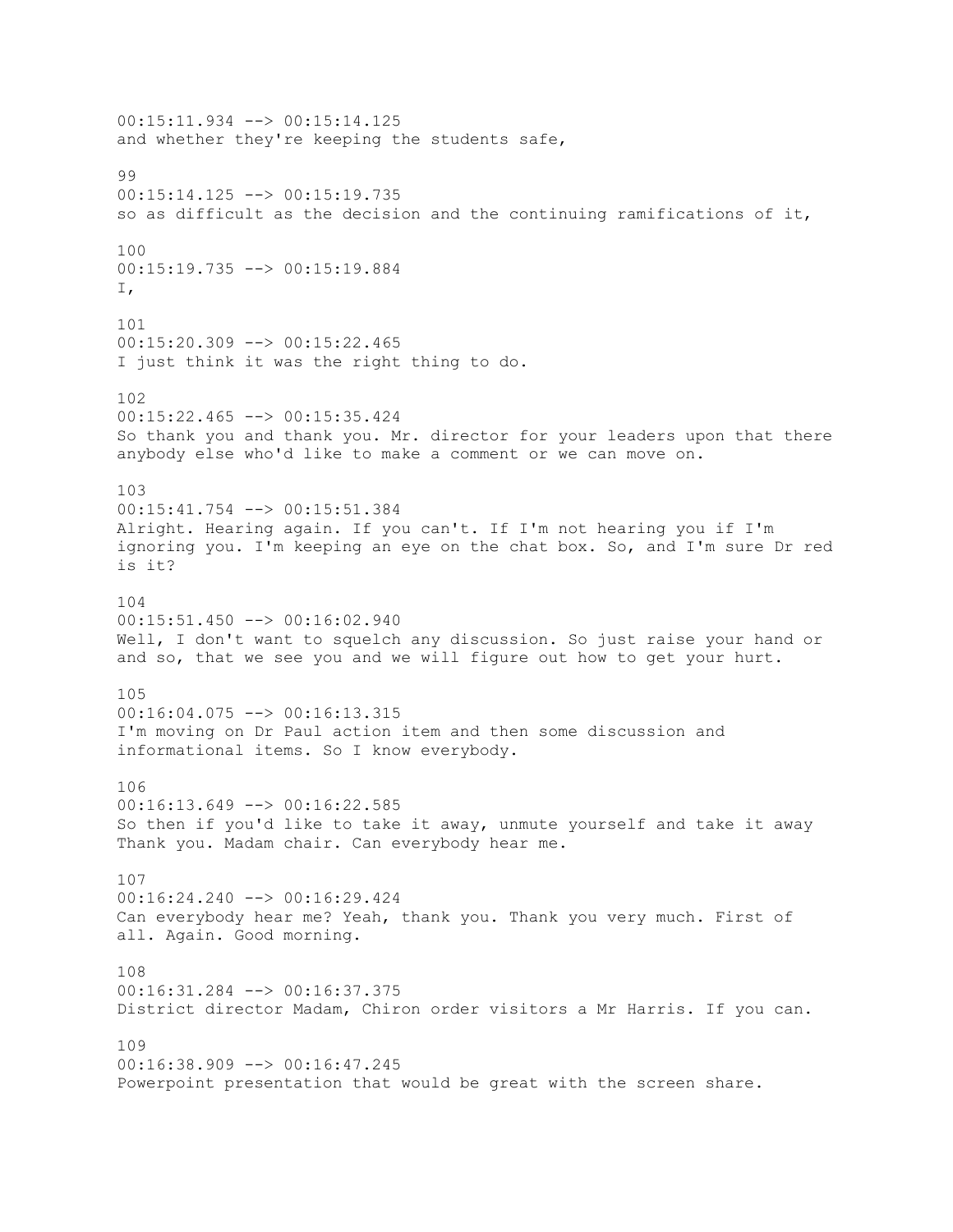110 00:16:50.129 --> 00:16:56.365 Thank you, sir. Well, go ahead and go to the first slide. 111 00:16:57.870 --> 00:17:01.254 So, again, this will be the outline. We'll, we'll talk about a little bit more. 112 00:17:02.070 --> 00:17:13.704 Enrollment overview to six your graduation rate retention some great things. That Tuesday universities doing with innovation, update with the students, success and engagement. Some new programs. 113 00:17:13.704 --> 00:17:27.444 That are on the slate for approval also talk a little bit about the outstanding chalky award. That has just been approved as well as a save the post tenure review process, the action item to the last item for us to get to. 114 00:17:27.444 --> 00:17:40.134 And we'll, we'll actually give a little detail about that as well. Next slide. Yes, this is great. We're in a Mt chair dot com and. 115 00:17:41.845 --> 00:17:46.224 Raise this issue we've, I was. 116 00:17:48.599 --> 00:17:56.875 Dr. was speaking, but, you know, from what I can determine the board receipt a letter from some concern members. 117 00:17:57.569 --> 00:18:02.065 We've had over three hundred signatures, and they're concerned particularly about. 118 00:18:04.289 --> 00:18:11.605 And their concern was that we're concerned that the student extension, the graduation rates have been trending downward. 119 00:18:13.285 --> 00:18:16.255 Down with year, over year or showing modest improvement. 120  $00:18:17.339$  -->  $00:18:21.595$ These trends make our universal and long term sustainable suspect.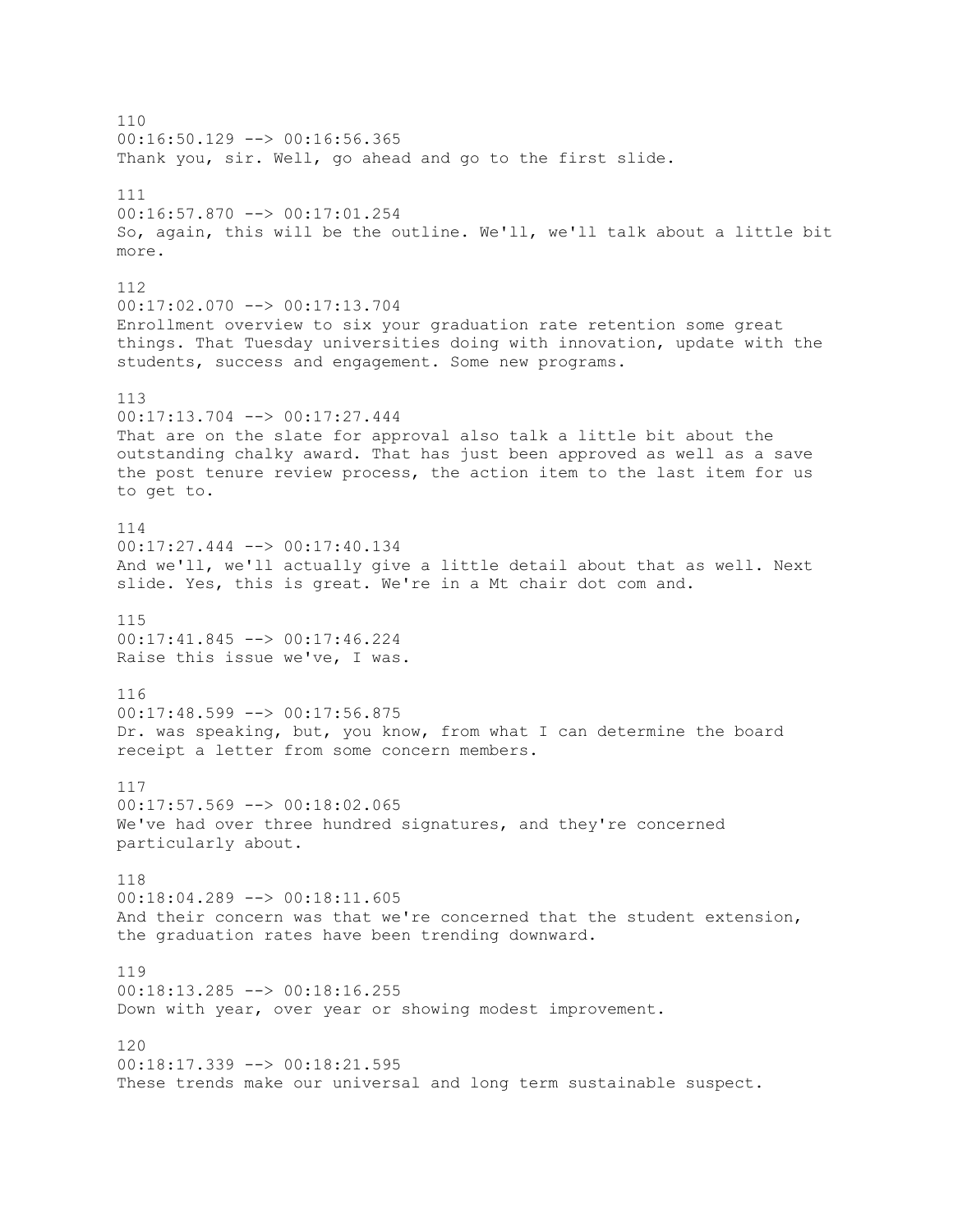121 00:18:22.289 --> 00:18:26.365 We desire to learn and understand how these and how the key performance indicators. 122 00:18:27.720 --> 00:18:31.555 Including corrective actions were warranted and owner accountability. 123 00:18:33.029 --> 00:18:38.125 If you could make certain that you address those comments in your presentation. 124 00:18:40.525 --> 00:18:44.575 I can address it Mr. whirling if you don't mind. So we. 125  $00:18:45.690$  -->  $00:18:54.865$ And a response to that letter has gone out already to them. We also had a and alumni town hall. 126 00:18:55.799 --> 00:18:59.335 Through mandate to walk through enrollment. 127 00:19:00.029 --> 00:19:01.105 A graduation rate, 128 00:19:01.134 --> 00:19:01.914 retention rate, 129 00:19:02.394 --> 00:19:06.025 and down the amount of money in reserves, 130 00:19:06.444 --> 00:19:15.474 and also tried to point out where all of the data existed because I think there were so a challenge of whether things were transparent. 131 00:19:15.474 --> 00:19:16.164 And one of the things we. 132 00:19:17.970 --> 00:19:25.615 We are public institution, so all of our information, all of our, all of the data that exists is available and so pointing it out in different places on.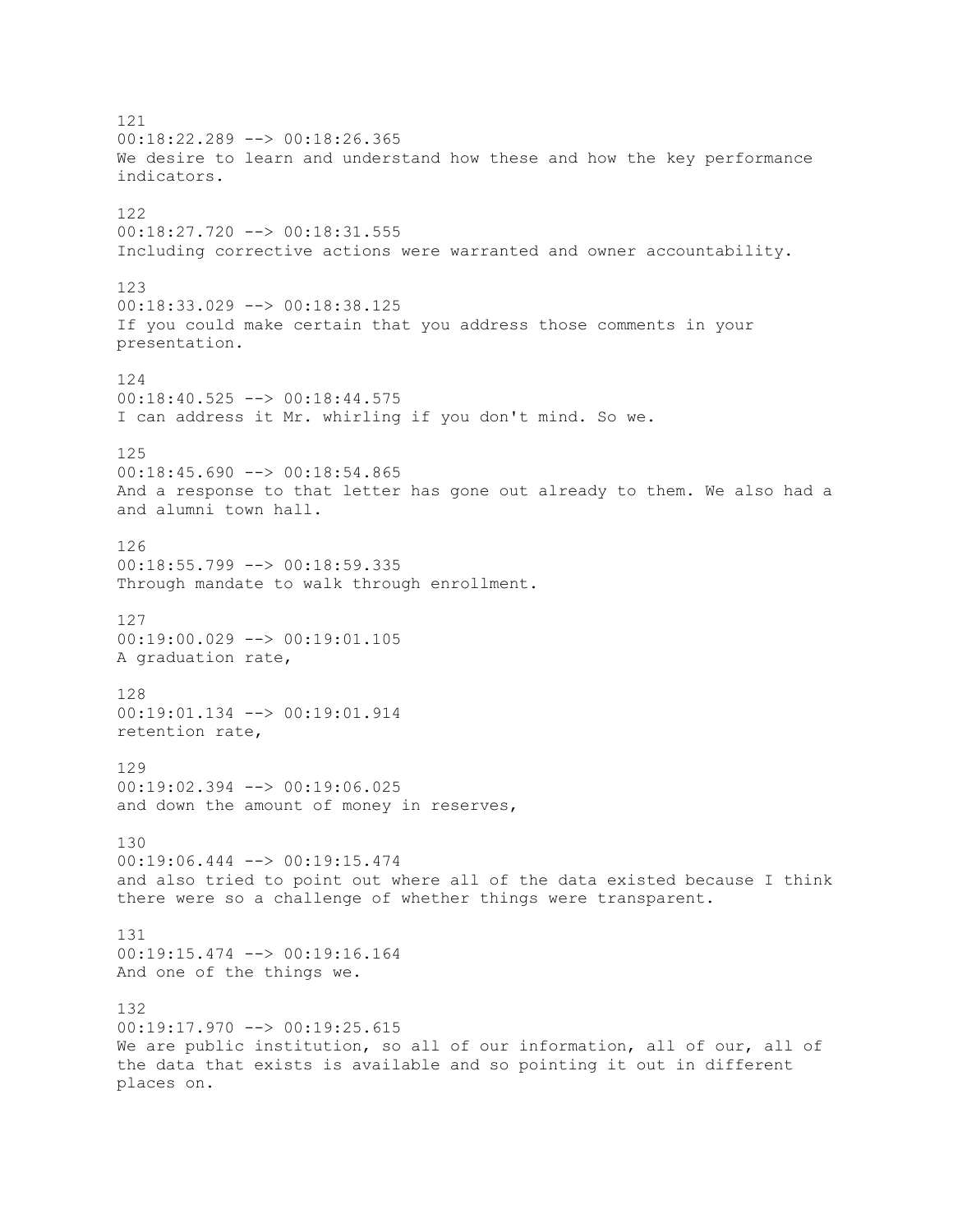133  $00:19:26.250$  -->  $00:19:33.085$ I've also asked the reached out to and then to ask them and I, I believe they've got this today. So. 134 00:19:34.259 --> 00:19:42.055 You don't find out first on on video that, that if the town hall wasn't the best place to have the meeting that I'm more than. 135 00:19:43.259 --> 00:19:53.875 Meeting with the concerned alumni, the gentleman who who wrote the who wrote the letter for for that if they would like to have that. 136 00:19:54.204 --> 00:19:58.914 And so we are in, we are in contact with it and look forward to continue. 137  $00:19:59.609$  -->  $00:20:13.825$ Our relationship with alumni who are concerned about and love Virginia State University. Doctor of you said, you've already event response. Is it appropriate? 138  $00:20:14.490$  -->  $00:20:23.335$ For you to send that to the board members who received that the initial letter yes. Yes. And let me let me make sure I set it right not to read. 139 00:20:24.684 --> 00:20:32.365 Has that response going us back to red must be on the phone. 140  $00:20:35.130$  -->  $00:20:44.365$ Well, just get to the board of business. Thank you. Excellent. Rarely any follow up no, thank you. 141 00:20:45.420 --> 00:20:58.255 President, I just want to make sure that we address those issues, so where you can expand on those and that that would be great. Okay. Okay. Thank you. Thank you. 142 00:20:58.410 --> 00:21:06.684 Go ahead and take this first line I'm gonna go ahead and take the second one. Okay. Okay. Yeah, I, I wanted to take this because it it goes directly into. 143 00:21:08.220 --> 00:21:16.585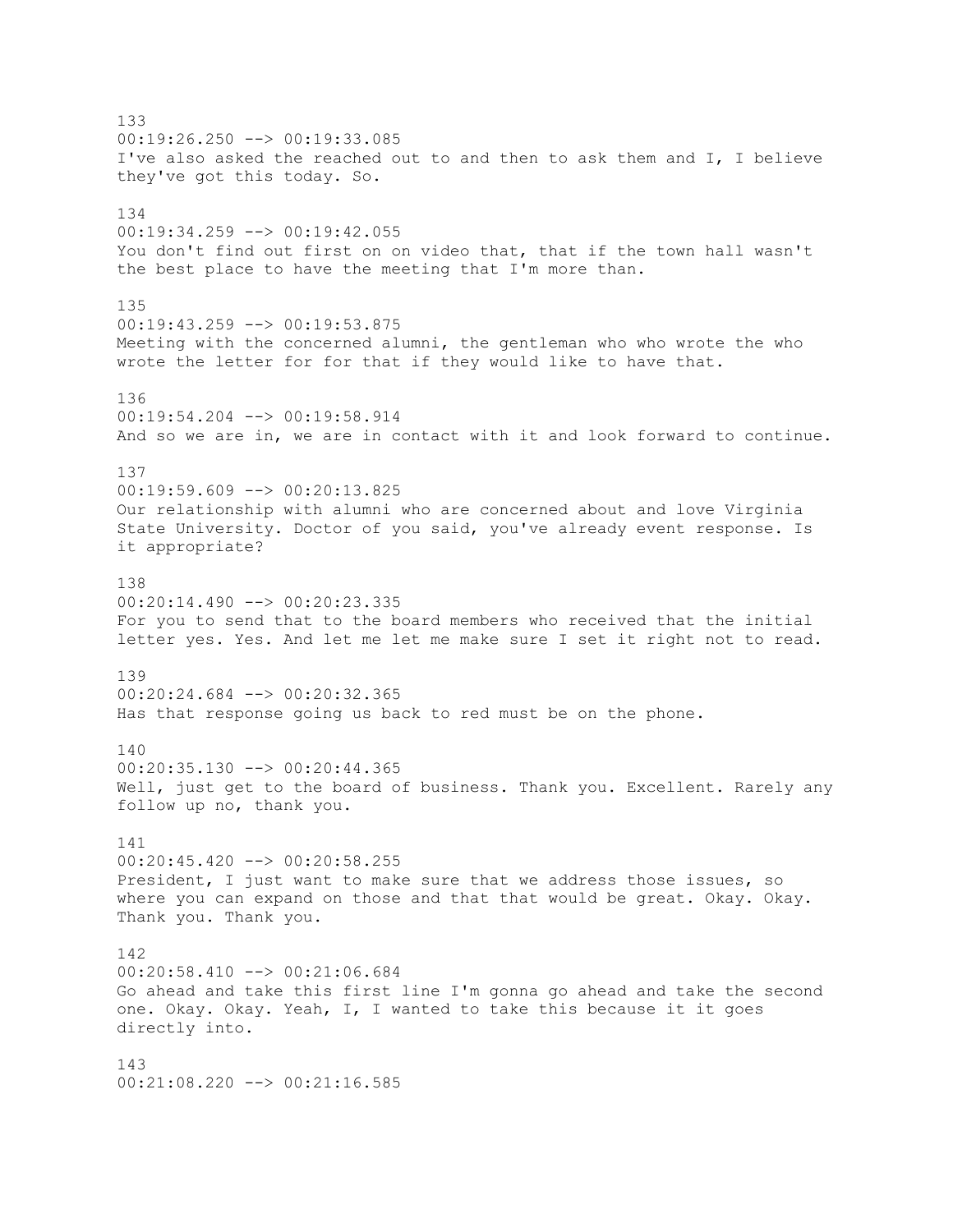As you look at it, mit's engaged in deposits for the fall of twenty twenty what you'll see is that those numbers admission engaged one. 144  $00:21:17.250$   $\rightarrow$   $00:21:26.244$ Fall of two thousand and nineteen. We had some students kind of back out of positive national refunds so that number was initially higher. But what's not higher right now but you can see the deposits for. 145 00:21:26.970 --> 00:21:38.305 Eleven twenty six and deposits last year. Eleven, thirty one and then we validate just about eight hundred students. There's a couple of more students in the pipeline, but but that's probably where we're going to end up is close to eight hundred. 146 00:21:38.755 --> 00:21:52.674 And so we've had about and attrition about two hundred students, two on a freshman who kind of made the decision that that being here. And when we don't have students on campus is not the best thing for them. So we're gonna course chase them. We are. 147 00:21:52.734 --> 00:22:04.224 We're looking to to, to bring students back in the spring and so we definitely are gonna go after them to make sure that they're coming, but just kind of wanted to show you where that shows up, particularly with the. 148 00:22:06.654 --> 00:22:10.585 And which actually showed up with returning students also and I think Dr Palm is going to show that. 149 00:22:12.150 --> 00:22:15.414 Yes, just just one thing. 150 00:22:15.414 --> 00:22:30.295 One question there in terms of follow up for the particularly the a three hundred students that need deposits didn't validate aggressive even during semester continuing to send them the 151 00:22:30.295 --> 00:22:31.884 last Virginia state. 152 00:22:32.394 --> 00:22:43.134 I would lose those students, not even a for us, but for them, I hate to lose them to all the other call that life will give.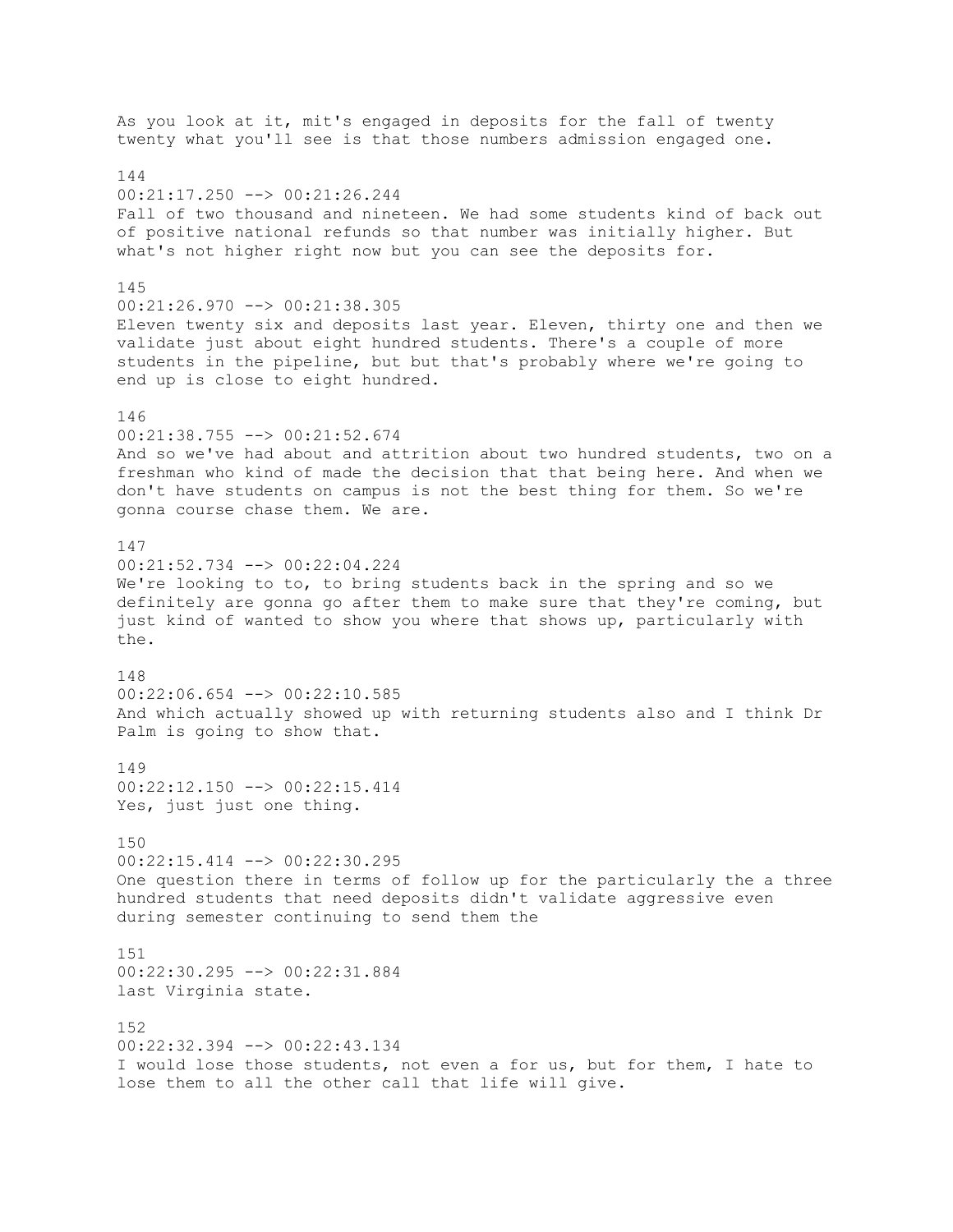153  $00:22:44.250$  -->  $00:22:47.065$ Agree now we're being very aggressive with them. 154  $00:22:50.609$  -->  $00:22:53.664$ I'm talking with the state about potential. 155 00:22:55.585 --> 00:22:58.224 I think one of the things that, you know, as a chef is beginning to. 156 00:22:59.099 --> 00:23:02.845 That the loss in college enrollment is happening across the state a month. 157 00:23:04.224 --> 00:23:07.164 And so one of the things, it's critically important that that one week. 158 00:23:08.849 --> 00:23:11.724 Find a way to see if we can send them some more money too. So. 159 00:23:13.109 --> 00:23:13.589 Well, 160 00:23:13.615 --> 00:23:14.035 and, 161 00:23:14.065 --> 00:23:14.664 you know, 162 00:23:15.894 --> 00:23:24.954 the state has the talent innovation and equity grant from the Lumina foundations and so they are very focused Dan, 163 00:23:24.954 --> 00:23:29.005 as is the governor on ensuring that low income, 164 00:23:29.005 --> 00:23:33.714 and particularly underrepresented populations succeed. 165 00:23:35.035 --> 00:23:41.934 I know. Did you speak to the president and Chad this week? I did I did was.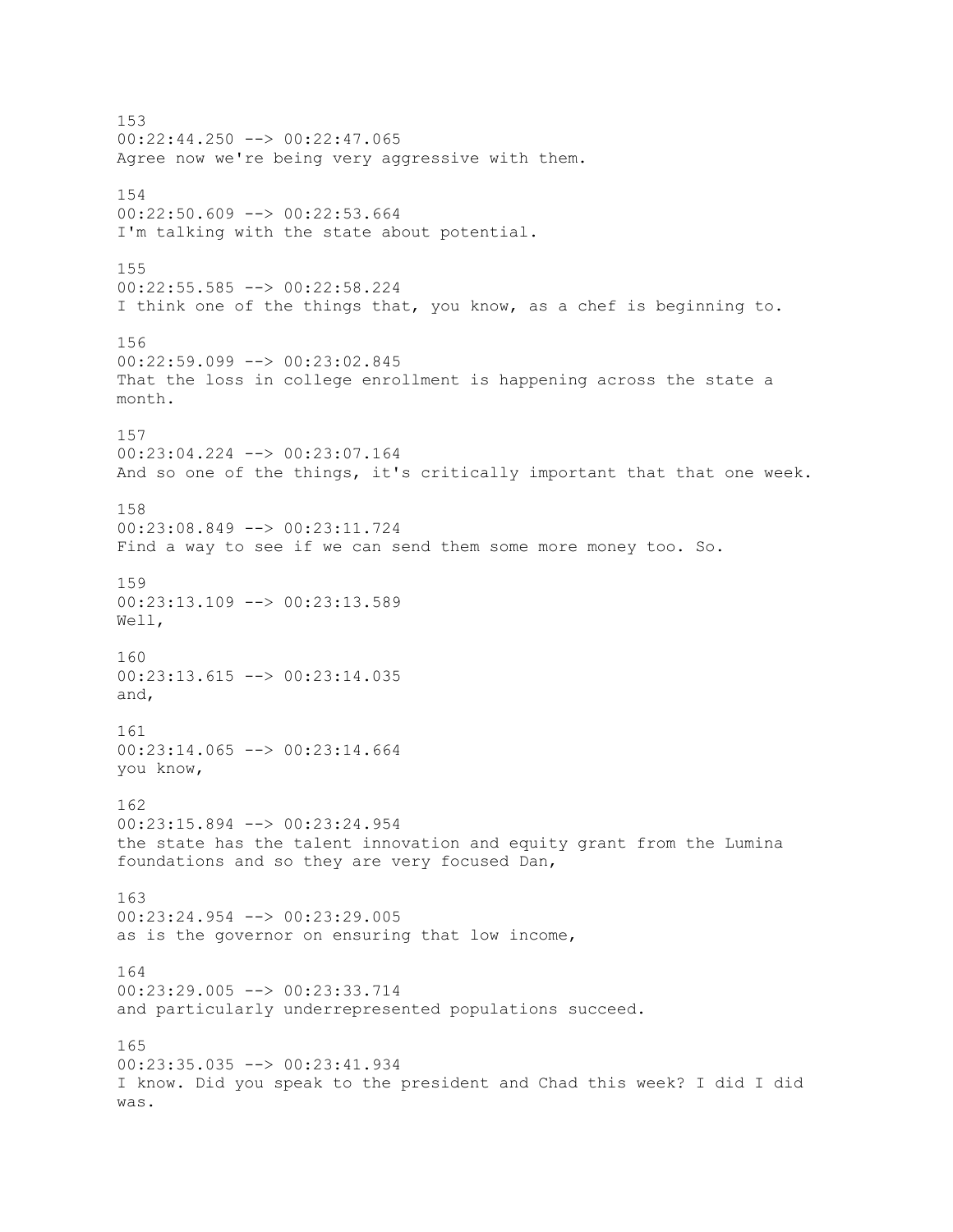166 00:23:46.049 --> 00:23:52.075 Of of reopen and about what we need to do for our students to not lose a generation of students. So yes, man, thank you. 167 00:23:54.809 --> 00:23:58.765 Okay, yeah, yeah and Dr bill also. 168 00:23:59.490 --> 00:24:07.434 So, it also mentioned number these students also have defer to the spring also and so not sure that number. But again, it's good to know that there are. 169 00:24:10.079 --> 00:24:20.634 Trying to work them through as well next slide. So, and I'm sorry this hopefully, everybody can see this on the screen. 170 00:24:20.634 --> 00:24:30.115 So so daily we monitor to the, the validation as well as the registration for our students. And I know when we get out the gate, we had about. 171 00:24:32.309 --> 00:24:35.095 To date we have about three thousand, six hundred and sixty seven. 172 00:24:36.444 --> 00:24:44.394 Validated as a doctor mentioned, we'll probably get about three hundred towards the end of the validation. 173 00:24:45.539 --> 00:24:51.775 We also have the number of students in it in the actual status towards the, the actual. 174 00:24:52.920 --> 00:25:01.944 In college students, or actually a transfer students if you come down to the very bottom part of it, you can see our first time in college students. We have about eight hundred. 175 00:25:03.450 --> 00:25:14.305 That have been validated about one thousand and sixty three students who are registered. And so we are working with trying to get those students to date valid data as we move forward. 176 00:25:14.785 --> 00:25:22.555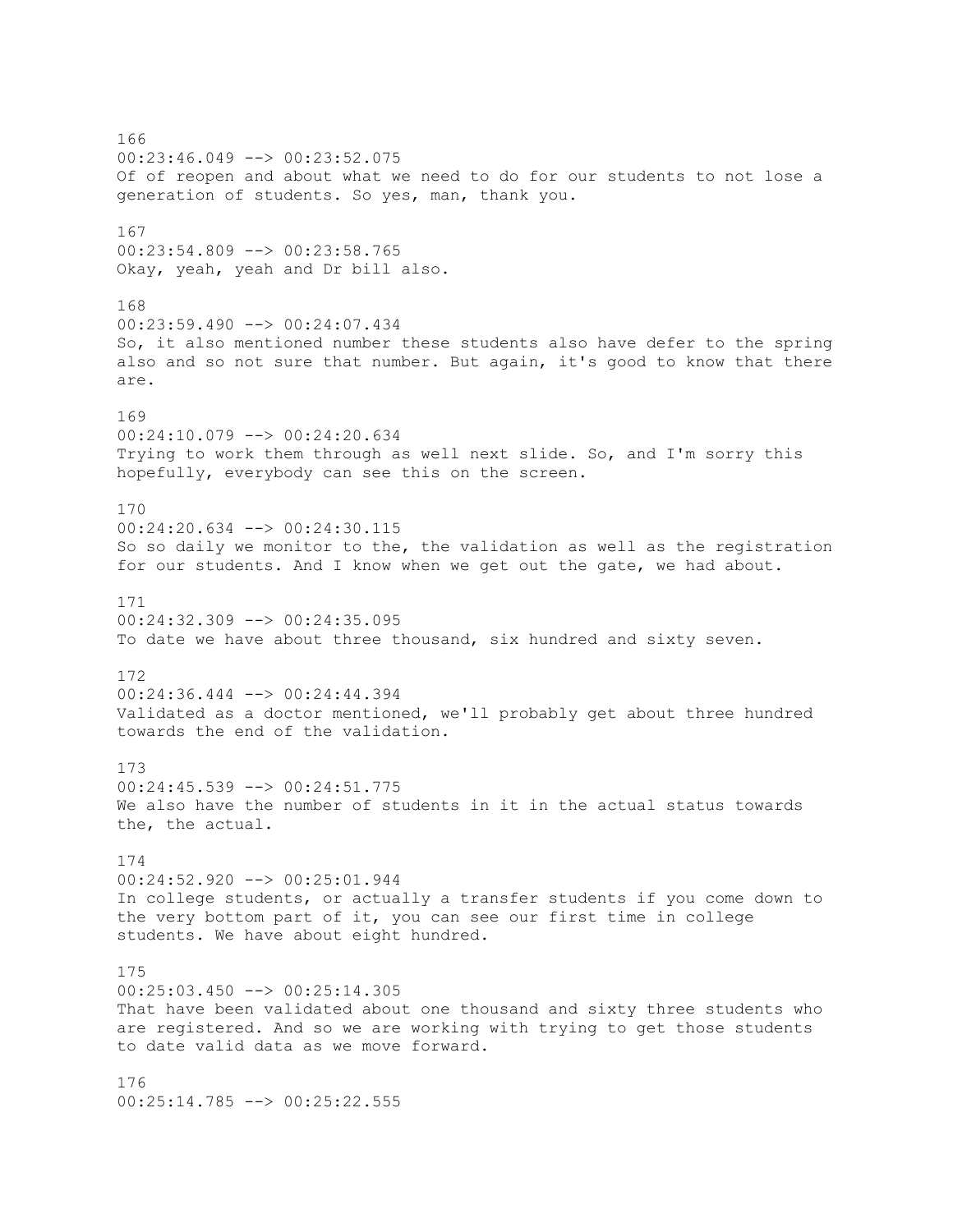We have had some, some issues with the validation process as, you know, that we usually have the one stop shop down to Daniels. Jim. 177 00:25:23.700 --> 00:25:33.325 Really provides a great opportunity for us to work through a lot of two issues. And so one of the, some of the things that we're dealing with right now, just with the online. 178 00:25:35.730 --> 00:25:50.125 We have students without FAFSA on file. We also have students that are not signed a promissory notes, or students are not accepting the loans that are offered to them through the banner system. 179 00:25:51.055 --> 00:26:02.184 Parents are not signing the depressed loan promissory notes. A students are not completing their interest counseling students correctly, submitted the information for verification. So there's a number. 180 00:26:04.285 --> 00:26:07.255 Issues that we're working through Steph is working on. 181  $00:26:07.890$  -->  $00:26:15.355$ Try to help each and every student give through these particular issues and so we're gonna continue working to get students validate it. 182  $00:26:16.829$  -->  $00:26:22.105$ Validated as we move forward next, please. 183 00:26:24.744 --> 00:26:28.434 Next I wanted to move into our six year graduation rates. I'm sorry. 184 00:26:34.289 --> 00:26:34.680  $T$ . 185 00:26:34.674 --> 00:26:49.525 I would like to ask a couple of questions on on the enrollment is my understanding that there was a presentation made that talked about enrollment in the colleges over the 186  $00:26:49.525$  -->  $00:26:50.785$ state and universities. 187 00:26:52.559 --> 00:27:00.234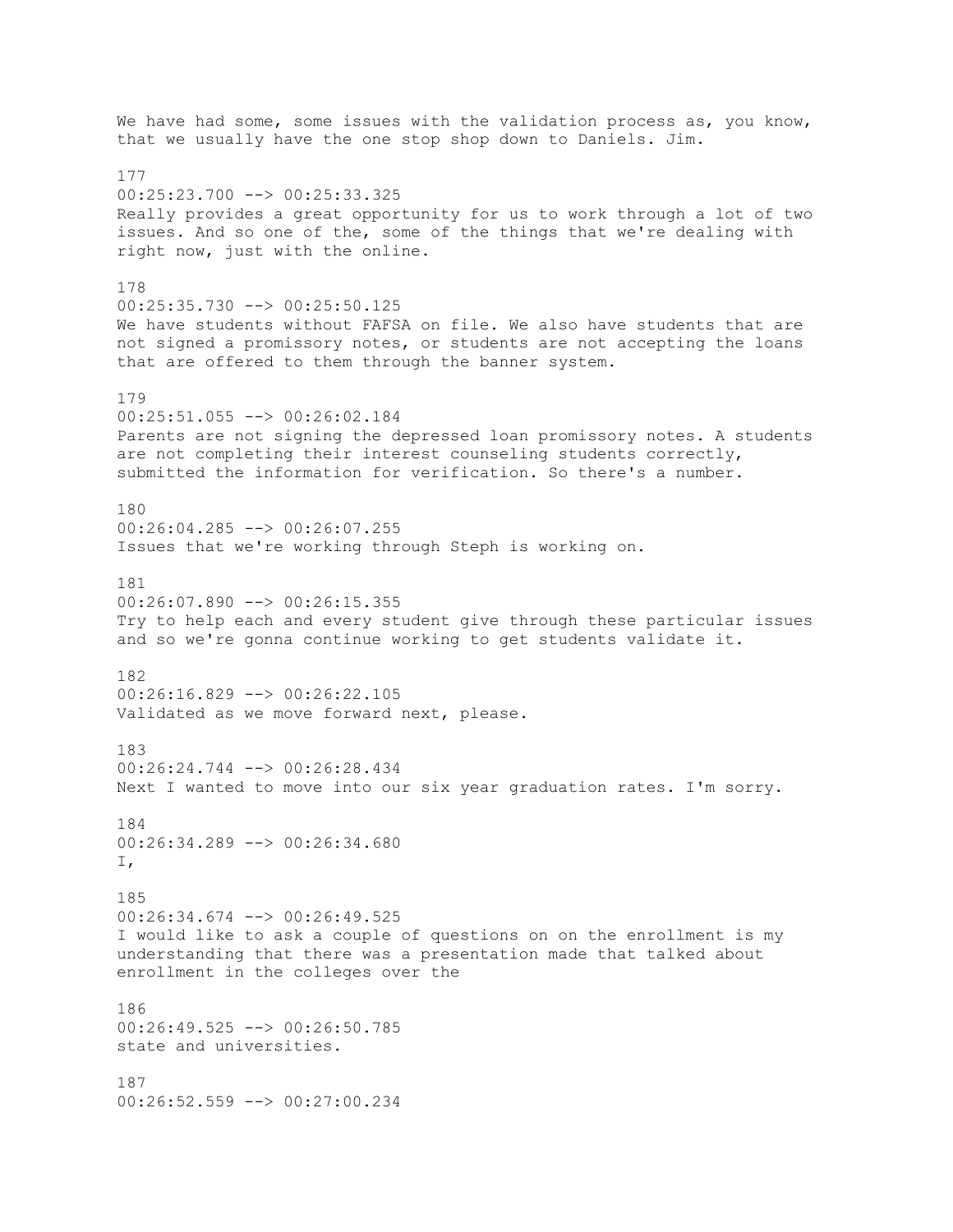Only slower decline of about six hundred students total. When I look at these numbers, it appears though. 188  $00:27:00.960$  -->  $00:27:08.815$ We are almost four hundred students, and I thought that presentation, I don't know if I him. 189 00:27:09.569 --> 00:27:13.045 Correct there are only about six colleges and, you know. 190 00:27:15.000 --> 00:27:21.444 It's like decline in their enrollment, you know, it appears is over. 191 00:27:22.470 --> 00:27:25.704 Can you address that situation for me? 192 00:27:26.670 --> 00:27:40.884 So, there's a couple of there's a number of different areas that that we're looking at one is, that's of course, we decided to go remote. We knew going into the semester, even the money in the last semester. 193 00:27:40.974 --> 00:27:41.964 We did a survey of our. 194  $00:27:42.900$  -->  $00:27:56.575$ Majority of our students wanted to be here on campus and so what I would tell you is that has had had impact on a students returning back to campus itself when we take a look at also the number of 195 00:27:58.045 --> 00:28:03.684 on the African American community and we do know that and certain institutions, 196 00:28:03.684 --> 00:28:04.075 of course, 197 00:28:04.075 --> 00:28:14.125 we have a high rates tells grants as far as recipient students that black community has been impacted significantly. 198 00:28:14.694 --> 00:28:18.204 And so I think there's a number of different issues that we're dealing with.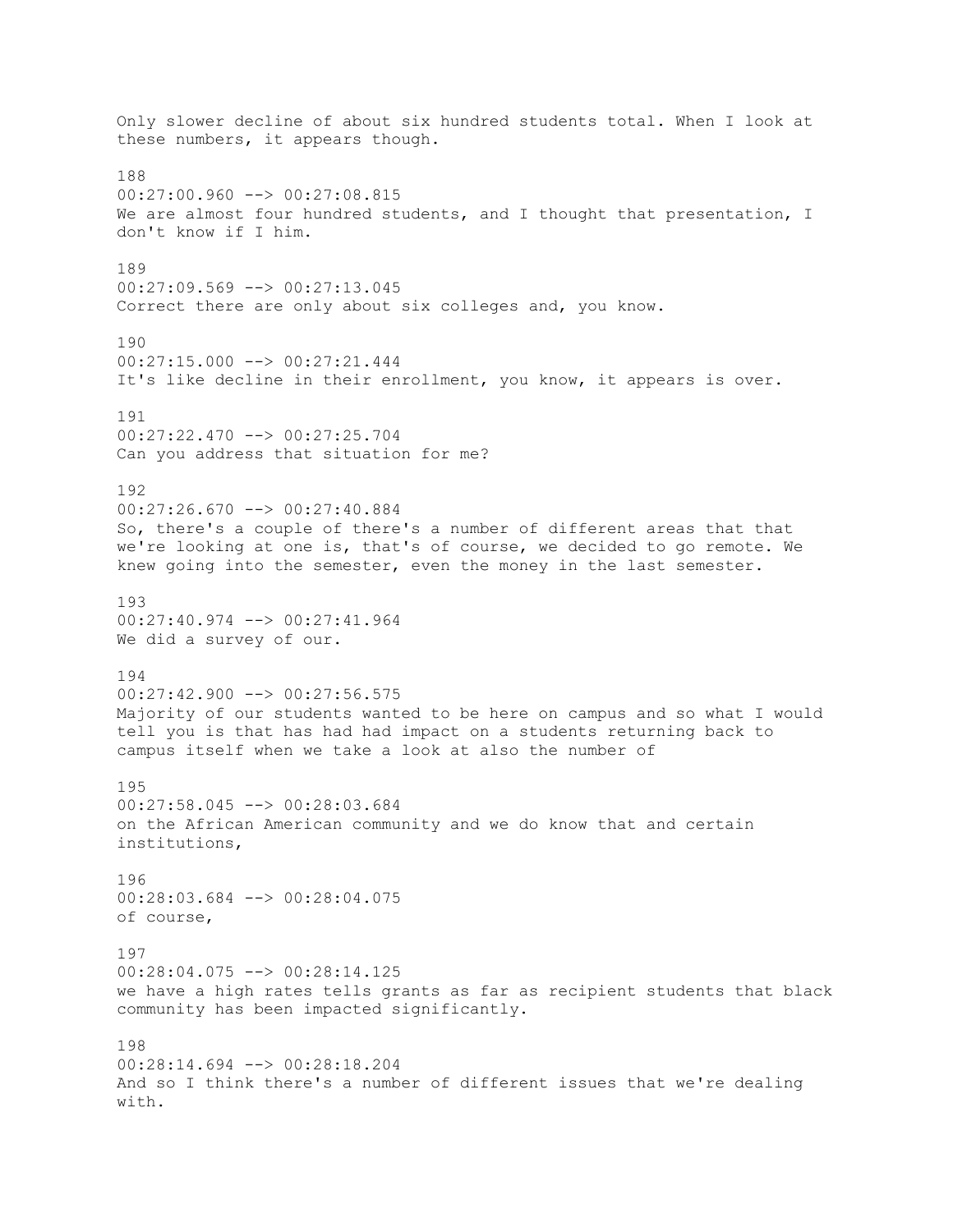199 00:28:20.454 --> 00:28:32.815 What I will also tell you is that when we take a look in enrollment also, is that we're also graduating more students. So there's a number of different things that I happen simultaneously. Just gonna all about bringing the students upfront. 200 00:28:32.815 --> 00:28:40.045 Is it a matter of persistence and so we're putting in a number of different systems as well as my. 201 00:28:40.829 --> 00:28:55.194 Students and really try to enhance that persistent rate for students, not only for just retention, but also making sure that if they are persistent now, a lot of isn't really associated with grades also is really the engagement. 202 00:28:55.255 --> 00:29:09.144 We wanna make sure that our students are engaged. You take a look at our student athletics, you know, our, our, our, our student athletes, they persist, and they graduate, because they are engaged. So we're ramping up the engagement here at the University. 203 00:29:09.714 --> 00:29:21.535 We are trying to monitor and really look at the data monitor the students. They are coming through as far as persistence it really getting our hands wrapped around in particular programs together. 204 00:29:21.809 --> 00:29:34.464 It really trying to implement some areas of the strategic plan to make sure that that happens. And so, yes, there are opportunity for us to enhance enrollment. But again there's a number. 205 00:29:35.430 --> 00:29:43.884 Going directly remote had an impact on us reference to. 206  $00:29:46.349$  -->  $00:29:50.694$ No, go ahead in reference to Africa tomorrow. 207 00:29:52.740 --> 00:29:58.944 On students, I was understanding that maybe a sister agency of ours. 208 00:30:00.210 --> 00:30:03.355 Is actually growing the enrollment doing this pandemic period?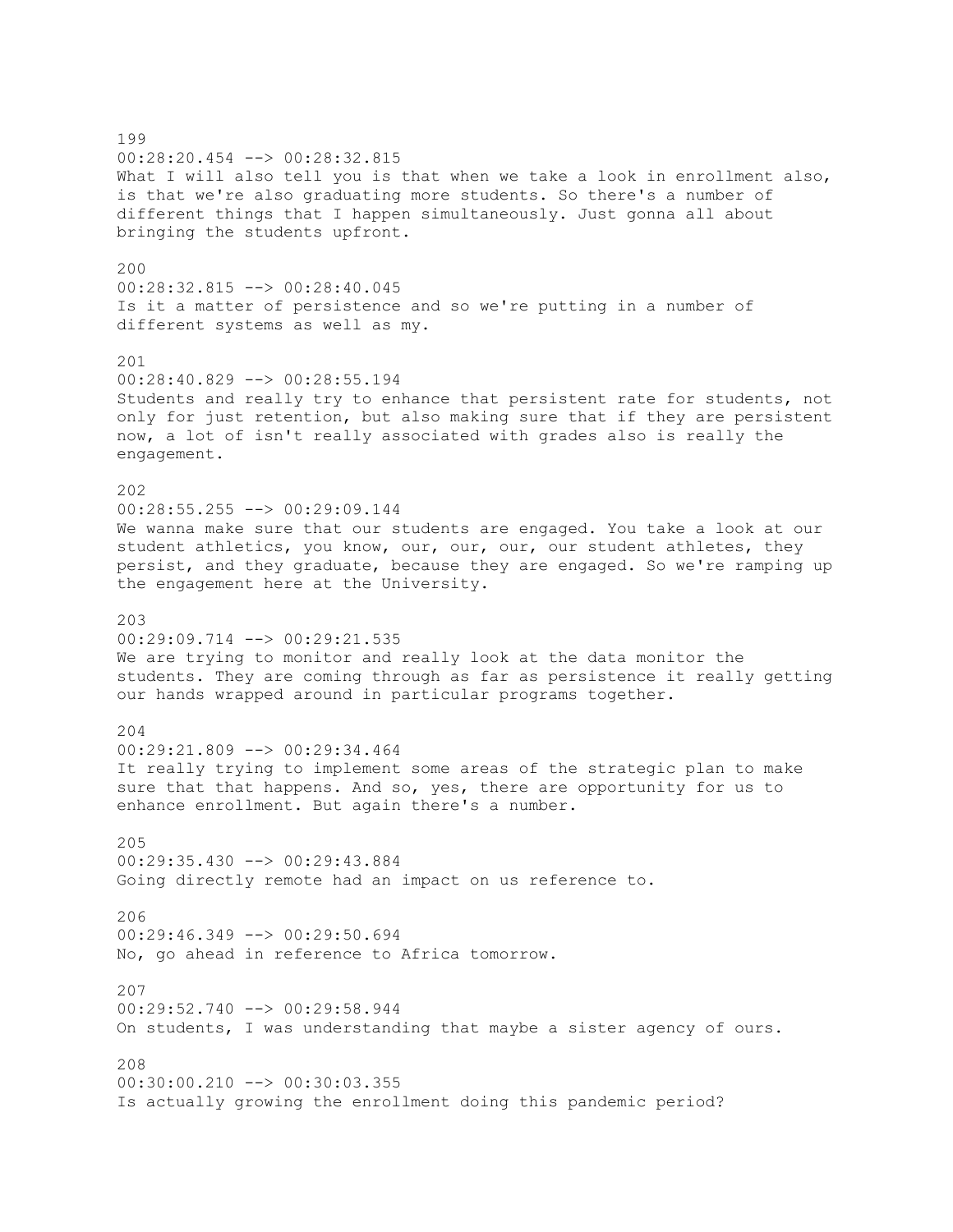209 00:30:05.875 --> 00:30:07.944 So, what is it that this. 210 00:30:10.109 --> 00:30:21.414 I didn't mention the name, but I think, you know, who Mr. Mr. Worley I would say number one the number one reason. 211 00:30:22.440 --> 00:30:25.795 Part of what made this a difficult decision is because I know. 212 00:30:28.230 --> 00:30:31.525 Enrolment over the past couple of years, but we were the. 213 00:30:33.630 --> 00:30:47.605 In the commonwealth of Virginia to choose, not to invite students back for a resolution. As a matter of fact, we're one of the few public institutions in the country outside of California to do that as an initial idea. 214 00:30:48.595 --> 00:30:48.984 All the. 215 00:30:50.160 --> 00:30:59.035 Seen a reduction, because students really wanna if you can imagine, they really want to get out of the house. There's not a short. 216 00:31:01.410 --> 00:31:06.775 Right now, and I want to have a residential experience no matter what that experience is and for some of our. 217 00:31:08.579 --> 00:31:11.904 Or to choose a different institution sometimes is quite possibly. 218 00:31:12.869 --> 00:31:17.154 The institution that you referenced, but didn't name and. 219 00:31:19.555 --> 00:31:24.684 In our in our world of courses of higher education enrollment kinda comes in. 220 00:31:26.190 --> 00:31:29.634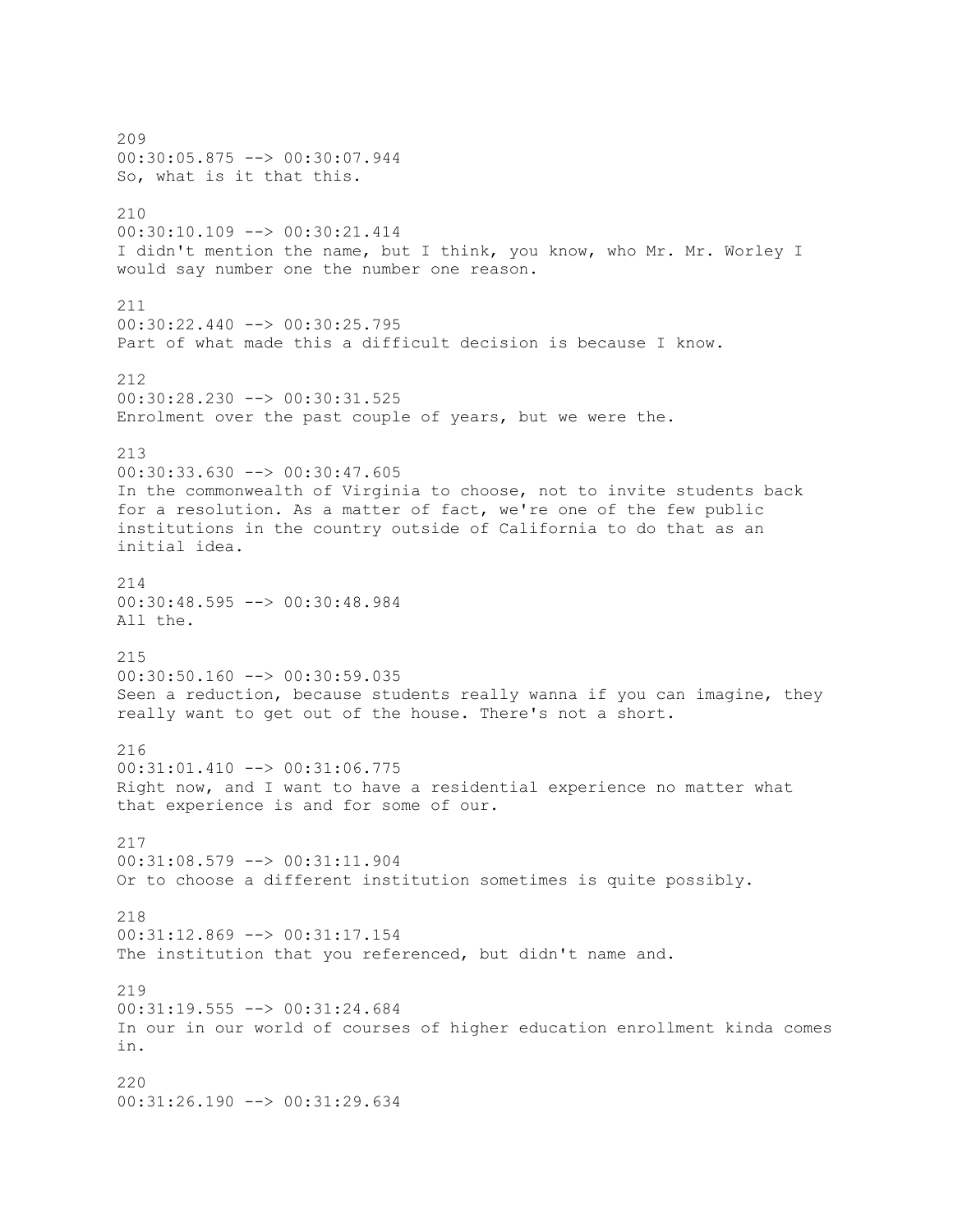And so one of the things, to be honest, that was a, a big part of the. 221 00:31:31.920 --> 00:31:36.085 In terms of maybe us, maybe having us invite students back residentially. 222 00:31:36.775 --> 00:31:39.865 Is that if if we have a smaller first time in college. 223 00:31:40.559 --> 00:31:43.644 Cohort a smaller freshman class that by definition. 224 00:31:46.529 --> 00:31:50.575 As well, as using a class in two years for that same exact class and so that the. 225 00:31:52.049 --> 00:31:59.575 The decision that was made would not only show up initiatives. Enrollments look quite possibly sure. In years. 226 00:32:00.295 --> 00:32:04.315 And so I do want to say, that's not the direction that we wanted to go. 227 00:32:04.859 --> 00:32:08.545 But I believe that the number one reason, when you look at all the. 228  $00:32:10.914$  -->  $00:32:19.555$ The fall semester and where the numbers were trending, whether those were registrations. One of those would deposits that we had enough. 229 00:32:20.664 --> 00:32:24.144 Change as we begin to delay first delay on. 230 00:32:25.680 --> 00:32:28.914 Stuff and then decide not to invite students back and a residential way. 231 00:32:29.609 --> 00:32:33.444 I, I don't know if that answers your question, but I do, I do believe. 232 00:32:35.490 --> 00:32:38.305 And we'll just whisper Norfolk State real good. We won't say it.

233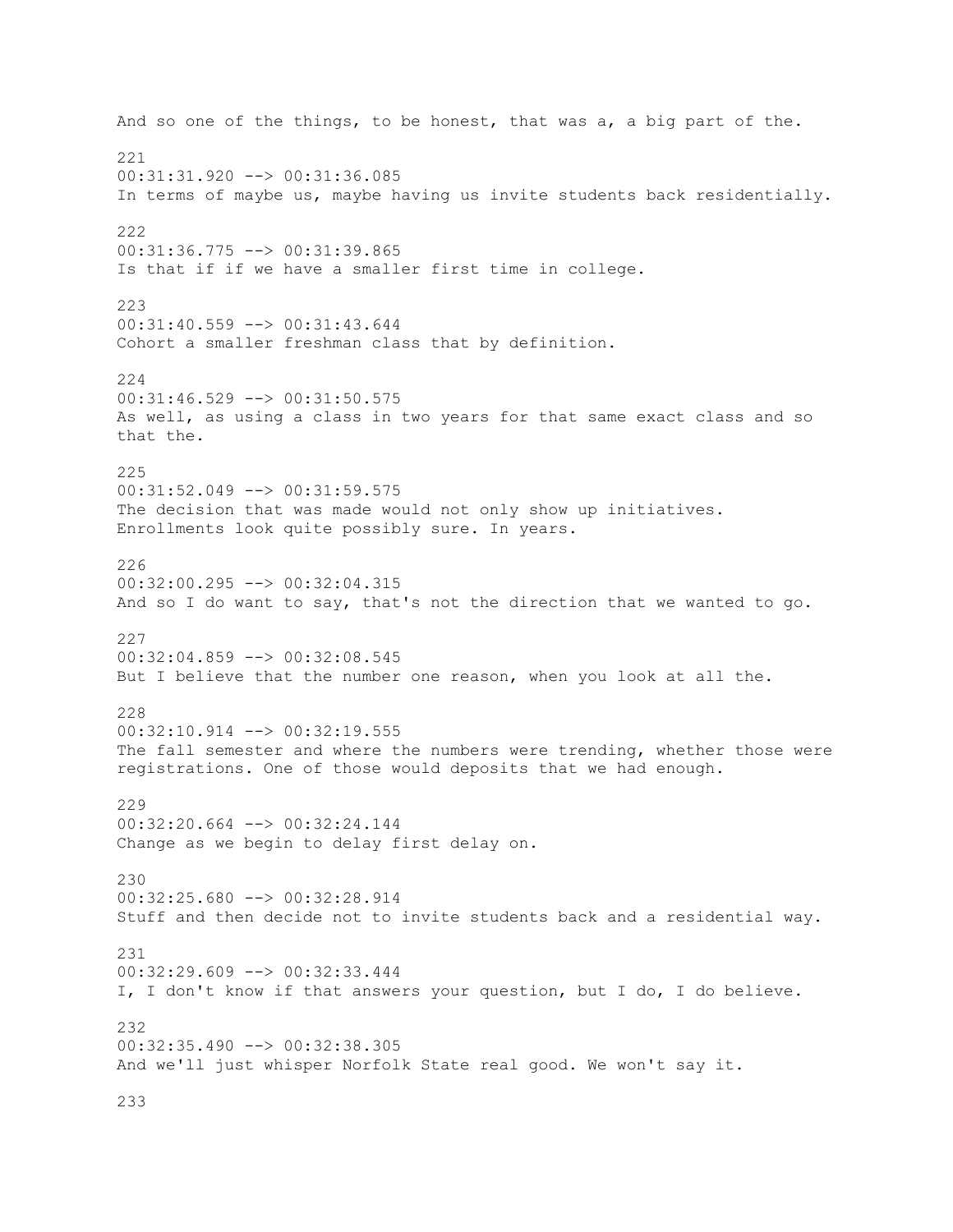00:32:40.855 --> 00:32:44.214 I do believe that when we opened full time. 234 00:32:44.964 --> 00:32:48.535 And have residential students on campus I think that there's. 235 00:32:49.710 --> 00:32:53.934 In a new excitement for students to be on campus and so I think it. 236 00:32:55.224 --> 00:33:02.214 A resurgence as many institutions have seen this this fall, but we will have to wait to have us for when we all. 237 00:33:03.869 --> 00:33:09.535 For residential experience Mr. 238 00:33:09.535 --> 00:33:24.295 President, I was and members of the committee I would so offer a point of personal reflection on the I was at Virginia Commonwealth University finance person. There. 239 00:33:26.275 --> 00:33:28.525 When Dr rouse came on.  $240$ 00:33:29.130 --> 00:33:32.994 And Dr, Tony, the prior presidents always, it was grow baby grow. 241 00:33:35.339 --> 00:33:38.244 In Virginia, you wanted to beat you didn't want George. 242 00:33:39.329 --> 00:33:47.125 It was really very much the things and during the the strategic plan, and, and it took a few years. 243 00:33:47.849 --> 00:33:55.825 Come to it, but a former provost there said, you know, yes, we're an access institution, but access media.  $211$  $00:33:56.904$  -->  $00:34:04.134$ And I'm not saying any other institution is mediocre, but access to mediocrity is worse than access to nothing.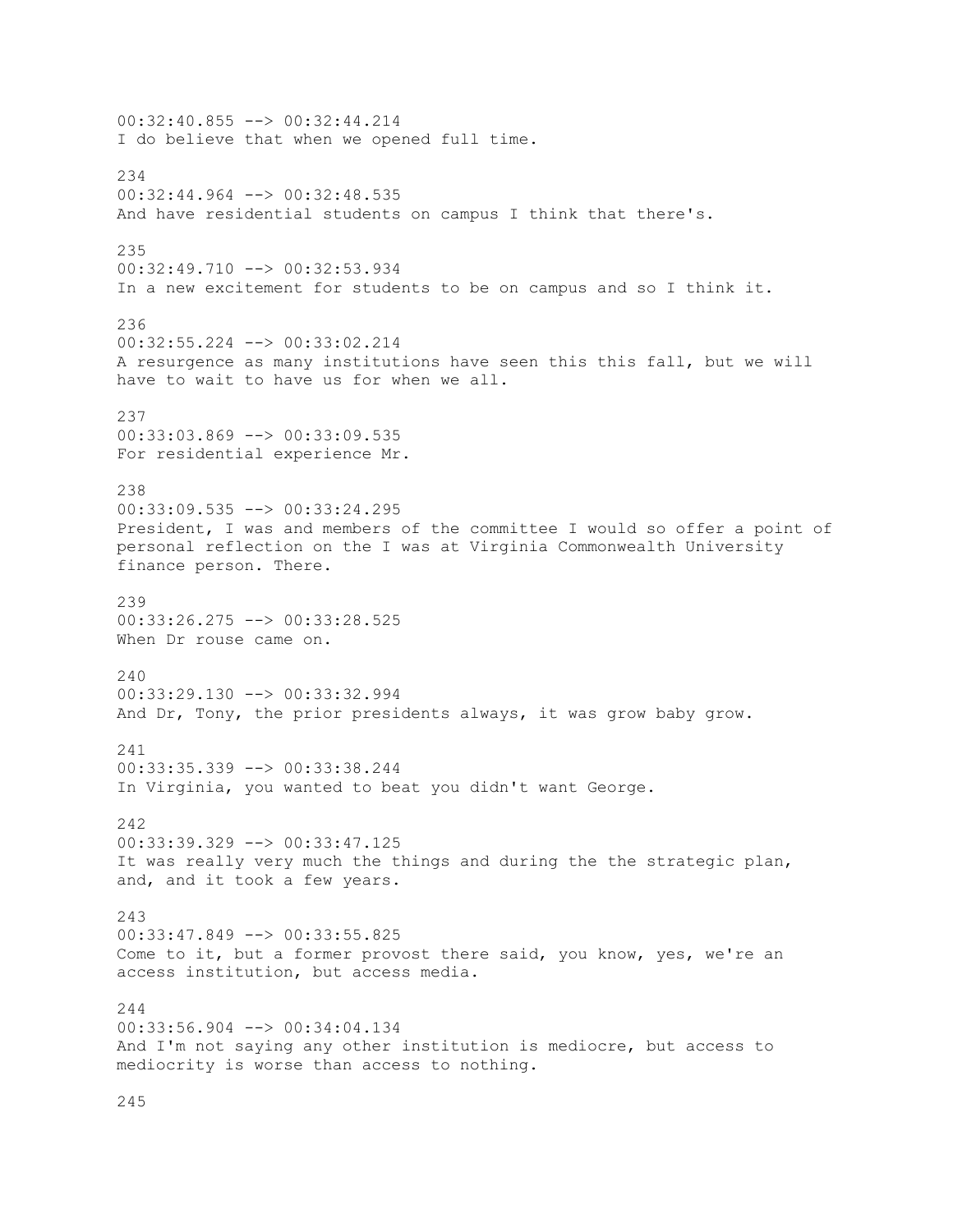00:34:05.369 --> 00:34:08.545 Can't graduate them then you've done the. 246 00:34:09.449 --> 00:34:23.545 Service they're gonna have debt and they're not gonna have a degree potentially. And so it was a very difficult decisions financially and revenue. Totally to back off that grow, grow, grow. 247 00:34:24.809 --> 00:34:35.724 Concept, and, you know, at least to you, it's in a much larger scale than at Virginia state but the focus turned inward to improving. 248  $00:34:36.659$  -->  $00:34:44.275$ And when I looked at the sixty graduation rates, you know, that's the kind of metrics that you turned around. 249 00:34:45.329 --> 00:35:00.329 So I understand that enrollment and have a lot more to buffer itself when the decision was made the focus on quality as opposed to quantity, 250 00:35:00.625 --> 00:35:09.414 but I don't ever want Virginia state to get focused on quantity that we're doing a disservice to the students in we found. 251 00:35:09.414 --> 00:35:11.664 Exactly what Dr Paul mentioned, we were grabbed. 252 00:35:12.239 --> 00:35:21.534 Students more quickly, and we weren't things to bring in as large of classes that we weren't from both sides of it. 253 00:35:22.800 --> 00:35:32.304 Lower enrollment, so that's just my personal reflection and I will turn it back over to Dr. Palm. Thank you. Visitor. Query. 254 00:35:34.079 --> 00:35:41.034 Dr. palm cannot can I answer that really quickly? I wanted to. 255 00:35:45.329 --> 00:35:50.574 Geologist, I wanted to point out that our graduation rates are dependent on. 256 00:35:52.224 --> 00:35:59.815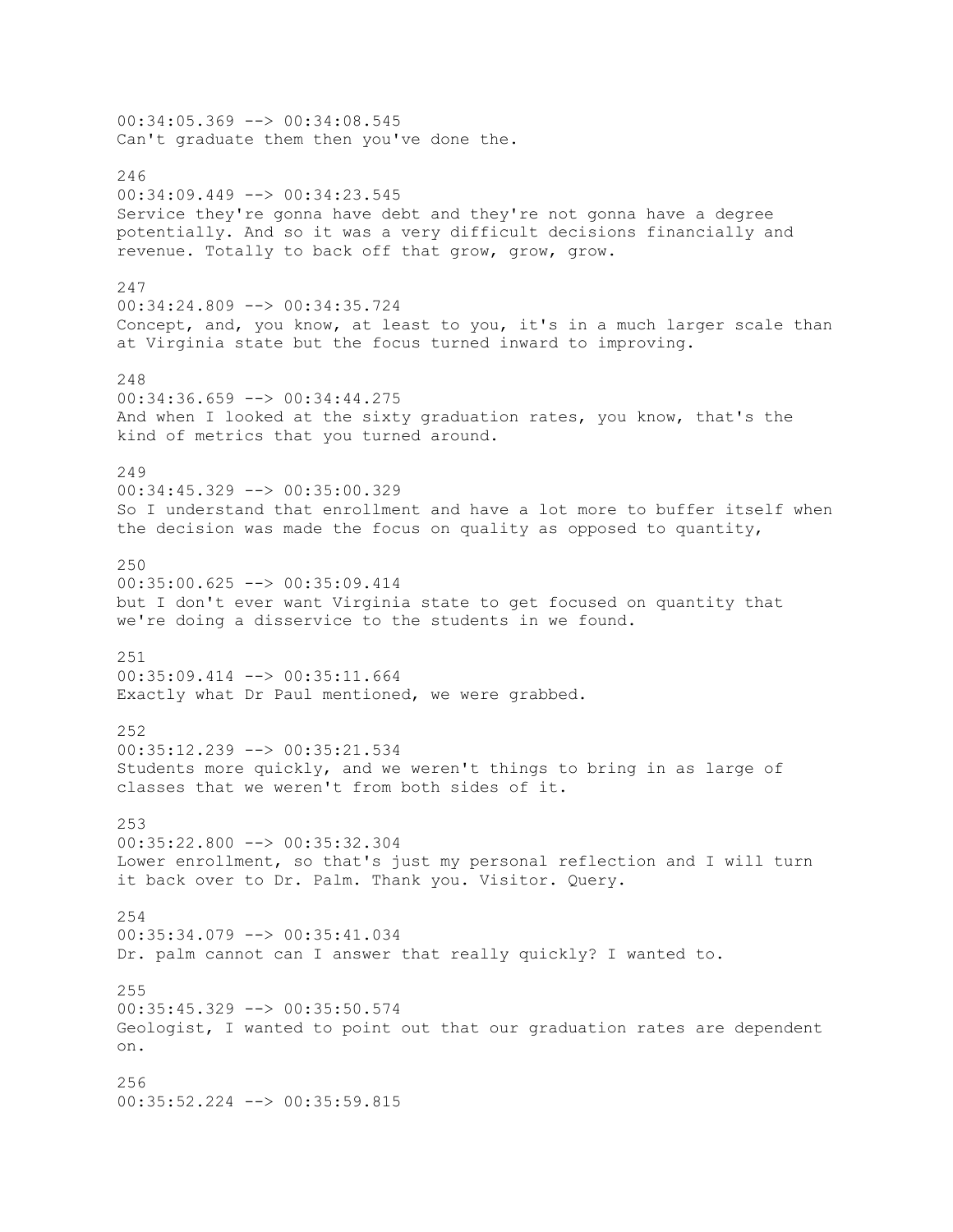And where graduate, where enrollment rates, either increase or decrease, you cannot do a comparative analysis for one year to another. 257 00:36:00.655 --> 00:36:04.105 So, I want to be careful with us using. 258 00:36:06.000 --> 00:36:11.184 As a steady across the board, and not accounting for the way that the enrollment impact. 259 00:36:12.114 --> 00:36:14.875 Graduation rates we can graduate one person. 260 00:36:18.085 --> 00:36:22.135 I wanted to make sure that when we're talking about. 261 00:36:23.639 --> 00:36:28.315 Actually doing a comparative analysis and we're accounting for. 262 00:36:28.974 --> 00:36:32.275 Changes and be enrollment rates when we calculate the. 263 00:36:36.929 --> 00:36:40.764 Or decreasing, so I just wanted to point that out and. 264  $00:36:41.664$  -->  $00:36:45.775$ I wanted to this is my last academic affairs meeting as. 265 00:36:47.099 --> 00:36:54.385 So, I wanted to make sure with all due respect in respecting visitor curries analysis. 266 00:36:55.829 --> 00:37:00.324 I want to be clear that the university community, of course, and I'm sure. 267 00:37:02.400 --> 00:37:05.875 You are as well as doctors are all concerned about. 268 00:37:07.675 --> 00:37:11.635 And at this point in time that it is really.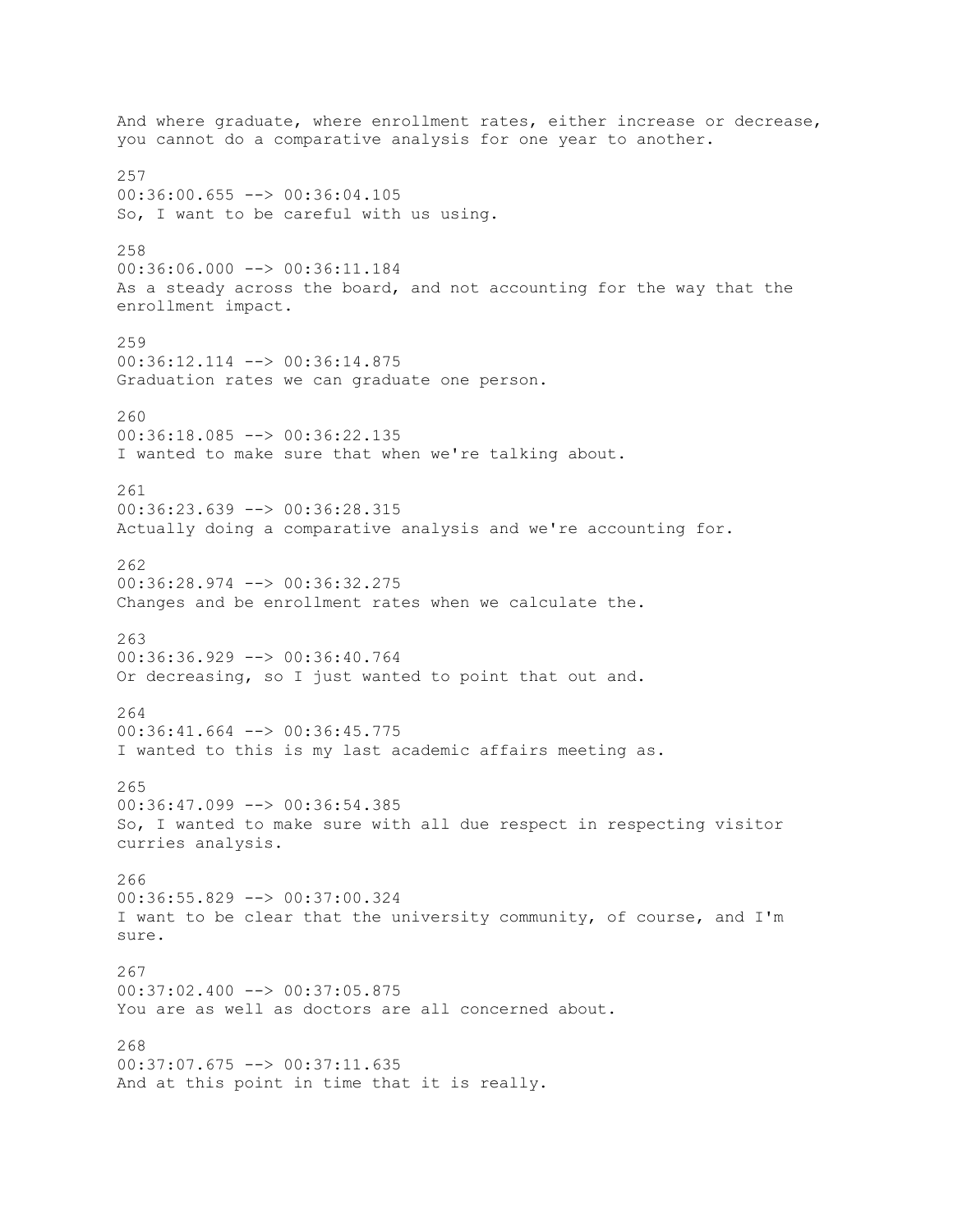269 00:37:12.989 --> 00:37:22.105 That Virginia state be viewed as Virginia state, and it be viewed in our capacity and not be compared to other institutions. I think. 270 00:37:23.130 --> 00:37:27.625 When we add our institution begin to view growing in. 271 00:37:28.679 --> 00:37:35.094 A reduction in quality of education, or when we begin to take stances of other. 272 00:37:36.360 --> 00:37:40.704 At our institutions, so I did want to just make that statement. 273 00:37:41.250 --> 00:37:44.065 Q, thank you. Thanks. 274 00:37:45.599 --> 00:37:53.364 So again, Dr Smith, as I walked through the secure graduation rate, you'll see that. Actually truly what you were talking about. That's how graduation rate. 275 00:37:54.360 --> 00:38:08.244 Measured and actually calculated so forth for the new board members. I want to just take a few minutes to actually go through this particular table. If you look further to the left, you'll see that. We have several years of graduation rates. 276 00:38:08.244 --> 00:38:20.635 So, we have the first time a college, of course, that is our cohorts that come in each year. So if you take a look across, you'll see, fall two thousand, ten, the number of students who came in that particular cohort. Right? I'll wait to two thousand and fifteen. 277 00:38:21.059 --> 00:38:24.925 We should take a look on the far left, coming down the column. 278 00:38:27.030 --> 00:38:31.315 For those students, a five year graduation rate for those students as well as a six year. 279 00:38:32.755 --> 00:38:44.514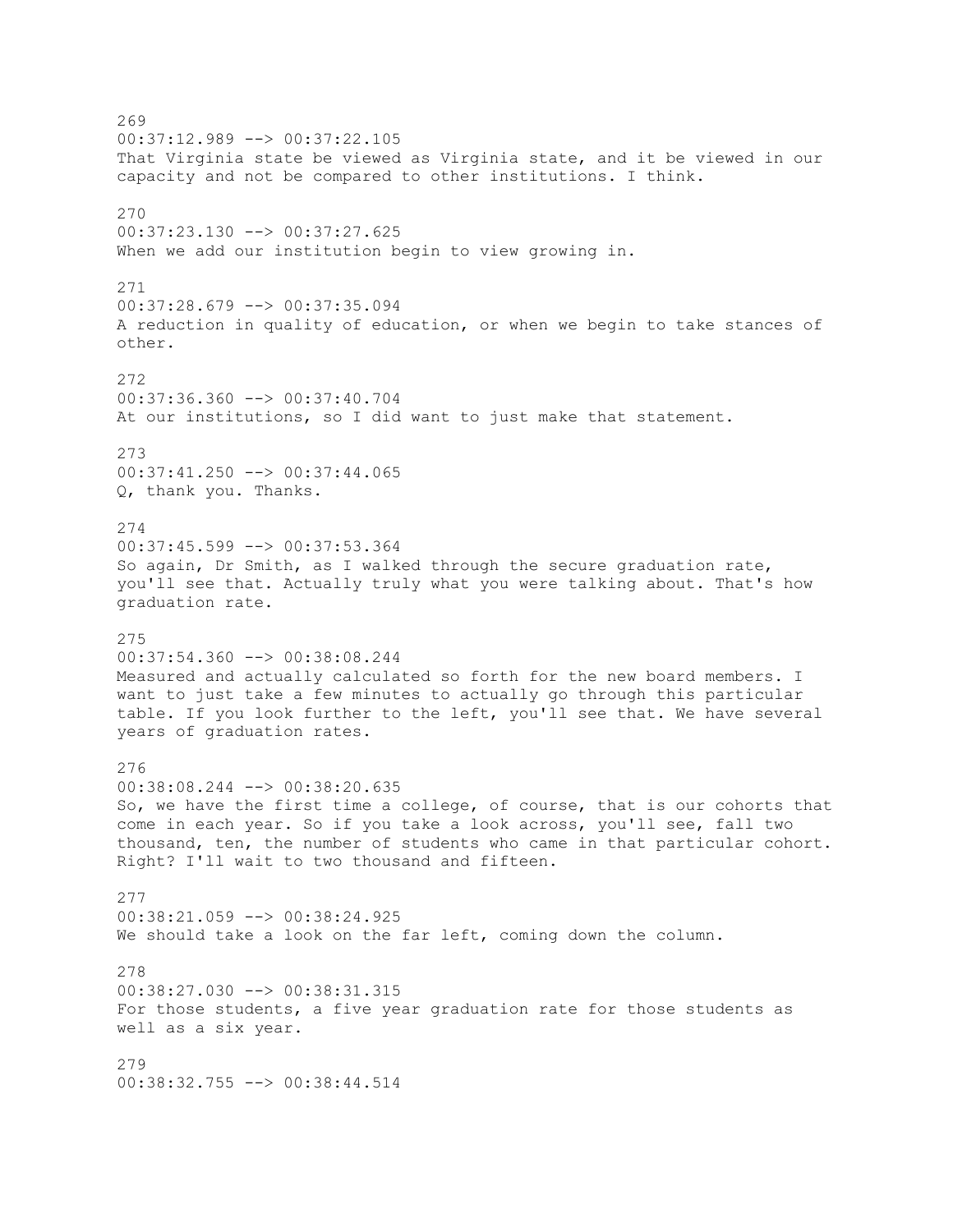And one of the things that we report is the six year graduation rate, and we report that to the federal government. And the reason why we for that to the federal government is that our students are eligible for six years of financials. 280 00:38:45.510 --> 00:38:49.074 Several government wants to know exactly how well students are doing with. 281 00:38:50.784 --> 00:38:54.804 So, if you look at down, I'll wait to the bottom, you'll see that the graduation rate. 282 00:38:56.699 --> 00:38:59.635 Two thousand ten to eleven for. 283 00:39:00.929 --> 00:39:11.635 Thirty nine percent thirty percent as forty six percent for the fall two thousand and fourteen. So what we're talking about, if you come down to the column with fall two thousand ten. 284  $00:39:12.510$  -->  $00:39:16.405$ Students who started in the fall two thousand and ten after four years. 285 00:39:17.250 --> 00:39:27.085 Three hundred, eight of those students graduated with a twenty five percent graduation rate for four years. After five years punch in five of those students graduated with a total of of. 286 00:39:27.929 --> 00:39:33.594 Graduation rate, and then, but the six year five and forty four of them. Greg. 287 00:39:34.585 --> 00:39:49.135 To give you a forty four percent graduation rate. Okay. So that is very important. Now, what I would tell you is that we want our students, and we really want our students graduating four years. But again, the fact that we do report the secure graduation rate. 288 00:39:51.420 --> 00:39:58.795 To that as well, if you come back over to two thousand and thirteen fall, two thousand thirteen, you'll see that are for. 289

00:40:00.239 --> 00:40:10.375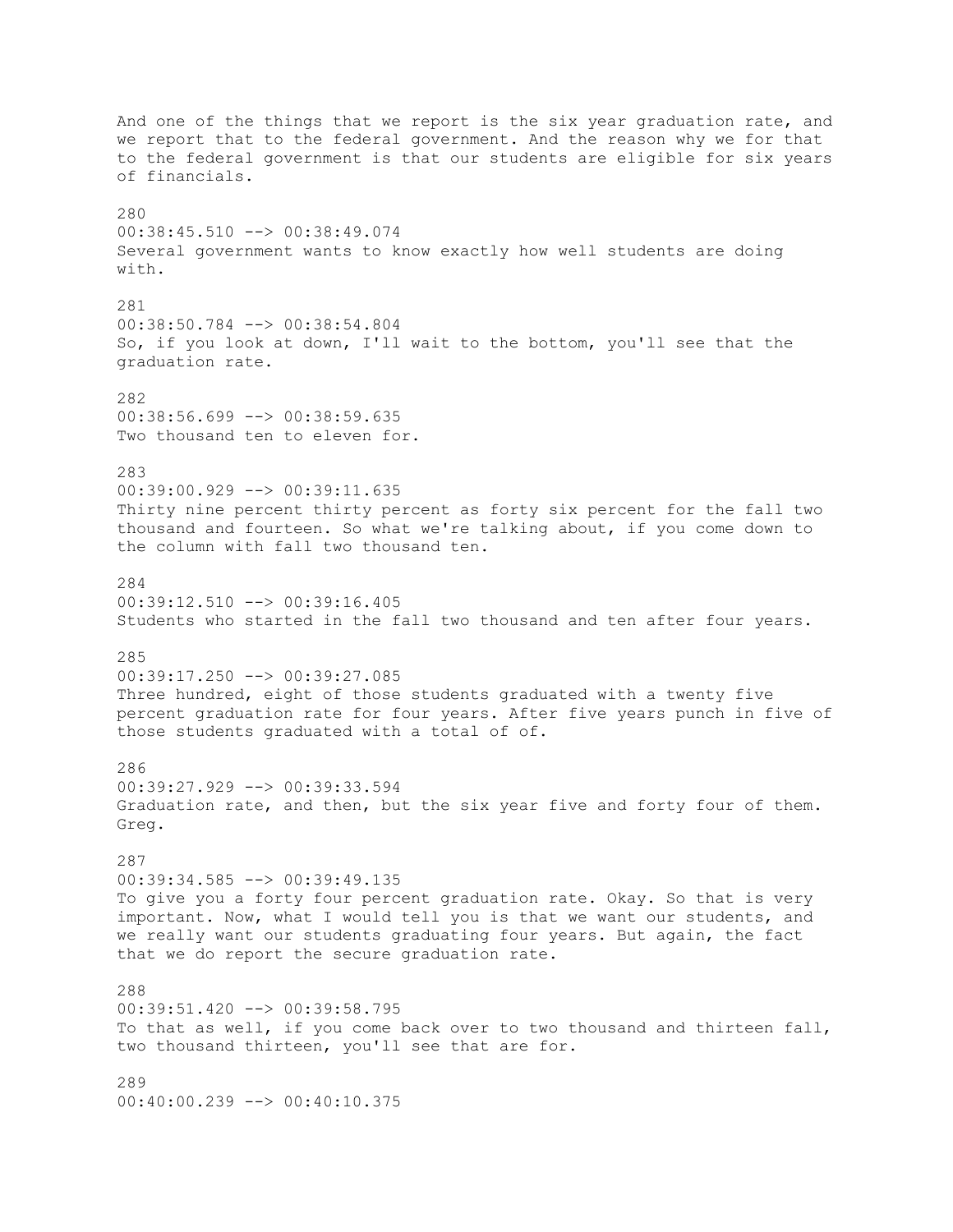Was at twenty four percent five year with thirty eight percent. And of course, the actual fall two thousand and thirteen cohort. Six. 290 00:40:10.375 --> 00:40:22.914 Your graduation was at thirty eight percent when I say the six year graduation rate in the fall. Two thousand and thirteen cohort graduated two thousand. And nineteen take a look at the fall, two thousand and ten cohort they would have graduated. 291 00:40:25.230 --> 00:40:33.025 This fall, two thousand and fourteen cohort is the cohort that graduated two thousand and twenty this past may as you can see that. They're. 292 00:40:34.590 --> 00:40:38.275 Twenty eight percent there. Five your graduation. 293 00:40:40.465 --> 00:40:55.014 And if you take a look at our six, your graduation rate is has jumped eight percentage points up forty six percent for the fall, two thousand for fourteen cohort as you can see, what are we doing for the fall? Two thousand and fifteen car? 294 00:40:55.014 --> 00:40:56.065 We of course, we don't have that. 295 00:40:56.880 --> 00:41:10.554 Right but if you compare the graduation or there for your graduation rate across the board, so all those other years see that we're at thirty two percent as the highest it's ever been with regards to the four year graduation rate. 296 00:41:11.094 --> 00:41:13.434 You take a look at the five, your graduation. 297 00:41:15.389 --> 00:41:18.864 Of that class is about to graduate and that's the highest is that it is. 298 00:41:20.099 --> 00:41:34.735 The fall for the for the five year and of course, the forty six percent is one of the highest that state university has had for that extra percentage. You can take a look at our five year. Average is about forty two percent. What? 299 00:41:34.735 --> 00:41:35.574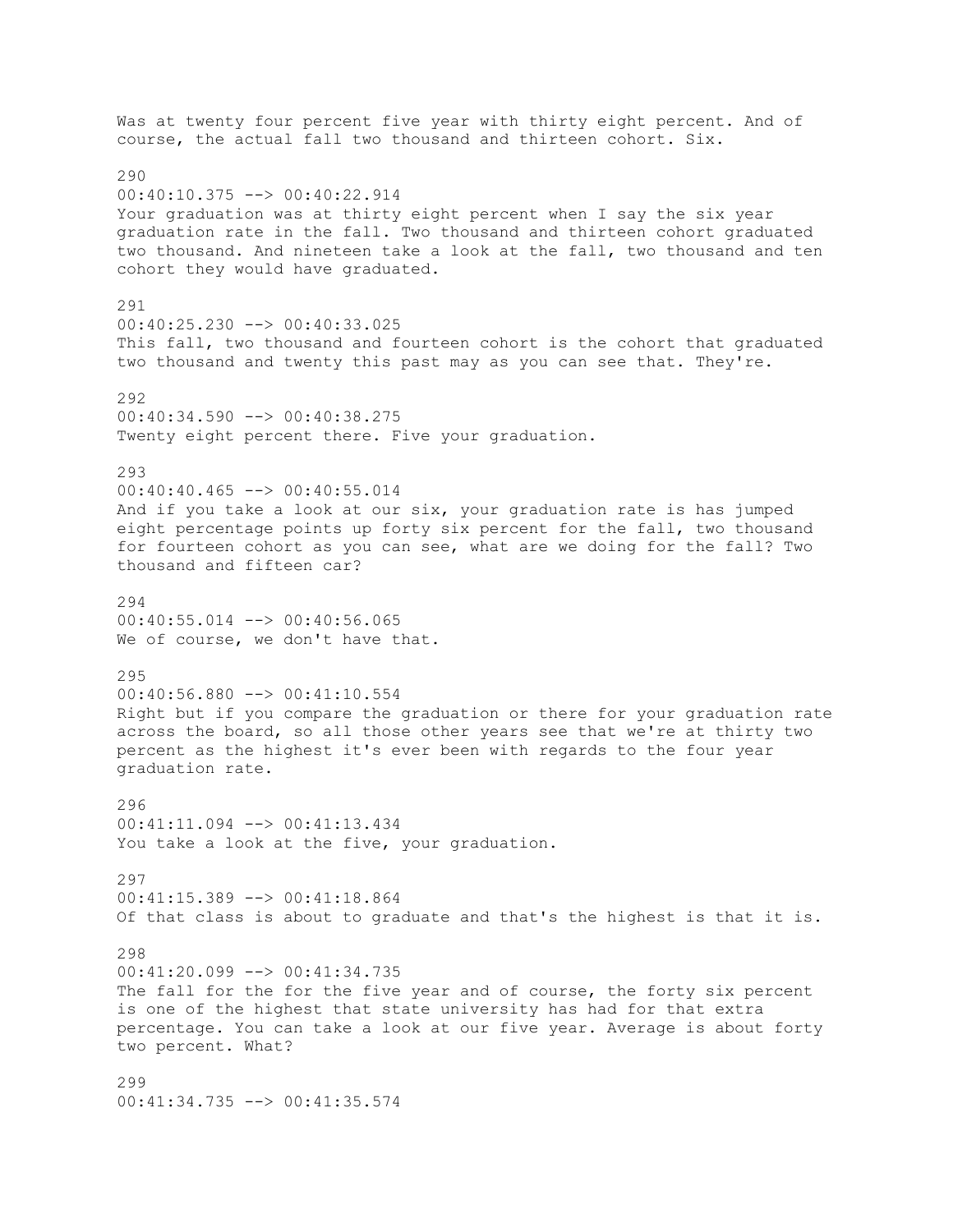I would tell you is. 300 00:41:36.210 --> 00:41:42.324 The average graduate, sixty graduation rate for four year institutions of higher. 301 00:41:43.440 --> 00:41:55.885 Is about fifty one percent about sixty, sixty five percent as well as if you take a look at, at least for this cohort of well, I'll go I'll hit that on the next slide. 302 00:41:56.244 --> 00:42:05.094 But what I would tell you is, I'm moving into the fall of two thousand sixteen looking at that cohort. 303 00:42:08.815 --> 00:42:16.014 We have dropped back down to about a twenty four percent for your graduation rate. And again so we're monitoring the graduation. 304 00:42:16.739 --> 00:42:24.474 Forward, but it's a, it's very important indicator of how well we're doing across each of our areas with the improving graduation. 305 00:42:26.094 --> 00:42:30.534 Down to pump? Yes, Madam chair. That's what I'm. 306  $00:42:31.110$  -->  $00:42:36.534$ Point out for it in looking at the data and what I wanted. I wanna be clear about. 307 00:42:37.079 --> 00:42:41.905 Particularly with the numbers, when you look at the numbers, when you're on your. 308 00:42:45.719 --> 00:42:54.474 If you notice between two thousand and ten with the twenty five percent, two thousand and fifteen with a thirty two percent for your. 309 00:42:55.889 --> 00:43:01.465 If you look at the top, those numbers are impacted by the decrease in the total number. 310 00:43:02.280 --> 00:43:13.434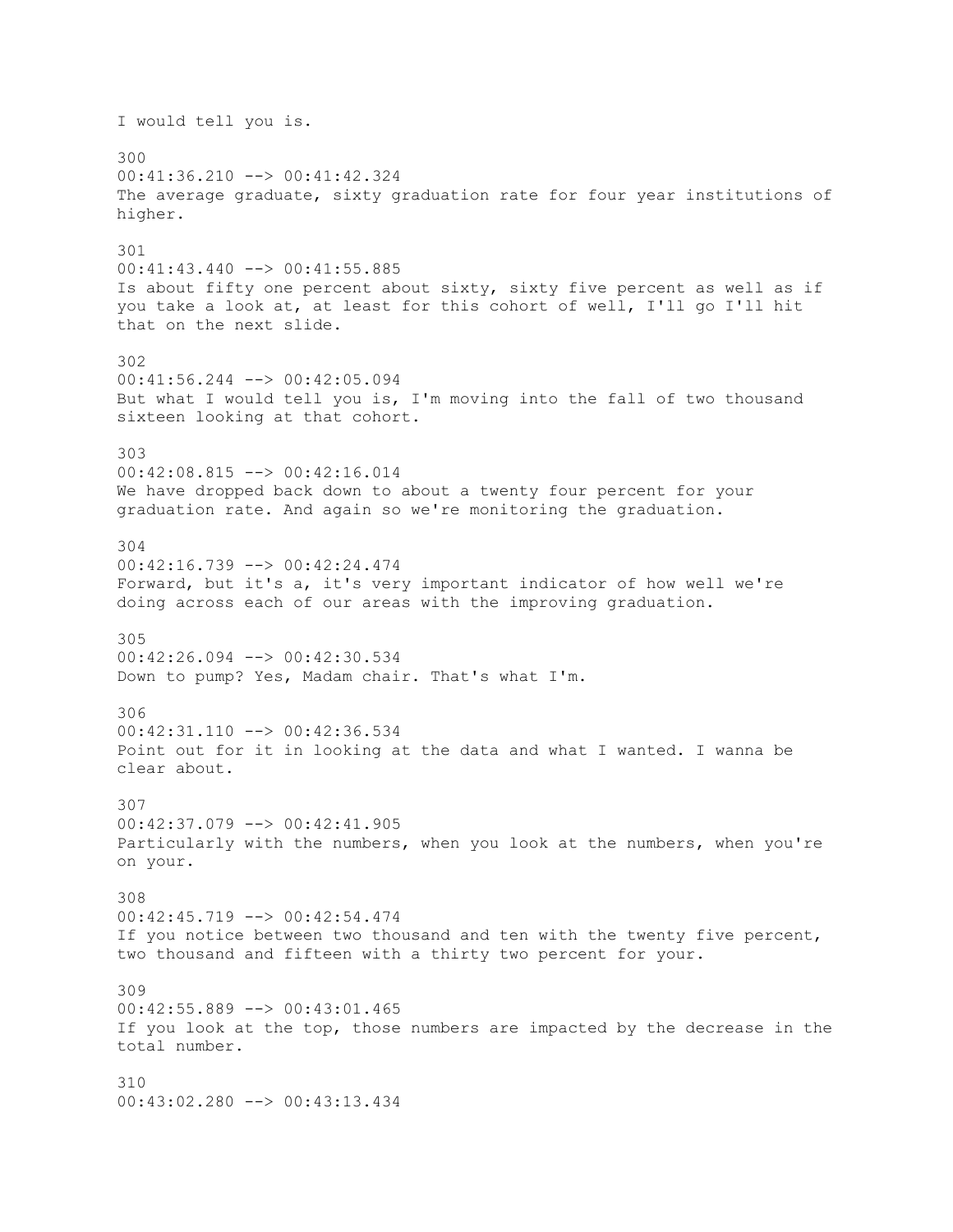Saying the, the graduation rate on so if you just look at that in, I, people may assume that are graduation rates are going up. However, if you look. 311 00:43:15.090 --> 00:43:20.034 In order to get a true accounting or two comparison it's okay. These numbers are. 312 00:43:20.940 --> 00:43:31.074 Correct given the number two, forty two divided by seven, sixty six equals thirty two percent. However, when you look at the time in the total number that. 313 00:43:32.340 --> 00:43:38.184 Seeing the graduation rates warning, you do a comparative analysis you'll see that. Why. 314 00:43:39.719 --> 00:43:43.284 On surface look like they're increasing. They're actually deep. 315 00:43:46.739 --> 00:43:50.244 Students that that rate is being calculated one that just wanted to. 316 00:43:52.079 --> 00:43:55.315 Point that out so that, you know, we can be clear. 317  $00:43:57.204$  -->  $00:44:08.695$ Otherwise Sonoma that our graduation rates are going up, because you can't make those comparisons nobody start because this is a standard way of calculating the graduation rate. 318 00:44:09.090 --> 00:44:12.474 If and everywhere else I will tell you is that, I think. 319 00:44:13.469 --> 00:44:26.934 When you take a look at graduation rates are going up and compared to the actual cohorts, and that's how the standard way of calculating graduation rates are. So, again, when you take a look across the board and I think that's very important. 320 00:44:27.269 --> 00:44:38.065 You also to have to take a look at the average of how we're doing across the board, but again, it's a year by year calculation that occurs. And so this is the standard way that we.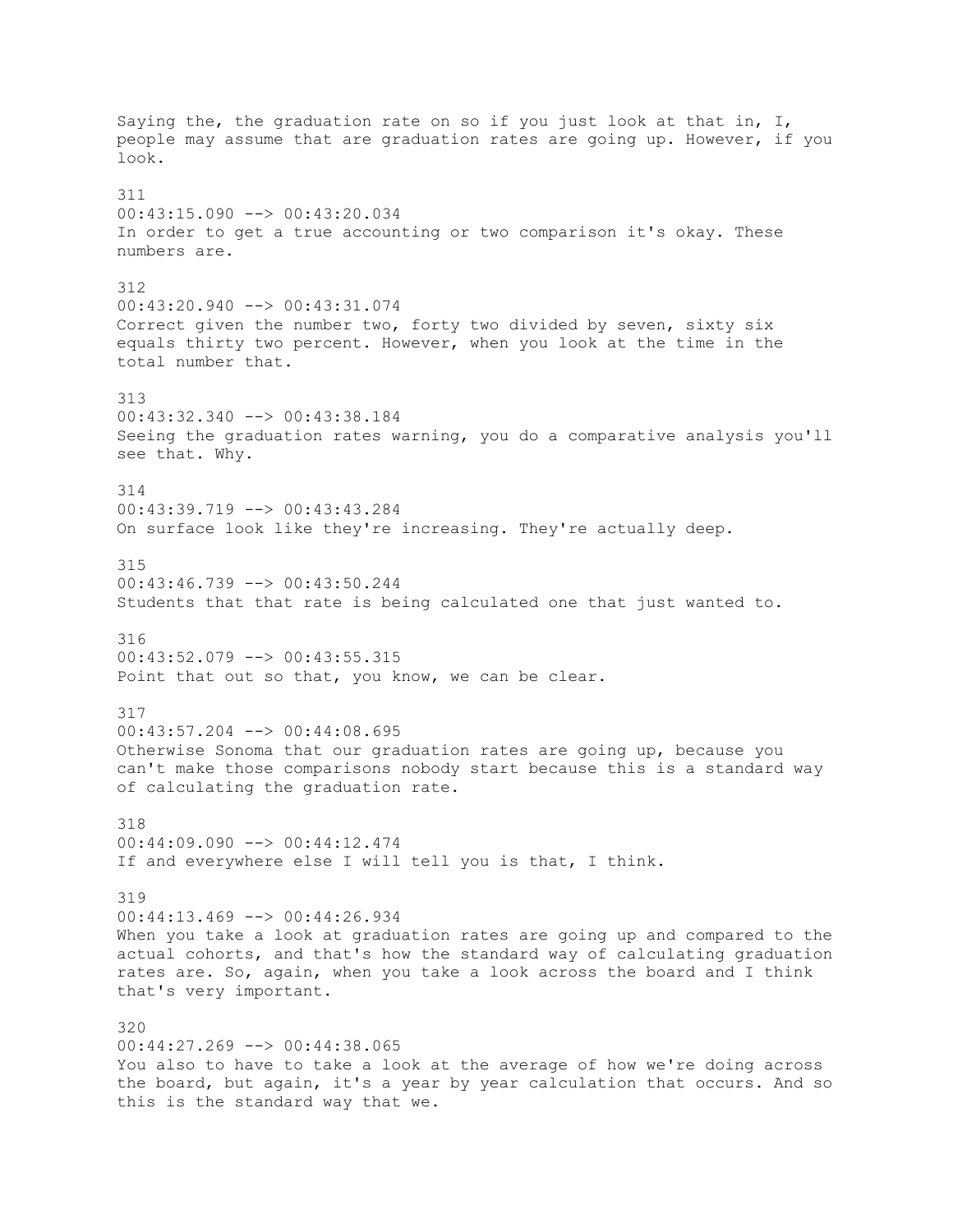321 00:44:39.269 --> 00:44:52.135 The federal government wants us to do it this way. So we have to do it this way. We also you can compare how well you do with that cohort. And so what happens is when a cohort comes in, we have to take care of them for. 322 00:44:54.269 --> 00:44:59.514 The finish line, but we're, we're being assessed and really be a monitor. 323 00:45:00.090 --> 00:45:02.724 Government how we're doing that and I think a. 324 00:45:03.900 --> 00:45:10.255 Their cohort, but when that's comparing cohorts, the cohorts that we're dealing with, that cohort for that. 325 00:45:11.130 --> 00:45:14.815 That, but again, you can see that that cohort did better than the previous year. 326 00:45:15.954 --> 00:45:19.195 Mount of Madam chair this. 327 00:45:21.925 --> 00:45:25.074 Make another comment about a quick, very quick. 328 00:45:29.070 --> 00:45:40.525 Hang on one second Dr samples that we have two representatives from the faculty attending participating in this meeting to the extent that we do. 329  $00:45:41.965$  -->  $00:45:46.105$ I don't want to have I'm trying to think of the term. 330 00:45:48.000 --> 00:45:50.184 Center on these things. 331 00:45:54.420 --> 00:45:57.474 Tom has said several times and I will agree. 332 00:45:58.199 --> 00:46:01.885 That the way that Virginia state is calculating.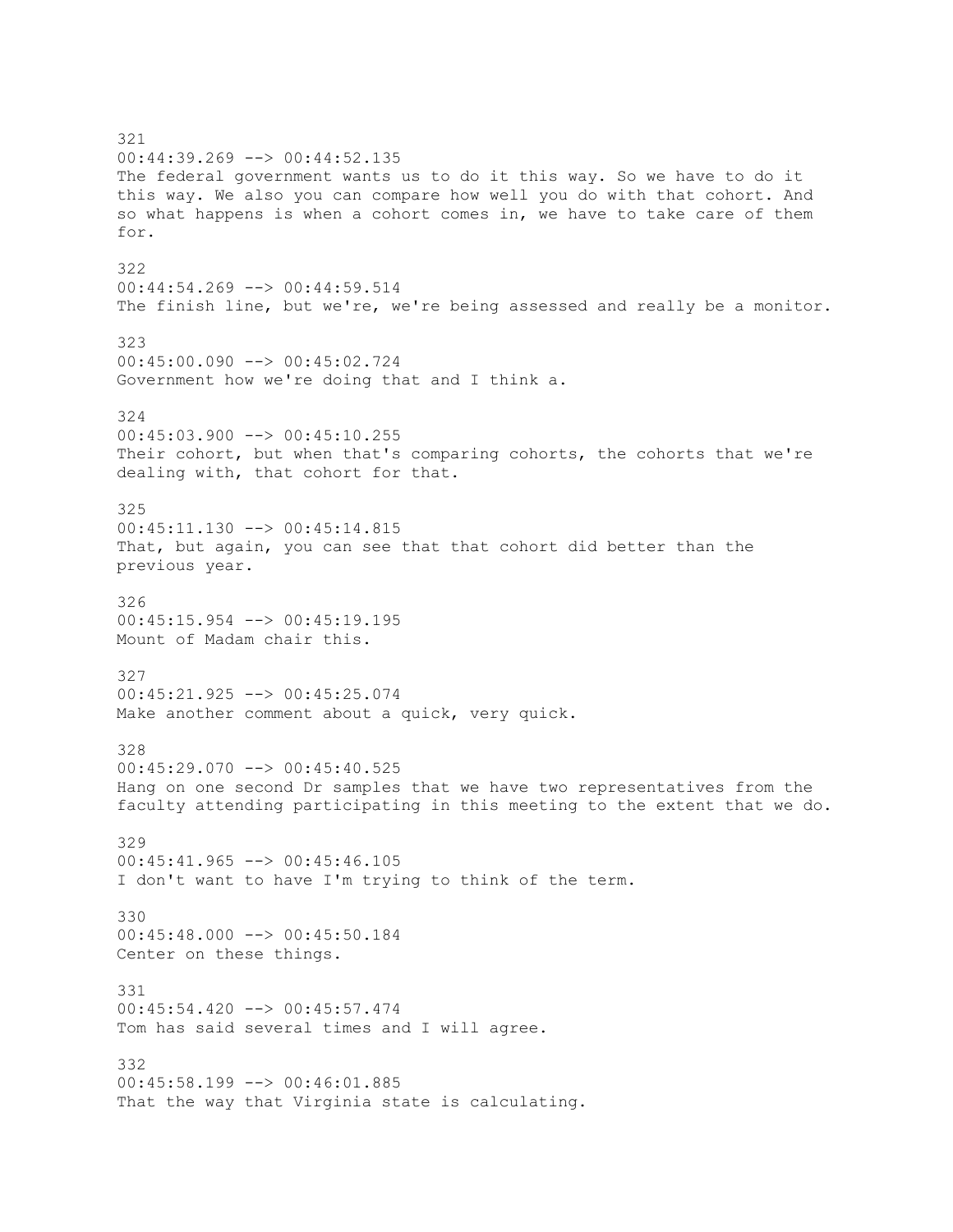333 00:46:04.465 --> 00:46:17.125 Numbers, and the calculations are the industry standard it's required by the federal government, and that's what is used in calculating a student's ability for financial aid. 334 00:46:17.125 --> 00:46:31.224 So it is, what is worded in across the board buy in since it's not a home cooked thing. Okay. Dr. sample yes, and I, and I'm not trying to continue any debate. I just wanted to. 335 00:46:34.349 --> 00:46:38.815 To have a six year graduation rate to share with the board based on. 336 00:46:42.085 --> 00:46:47.994 Perhaps reflecting the six year graduation rates, starting with twenty fifth. 337 00:46:51.420 --> 00:47:00.114 But, but but the data here on this chart is, you know, data that was presented by prior. 338 00:47:02.275 --> 00:47:09.864 Probably helpful to the board and everyone to have current data. I mean, we, we do have an excellent institution. 339  $00:47:11.965$  -->  $00:47:17.724$ Research component, compiling data all the time for XIV and, and I would think of. 340  $00:47:20.519$  -->  $00:47:25.855$ A policy making strategy setting and also understanding trends if. 341 00:47:26.639 --> 00:47:31.494 If it were possible to share with the board, and with the faculty, the. 342 00:47:32.730 --> 00:47:38.065 Graduation rate, and not going back to the beginning of the prior decade. So that's all. I wanted. 343  $00:47:40.590$  -->  $00:47:48.864$ Thank you, thank you thank you doctor sample and again, according to our bylaws, we should only have one faculty representative.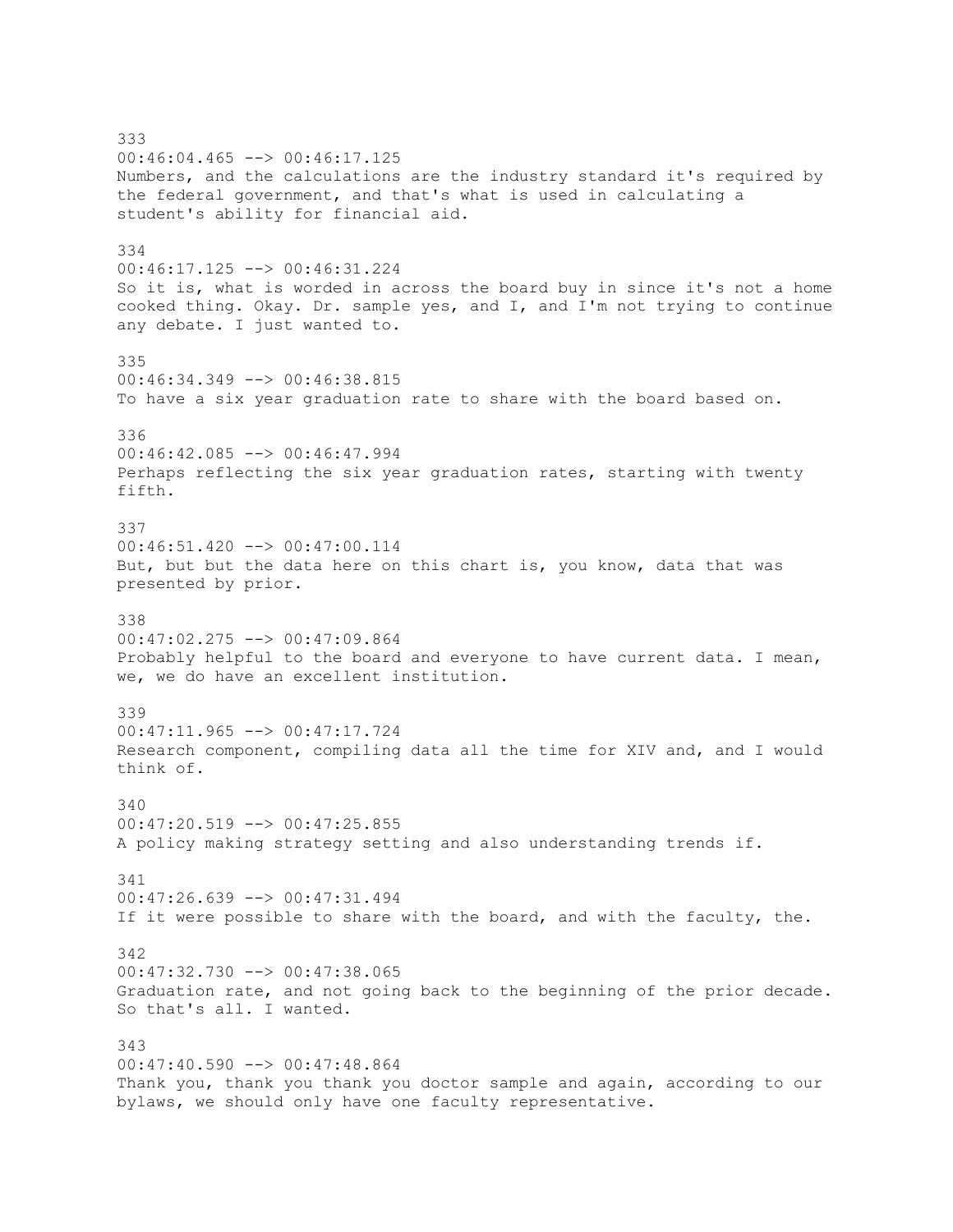344 00:47:49.824 --> 00:48:04.824 So you and Dr Spencer have to decide who it is who's gonna speak? I would also say that when you talk about a six year graduate rate by nature, you have to get you, you don't know. 345 00:48:06.300 --> 00:48:10.105 Yeah, we could present as they have. 346  $00:48:10.710$  -->  $00:48:14.934$ Five year rates, but I think the only more recent data they could provide would be. 347 00:48:15.690 --> 00:48:23.155 Paul two thousand and sixteen students to graduate four years. So you just step it up one more. 348 00:48:24.925 --> 00:48:38.695 Yeah, and we always, so I'm sure they'd be provide that. I'm sure Dr menace has that and to provide it to it. Yeah. Thank you. I want to make sure they get any movement we'll move on. 349 00:48:38.695 --> 00:48:50.215 I know, but this is not old data. Two thousand and fourteen cohort graduated in two thousand and twenty yeah, that's the six your graduation rate and so that that data was. 350 00:48:51.000 --> 00:49:01.164 Submitted to share and so that forty six percent is current data and so again, right. Got to move it up to two to six to six years in order to get the current data. 351 00:49:02.099 --> 00:49:06.864 Okay, so I'm gonna have to call. Thank you. Yes. Yes. 352 00:49:10.380 --> 00:49:14.215 To kind of come back to and I shouldn't, but not to expensive. 353 00:49:15.119 --> 00:49:20.394 I think it's one of the things that's critically important and that's why the numbers are here. Easy. I. 354 00:49:21.389 --> 00:49:28.824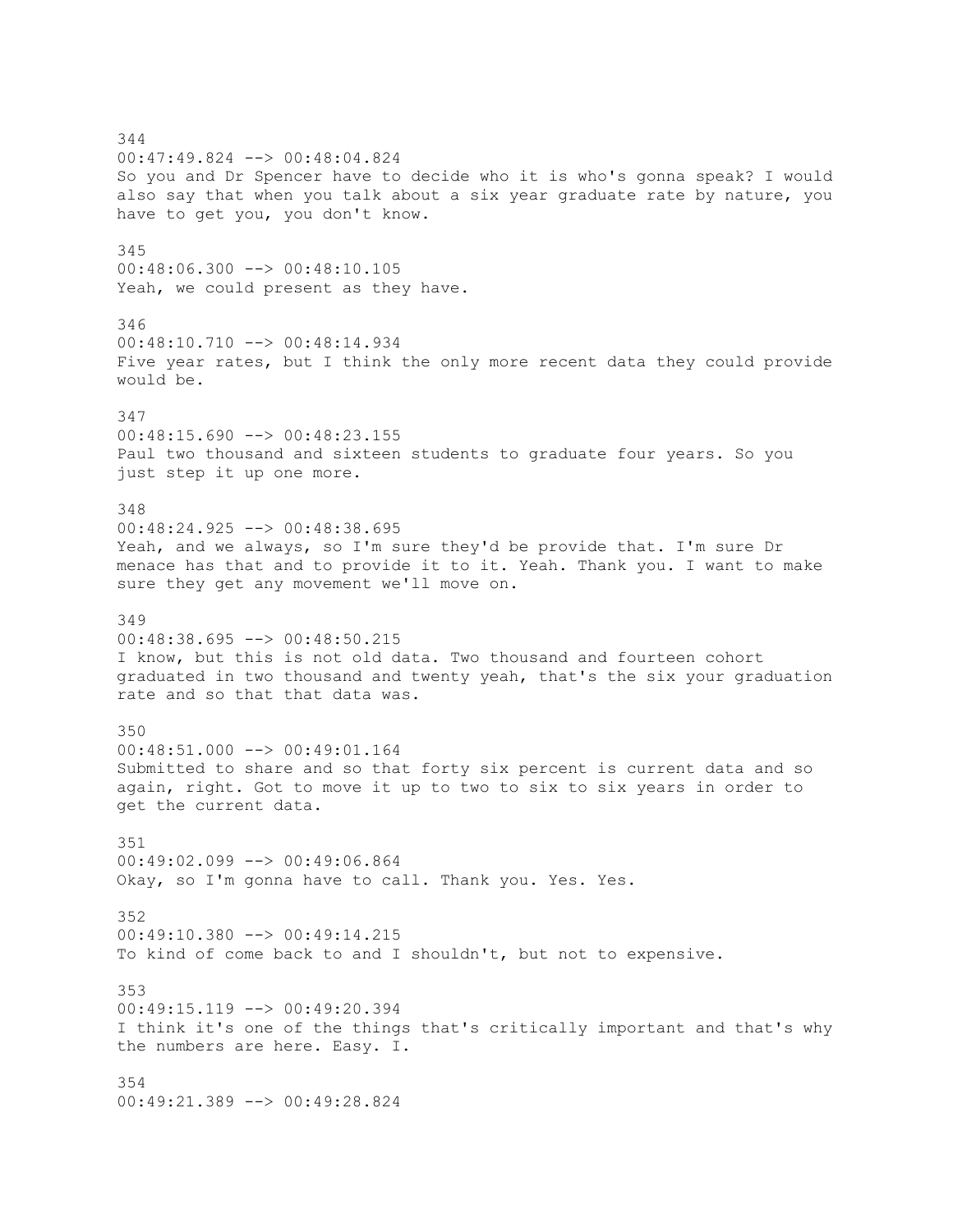How does the sizing class affect graduation? And I think that's something that we're actively studying to see how that. 355 00:49:29.340 --> 00:49:32.574 Is there a sweet spot for us in terms of graduates? 356  $00:49:34.800$  -->  $00:49:46.855$ Are the numbers, but they are definitely impacted by the size of the class, and our ability to provide quality service to those classes. I think that's a very important question that we can continue. 357 00:49:47.639 --> 00:49:55.945 And answer as we move forward. Absolutely. Yes. Thank you. For lately. Thank you so much. Thank you. Dr. do next let Mr. Harris? 358 00:49:56.730 --> 00:50:08.244 I'm sorry here this, this is Greg Worley. I apologize. I keep we're getting hit this on mute button. Could you go back to the slide one more time please? Yes, if you look at. 359  $00:50:09.869$  -->  $00:50:15.565$ Careful what words we use because we've made statements administration and make. 360 00:50:19.105 --> 00:50:22.045 And when you look at this, and I'm just looking at your numbers. 361  $00:50:28.650$  -->  $00:50:34.855$ In two thousand and fifteen, we graduate two hundred and forty two. So that's at the client and the fifty year. 362 00:50:35.460 --> 00:50:40.494 We graduate at five hundred and five students in two thousand and ten, but in two thousand. 363  $00:50:41.969$  -->  $00:50:45.864$ Three hundred and thirty eight students. If you look at your six year. 364 00:50:47.550 --> 00:50:52.735 You graduation you said, we graduated in two thousand and ten, five hundred and forty four. 365 00:50:54.420 --> 00:50:57.324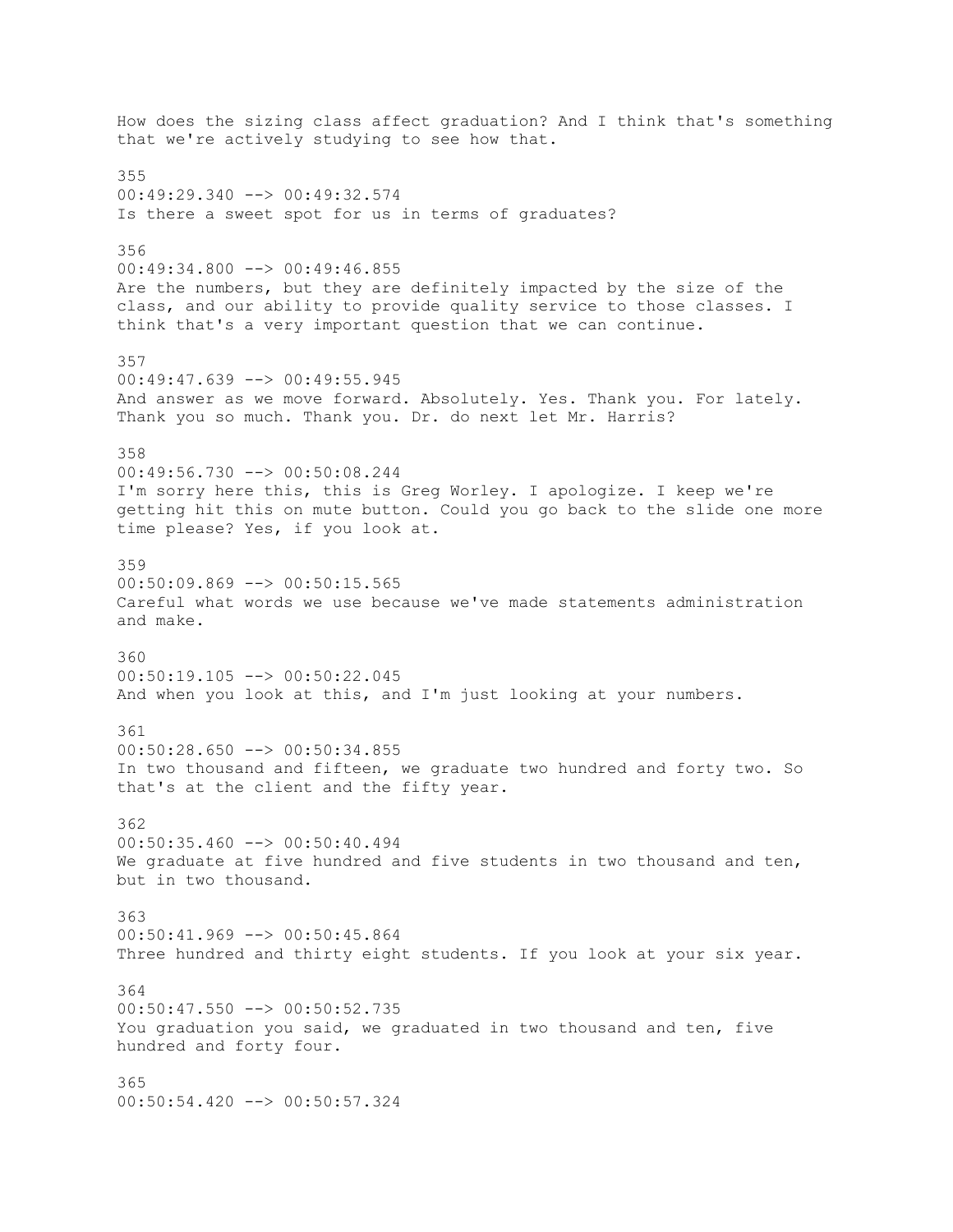And in two thousand and fourteen, we graduate at four hundred and. 366 00:50:58.800 --> 00:51:12.204 And each one of those categories, we are graduating less, but we've, we've spoken when we talked to our unknowns and and others at various events. We say we're graduating more. And and we're not. 367 00:51:16.405 --> 00:51:22.945 Madam chair I, I, I do have a couple of question that enrollment if we could go back to that for just a quick second. 368  $00:51:25.019$  -->  $00:51:29.425$ My question on my question on the enrollment does are. 369 00:51:30.900 --> 00:51:38.815 Well, we have to re, pay any money to the state as a result of are declining enrollment. How does that. 370 00:51:41.280 --> 00:51:44.394 Them determining how much money the state determining how much. 371  $00:51:45.480$  -->  $00:51:49.585$ On our enrollment, and if we, if our roadmap. 372  $00:51:54.599$  -->  $00:52:04.855$ Right and it's sort of a misnomer that our funding is based on enrolling the way based inadequacy work. But I hear the president. 373 00:52:05.639 --> 00:52:10.135 Starting to respond. Mr. Davenport is not I statements to them for days on the line. 374 00:52:11.244 --> 00:52:15.445 That we're not subject to any problem with the state. 375  $00:52:16.260$  -->  $00:52:23.664$ In the near terms, so so the declining enrollment does not have an impact on funds that we get. 376 00:52:24.840 --> 00:52:35.364 No, no, not the way a ever changing base. Inadequacy formula works director of Doula. Well, I think.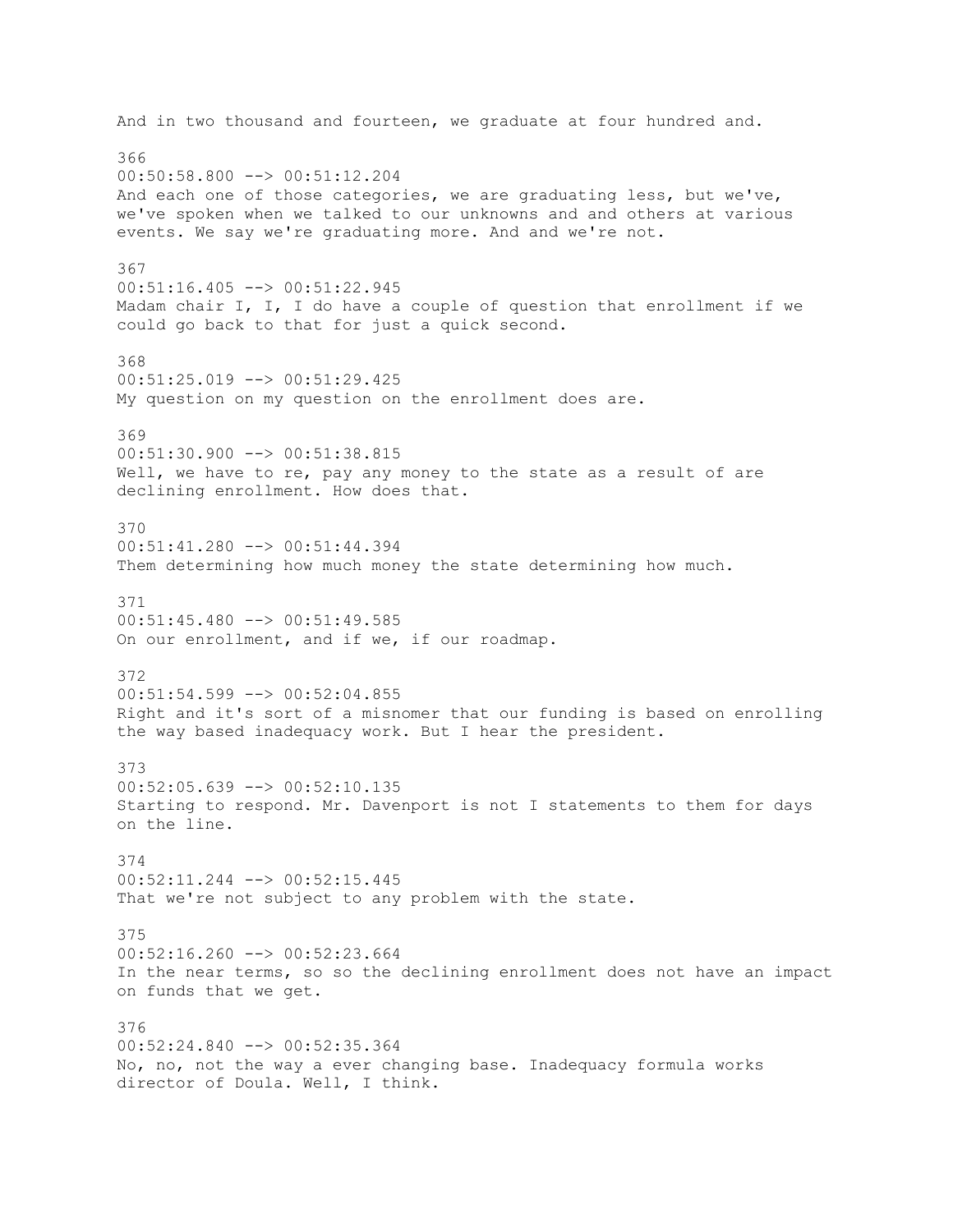377  $00:52:37.349$  -->  $00:52:40.465$ Okay, I was going to answer similarly that. 378 00:52:41.670 --> 00:52:45.414 So the way we're allocated money from the state is not directly. 379 00:52:47.010 --> 00:52:55.494 And so it doesn't, it doesn't our yearly allocation doesn't change based on that. It can change for any other reason. It doesn't change. 380 00:52:56.159 --> 00:53:08.574 Not directly, because it could change. Yeah, but the, the state is looking at different ways to allocate funding. 381 00:53:08.574 --> 00:53:22.074 It's always looking at different ways and so based on percent of students in lower income percent of underrepresented students, there are a lot of different things that they do. 382 00:53:22.074 --> 00:53:24.025 They don't get with a. 383 00:53:26.155 --> 00:53:27.954 Base that the, the formula. 384  $00:53:31.559$  -->  $00:53:40.974$ Kinda is kinda interesting how the state allocate funding and our enrollment decrease would not have any. 385 00:53:42.715 --> 00:53:47.844 Sure, we set that as an agenda item for the future meetings just so I can understand as a board member. 386 00:53:52.170 --> 00:53:55.224 Well, it might be something. 387 00:53:56.909 --> 00:53:59.125 Have Kevin and the president, 388 00:53:59.125 --> 00:54:12.954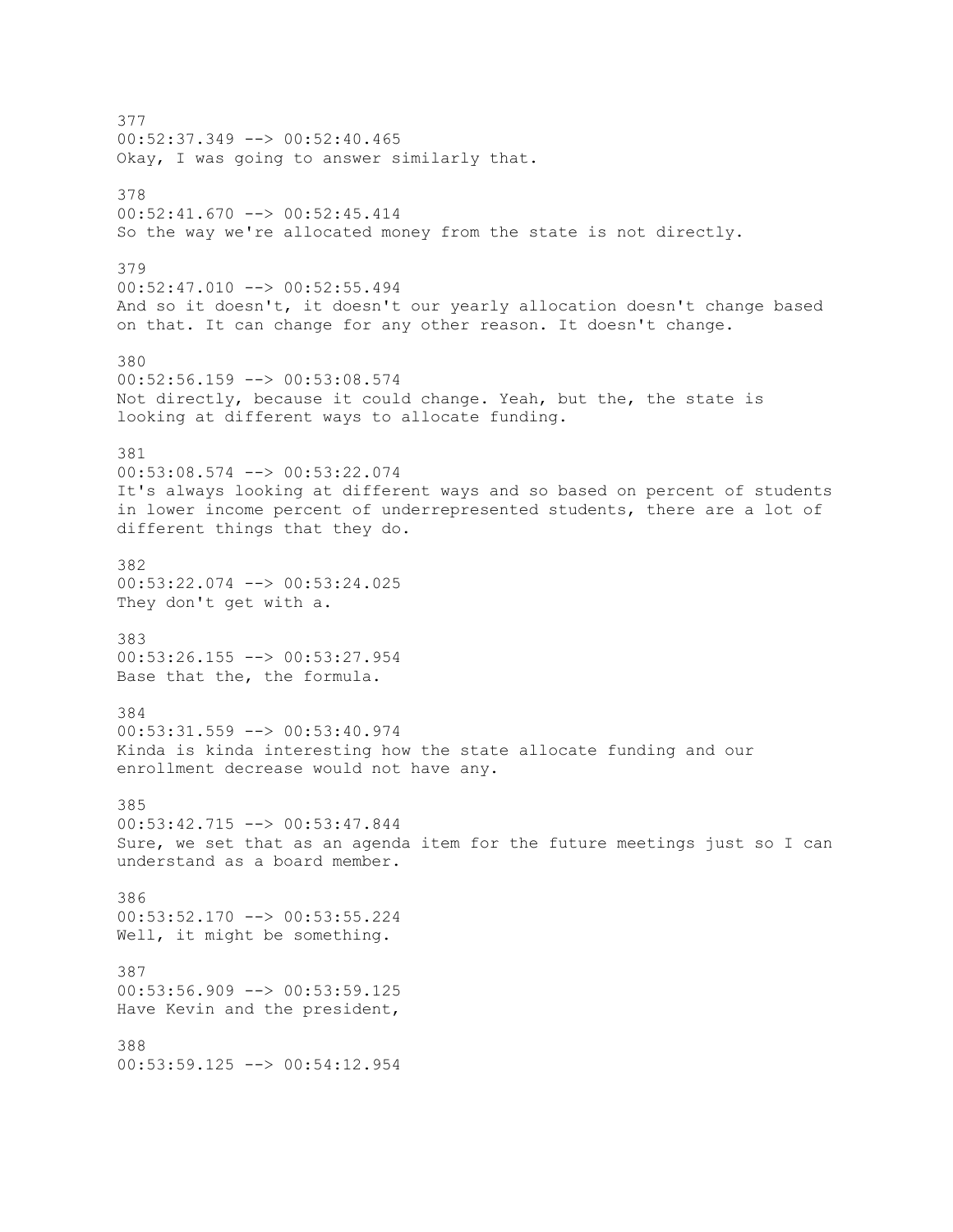and I sit down and with you first maybe and see if it's worthy the rest of the committee it's probably more thing that finance and facilities would look at, 389 00:54:12.985 --> 00:54:15.385 but the base adequately funding. 390 00:54:16.675 --> 00:54:24.594 I've got hundred page PowerPoints. I'd be delighted. Go over with you and bored to tears. I'm sure but. 391 00:54:25.590 --> 00:54:28.795 And that we should just do that initially. 392 00:54:29.849 --> 00:54:42.144 So, we can see about that happening and and what would be our projections the student enrollments for the future. I'm sorry I. 393 00:54:43.860 --> 00:54:47.635 We don't have those just yet. Mr. whirling. It's the weekend. 394  $00:54:48.809$  -->  $00:54:54.054$ To the committee. Okay well, I think. 395 00:54:55.260 --> 00:54:58.824 Date until the spring sometime and then. 396 00:54:59.760 --> 00:55:01.735 Given a little leeway given the current. 397 00:55:03.809 --> 00:55:06.775 And Dr, Abdullah know saying. 398 00:55:09.000 --> 00:55:13.135 We will bring them back to the board and we have the and the project. 399 00:55:15.690 --> 00:55:17.965 Is is what, what is that amount. 400 00:55:22.500 --> 00:55:26.905 We're working through about another hundred students and so we're gonna.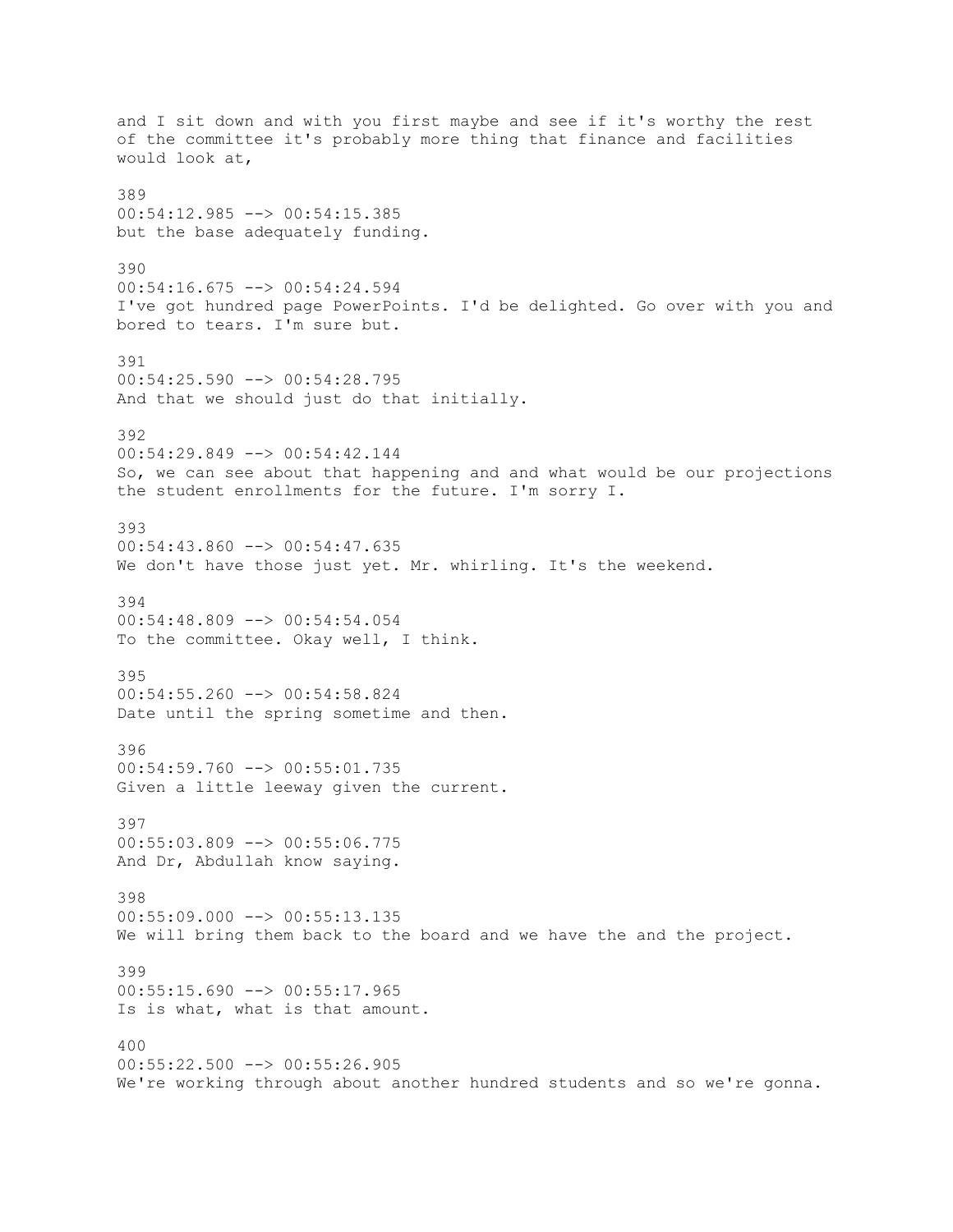401 00:55:28.829 --> 00:55:31.945 Maybe thirty nine of a probably thirty and with that. 402 00:55:34.614 --> 00:55:37.704 That would be headcount that would be headcount. So we can bring. 403 00:55:39.239 --> 00:55:41.994 Awesome, but what our full. 404 00:55:43.829 --> 00:55:54.835 Would be because I think that's the key for the data that we get from this academic affairs to me is important as we look at the budget for the year. And I know. 405 00:55:56.849 --> 00:55:59.934 But I really would like to know the full time count. And I think that. 406 00:56:03.119 --> 00:56:16.284 Yeah, and I yeah, and we have the enrollment slides a couple back, but I'm sure that they can work. Sure. Dr minutes has full time and part time predominantly full time. 407 00:56:17.184 --> 00:56:22.554 The only reason I ask the question manager, because sometimes we've been a bit inconsistent and presenting that. 408 00:56:25.230 --> 00:56:29.244 Sometime we present the the full time, and I just wanted to make. 409 00:56:32.070 --> 00:56:41.215 For example, our full time count based on what I'm saying is is down a few years ago from four thousand, three foot it down to three thousand. 410 00:56:42.929 --> 00:56:46.914 I, I don't quite know I would be very interested in seeing that data. 411 00:56:48.119 --> 00:56:51.625 Really about our our ability. 412  $00:56:52.409$  -->  $00:56:55.945$ To get through this prices that we're in. So I, I do.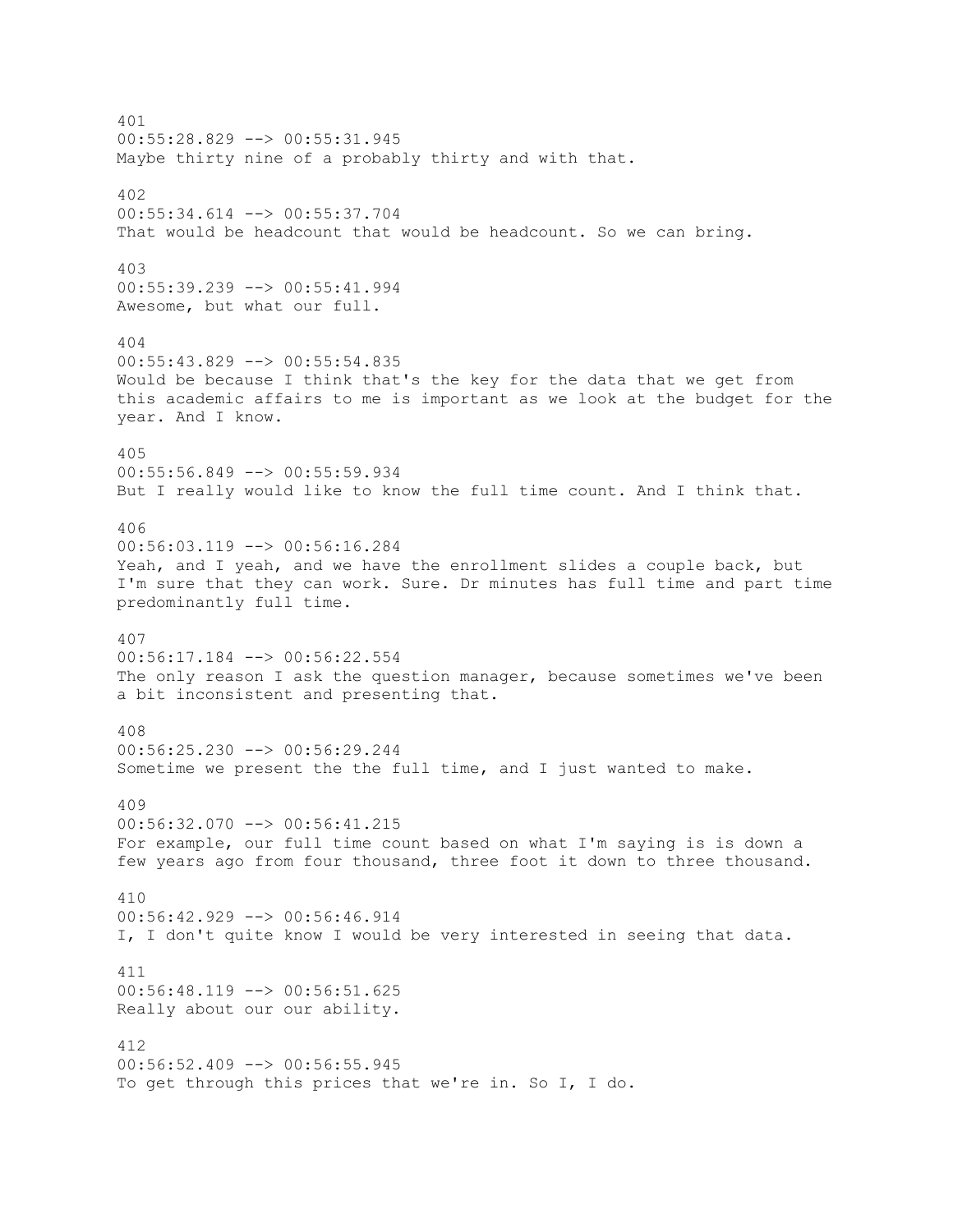413  $00:57:00.030$   $\leftarrow$   $>$  00:57:07.644 I probably can bring forth some I can for some additional information on the Finance Committee tomorrow. 414 00:57:08.849 --> 00:57:12.264 On on world questions. 415 00:57:14.130 --> 00:57:16.885 Good deal Thank you. Mr. Davenport and and. 416  $00:57:19.170$  -->  $00:57:23.574$ Can remember the frustration when I was reporting things because. 417 00:57:24.360 --> 00:57:28.735 Some requirements to the States, and the feds require you to do headcount some required. 418 00:57:29.429 --> 00:57:31.255 A full time part time. 419 00:57:33.329 --> 00:57:37.644 Right is based on first time in college, so. 420 00:57:39.599 --> 00:57:53.875 Numbers floating around out there and each one is sort of prescribed for different purposes. So we can, thank you. Mr. dab important being that. If we're ready now would go back to. Dr. 421 00:57:54.324 --> 00:57:54.864 so thank you. 422 00:57:55.739 --> 00:57:59.605 Again, I just wanna also just commend the faculty as well as. 423 00:58:00.175 --> 00:58:08.664 Ace, as well, as the students for that, that forty six graduation rate again again, one of the reasons that we're here is to graduates to. 424 00:58:09.420 --> 00:58:13.585 I just want to commend them for the great work that they're doing next lab. Please.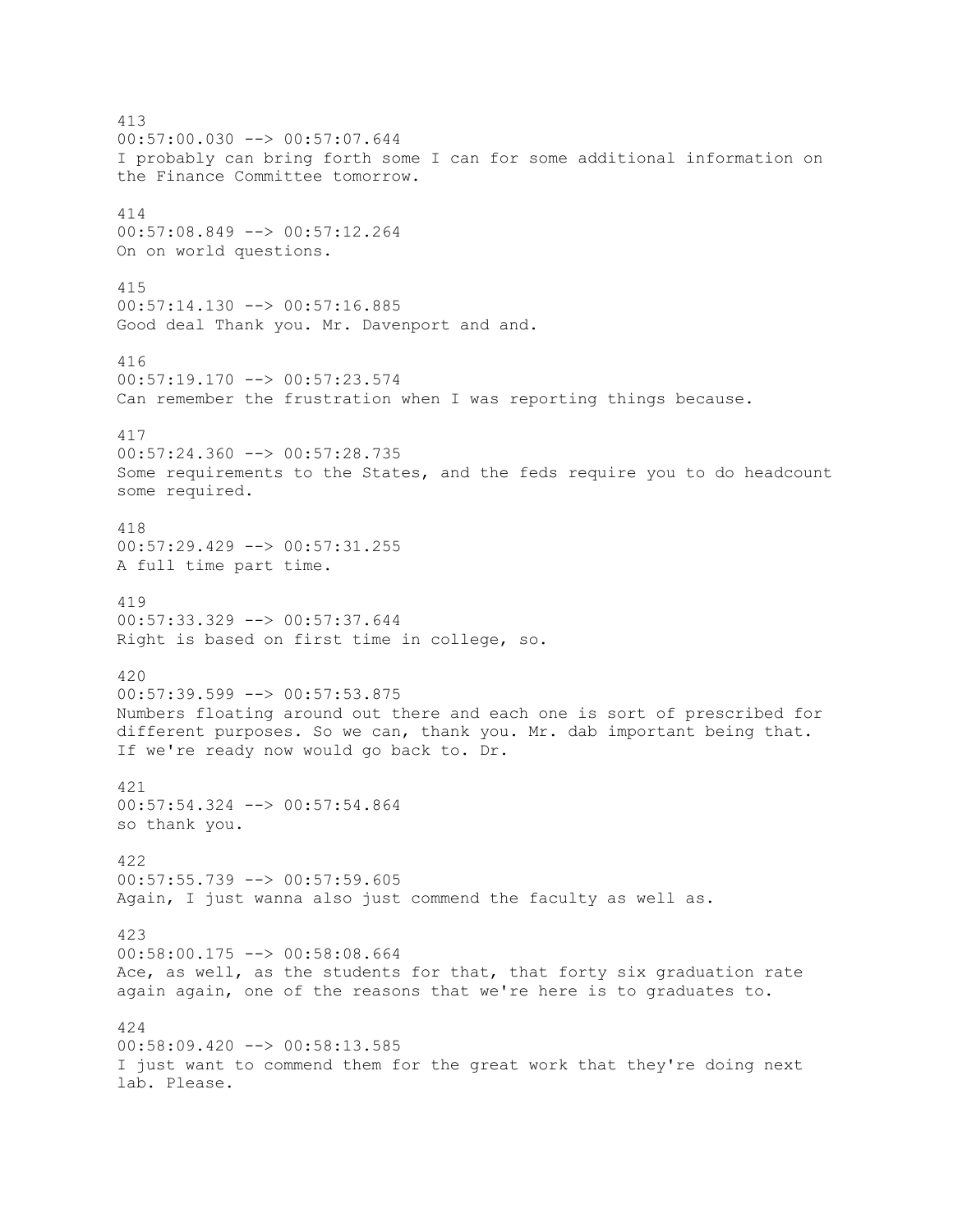425  $00:58:16.260$  -->  $00:58:24.085$ So one of the things I wanted to do again, just to put things in perspective, if we take a look at all of the public use for four years. 426 00:58:25.559 --> 00:58:30.414 You know, basically compare apples to apples on where Virginia State University falls with. 427 00:58:32.699 --> 00:58:41.125 On it, if if you take a look at the two thousand and twelve cohort, which would have graduated thousand eighteen, and this is coming from data, Virginia State University. 428 00:58:42.300 --> 00:58:45.925 Eleven with regards to the. 429 00:58:47.394 --> 00:58:57.804 We're at thirty nine percent time within a number of other institutions, as I mentioned before that the graduation rate for four year institutions in general was about sixty one, six. 430 00:58:59.244 --> 00:59:06.775 As you can see the Virginia State University is doing well, next lab. Each Dr Paul. 431 00:59:07.769 --> 00:59:18.144 To me how many public are? Sorry? There are forty forty public. So, out of the forty B. C use Virginia state. 432 00:59:21.389 --> 00:59:24.235 Great Thank you in the average again. The. 433 00:59:26.789 --> 00:59:35.094 About thirty two percent says you can see that Virginia State University. Well, compared to those other ones again, one of the. 434 00:59:36.000 --> 00:59:39.355 I'm sorry, I want to take a look at. 435 00:59:40.739 --> 00:59:48.565 In general, for the new members again, retention rate is again, you have a cohort of source time and college students who attend the University.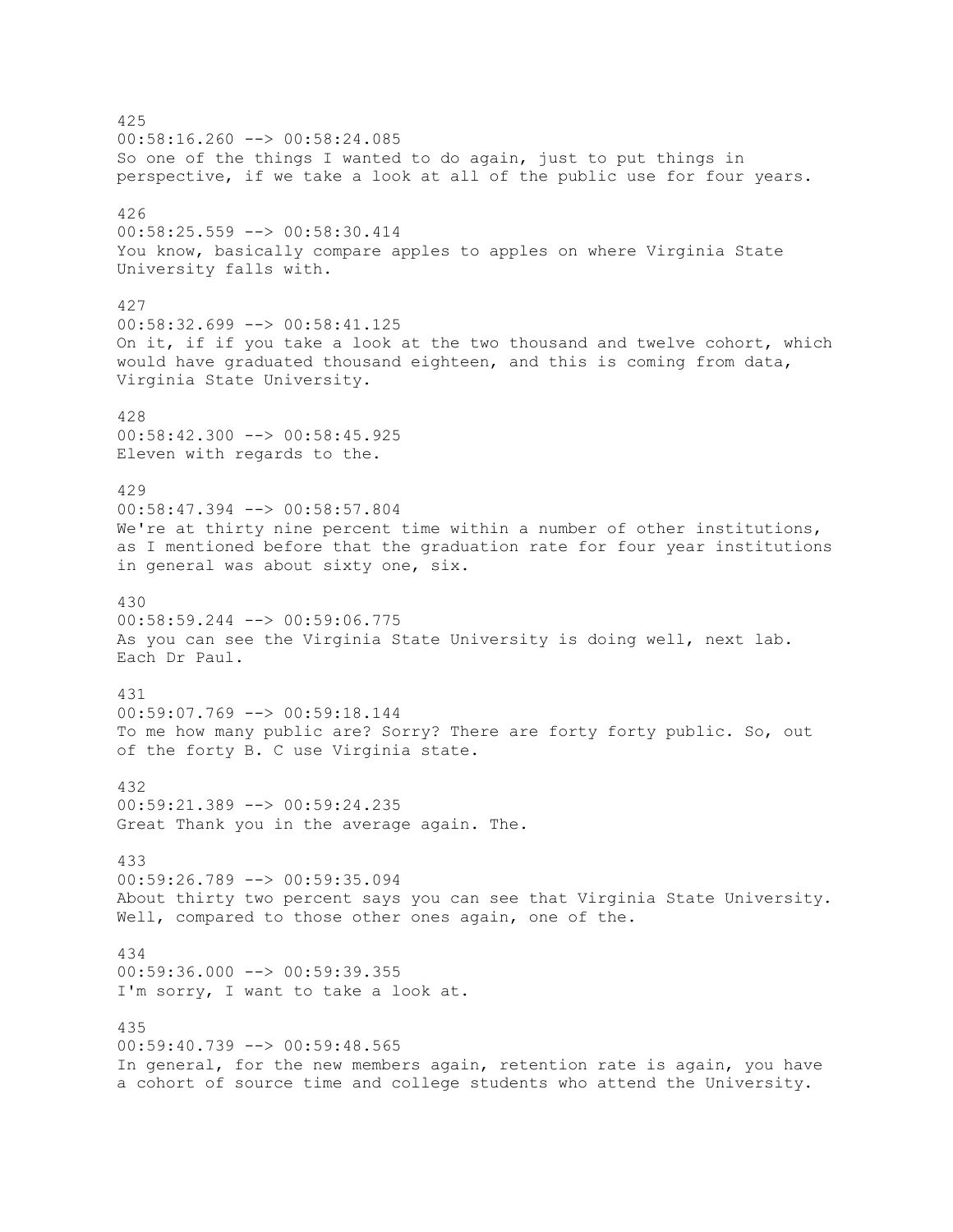436  $00:59:49.440$   $\longrightarrow$   $00:59:57.264$ Year and the number of students who return that falling year in the oh, is considered our retention rate as you can see the. 437 00:59:58.050 --> 01:00:12.474 Fall two thousand eighteen, we were at sixty five percent our retention rate as you can see that over a five year. Average retention rate is about seventy percent. I would say you just fall two thousand nineteen we don't have. 438  $01:00:13.050$  -->  $01:00:19.945$ Data yet, because we're still doing validation that retention rate is going to be reduced. Just again for a number of different reasons. 439 01:00:20.519 --> 01:00:23.784 I was looking at probably a retention rate of about sixty, ninety six. 440 01:00:24.690 --> 01:00:38.034 With regards to the fall two thousand nineteen, we will have that probably, at the next board meeting, because we have completed validation. We again, we want to make sure that we get these students validated. 441 01:00:38.034 --> 01:00:52.135 But what we're seeing is that again, those students, because of covet, and fact, that we have not opened up this unit just this semester, that that retention somewhat, or just just in anticipation of that particular. 442  $01:00:55.139$  -->  $01:00:55.614$ Next slide. 443  $01:00:55.614$  -->  $01:00:57.445$ Please again, 444 01:00:57.445 --> 01:01:01.675 I wanted to compare to apples to apples with retention rate with the two thousand, 445 01:01:01.704 --> 01:01:09.295 eighteen cohort with regards to the forty public to use four year institutions, 446 01:01:09.625 --> 01:01:12.114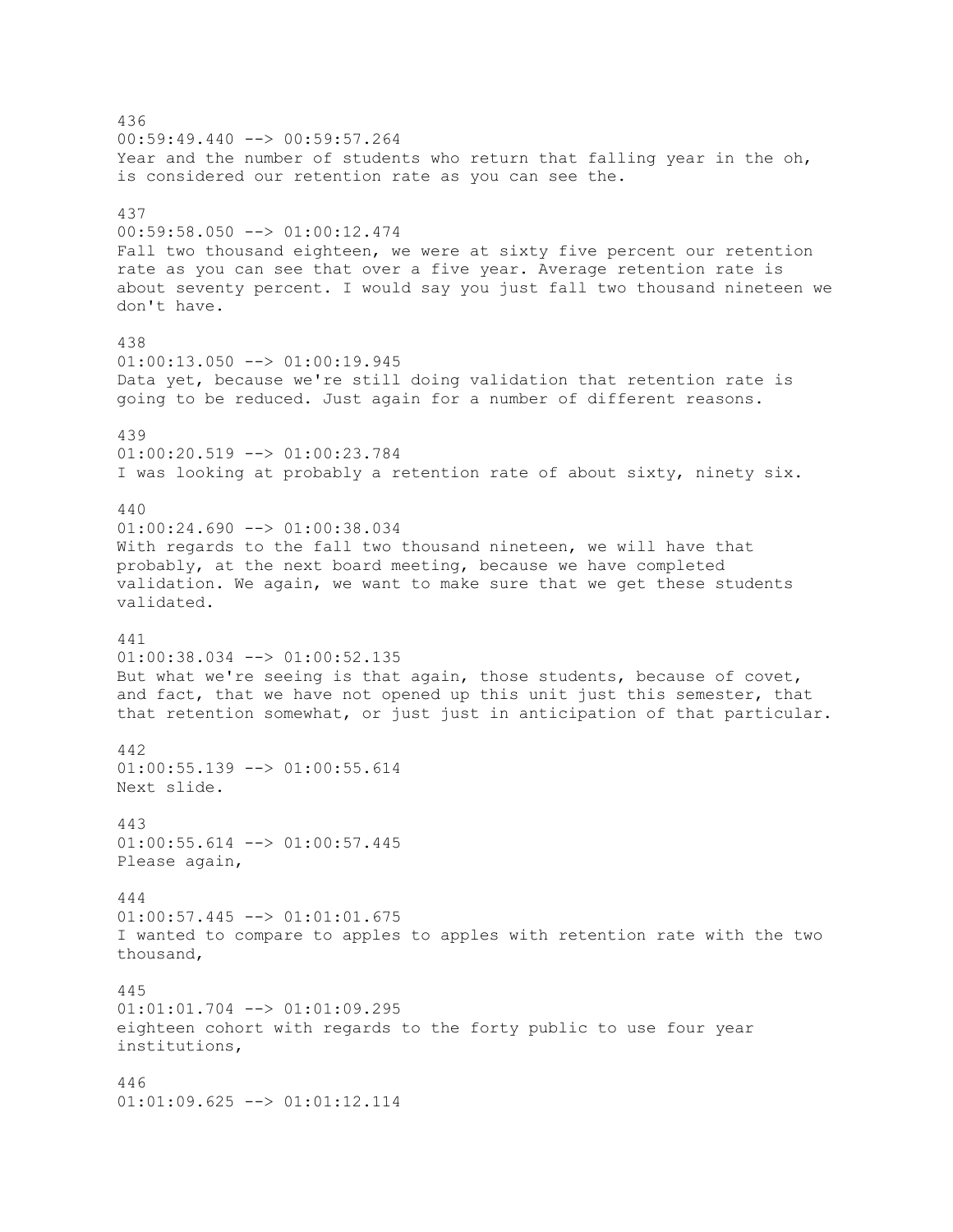and looking at those particular institutions. 447 01:01:12.534 --> 01:01:13.164 Virginia state. 448 01:01:14.610 --> 01:01:21.324 Fifteen out of the forty, the average for all institutions it's about eighty one. 449 01:01:23.094 --> 01:01:28.375 But again, the average for the is just a little bit under sixty four percent. So we are. 450 01:01:29.880 --> 01:01:34.855 Above average, but again, at the end of the day, Virginia State University is number thirteen. 451 01:01:36.210 --> 01:01:42.054 Retention rates for that particular cohort of two thousand and eighteen next. 452  $01:01:44.005$   $\leftarrow$   $>$   $01:01:51.744$ Shared that Dr. yes. I continue to be very concerned about the. 453  $01:01:52.260$  -->  $01:01:56.545$ Mention and I know we have a pandemic, but but looking at Pre. 454  $01:01:58.170$  -->  $01:02:02.724$ Numbers that you reported yes, the percentage rates are down, but we're retaining. Oh. 455  $01:02:06.360$  -->  $01:02:10.914$ Less it's down, so what's. 456  $01:02:14.610$  -->  $01:02:19.135$ Who stop this slide in retention is this lot of our. 457  $01:02:20.099$  -->  $01:02:23.755$ Students not coming back. Right so so thank you very much. 458 01:02:25.409 --> 01:02:37.074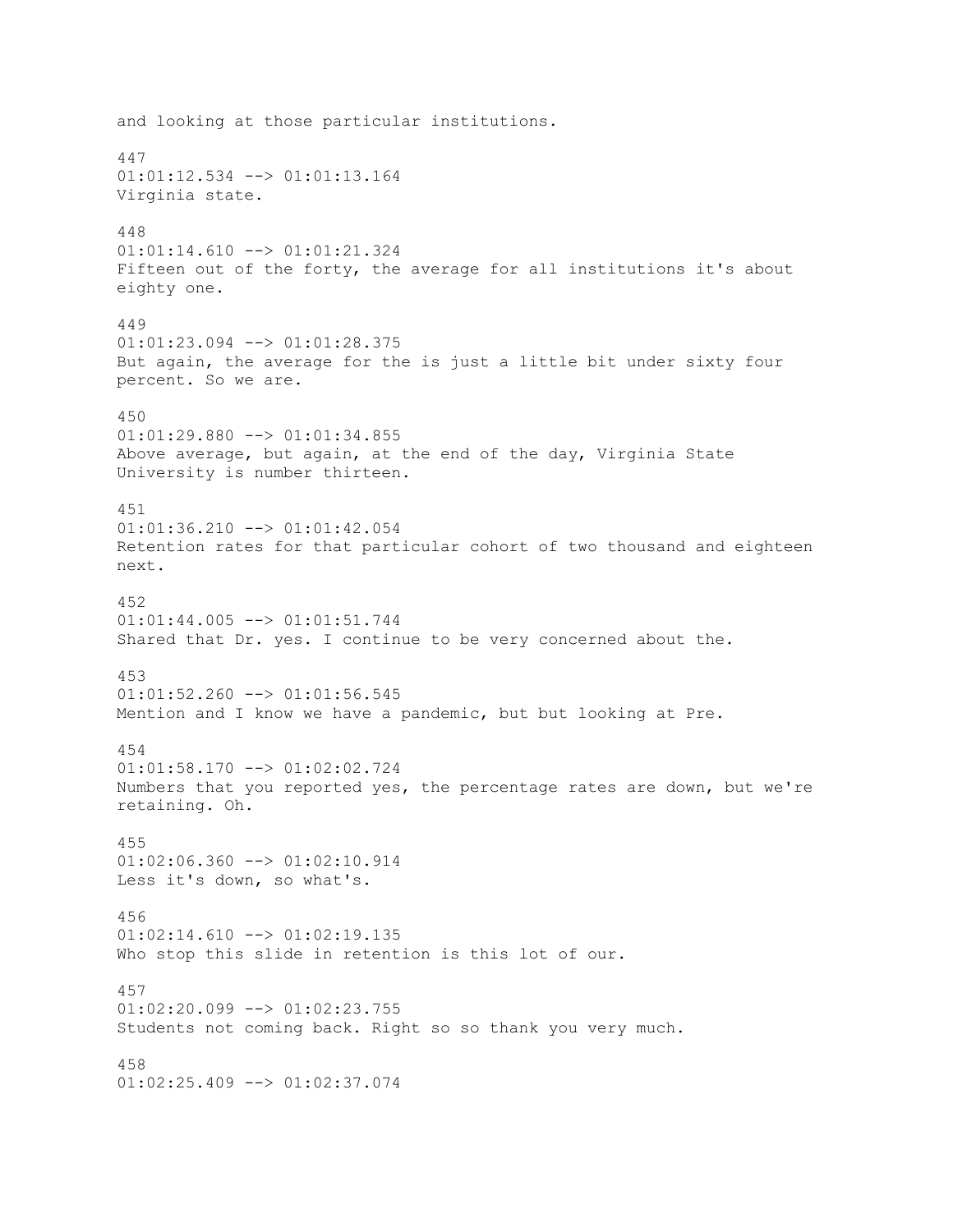We are always concerned about increasing our retention rate. We're doing a number of different things in it and I'll go through some of them in a few minutes but what I would tell you again, it is really well, what? 459  $01:02:37.074$  -->  $01:02:43.585$ We've come to realize a number of different things that many people feel that retention is truly every. 460 01:02:45.179 --> 01:02:52.974 Performance and it really isn't academic performance does have a impact on retention rate, but it's really isn't. 461  $01:02:54.210$   $\rightarrow$   $01:03:01.644$ One of the things that we do know is that engagement engagement is very important and we are trying to enhance. 462 01:03:02.969 --> 01:03:09.744 There are things that we put in place and we're just now kicking off the plan, the fall twenty, twenty, but we are really. 463 01:03:12.989 --> 01:03:19.974 So, being able to come back the following year, one of the things I always used at athletics, leaving the band and then. 464 01:03:21.239 --> 01:03:35.155 They have a really high retention rate, because those students are engaged really have to maximize our engagement with the students. The other thing is again, provide support mechanisms for student, academic support mechanism and we're ramping those up. 465 01:03:36.809 --> 01:03:40.554 But also, one of the things also that we realize finances have a habit. 466  $01:03:42.239$  -->  $01:03:46.585$ Turning those following years, and if you can take a look at most of the other. 467  $01:03:53.940$  -->  $01:04:02.724$ Eligible students, and so that finances. Those finances really play a major role and really those students return them back to that next year. 468  $01:04:02.755$   $\longrightarrow$   $01:04:17.364$ So we're going to keep pushing and putting things in place and build upon on the different things that we're doing. We also want to make sure that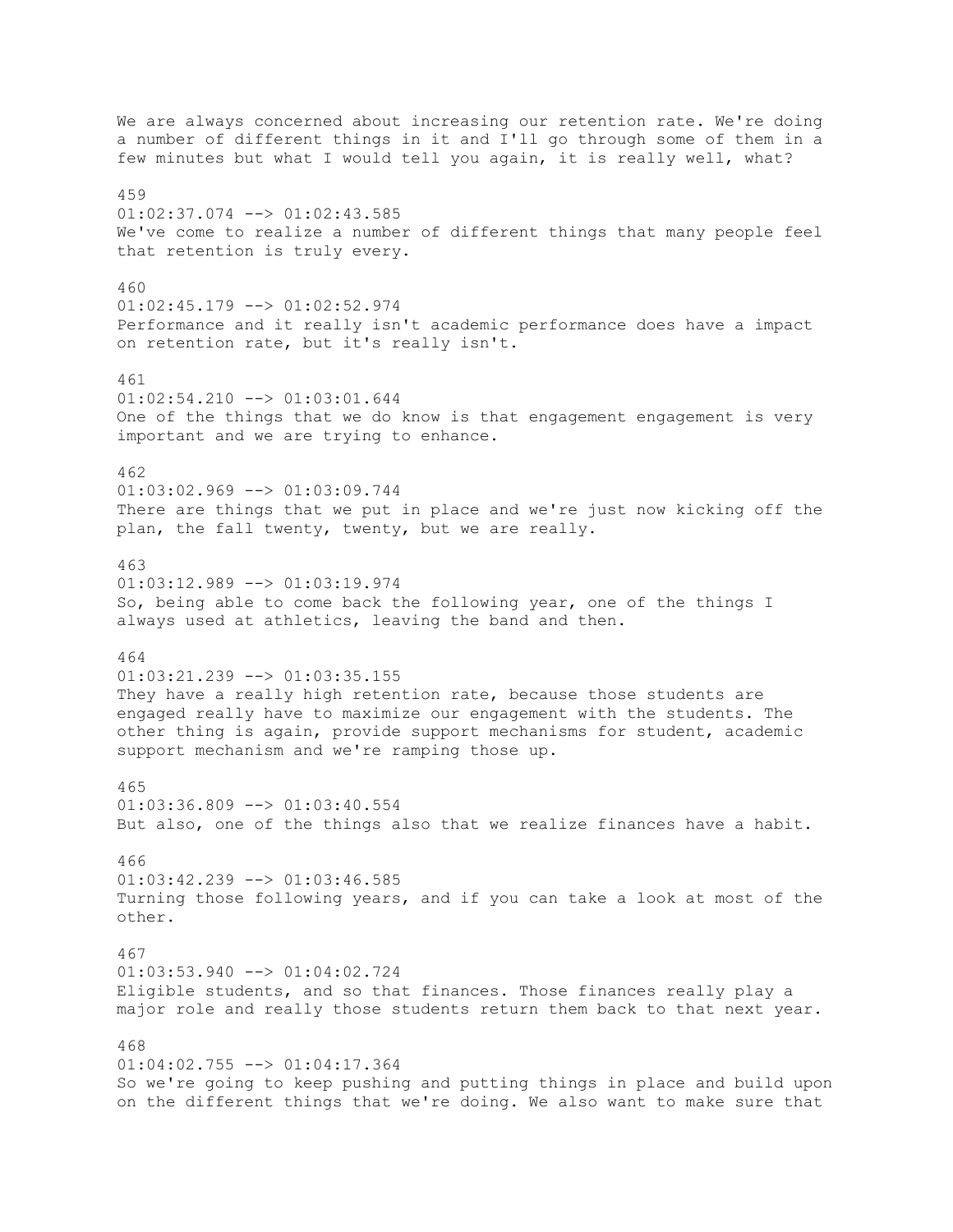we are continue continuously looking for funding for these students to come back. Some of the things we do. 469  $01:04:19.079$  -->  $01:04:23.394$ Don't have enough to pay for their education. 470 01:04:25.920 --> 01:04:30.385 Attending class yes, for more than thirty eight hundred students that were predicted in the. 471 01:04:31.344 --> 01:04:45.414 Not be able to return because of the actual funding issue they have, they want to be here, but they cannot return. And so we have to do a better job of again, working with our state federal government to get more pill grant money for. 472  $01:04:46.199$  -->  $01:04:57.505$ We have to increase the engagement on on, with regards to making sure students stay engaged. And again we don't and then we're working on as well as it is increased very. 473  $01:04:59.969$  -->  $01:05:06.684$ Type of innovative programs we have not only academic programs, but also Co, curricular activity programs. 474  $01:05:08.670$  -->  $01:05:21.625$ So doing a great job at as well. So we're gonna keep pushing. And as you can see, here is that specific thing is that each cohort comes in and we address them as well. 475 01:05:23.849 --> 01:05:27.954 You know, we're gonna keep pushing and keep making sure that we're doing everything. We can to make sure students. 476  $01:05:31.679$  -->  $01:05:40.405$ And so I wanted to talk a little bit on this particular file about some retention efforts. I also want to try this back to some of the strategic plan. And again, as. 477 01:05:41.849 --> 01:05:50.304 The things that we've been doing, tied back to the strategic plan, as I mentioned before we'd put a great strategic plan in place and we're just off the.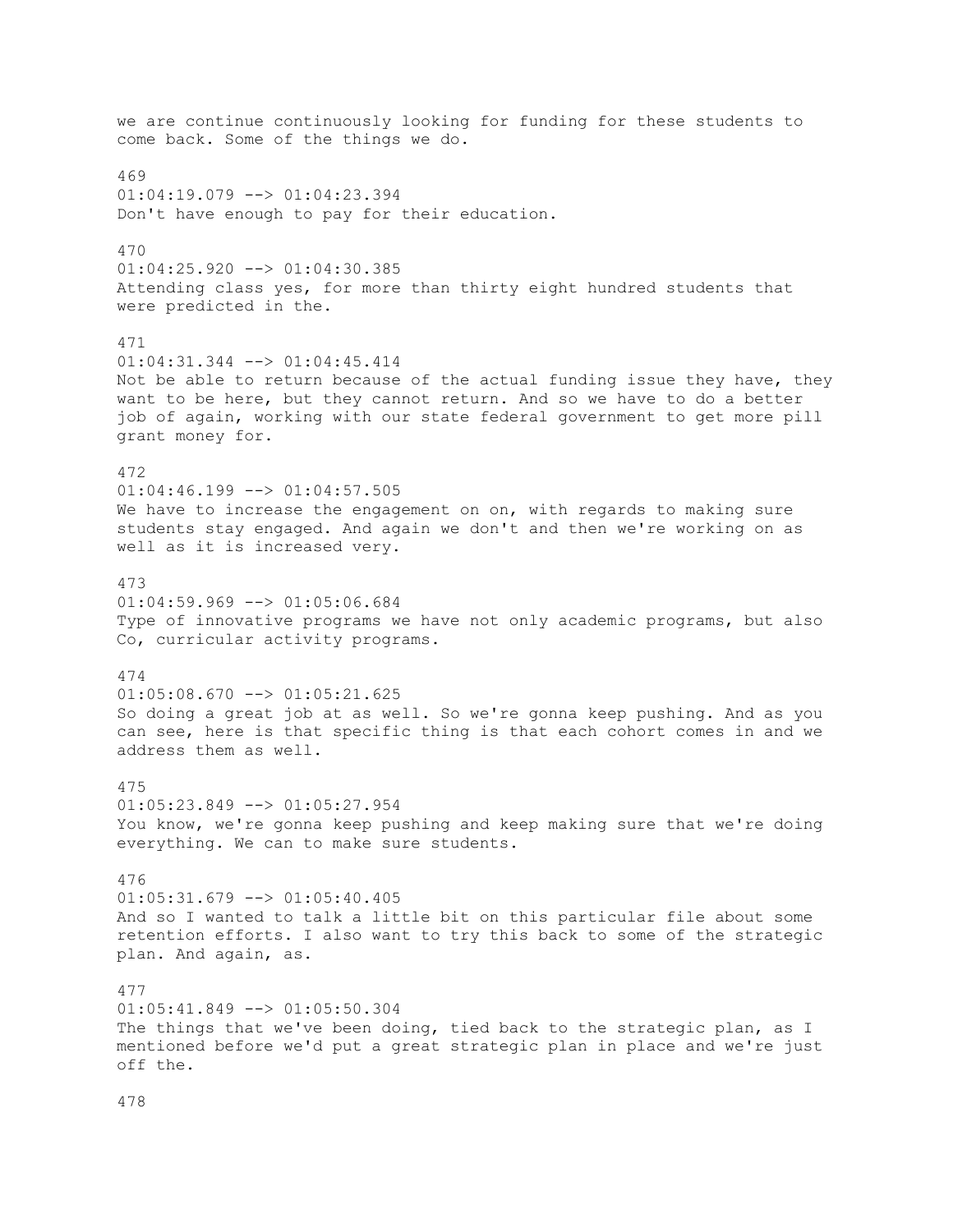$01:05:52.255$   $\longrightarrow$   $01:06:00.835$ Even when you take a look at our graduation for this past year, again, it actually are our projected graduation rate. 479  $01:06:02.849$  -->  $01:06:06.474$ That we had hit forty six percent already and so we're gonna. 480  $01:06:07.860$  -->  $01:06:19.525$ To make sure that those graduation rates are maintained, but we also have to do and become consistent with. And you see that the ebbs and flows. Various percentages are Mr. whirling. We want to be. 481  $01:06:19.829$  -->  $01:06:28.644$ We want to be consistent and we want to be consistent with moving and and maintaining that retention as well as graduation as we move forward and so, 482  $01:06:29.094$   $\leftarrow$   $>$   $01:06:29.335$ you know, 483 01:06:29.335 --> 01:06:39.715 diving into the data and really seeing what's working and what's not working and and really taking a very data informed approach and how to get to that point, 484  $01:06:40.105$  -->  $01:06:41.394$ is what we're looking at doing. 485  $01:06:42.090$  -->  $01:06:46.525$ So if you take a look at some of the retention efforts that currently taking place also right now. 486  $01:06:47.190$  -->  $01:06:58.795$ We're being very targeted with some of the efforts. We, we check to contact him about five hundred freshmen who just fill one class and willing to provide them academic coach, strategic learning effort. 487  $01:07:00.690$   $\longrightarrow$   $01:07:05.934$ Thinking, which is an online tutoring, a system where we have twenty four hour. 488  $01:07:06.690$  -->  $01:07:10.434$ Seems important, it's over fifty subjects that students have access.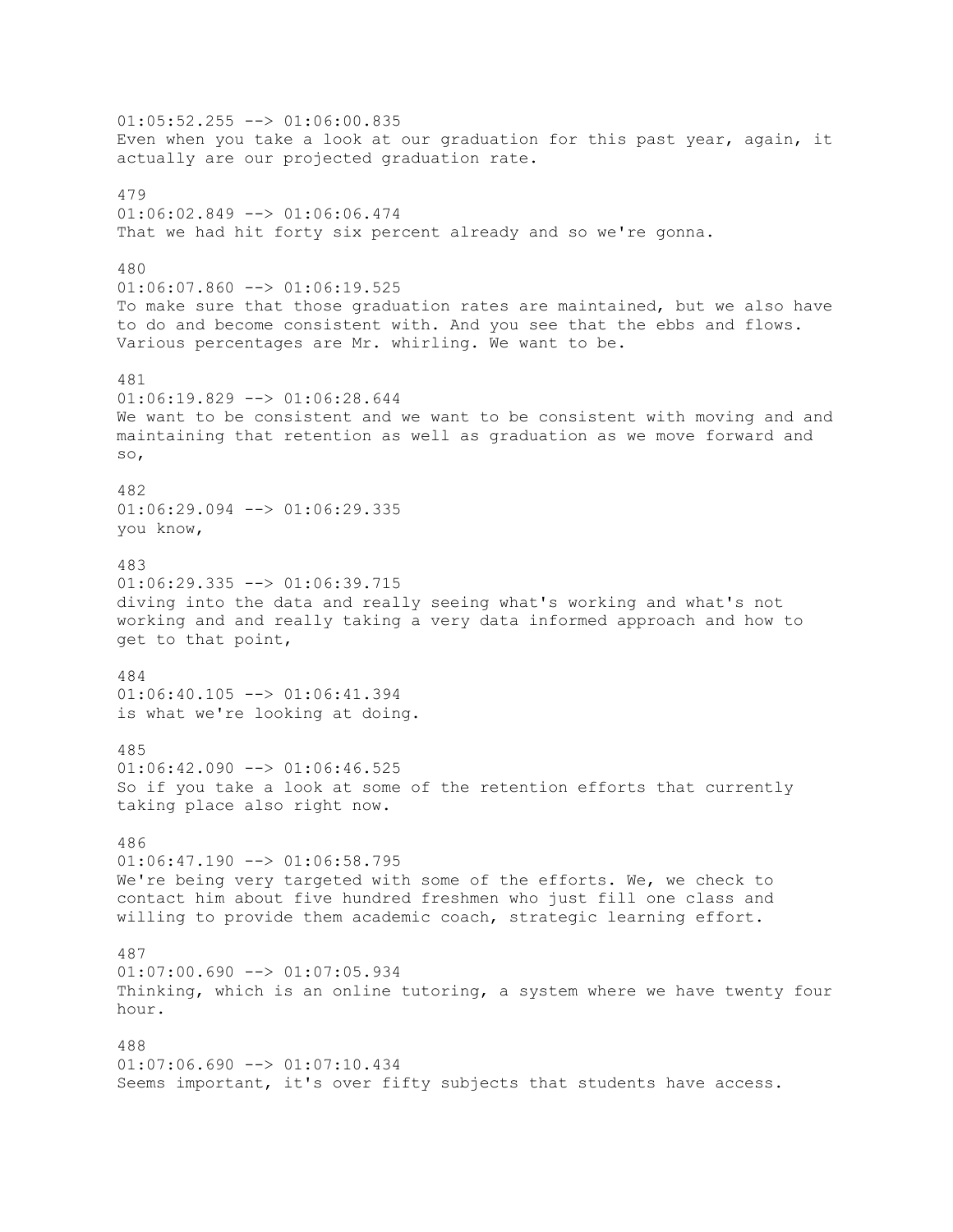489  $01:07:11.130$   $\leftarrow$   $>$   $01:07:23.545$ And also, as we were planning to open up for the for the fall, we had centralized our writing lab and are peer tutoring up into the eighth area. So we want to make sure that students have don't have to go across campus. 490 01:07:23.789 --> 01:07:31.224 I hope and we wanted to make sure that they all centralized. And again, this is all part of our strategic plan framed as a purpose priority number. 491  $01:07:32.034$   $\leftarrow$   $>$   $01:07:35.364$ And really fostering student success next slide. 492  $01:07:40.679$  -->  $01:07:44.485$ So, looking at, okay, I think a backup one there. Mr. Harris. 493 01:07:46.135 --> 01:07:46.434 Also, 494  $01:07:46.434$   $\leftarrow$   $>$   $01:07:50.005$ we partner with the Department of athletics and providing group help sessions, 495  $01:07:50.215$  -->  $01:08:00.655$ the freshmen orientation class that we implemented Super strong assessment in the class to understand where there's trying to help them Aline their career choices with, 496 01:08:01.494 --> 01:08:02.425 with their strengths. 497  $01:08:03.114$   $\leftarrow$   $>$   $01:08:14.394$ We're actually helping to develop and certify our staff to actually be able to deliver and they actually work with the Meyer breaks strong assessment. We've also. 498 01:08:15.809 --> 01:08:18.895 Care mentors and what we do know is that we can provide all the. 499  $01:08:19.944$  -->  $01:08:34.885$ An academic support for students, but the pierced really have a major impact on each other. So we've identified peer mentors for all freshman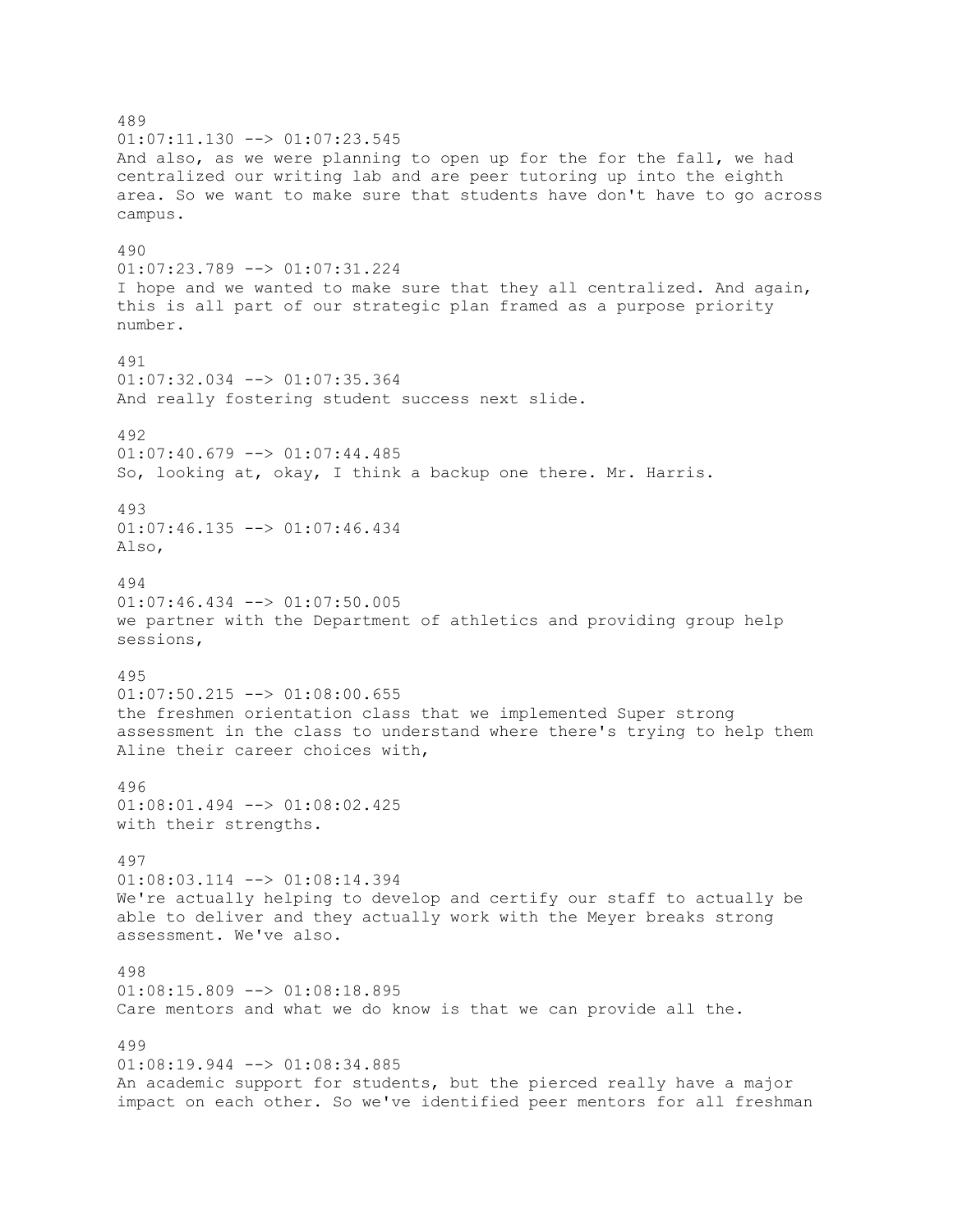to really impact that retention. And so we've identify all the honors programs team. 500  $01:08:35.640$  -->  $01:08:41.185$ Part of the pyramid tours as well as the student leaders and the hill fellows. They're all part of this pyramid for all. 501  $01:08:41.909$  -->  $01:08:47.395$ And again, this is alignment with preeminence with purpose our priority number three next level. 502  $01:08:51.385$   $\leftarrow$  >  $01:09:02.335$ Also, in addition students assess skill. Workshops are happening every second and fourth, Tuesday and Thursday of each month we're providing topics of time management, becoming critical thinkers in also getting. 503 01:09:05.729 --> 01:09:09.234 And this is happening remotely and so once they get back in. 504 01:09:09.989 --> 01:09:17.574 We're going to ramp up these efforts as well, but again, this also ties back in treatments, a purpose objective number, three point one of priority three. 505 01:09:22.859 --> 01:09:28.104 I wonder, are there any, any questions with some of the efforts that are taking place? I'm sorry. 506  $01:09:30.060$  -->  $01:09:41.545$ Some of the things they have taken place monitor. Dr Tom. This is Greg Worley. Yes. You know what? I, I have all the confidence in you and the world that you can be able to pull those things off. 507  $01:09:42.300$  -->  $01:09:46.795$ But there's one missing piece that you talked about fundraising. 508  $01:09:48.265$   $\leftarrow$   $>$   $01:10:00.505$ Because you started off your comment by saying retention is not all about the academic eligible, but rather natural implication of the. 509 01:10:01.920 --> 01:10:05.064 To to school, I hope.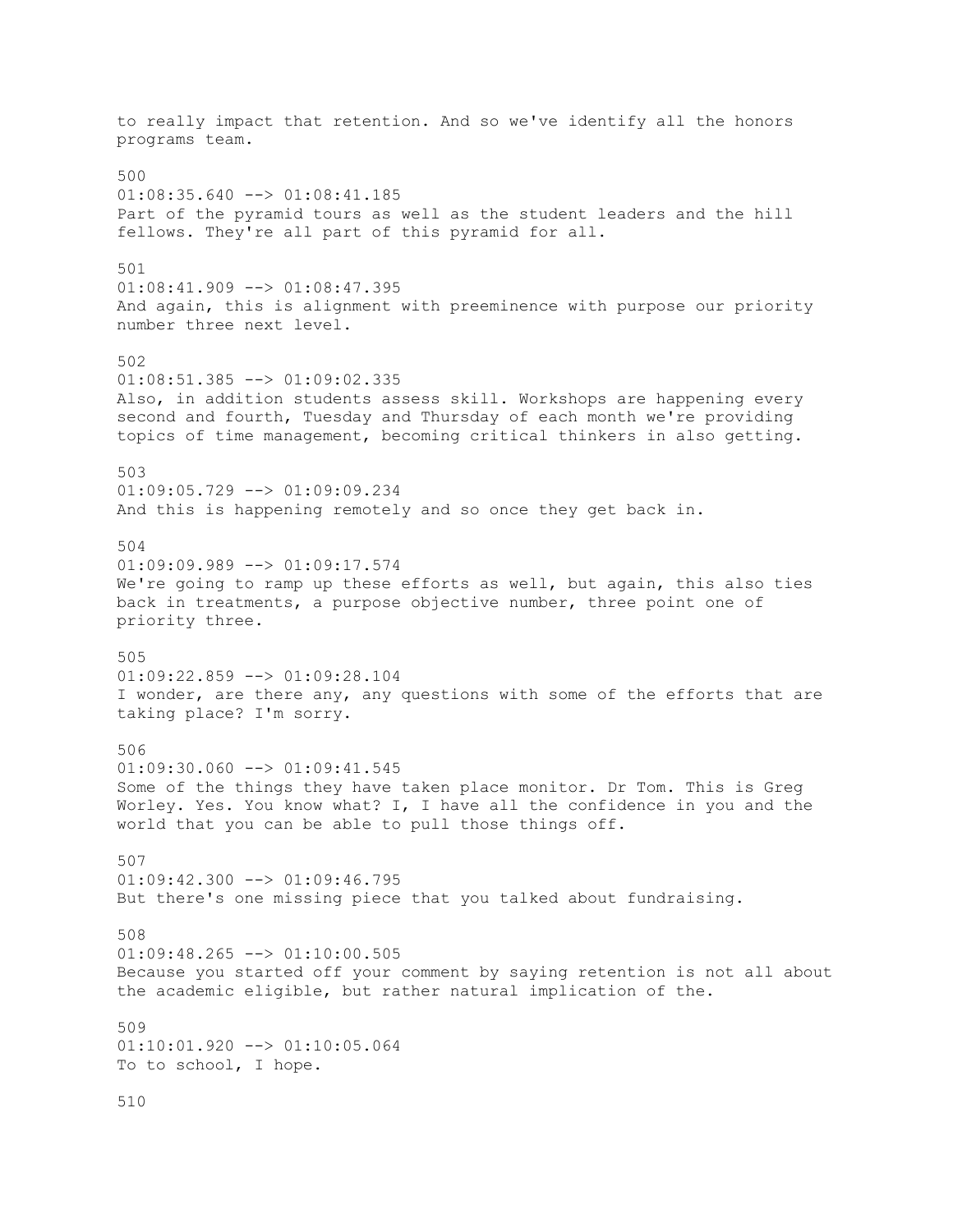01:10:06.359 --> 01:10:10.404 That you've passed this concern over to the fundraising institution advancement. 511  $01:10:11.845$   $\leftarrow$   $>$   $01:10:21.055$ Because that's another big concern with the alumni that they wrote in is our fundraising ability is is anemic and we. 512 01:10:23.125 --> 01:10:29.395 And that's something, I think really needs to be addressed. Yeah, thank you. And I, and I don't know. 513  $01:10:30.744$   $\leftarrow$   $>$   $01:10:37.645$ Are our government relations as well as Dr Phil also the state as well as federal governance? Well, also. 514 01:10:38.279 --> 01:10:50.904 Gather funds also for, for students. Well, so thank you very much for this and question. Hello. Okay. Thank you for sharing. 515  $01:10:52.979$  -->  $01:10:56.755$ Tension, I think that's very, very important. And what the first thing. 516 01:10:58.435 --> 01:11:03.234 I'm proud of the fact that our graduation rate is increasing, but when I look at the. 517  $01:11:04.710$  -->  $01:11:09.564$ Going down for the most recent classes suggest it's becoming. 518  $01:11:10.829$  -->  $01:11:25.015$ Call to maintain those graduation rates, correct? Yeah. So, and so what we're seeing in, and it wasn't on the two thousand and shift team. Two thousand and fifteen looks like a. 519  $01:11:26.460$  -->  $01:11:30.774$ Probably be either a. 520 01:11:33.449 --> 01:11:38.274 So, it looks like it's gonna increase what I'm trying to think about. I guess I'm talking about. 521 01:11:39.029 --> 01:11:45.204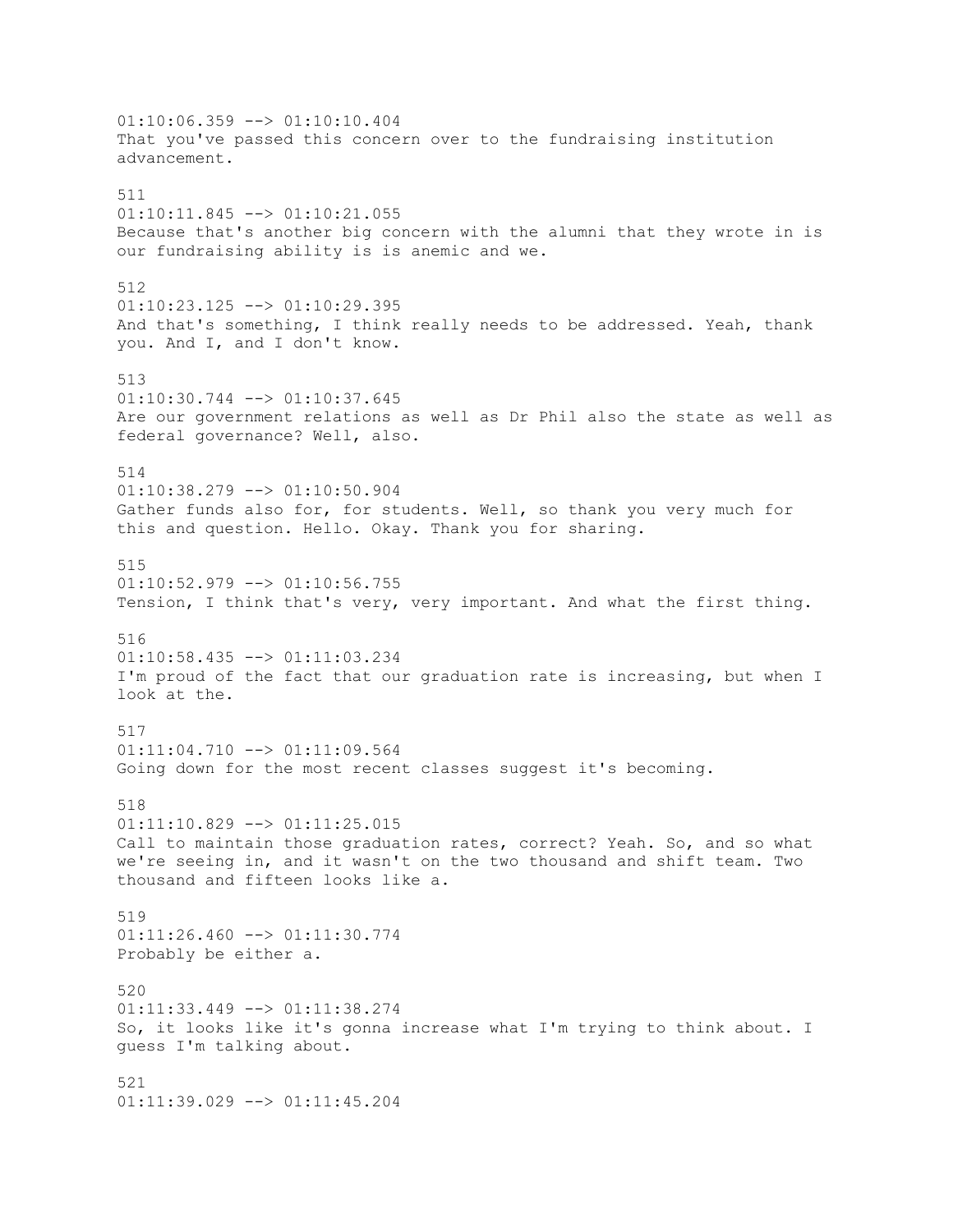Classes when you look at the retention rate, but the rates retention rate is going down, for instance, two thousand and eighteen. 522  $01:11:46.739$  -->  $01:11:51.925$ That suggested is gonna be increasingly more difficult, more challenge. 523  $01:11:56.520$  -->  $01:11:59.395$ When we take a look at the decrease or even. 524  $01:12:00.925$  -->  $01:12:04.164$ Areas we also saw increase in graduate rate now. 525 01:12:04.890 --> 01:12:18.864 What I would, that probably is due to is, in those students did not back that second year it just dropped out, but that doesn't mean that they didn't come back. And so again, when they come back, they were to come back. 526 01:12:18.864 --> 01:12:28.614 Let's say the students did not return this fall. They didn't count in our retention rate if they returned back, bring don't get counted and our graduation rate. And so that. 527 01:12:29.670 --> 01:12:36.954 Yeah, thank you. I just want to take the challenge. Yes. Can you go backward? 528  $01:12:37.470$  -->  $01:12:45.895$ I think I like to show Mr. richness and something. Okay. So if you can go back to the retention and graduation, I think I understand. 529 01:12:47.340 --> 01:12:53.545 And I want to make sure that we that we get right to it. So stop there for a second. So I lowest. 530  $01:12:54.720$  -->  $01:13:03.114$ That we had was for the fall of two thousand and thirteen class that again that was reported in the fall two thousand and fourteen where the retention rate was sixty one. 531 01:13:05.064 --> 01:13:10.404 Now, go backwards to the graduation rate. That's a homework for the fall. Two thousand and thirteen. Can you go back to the.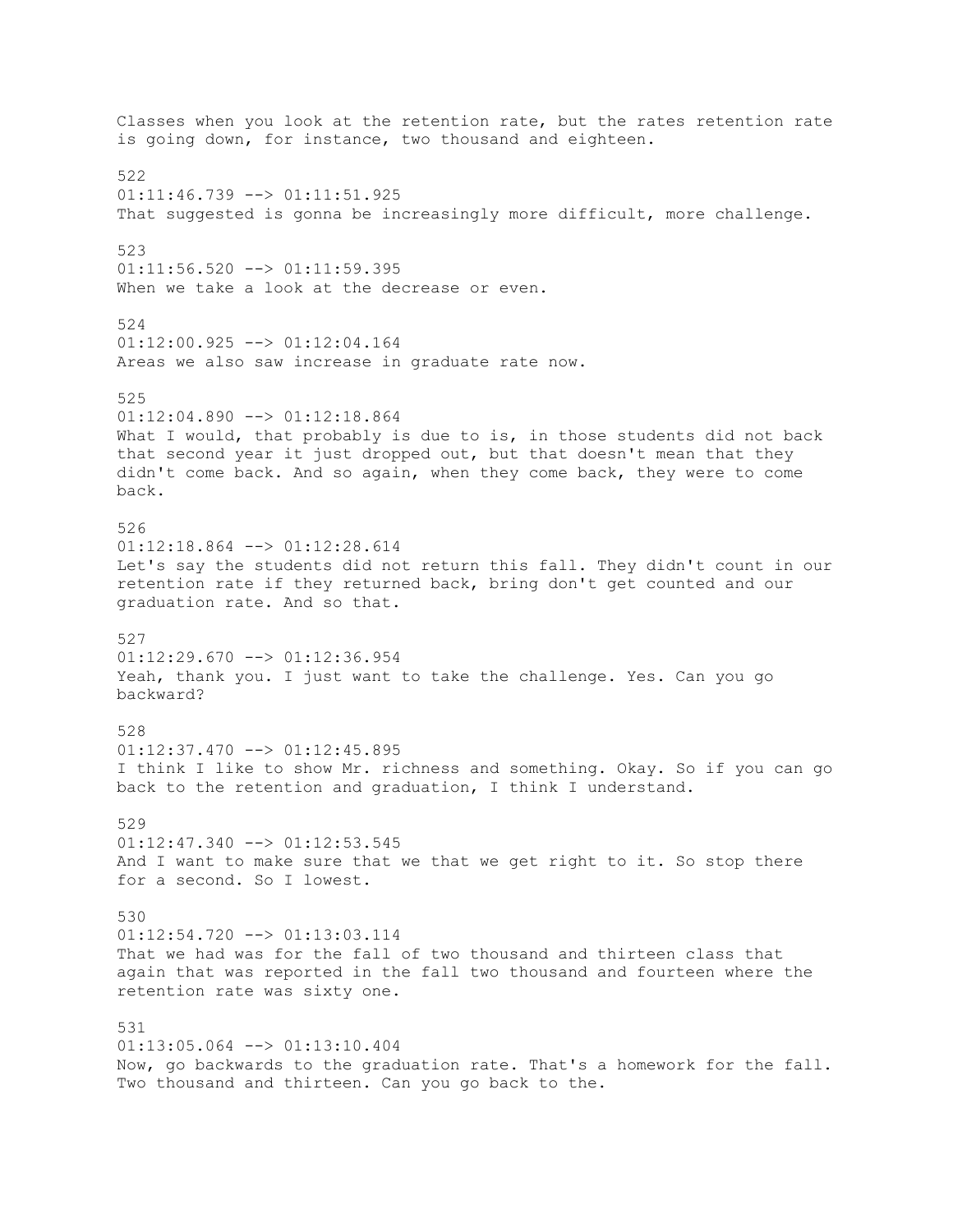532  $01:13:14.335$  -->  $01:13:15.324$ So, for the fall of two. 533  $01:13:17.725$  -->  $01:13:24.954$ Sixty graduation rate was thirty eight percent, but if you look at the four year graduation rate, it was actually a twenty. 534 01:13:25.829 --> 01:13:29.215 Which outperform the previous two years, even though the. 535  $01:13:30.510$  -->  $01:13:33.564$ For that year was one of the lowest that is. 536 01:13:34.319 --> 01:13:38.574 One of the things that we've found Mr Richardson is that retention rate. 537 01:13:39.270 --> 01:13:42.444 Does not always correlate directly to graduation. 538  $01:13:43.319$  -->  $01:13:57.895$ And again, I think it's because of what Dr Paul and talk about in that the retention rate is not necessarily academically related. It's more of a fit related but the number of students who graduate in four years from the fall of two thousand and thirteen. 539  $01:13:59.005$   $\rightarrow$   $01:14:02.425$ Was greater than a number of students who graduate in two thousand and twelve and if you go back to. 540  $01:14:03.630$   $\leftarrow$   $>$   $01:14:07.015$ Back to the retention rate again, you'll see that. That was a real outline for. 541 01:14:08.789 --> 01:14:11.725 But didn't necessarily as you can see the year so. 542 01:14:14.515 --> 01:14:18.175 And so that's another thing that we're studying is, how do we. 543  $01:14:18.930$  -->  $01:14:22.135$ How do we find out? What part of that is is there.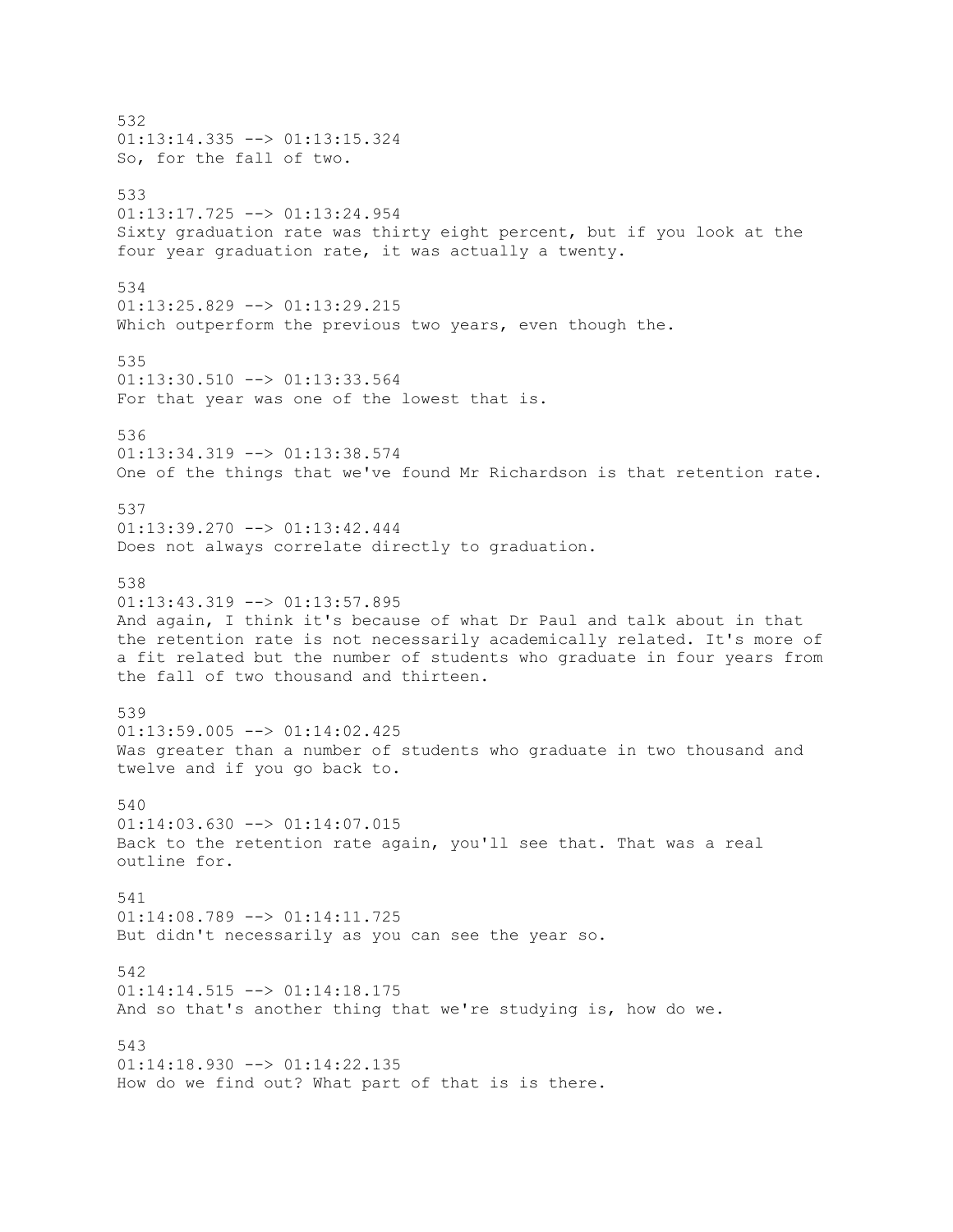544  $01:14:22.649$  -->  $01:14:32.395$ Moving towards graduation rate, because it doesn't always seem like a a straightforward our relationship between retention rate and graduation and I looked at the. 545 01:14:33.270 --> 01:14:36.595 For graduation rates, it's what significantly. 546  $01:14:39.329$  -->  $01:14:42.505$ Yeah, yeah, it's the bottom line. 547  $01:14:44.520$  -->  $01:14:57.685$ Right, but I also wanted to ask, well, I appreciate the all the different programs and initiatives that we're doing our under these conservatively best practices, or I know that we're not going. 548  $01:14:58.560$  -->  $01:15:04.555$ Who tried to invent the wheel so no need and that's reinventing the wheel. If there is a successful. 549  $01:15:06.324$  -->  $01:15:09.505$ And a public, for example. 550 01:15:11.515 --> 01:15:15.145 Notice that you're doing peer mentoring we talk about. 551  $01:15:16.255$  -->  $01:15:21.625$ I know it's effective that with African American students, such that they have the highest graduation rate of any public. 552 01:15:22.710 --> 01:15:32.244 I say it many times for that that program with developed by a grad, because she wanted to emulate once she experienced that. 553  $01:15:32.965$  -->  $01:15:38.305$ Well, then yes, see any of the other initiatives here. 554 01:15:39.984 --> 01:15:47.034 Things that have been shown to be best practices and successful Institute. 555 01:15:48.300 --> 01:15:52.015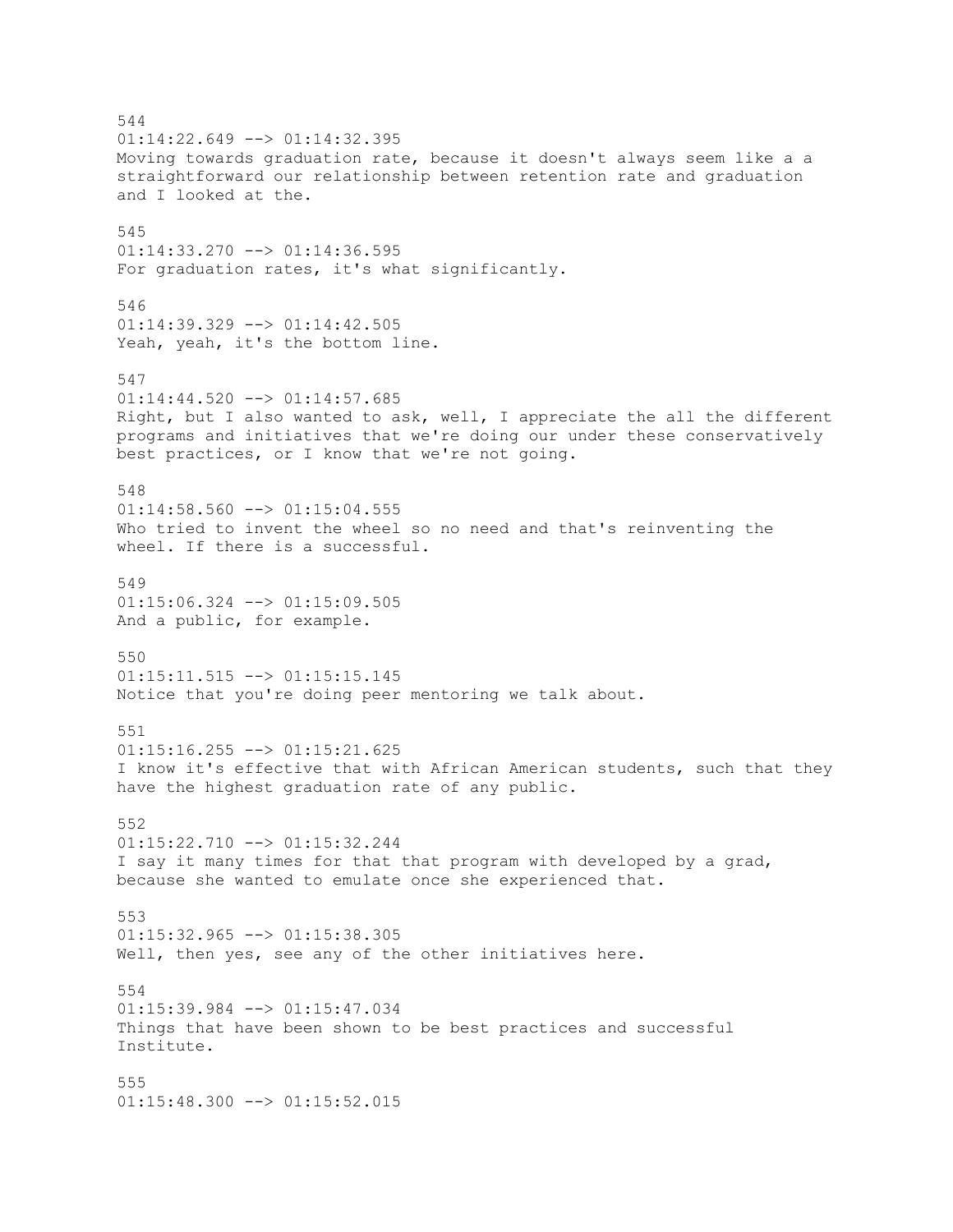Post creating programs no, no, no, no. So. 556  $01:15:53.489$  -->  $01:16:02.125$ Practices last year, we implemented the first year, and we will be configurated the first year experience course that we have. 557 01:16:03.630 --> 01:16:11.904 Staff loves as well teaching that particular course to increase the engagement here at the University. We're tracking students better now. 558 01:16:14.640 --> 01:16:24.234 Just send out early alert to our faculty members. This this morning, there'll be an early alert to identify those students who are struggling in class. So well, our. 559 01:16:25.079 --> 01:16:34.914 As well, as other advisors to reach out to the to them to we help them within your class and so many of things with it's it's really best practices. 560 01:16:34.944 --> 01:16:49.015 Now, have a great great conversation of what is working better than than others. And we really need to dive down into that data will be provide a combination of different things, you know, for a particular students. And so we're working on that data. 561 01:16:49.645 --> 01:16:53.545 Oh, well, and the last comment is something. 562 01:16:55.529 --> 01:17:07.944 What are the best indicators of retention apps is engagement and what you were describing to me was more of engagement with that actually goes. 563 01:17:10.020 --> 01:17:17.904 To study the issues, it is engaged with select a better word. 564 01:17:21.324 --> 01:17:28.524 Athletic team members for attorney's variety band, whatever our, when you remember of. 565 01:17:30.029 --> 01:17:33.984 Bonded with someone there who sort of holds you accountable.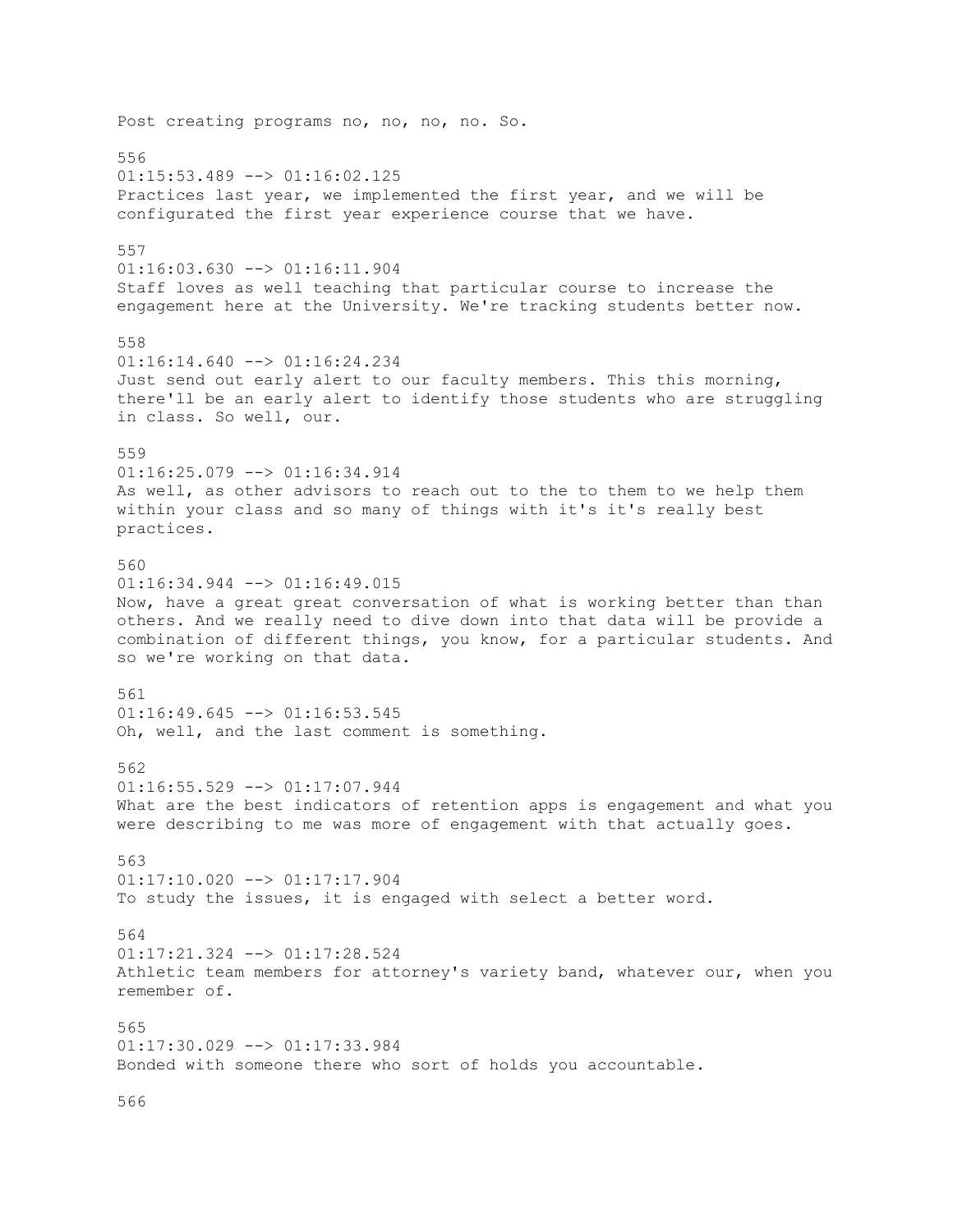$01:17:35.279$  -->  $01:17:39.024$ Relationship with isn't that sometimes of the fact of. 567  $01:17:42.000$  -->  $01:17:45.715$ The retention, a lot of the kids who don't come back up. 568  $01:17:47.729$  -->  $01:17:54.805$ Relationship there not accountable to anyone so they say using that come back, I mean, I'm just put in in layman's terms if that's true. And. 569  $01:17:57.000$  -->  $01:18:00.744$ Find some work for the faculty and then, do we think that we built enough. 570 01:18:01.739 --> 01:18:07.135 In these retention efforts so what I would tell you is. 571 01:18:09.329 --> 01:18:12.654 Plan and as we move forward where we are. 572  $01:18:13.739$  -->  $01:18:24.085$ Student success, an engagement is doing a outstanding job so that those types of structures are not fully in place, but they. 573 01:18:25.140 --> 01:18:35.875 Working with him, the other thing that we're also working on are those live in learning communities so we have good about six them learning community in the strategic plan for year. 574 01:18:35.875 --> 01:18:40.914 Twenty twenty five we had about four of them were actually three of them already ready to go for. 575 01:18:41.760 --> 01:18:43.524 So, we kind of report it back to online. 576 01:18:46.824 --> 01:18:49.375 Instruction is so those different learning communities. 577 01:18:51.895 --> 01:18:54.925 As well, as graduation rates, so we're taking a holistic.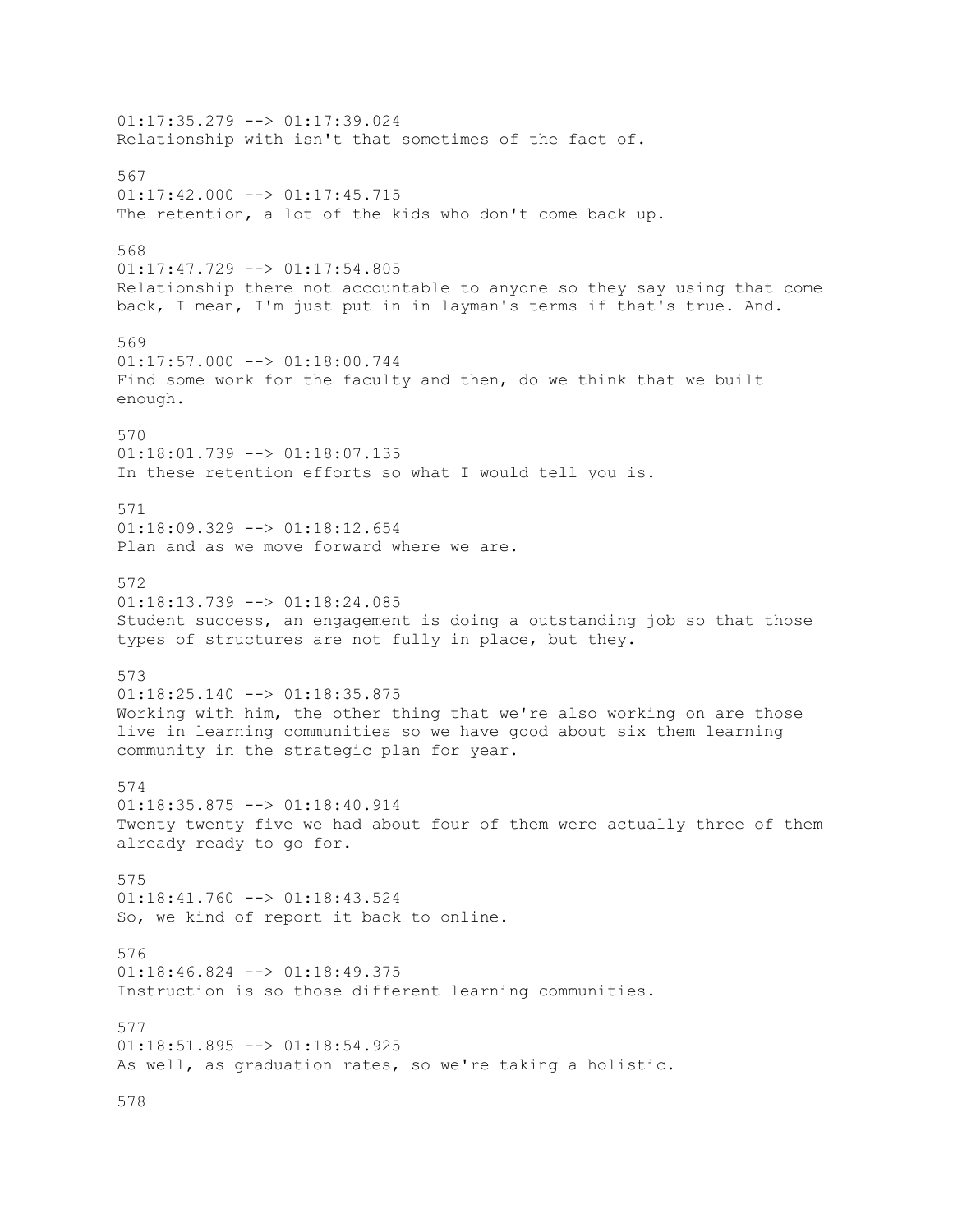$01:18:57.060$  -->  $01:19:03.805$ So, again, that input, it's so valuable so thank you very much. Thank you. Great work. Thank you. 579 01:19:07.284 --> 01:19:14.814 I also wanted to say to board member Richard saying that is a part of the work done in the classroom. 580 01:19:15.085 --> 01:19:23.694 If you look at studies on the experience students experiences with the there are several things that impact one, 581  $01:19:23.935$   $\leftarrow$   $>$   $01:19:26.875$ the ratio of students to professors, 582  $01:19:26.875$  -->  $01:19:31.465$ which allows that kind of person face to face that kind of more. 583  $01:19:32.664$  -->  $01:19:42.805$ Engagement and so I also, in addition to students, success and engagement, I also want to say that a lot of that work is done in the classroom with us as. 584 01:19:45.564 --> 01:19:48.715 For being more empathic professors more. 585  $01:19:50.250$  -->  $01:20:03.564$ Where we look at the whole student, which is one of the reasons why we definitely advocate and we're, we're encouraging the board and administration to make sure that we hold onto those professors who are providing that. 586 01:20:07.260 --> 01:20:10.404 Superficial quality instruction, but the professors who. 587  $01:20:12.420$  -->  $01:20:18.175$ And help to nourish our students holistically. So I do want to give credit to my. 588  $01:20:19.979$  -->  $01:20:23.215$ That is being done in the classroom and the work that has to be done in the.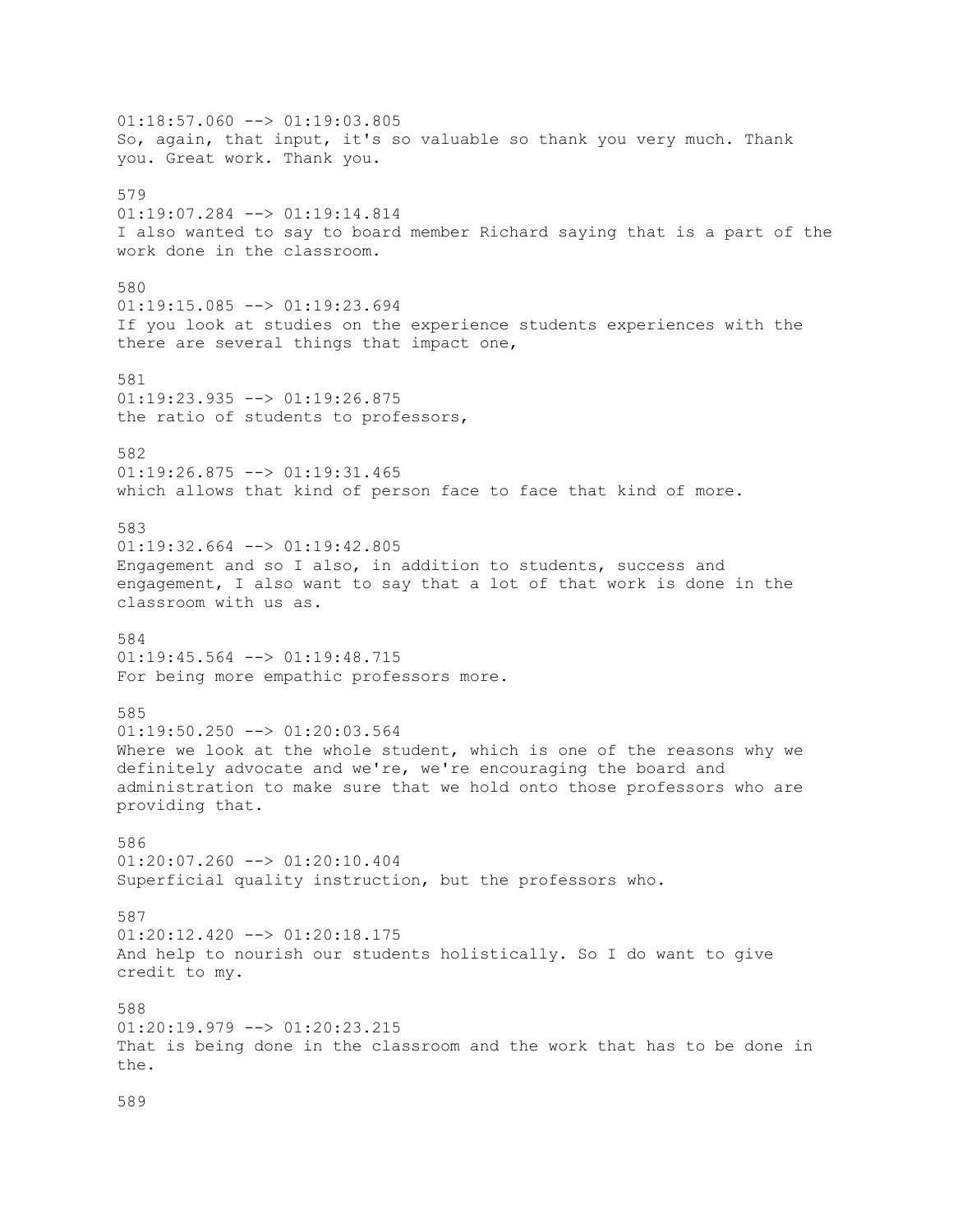01:20:25.614 --> 01:20:27.984 Our enrollment, retention and graduation rate. 590 01:20:31.199 --> 01:20:35.784 As a former copy, remember I know that to be. 591 01:20:39.595 --> 01:20:41.604 We have some faculty who are doing an outstanding job with it. 592  $01:20:45.899$  -->  $01:20:53.005$ Student, and she's in the crisis and so I am going to leave the meeting and so officially. 593  $01:20:57.060$  -->  $01:21:06.805$ The, but the doctor sample to take my seat so that I can address my student and then it's in class at eleven. I will be given a report tomorrow. 594  $01:21:07.680$  -->  $01:21:10.675$ Calling back to sample too, so I'll see you guys to. 595 01:21:12.899 --> 01:21:19.284 Thank you, I hope your students, which is okay and Dr sample Thank you for joining us again. 596 01:21:20.729 --> 01:21:23.875 Okay, and you can you. 597 01:21:24.534 --> 01:21:36.895 A few slides there. Okay right there, right? Yeah. So. 598 01:21:39.180 --> 01:21:47.904 A little bit, and I also, I couldn't go another day without present to the, some of the great things that our faculty and staff and the universe. 599 01:21:48.659 --> 01:21:57.324 Done as we have really been impacted by covert team in the pandemic. And one thing I would tell you is that. 600  $01:21:58.560$  -->  $01:22:11.694$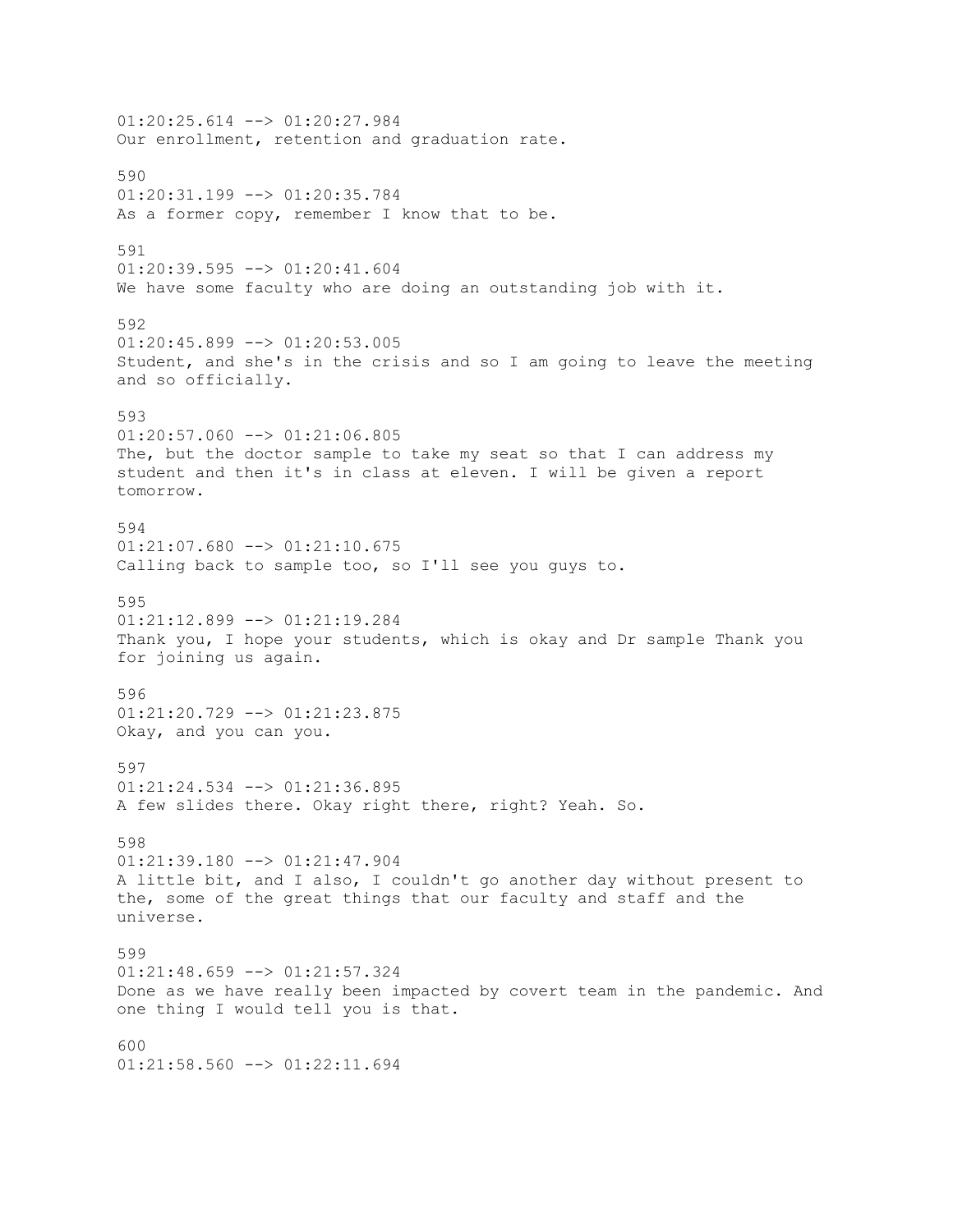It really, really show the two spirit of Virginia State University that the commitment, but also just they're true grip on really switching at the drop of a done. 601 01:22:13.194 --> 01:22:15.354 Really? Within the last three months. 602  $01:22:16.649$  -->  $01:22:20.425$ Has occurred within the various areas that is truly remarked. 603  $01:22:21.270$  -->  $01:22:35.755$ And one thing that I indicated was that, you know, adversely greet inspiration innovation is will's opportunity to help move forward. And so I would tell you, that truly, truly impressed seems to have happened. 604 01:22:36.119 --> 01:22:49.404 So, at nineteen Virginia State University will never be the same we're gonna be better off with some of the things that we have now move forward, put in place and so I just want to present some of that information to you all. But it really true. 605  $01:22:49.435$  -->  $01:22:56.064$ The true identity of Virginia State University with regards to their particular grid and their innovation. 606 01:22:56.064 --> 01:23:04.734 So just in general, when we talk about innovation, we I can't go without technology services, play a central part and moving. 607 01:23:05.340 --> 01:23:08.274 Forward in the last three months we have. 608 01:23:09.145 --> 01:23:12.324 Experience network upgrades, physical security upgrades. 609  $01:23:14.130$  -->  $01:23:27.534$ Communication and collaboration factor, we're even having this meeting right now because of WebEx zoom in Jabber data center. Modernization has taken place shocking staff. I have received laptops, though, who need laptops to actually. 610  $01:23:28.619$  -->  $01:23:40.465$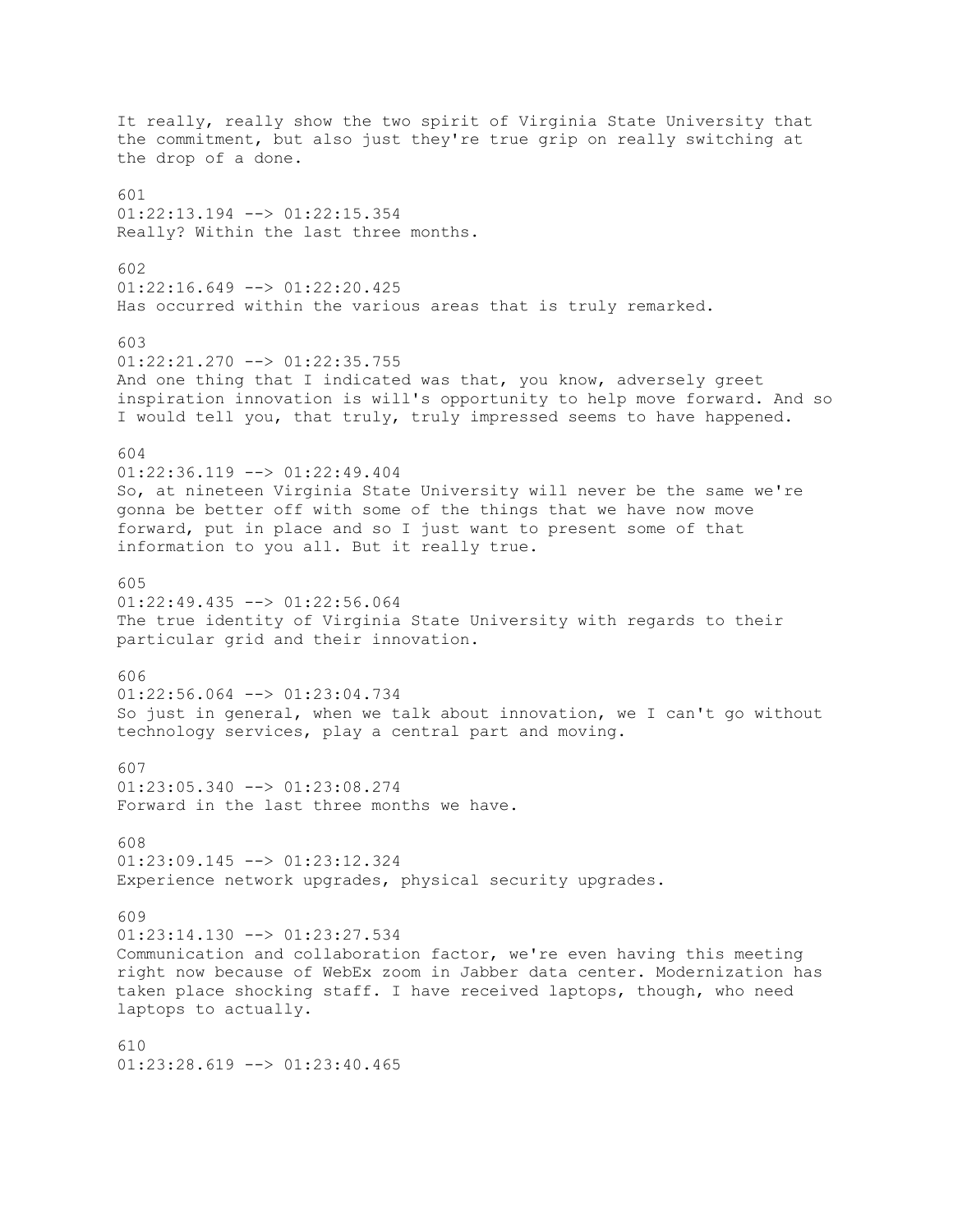Off the ground are provided them as well as hotspot and we also provide a computer stipend for students. What we do know is that the cobra nineteen kind of really exposed something. We already. 611  $01:23:40.979$  -->  $01:23:46.465$ Digital divide, and that we wanted to make sure that we're providing our students, the tools for them to be. 612 01:23:47.579 --> 01:23:54.114 If I was to tie this back to the strategic plan visited Hill, again, it would be priority number five and we do get. 613 01:23:55.829 --> 01:24:00.505 Invest in innovative technology to improve efficiency and effectiveness of business and services. 614 01:24:01.319 --> 01:24:04.854 Again, tying all this back to strategic plan and that as a. 615 01:24:05.729 --> 01:24:13.944 As we move forward with Virginia State University, very, very helpful. The next slide please as we look at. 616 01:24:16.590 --> 01:24:29.095 Take my hand off to my director of distance education. Dr Tammy McLean Smith who just I came here a little bit over a year ago. I see. Has hit the ground running. 617  $01:24:30.359$  -->  $01:24:33.984$ To the technology committee as well as. 618 01:24:34.739 --> 01:24:44.545 Collaborative to really help with the remote instruction that we had the time in April turned to remote instruction, leveraging stop the teaching the ambassadors. 619 01:24:45.510 --> 01:24:49.585 Key members who were not familiar with teaching online. 620  $01:24:50.189$  -->  $01:25:00.175$ We also launched a phenomenal web web page for provides a lot of the different resources for a faculty to really helped them with their online. Is.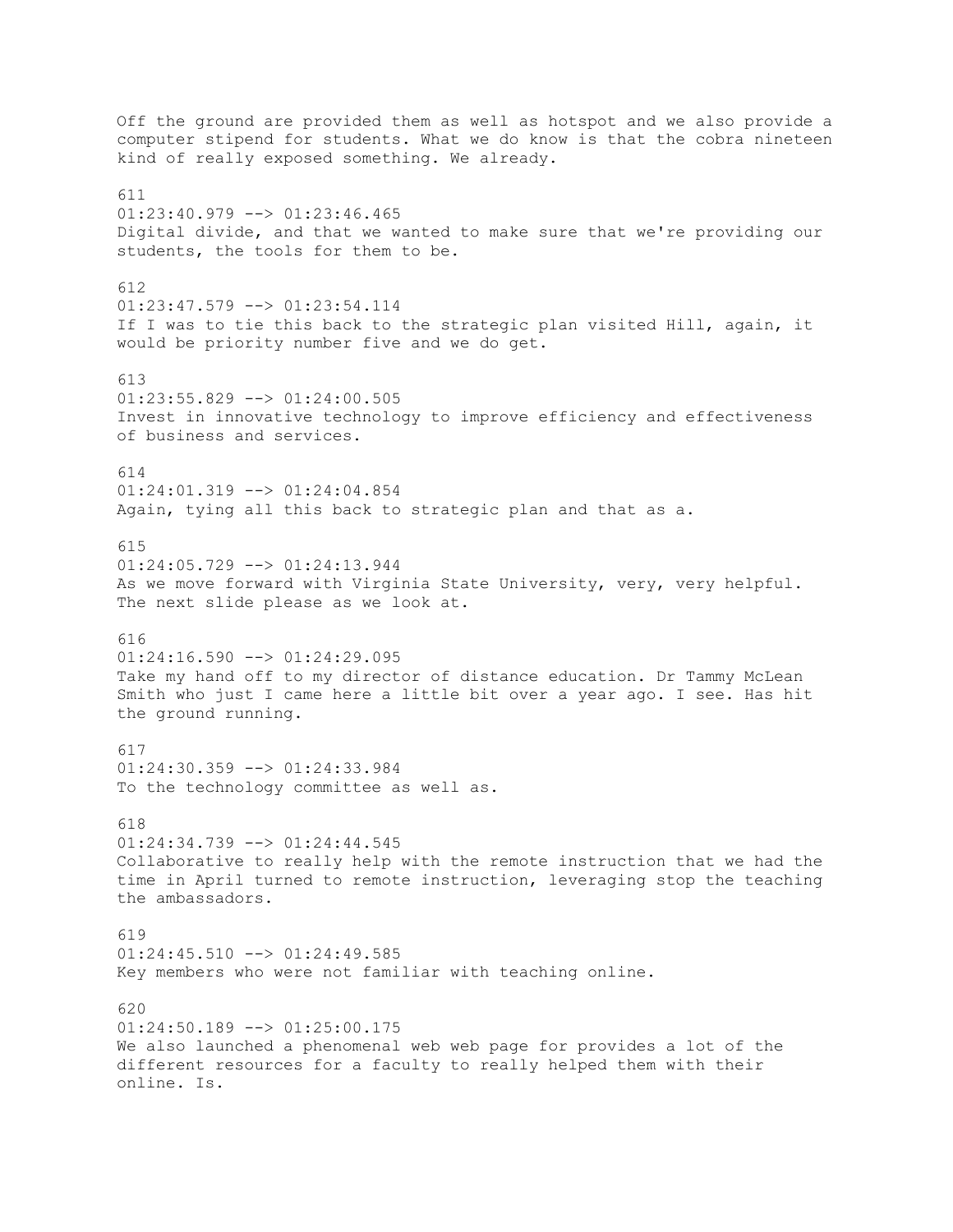621  $01:25:02.039$  -->  $01:25:07.375$ Many other things for factory to be successful in the classroom with online teaching. 622 01:25:07.979 --> 01:25:15.444 One of the major things that I think is so important is the professional development that we have done over the summer. If you recall, I think. 623  $01:25:17.635$  -->  $01:25:30.954$ Well, we had about eighty, eighty nine family members who we're certified to teach online. Well, I would tell you currently, right now we have two hundred and four a members who approve the teach online because they were certified. 624 01:25:31.529 --> 01:25:40.524 Over the summer, and this is really a remarkable test for a faculty members. I'm so proud of them our faculty members Mr. board off contract in the summer. 625 01:25:40.555 --> 01:25:48.295 So, they had no obligation to the University during the summer to actually go through the certification process, but to have a hundred. 626 01:25:50.819 --> 01:25:58.795 Truly remarkable that will actually help prepare us for this particular semester. We had to resort to go and totally online. 627  $01:25:59.935$   $\leftarrow$   $>$   $01:26:06.295$ And so the other thing that we are also set up was a children's student online support again. This is for students who are having. 628  $01:26:07.470$  -->  $01:26:15.595$ A little bit of the technology, but really navigating and helping to get to their professors. I was talking to a, we are really getting the advisement they need. This is proven to be. 629  $01:26:16.979$  -->  $01:26:29.125$ With we've identified members and staff members who have that a gift to really connect with our students in the empathy to really work with them. We also identify student ambassadors to do the same thing. 630  $01:26:29.545$   $\longrightarrow$   $01:26:34.255$ Again, this ties in with party number two sustain academic excellence.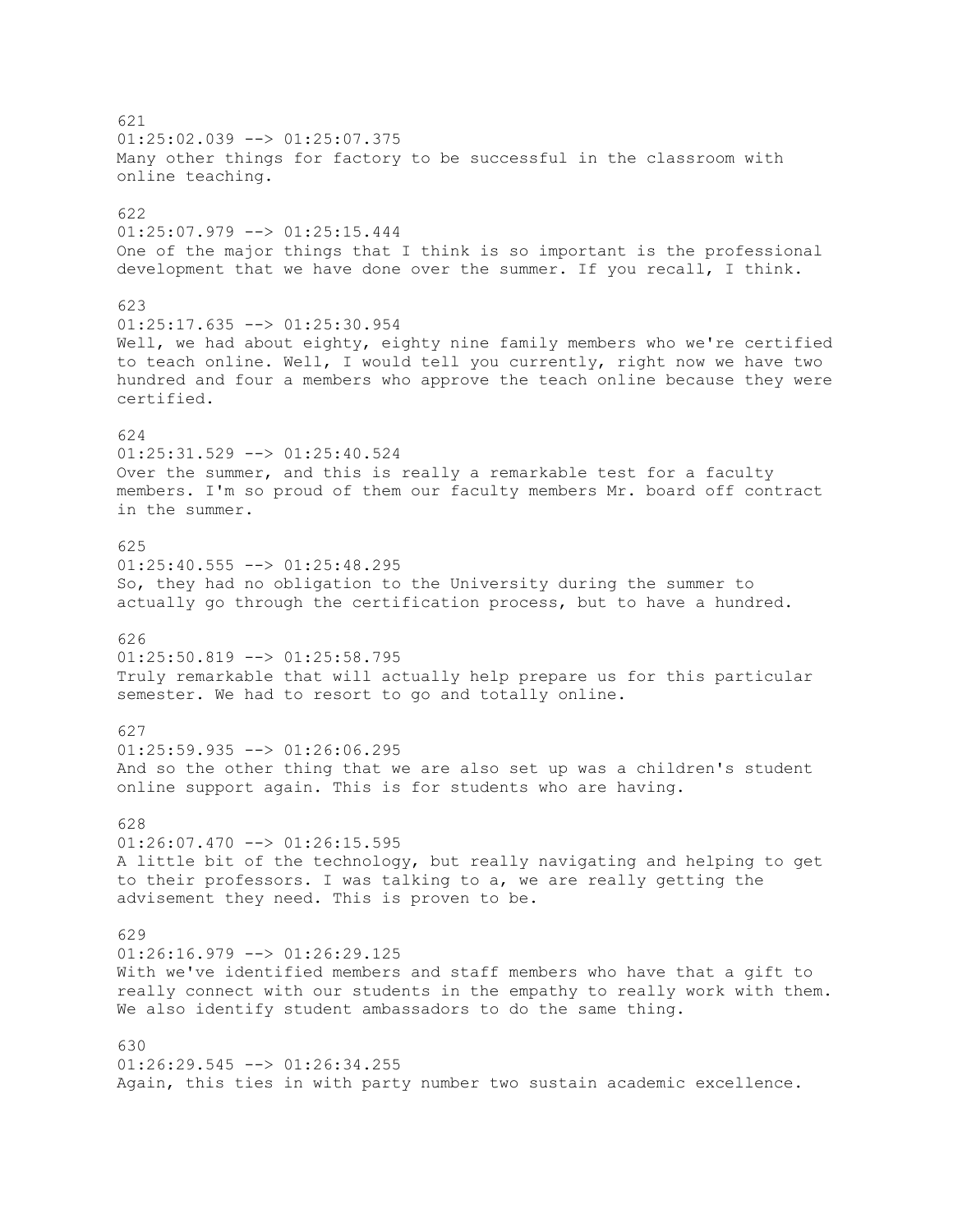631  $01:26:38.064$  -->  $01:26:40.765$ And again, this is a little table of. 632  $01:26:42.539$  -->  $01:26:52.975$ You can see it. Oh, there was actually one hundred and eighty faculty members that were enrolled in its certification progress program. A hundred finished, somewhat, still, still pending, but we had over seventy percent of our. 633  $01:26:55.314$  -->  $01:27:07.409$ Deborah completed with Ricardo regarding the online certification, which I'm very proud of really, really thankful for our next lab. If we take a look at doctor. 634 01:27:08.725 --> 01:27:16.494 I'm sorry what about the ones that haven't completed is work ongoing. 635 01:27:17.729 --> 01:27:20.935 So, we do, and no, no absolute. 636  $01:27:24.060$  -->  $01:27:36.444$ For those, those tracking members who did not, we're not certified we also have if you go back one more slide. Mr. Harris, we also have some, the, the teaching ambassadors, which you'll see the. 637 01:27:37.704 --> 01:27:40.765 Number two, the ambassadors, those are certified. 638 01:27:41.755 --> 01:27:45.204 Instructors online that they are working with those faculty members. 639  $01:27:46.050$  -->  $01:27:49.944$ Sir black was shell as well as delivery and teaching them and. 640  $01:27:51.539$  -->  $01:27:54.774$ Questions or issues as a safety net, but we're also. 641  $01:27:55.649$  -->  $01:27:59.814$ Programs to have those members certified this semester as. 642 01:28:01.770 --> 01:28:14.244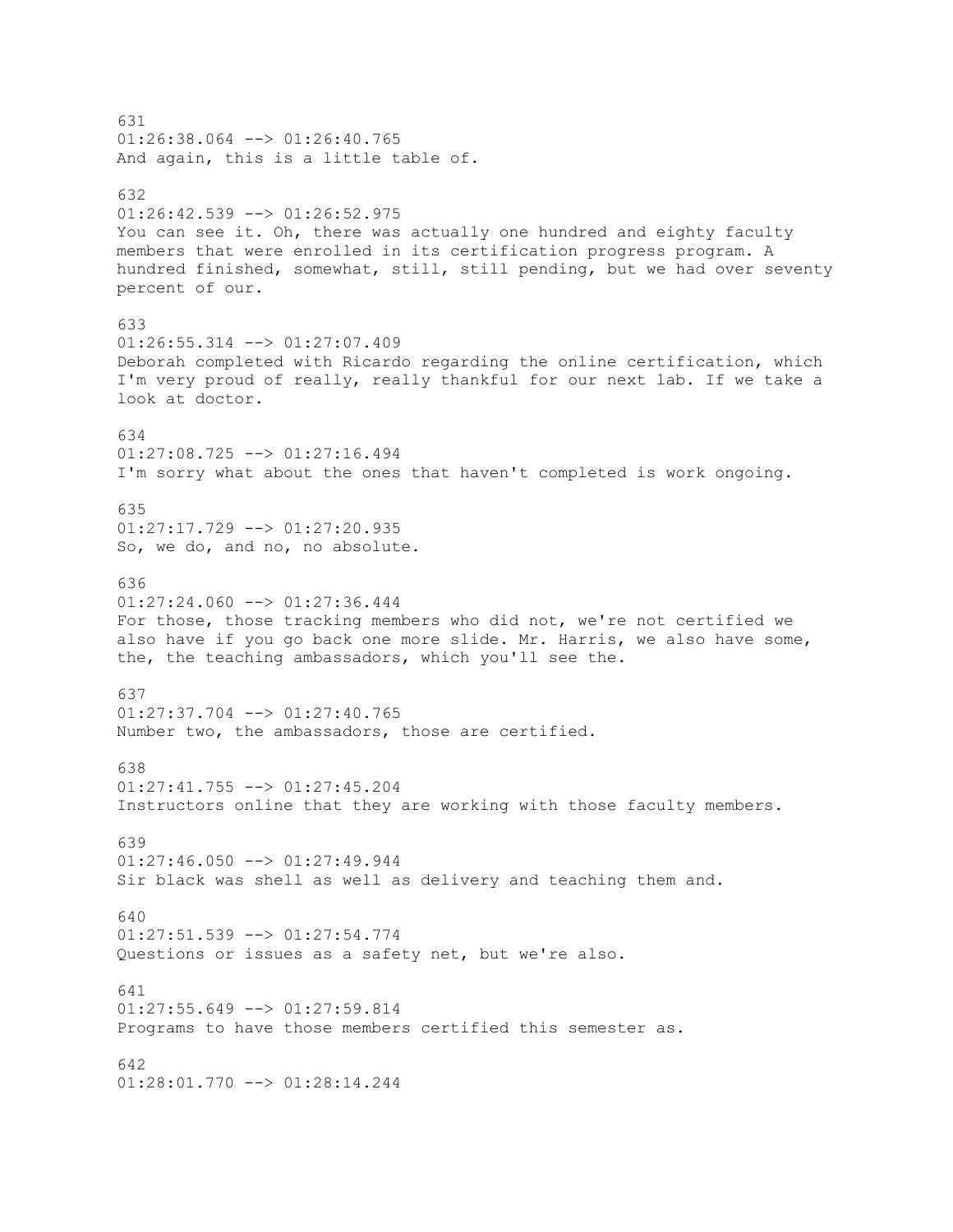When they provide a safety net for those members and providing the the actual support, they need to be successful. Good deal. Thank you. Very welcome. Very quickly to college. 643 01:28:14.244 --> 01:28:18.864 The graduate studies doc dies as Walton actually spearheaded this with a virtual thesis. 644 01:28:21.414 --> 01:28:29.425 Pieces format and sessions, virtual open house, Trojan square and again, this was program that she initiated to really take those students who were. 645 01:28:30.840 --> 01:28:41.274 The issue and really pulled them into our graduate program. So, where there are two of above, is that you're a Virginia state, a alone graduate two times. And so we're working on that is. 646 01:28:41.789 --> 01:28:45.414 Enrollment for our graduate programs as well and then we also have. 647  $01:28:46.859$  -->  $01:28:50.274$ Which, again, this ties into our priority number two next slide. 648 01:28:53.250 --> 01:28:58.045 On his program outstanding program again, virtual spring complication. 649 01:28:59.399 --> 01:29:06.774 Great address. We have also have virtual town halls where we have been working with medical school and with. 650 01:29:08.220 --> 01:29:13.314 Who are mentoring our students are about six to seven so my students, 651 01:29:13.345 --> 01:29:18.895 I actually have gone through the process if they didn't have a virtual town halls, 652 01:29:18.895 --> 01:29:25.404 every Friday during the and so this is very helpful again for those students we want to get into the medical. 653 01:29:27.810 --> 01:29:31.675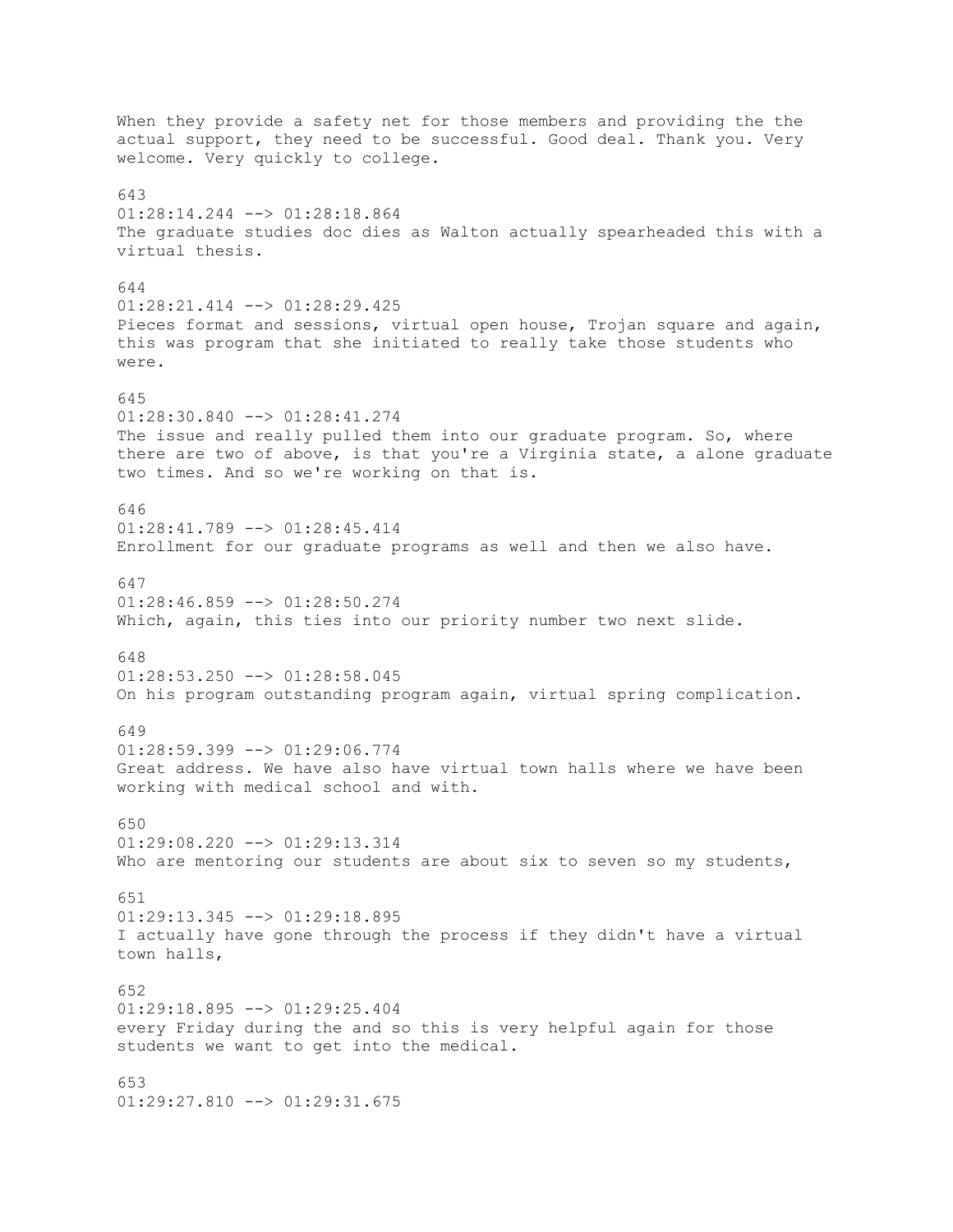A pipeline, and so we're really excited about that work that's been done there. 654  $01:29:32.310$  -->  $01:29:40.675$ We also had the Thurgood Marshall College Fund flashers scholars, which I would tell you, there's about three or four other flashers programs that. 655 01:29:42.270 --> 01:29:53.755 A Virginia State University was the only institution to help summer program because of the work that Dr ROBERTS doctor Donald as well as Dr hops are doing hopson's doing with. 656  $01:29:55.409$  -->  $01:30:03.925$ Program a, this was a program in which we partner with retinal business, and actually develop them put on an entrepreneurial summer camp with eighty rises. 657  $01:30:04.739$  -->  $01:30:10.914$ In college and high school, we also provided him with a introduction the business course three credits with our chosen advance. 658  $01:30:11.939$  -->  $01:30:16.585$ Virginia State University on their transcript, and we are looking to really bring those two. 659  $01:30:17.965$   $\leftarrow$   $>$   $01:30:21.295$ As we talk about enrollment, these particular summer programs are. 660  $01:30:23.369$  -->  $01:30:28.404$ Thing I just wanted to mention that we have two other three other programs to an agriculture. 661 01:30:29.010 --> 01:30:42.204 One in education, along with natural health sciences. They were really doing stim programs and which they also on the drop of a dime programs to a remote in virtual platform. 662 01:30:42.654 --> 01:30:53.784 And each program had a significant number student participants. And then, I think the, the education as well as the natural health science head about five programs within their program. 663 01:30:56.845 --> 01:31:04.255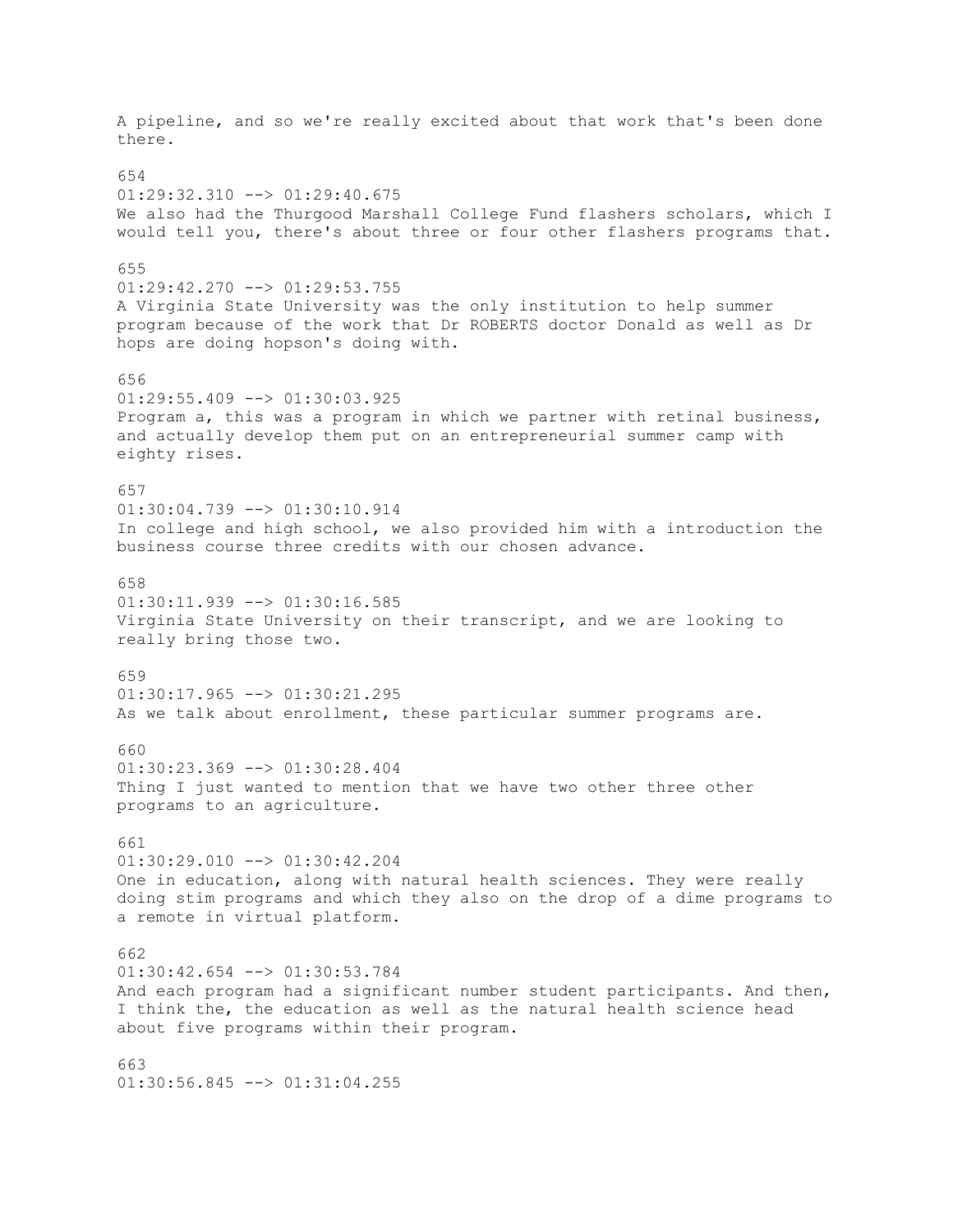Over the summer in a virtual platform and so you can see from a job I'm going from cover to really, really. 664 01:31:05.489 --> 01:31:18.385 A shocking staff have done a number of great things next lab. I'm actually a quick question about the yes, so program. Yes, I'm very impressed with that. Is it. 665 01:31:19.829 --> 01:31:28.914 Local rising, senior, or as transportation to go. Yeah, this is the national. 666  $01:31:31.350$  -->  $01:31:40.585$ No, this is a national program and then, yeah, this is a national and that's the flashers is a national program in which they have students from. 667  $01:31:42.265$  -->  $01:31:51.625$ They were participating remotely, but if it was face to face, like, last year that they would bring them here on campus for a one and two week experience. I want it to. 668  $01:31:53.189$  -->  $01:31:58.345$ And so, as I mentioned before, there was a number of them that kinda did not go forward with their. 669 01:31:59.550 --> 01:32:08.095 Dr Roberts and his staff, we're able to drop of a time forward with your classroom. 670  $01:32:08.670$  -->  $01:32:10.585$ The foundation Thurgood Marshall foundation. 671  $01:32:16.135$  -->  $01:32:18.475$ Dr. ROBERTS because again they do all the regroup. 672 01:32:19.500 --> 01:32:34.045 Yeah, very welcome. Very welcome. Also career services again again, last handshake and again, this is a platform to really hiring the right talent and also impact for our students, but also young adults. 673 01:32:36.234 --> 01:32:46.435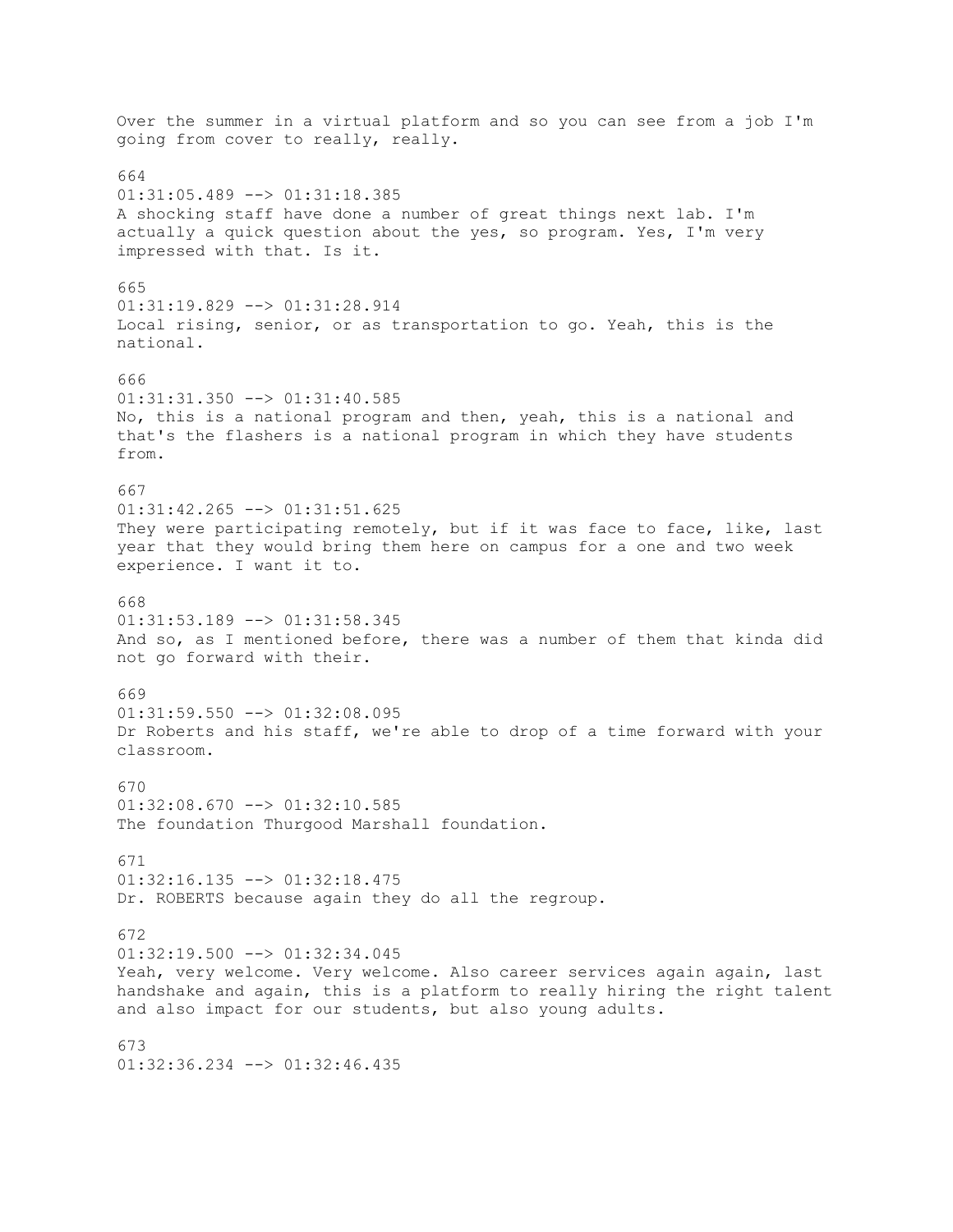And I just need to give a shout out to Mr lines. Who's a happy camper? He's conducting a virtual career Expo as we speak right now on in business. And so he's working very hard on a virtual. 674  $01:32:46.979$  -->  $01:32:58.465$ Expo for our students, and again, this ties in with our premise purpose priority, number three and again, this transformative experience and a holistic development of our students. So next. 675  $01:33:02.005$  -->  $01:33:03.475$ Academic excellence again, 676 01:33:03.805 --> 01:33:05.274 they on the job time, 677  $01:33:05.305$  -->  $01:33:06.895$ thirty four group environment, 678  $01:33:06.895$  -->  $01:33:19.770$ sessions that impacted nine hundred and one students who participated they also automated Qualtrics to really gather information from our students and also turns created eleven hundred scheduled for new students online. 679 01:33:20.125 --> 01:33:23.335 And also again, we talked about smart thinking, which is the virtual tutoring for all. 680  $01:33:28.560$  -->  $01:33:34.614$ Enrollment management again Mr. hall his staff again, along with the Emmy award winning. 681  $01:33:36.449$  -->  $01:33:44.664$ No, any award winning what is Jessie? 682 01:33:47.250 --> 01:34:01.824 But Jesse von Mr Harris, I mean, Mr hall and put together a virtual tour video for students. Also they've done online orientation as well as online validation, which we're still working through some of the issues with online validation. 683 01:34:01.854 --> 01:34:13.045 But, again, there's staff stepped up and they are working diligently with this innovation as we move forward next slide register's office.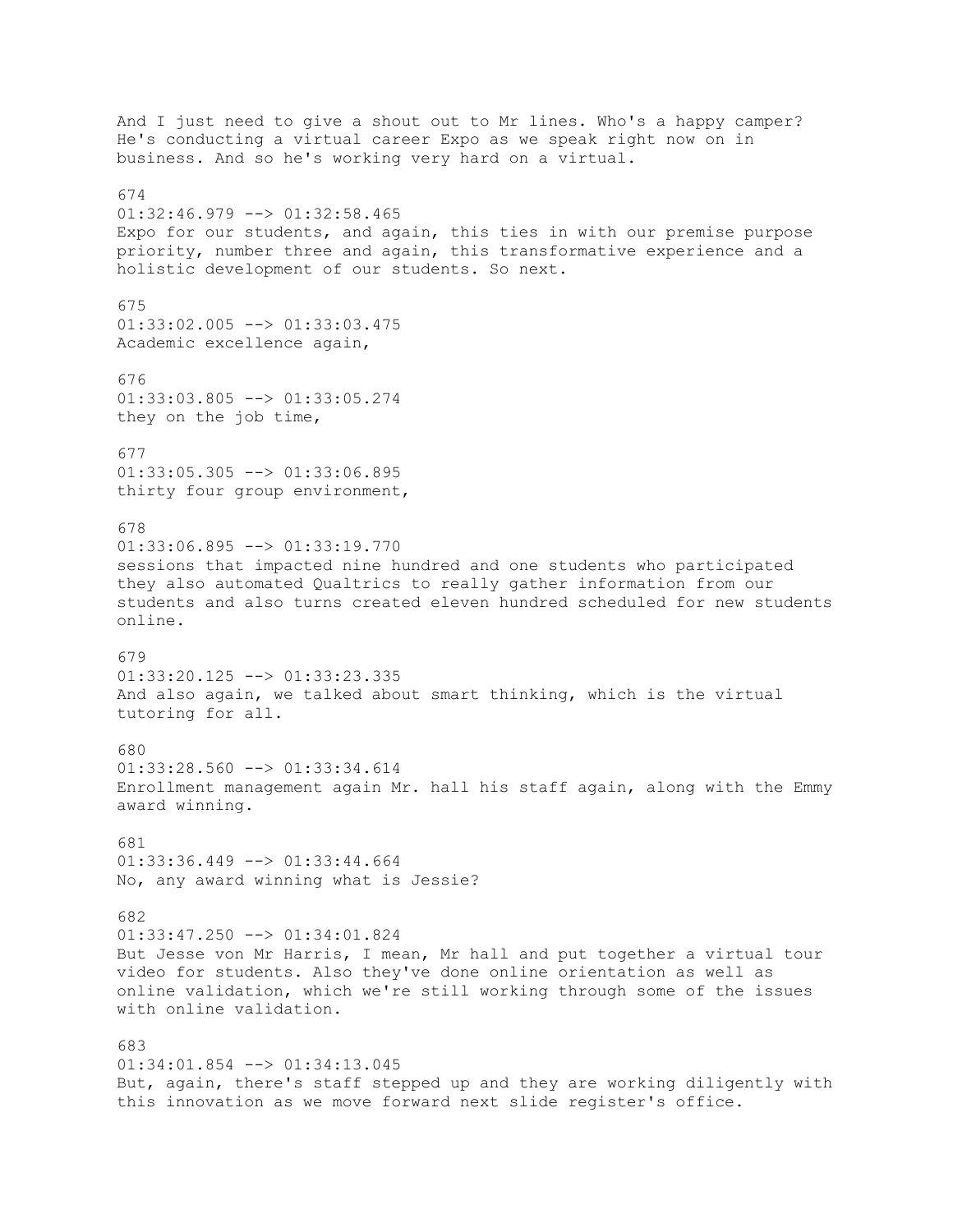684 01:34:15.564 --> 01:34:23.095 Now, Mr world, we have E, transcripts where you can order your transcripts online this is again, we were able to kick that off in the spring. 685 01:34:23.095 --> 01:34:36.145 But again, just on on the job of not just the innovation that has taken place here, Virginia state, crazy vs, emergency great option for students who the registrar's office. 686  $01:34:36.989$  -->  $01:34:41.635$ Commencement as well as online ordering of commissioner regalia and miss win also. 687 01:34:43.770 --> 01:34:46.824 So that happened, but again, it ties into our priority number five. 688 01:34:48.234 --> 01:34:51.895 Next lab university library. 689  $01:34:53.064$   $\leftarrow$   $>$   $01:34:56.545$ Check out and pick up our ebooks and also a virtual. 690  $01:34:57.869$  -->  $01:35:03.774$ Consultation and also just want to mention and welcome board miss tester. Perry who's. 691 01:35:06.324 --> 01:35:15.864 Library Dina library who has taken over Florida retired Dr Wellington also. I just want to mention. 692 01:35:16.979 --> 01:35:27.984 Do have a new interim register MS. Jones who has actually taken over for Deborah Bonner who has served that positions very well. 693 01:35:28.890 --> 01:35:34.314 Next lab needs a student health center again, 694 01:35:34.314 --> 01:35:37.710 we have for social media student, 695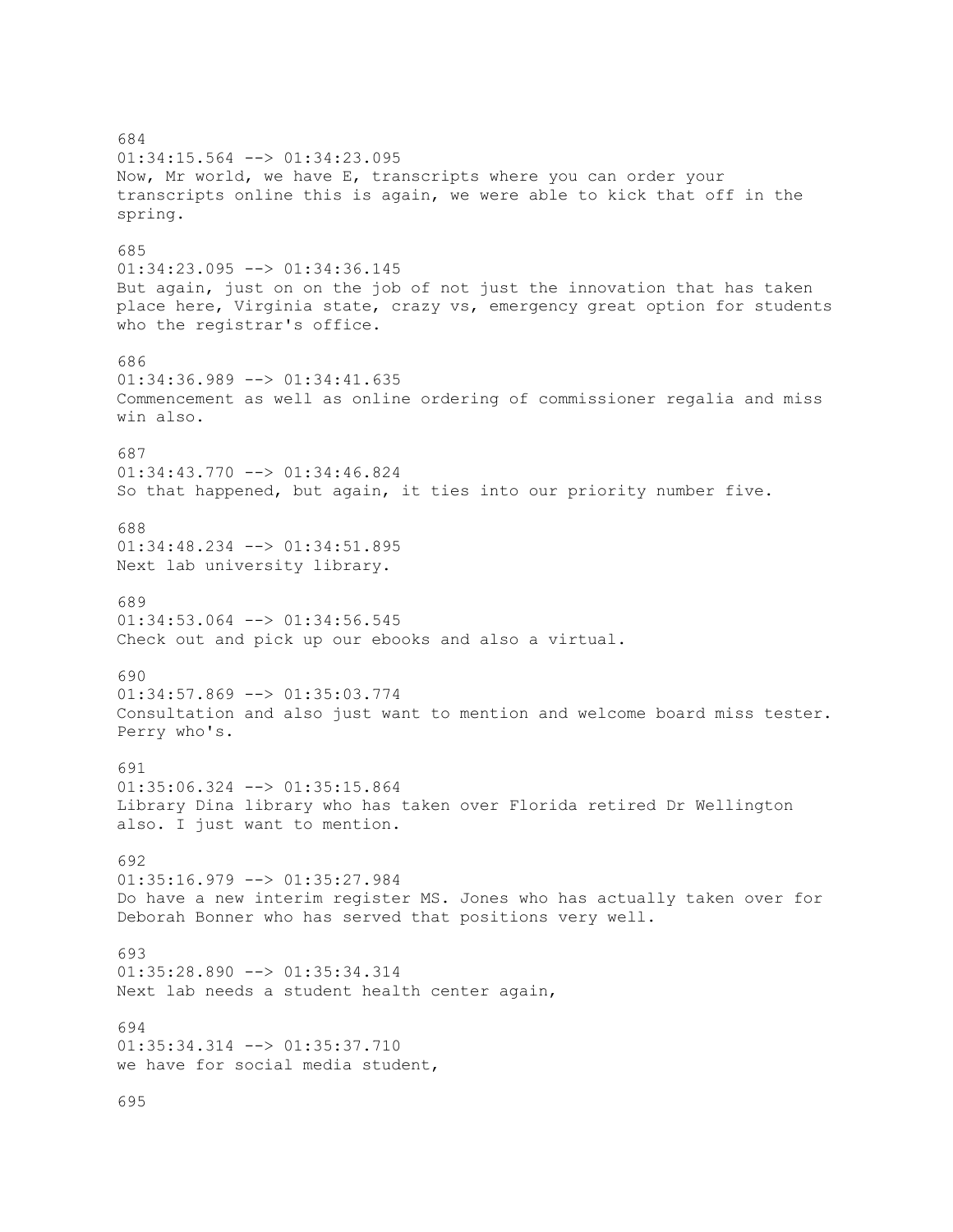$01:35:37.704$   $\leftarrow$   $>$   $01:35:41.725$ health Twitter page also help to provide updates on covet nineteen test and sites, 696 01:35:42.114 --> 01:35:45.925 and also very important to us at the medical and electronic health record system. 697 01:35:46.944 --> 01:35:57.835 Our staff, virtual training and updates can now upload their health forms into the Medicare system and this system will help us really maintain compliance with all the different. 698 01:35:58.680 --> 01:36:09.835 In the student health center also want to make sure I recognize our new director student health Mr. Nick Clements who have just come on board and it's taken over. 699 01:36:09.835 --> 01:36:20.814 And it's really doing a great job, has hit the ground running and also just want to recognize and there's a Christie Johnson. Oliver, who has done a wonderful job is worked through all of this stuff over the summer dealing with covert nineteen. 700 01:36:21.149 --> 01:36:27.564 They have a great staff over there and they're looking and they're willing to keep working hard to move university for of course, 701  $01:36:27.564$  -->  $01:36:30.295$ this impacts priority number three and again, 702  $01:36:30.324$  -->  $01:36:33.444$ developing programs and activity that support student, 703 01:36:33.534 --> 01:36:33.864 health, 704 01:36:33.864 --> 01:36:34.404 safety, 705 01:36:34.920 --> 01:36:35.604 physical and mental, 706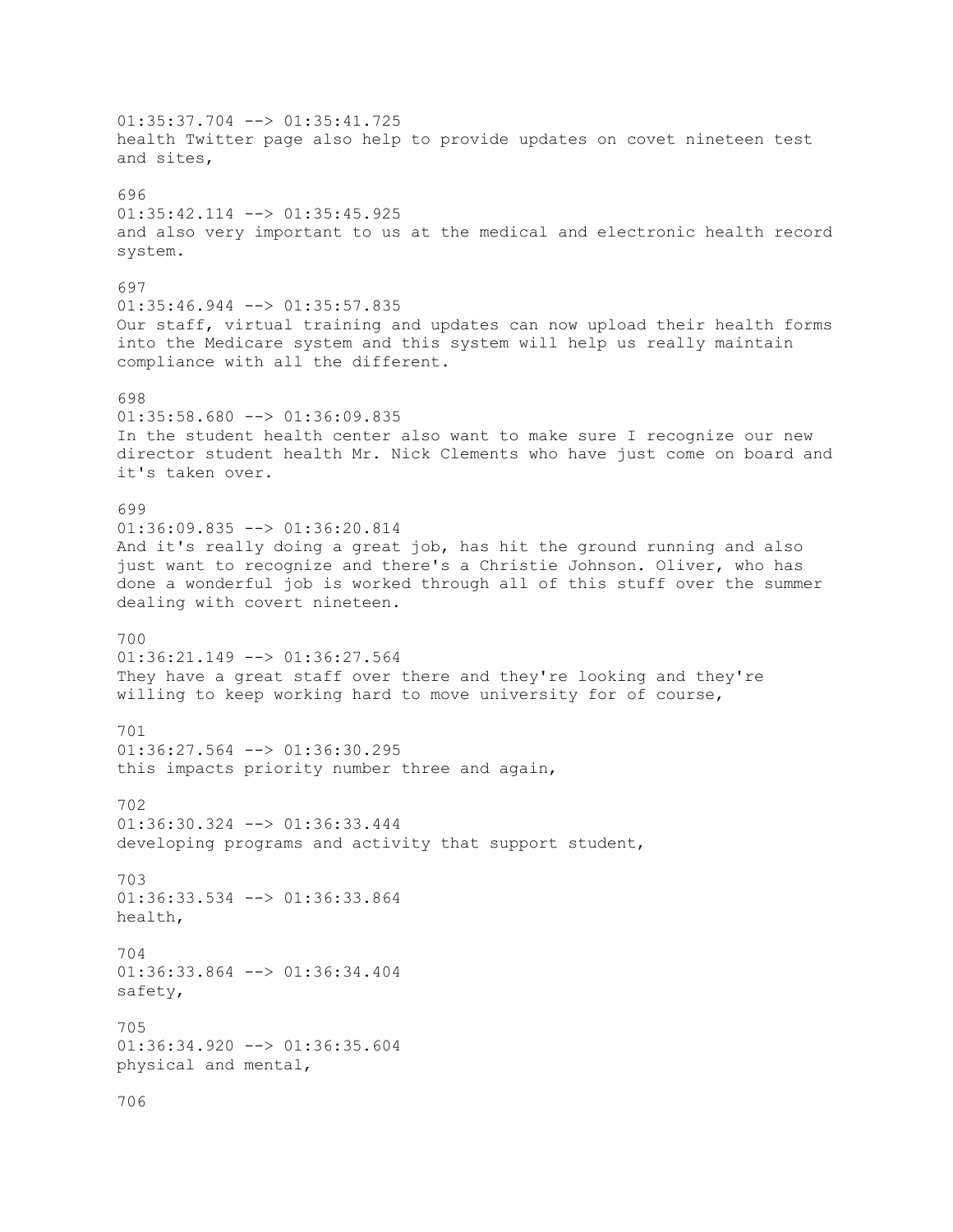$01:36:35.604$  -->  $01:36:38.005$ emotional health next. 707  $01:36:41.340$  -->  $01:36:44.994$ Counseling center, of course. Dr. Allison is doing a great job over there. 708 01:36:45.835 --> 01:36:53.904 Of course, they complete until a behavioral healthcare training for their staff, all their staff, the use of zoom for accounts and services mobile check ins. 709 01:36:53.965 --> 01:37:08.244 And also they had a brands that they have a champion assistance online, which is self help for the community, which will help everybody in the community if they need that type of counseling, or help course as you can see the impacts priority. 710 01:37:08.244 --> 01:37:10.074 Number three objective three point. Three. 711  $01:37:11.399$  -->  $01:37:14.425$ Next lab please, I'm gonna. 712  $01:37:15.779$  -->  $01:37:19.135$ Mis Burnett Tyler, take over move back one more slide. 713  $01:37:19.920$  -->  $01:37:24.685$ Qb alright, Regina. I'm gonna. 714  $01:37:28.465$  -->  $01:37:32.755$ Alright, yes, sir. Thank you. But Todd has been received Madam. 715 01:37:34.284 --> 01:37:39.385 Rector Wednesday good morning to you all. And thank you so much for the opportunity. 716 01:37:40.524 --> 01:37:44.305 I was really excited to hear about student engagement. 717 01:37:44.880 --> 01:37:48.984 And potentially earlier, because we do know that student engage.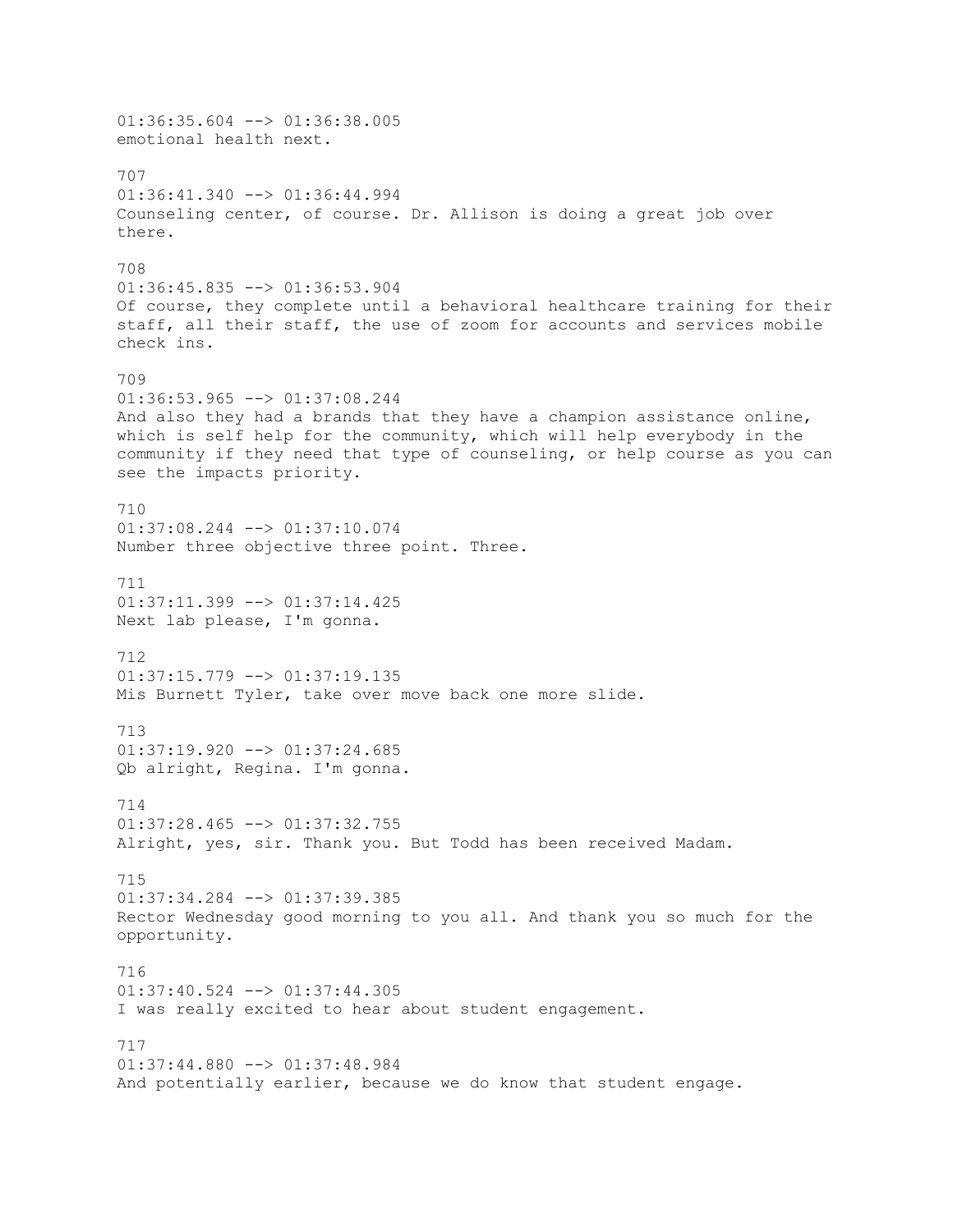718 01:37:52.859 --> 01:37:56.034 Difficult to quantify, but we do know that. 719 01:37:58.675 --> 01:38:06.534 Although we are in this remote environment, I can say that student engagement is an all time high level considered in a certain. 720 01:38:07.494 --> 01:38:10.914 And to coin a phrase of one of my colleagues, we are building this ship. 721 01:38:14.994 --> 01:38:18.805 And but we're doing a phenomenal amount of work so, within the. 722 01:38:21.270 --> 01:38:29.125 We did report previously about the virtual and royal court elections, and those were very successful with really. 723 01:38:31.284 --> 01:38:35.064 As well as the Mr and miss, there were other. 724  $01:38:37.199$  -->  $01:38:40.225$ They have the second thing you can see, we also conducted. 725 01:38:43.284 --> 01:38:47.574 That was extremely engaging in particular, the parent involvement, which is the. 726 01:38:49.734 --> 01:38:54.324 And more and the parents were very excited about having to. 727 01:38:56.305 --> 01:39:01.404 And alert for the parent, so that when we sing important. 728 01:39:03.234 --> 01:39:07.975 Emails the parents actually get an alert to say that your Trojan. 729  $01:39:09.625$  -->  $01:39:12.564$ Check with them to to get the. 730 01:39:15.265 --> 01:39:18.864 Our student conduct director and her team.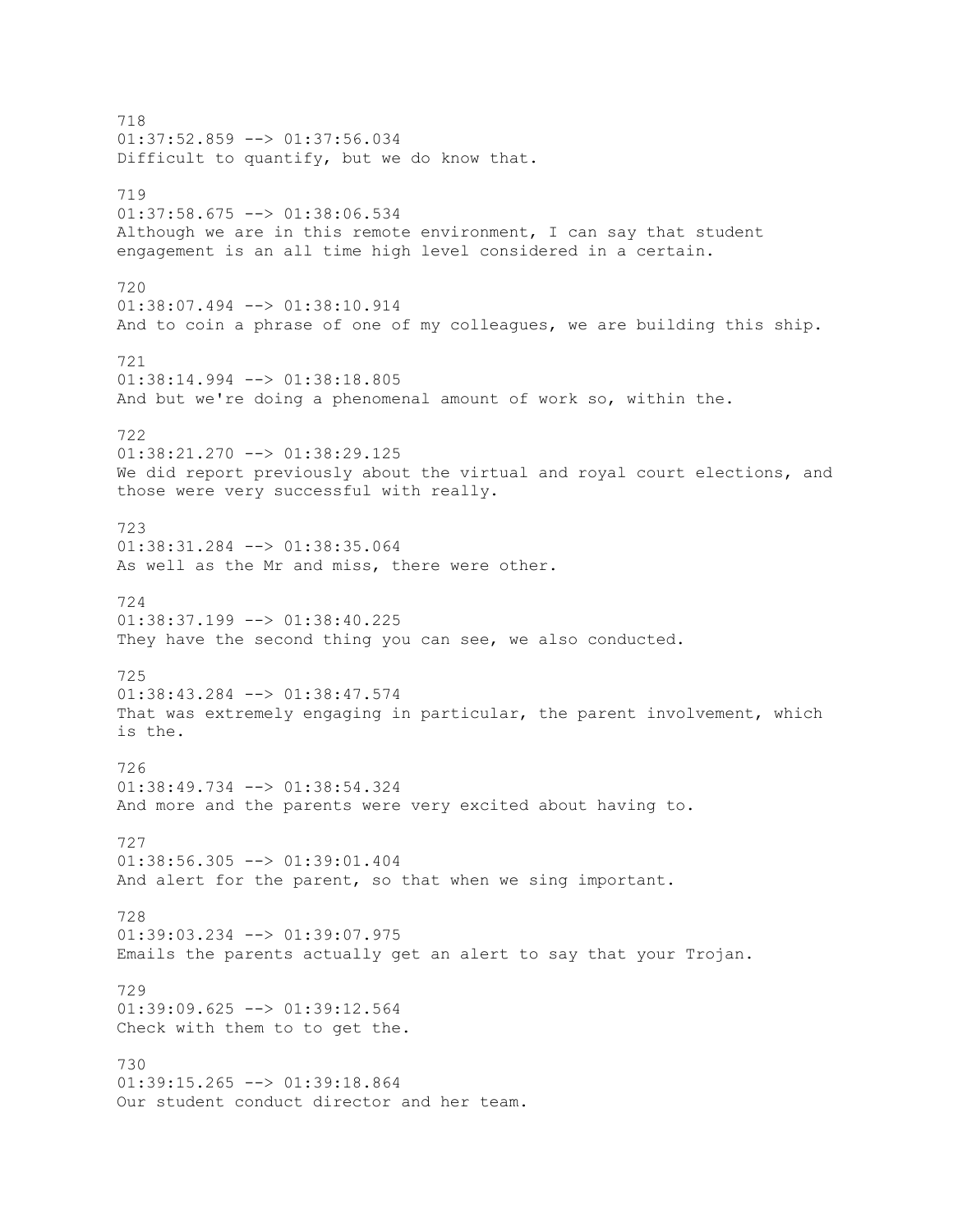731 01:39:21.329 --> 01:39:25.614 Hearings to a virtual environment this actually started before. 732 01:39:27.895 --> 01:39:30.954 And continuing on through the summer so there's breaks that I heard. 733 01:39:33.239 --> 01:39:37.074 Mr. PITAs and the directors to the housing as. 734 01:39:41.789 --> 01:39:47.845 To electronic documents and have been very, very innovative with reaching out students. 735 01:39:49.614 --> 01:39:58.164 And is Dr, Palm has done we want to make sure that we connect all activities and initiatives with our strategic plan and these efforts. 736 01:40:00.659 --> 01:40:09.324 Families Mr. has next slide. Please. So the. 737 01:40:10.289 --> 01:40:24.715 So the fall semester, we were unable to come on campus, but it was still very important to connect with our student leaders as we're going to heavily rely upon them for support with the virtual student engagement. And so. 738 01:40:26.760 --> 01:40:30.564 Student leadership retreat that's about four days and Mr. Perry. 739 01:40:32.185 --> 01:40:40.435 As well, as the leadership throughout campus, put together a real detailed training for all of us student leaders and the student. 740 01:40:41.454 --> 01:40:44.484 Is all of the FDA, the royal. 741  $01:40:45.204$  -->  $01:40:49.585$ And President, so every registered student organization in generally. 742 01:40:50.489 --> 01:40:55.614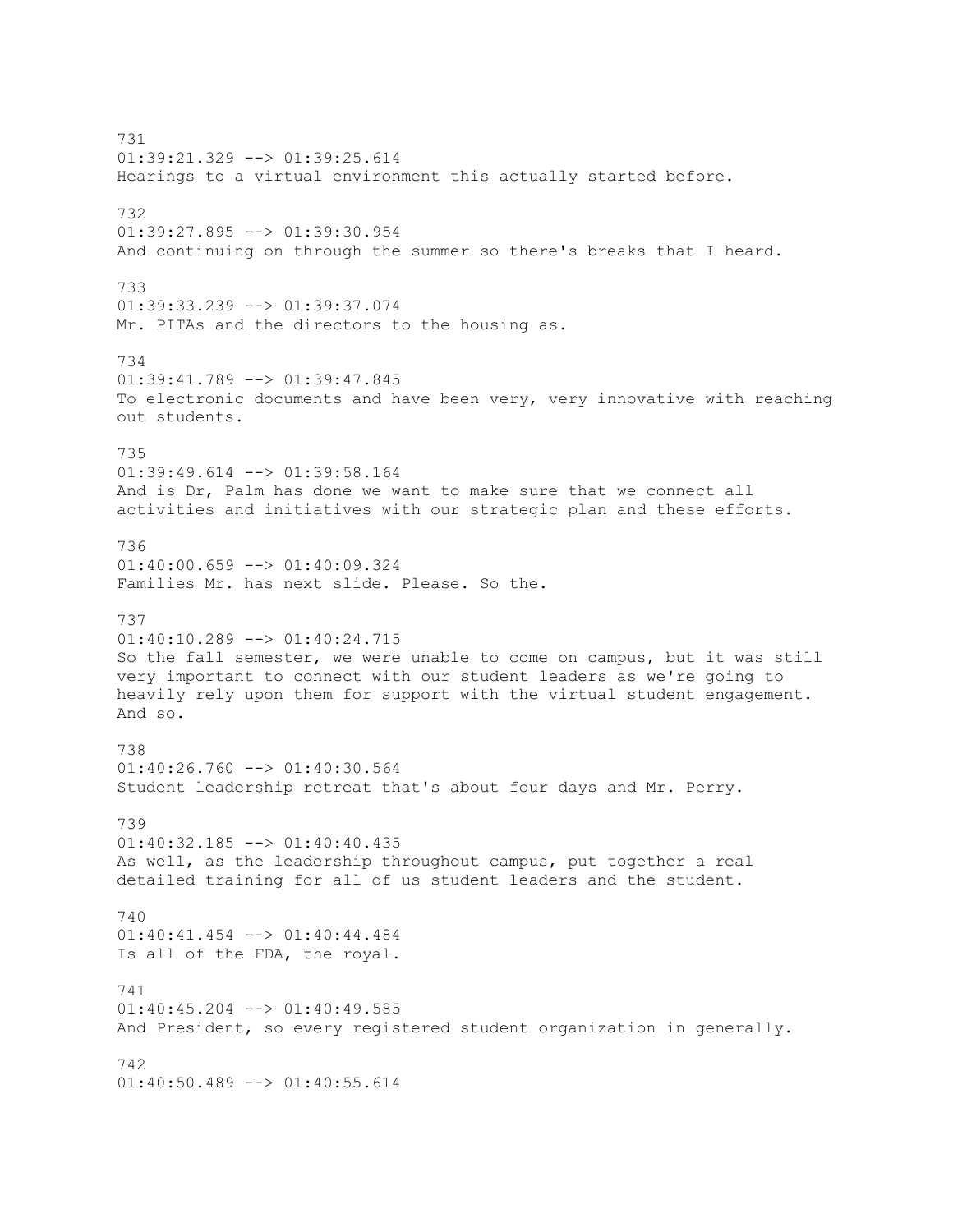Is about as well as excuse me as well as the art is in the Ga and Jeremy about it. 743 01:40:57.359 --> 01:41:00.984 The student leaders that we bring on campus, and as you can see. 744 01:41:01.529 --> 01:41:08.965 A slot, the workshops that we're offering this year, we're just top notch. The title. 745 01:41:11.335 --> 01:41:15.774 A workshop was conducted by a ton of non coordinator and as, you know, the. 746 01:41:18.960 --> 01:41:22.585 So, she did a really good job with providing updates. 747 01:41:25.800 --> 01:41:30.204 Dr, Alison the director of universal counseling Mr. Crawley who. 748  $01:41:33.654$  -->  $01:41:46.074$ Conducted a workshop and effective communication and Mr. line certainly reintroduced the handshake software as well as talked about the importance of your networking and conduct. 749 01:41:46.949 --> 01:41:50.725 With utilizing LinkedIn, social media that was. 750 01:41:53.880 --> 01:42:05.814 Really interested, because LinkedIn, and so vital to our students that working Mr. Peterson also provides some motivation about seeing it through and the importance of following after that. 751 01:42:07.800 --> 01:42:13.104 Seeing something through following up and not given up on your assignments. We also were. 752 01:42:15.055 --> 01:42:19.614 A motivational speaker Mr. that is a community. 753  $01:42:22.050$   $\rightarrow$   $01:42:27.265$ Things in our community regarding activism and protests, and he.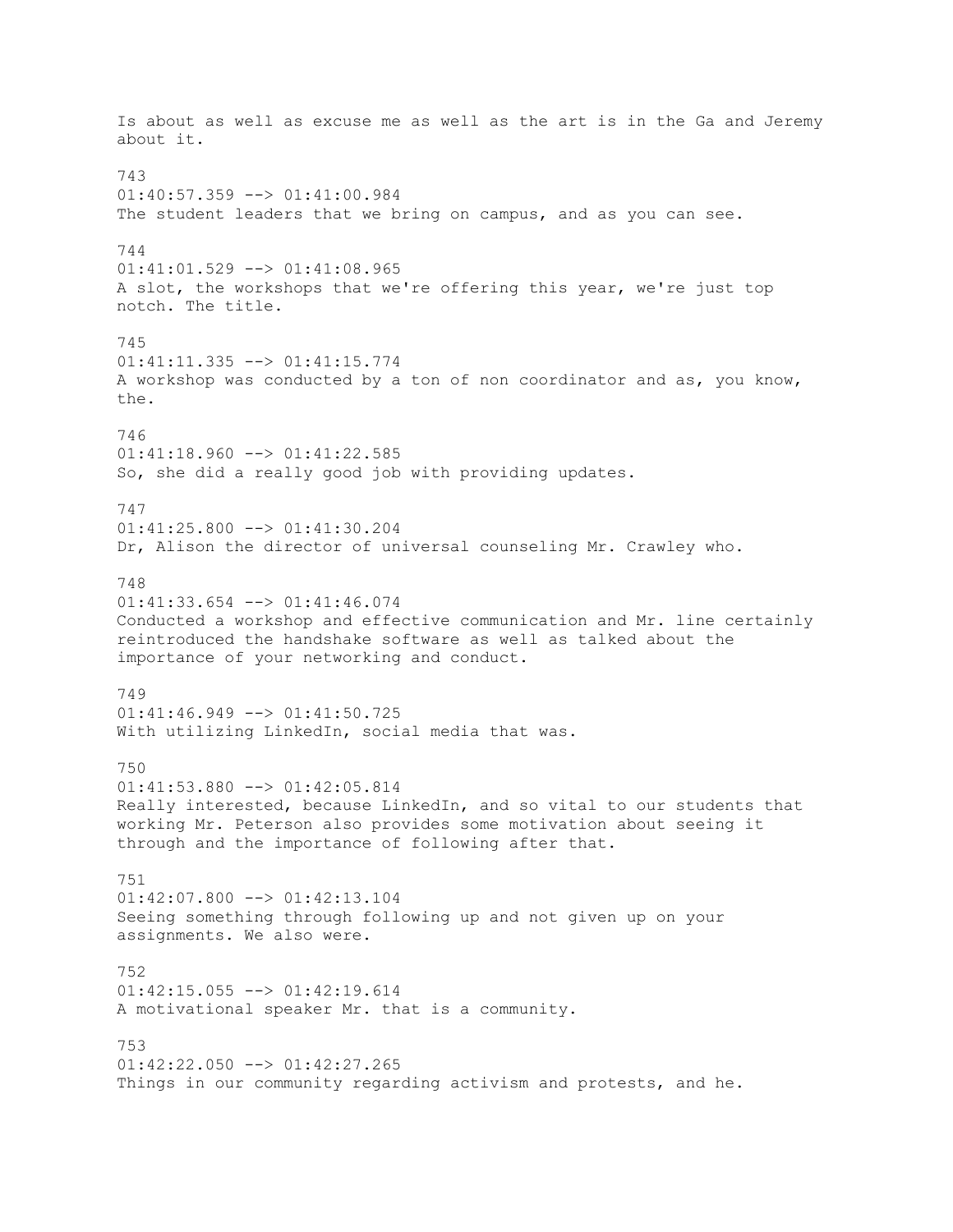754  $01:42:30.659$  -->  $01:42:35.545$ A March through the city of colonial high St Petersburg. So, again that. 755  $01:42:37.529$  -->  $01:42:40.765$ And again, we test all of our activity. 756 01:42:43.079 --> 01:42:47.545 Next lab please Mr. hairs so as not to. 757  $01:42:49.260$  -->  $01:42:58.795$ Different offices departments, which tends to success and engagement have done a lot to continue the engagement. We created the. 758 01:43:01.079 --> 01:43:15.984 So, if the students work work to come back, they would have been here a week in a couple of days before everyone else. And now welcome week opportunities our workshop and making sure. Students understand technology and how to access banner. 759 01:43:17.005 --> 01:43:23.515 But they also get a mentor, and I'm gonna talk about that in a second with the students. 760 01:43:26.185 --> 01:43:29.274 Virtual activities with our royal court as a. 761 01:43:31.890 --> 01:43:36.954 The royal court, whereas on campus to actually record the coronation. 762 01:43:38.850 --> 01:43:41.994 Air the first part of next month and Mr Perry. 763 01:43:43.079 --> 01:43:52.345 Did a phenomenal job, but it was also a special treat for us to see some of the students. I want to hug them so bad yesterday when I went over to check on them, but it was really good. 764 01:43:54.774 --> 01:44:04.944 So, with our student leaders, the ace team Mr Perry is some other Mr Peterson. We all got together to try to figure out how. 765 01:44:06.090 --> 01:44:11.875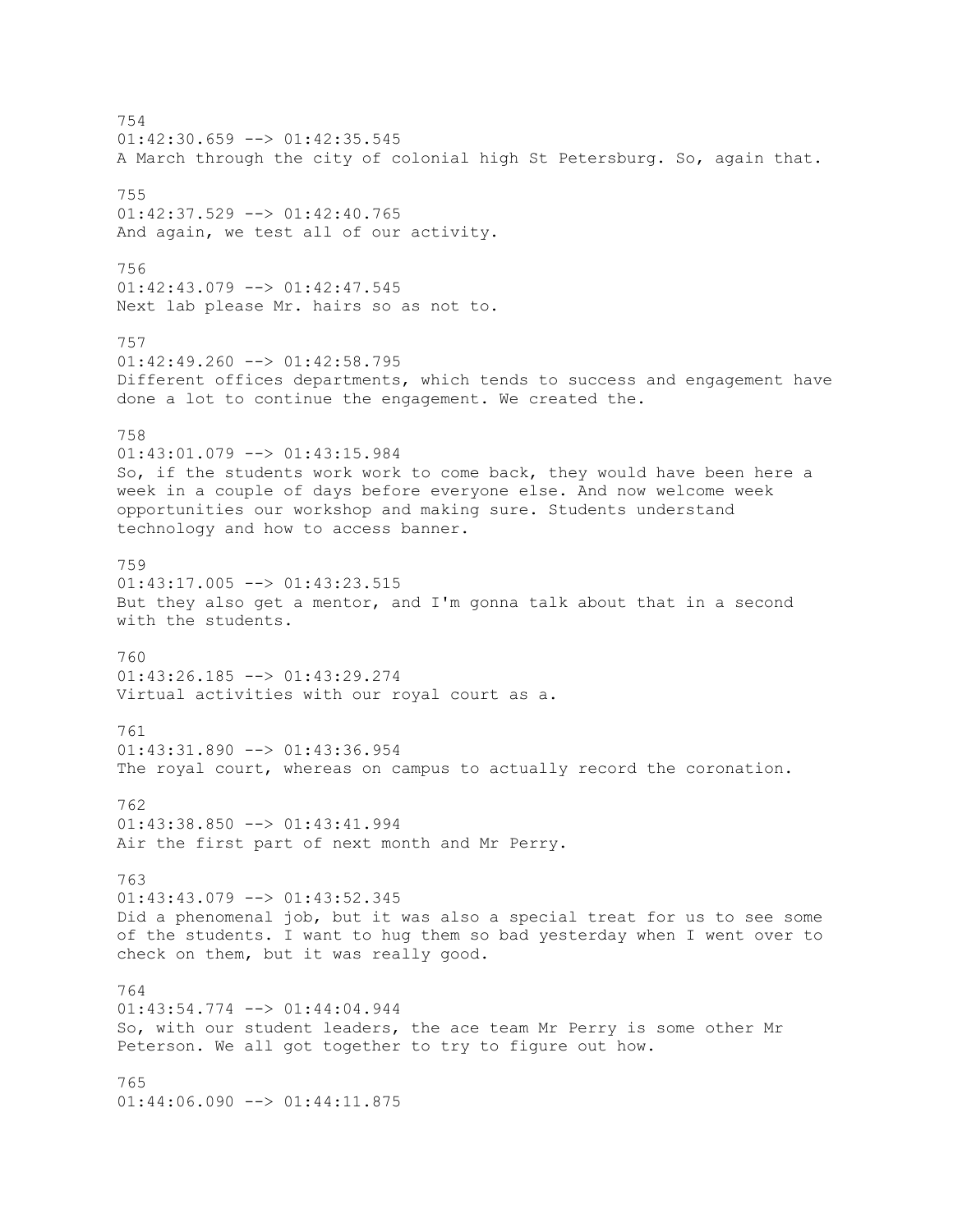Connect to student leaders with the freshmen. Like, we would if they were here on campus. So we. 766 01:44:14.034 --> 01:44:17.425 And we have actually assigned all well, maybe. 767  $01:44:19.824$  -->  $01:44:23.935$ With between eight and thirteen freshman students and so that. 768 01:44:25.284 --> 01:44:34.225 And her team, and Ace actually create the list broken down. Some of the students have their mentors of their big, which is what we're. 769 01:44:36.895 --> 01:44:40.704 Either by major or by hometown, and I think we have. 770  $01:44:43.194$  -->  $01:44:45.954$ That we have identified and the student. 771 01:44:49.260 --> 01:44:53.814 With their little, so we're really excited about that connection. That's really gonna have. 772  $01:44:55.140$  -->  $01:44:59.215$ Student engagement as well as help the freshman with things like. 773 01:45:00.564 --> 01:45:03.984 Emails making sure they understand how to use blackboard and. 774 01:45:04.854 --> 01:45:13.284 And all of those things to give them a little bit of a student touch and a personal. So we're really excited about that. And hopefully the next. 775 01:45:15.810 --> 01:45:19.824 And some data for you to see that the level of engagement that this. 776 01:45:22.020 --> 01:45:29.335 Done again, our student government association Mr Cameron gray in the executive board. We actually. 777 01:45:30.779 --> 01:45:37.885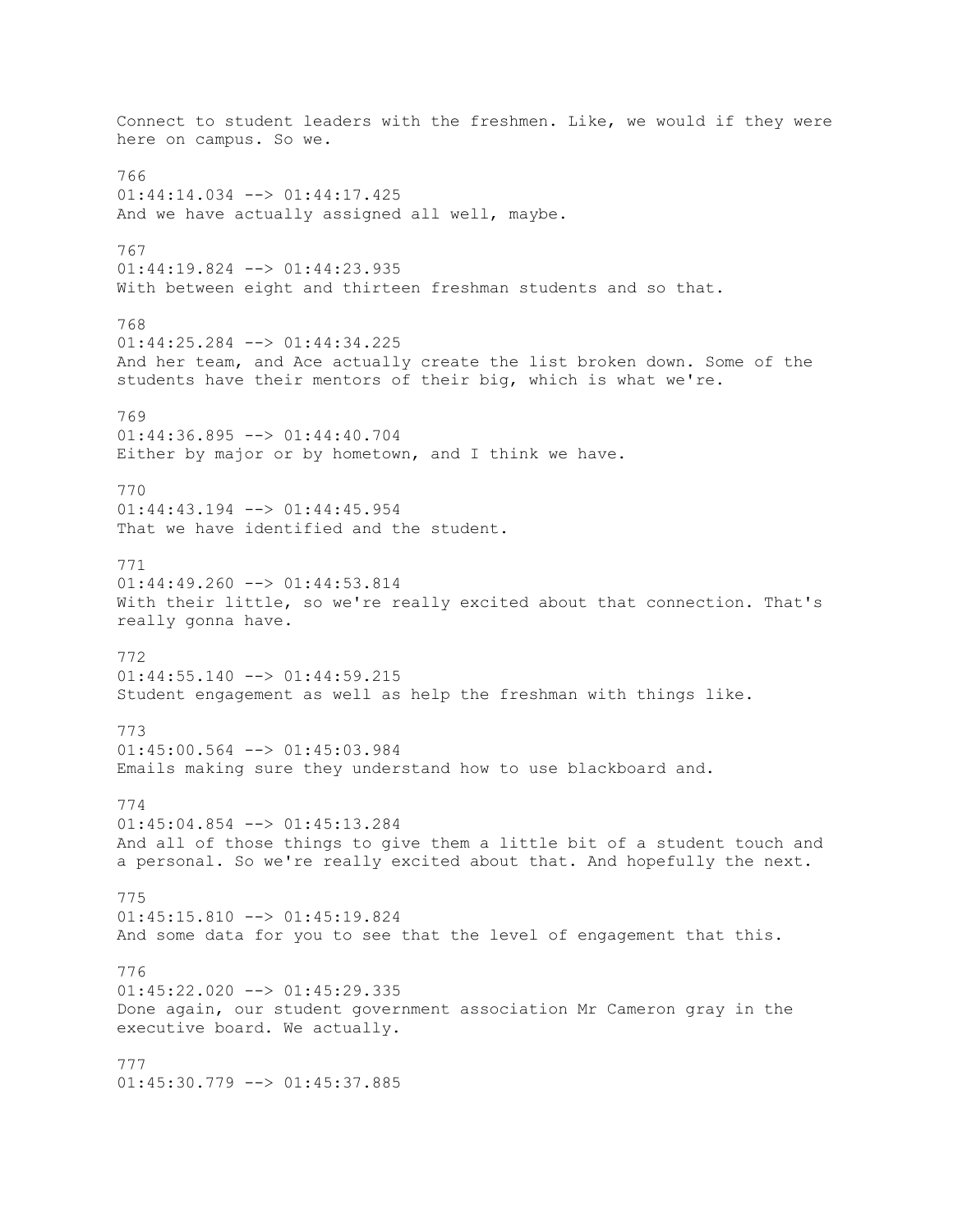Planning the virtual town hall for next month as well as a joint administration meeting. And again, this is a. 778 01:45:40.229 --> 01:45:43.164 Those activities the president. 779  $01:45:46.619$  -->  $01:45:51.265$ Extremely important, because we want to make sure that we educate students faculty. 780 01:45:52.225 --> 01:45:55.824 About the importance of being inclusive using appropriate. 781 01:45:57.359 --> 01:46:11.935 Everyone understands that all trudges are important October, first, March, the start of prod month. And so we're gonna have some different activities plan for that. We actually now have our own pride. 782  $01:46:13.675$  -->  $01:46:19.734$ On October, first last year we borrowed it this year. We own it so I'm excited about that. And then we will. 783  $01:46:23.609$  -->  $01:46:33.475$ For a month, and then we have the newly funded student support services program and I'm extremely excited about that because this was. 784  $01:46:34.140$  -->  $01:46:42.564$ Hard for fight to bring this grant opportunity back to Virginia state. University was here ten years ago. 785  $01:46:45.954$  -->  $01:46:53.635$ We're able to save one hundred and forty low income first generation students. So, as MS Carrie eluded to. 786  $01:46:54.750$  -->  $01:46:58.345$ This is very important because we now have a program. 787 01:47:00.295 --> 01:47:11.064 Low income, first generation students systems for disability in an intentional capacity and the program the goal of the program is to increase. 788 01:47:13.619 --> 01:47:18.895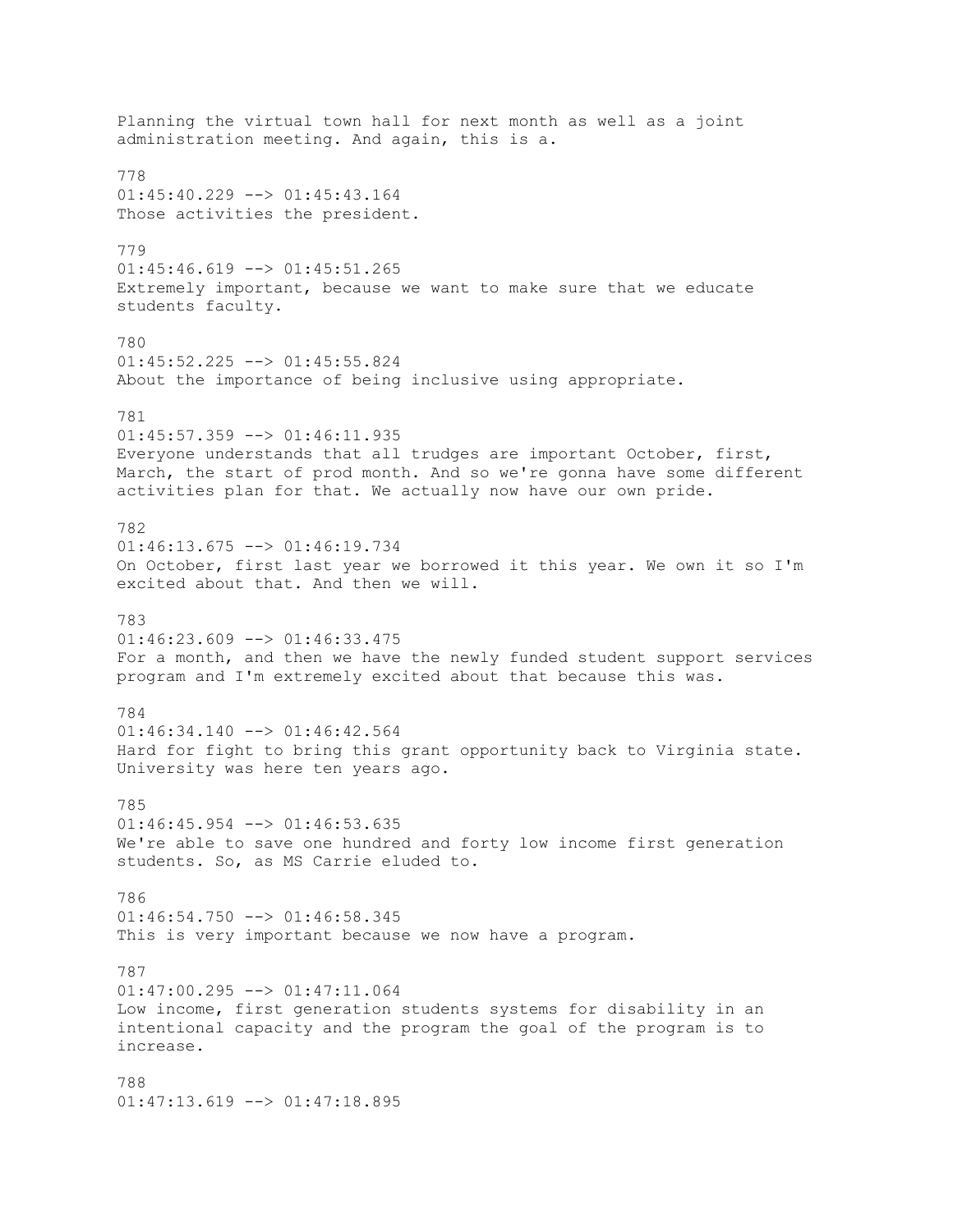For under represented students, so we're very excited about that. And I'll take a. 789 01:47:23.369 --> 01:47:35.664 To add to the level trail programs that we now have are Virginia State University, and this is probably one of a few community engagement activities where we have three Pre K. 790 01:47:38.880 --> 01:47:41.994 What we serve over now. 791 01:47:45.564 --> 01:47:48.774 Seven hundred, low income, first generation students, so very excited about. 792  $01:47:50.635$  -->  $01:47:53.935$ Outstanding thanks. Congratulations. Thank you. So. 793  $01:47:58.109$  -->  $01:48:09.625$ But, again, thank you for the opportunity to present to you. I always take I wanna take the moment to say, thank you. It is out of the servicing State University as this is. I am. 794  $01:48:13.645$  -->  $01:48:16.585$ Where I have my under graduate graduate degree, but it is a point. 795  $01:48:19.225$  -->  $01:48:32.814$ Of board members, faculty and staff so thank you like Paul, thank you. And it's a, it's a privilege to have you first. Thank you. Thank you regionally. Thank. 796 01:48:35.100 --> 01:48:50.034 Stan, and John being chosen squared and again, you've hit ground running and I will tell you involve the child tell them about the trauma you went through it jumping into the fire and being baptized by fire but you've, you've done a great job. So, thank you very much Virginia as well as your team. 797 01:48:50.340 --> 01:48:54.265 Thank you, sir. You're very welcome. I'm Madam. Chad. 798  $01:48:56.699$  -->  $01:49:00.414$ Program submissions so, programs pending approval.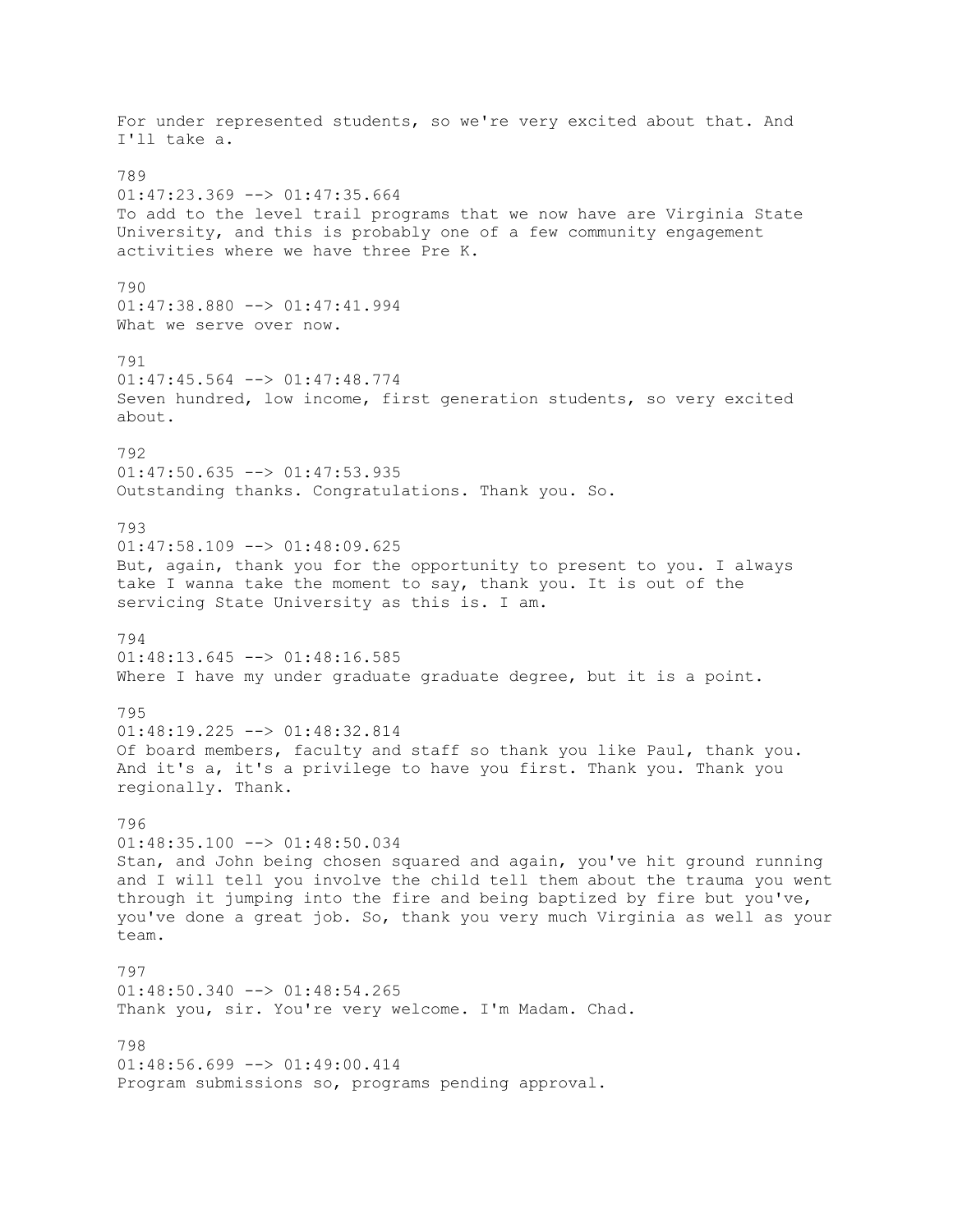799  $01:49:02.185$  -->  $01:49:13.435$ This October, again, the M. S. W social work program and via sport management has been submitted to XIV, and that's actually pending approval by shift and we should hear something this fall regarding that. 800 01:49:14.395 --> 01:49:27.534 We also submitted several programs at the course the board has approved those last year. Oh, we also submitted a few programs September first shift that the board had approved last year as well. That is the MBA and business administration. 801  $01:49:28.350$  -->  $01:49:32.755$ As well, as the and data analytics and engineering as well as the specialist education. 802  $01:49:33.569$  -->  $01:49:40.765$ What I would tell you is that the actually for the public announcement of the actual programs, I didn't notice. 803 01:49:42.300 --> 01:49:46.074 They were approved for public announcement. Next step is to have these. 804 01:49:46.920 --> 01:49:50.185 The full proposal will be. 805 01:49:52.074 --> 01:49:58.074 They will meet we'll meet again, sometime in the spring with regards to approval of the program.  $806$ 01:49:58.465 --> 01:50:11.454 And if all goes, well, the programs besides they may have to go through sex of approval will be ready to launch in the fall of twenty, twenty one. And again, this goes back to our previous with purpose, sustain academic excellence. 807  $01:50:12.000$  -->  $01:50:20.694$ And it's also pursuing implement programs that define our niche and prepare our target population, demands the global society and workforce. And so again, we are moving. 808 01:50:22.079 --> 01:50:25.045 Programs that the board has and approved.

809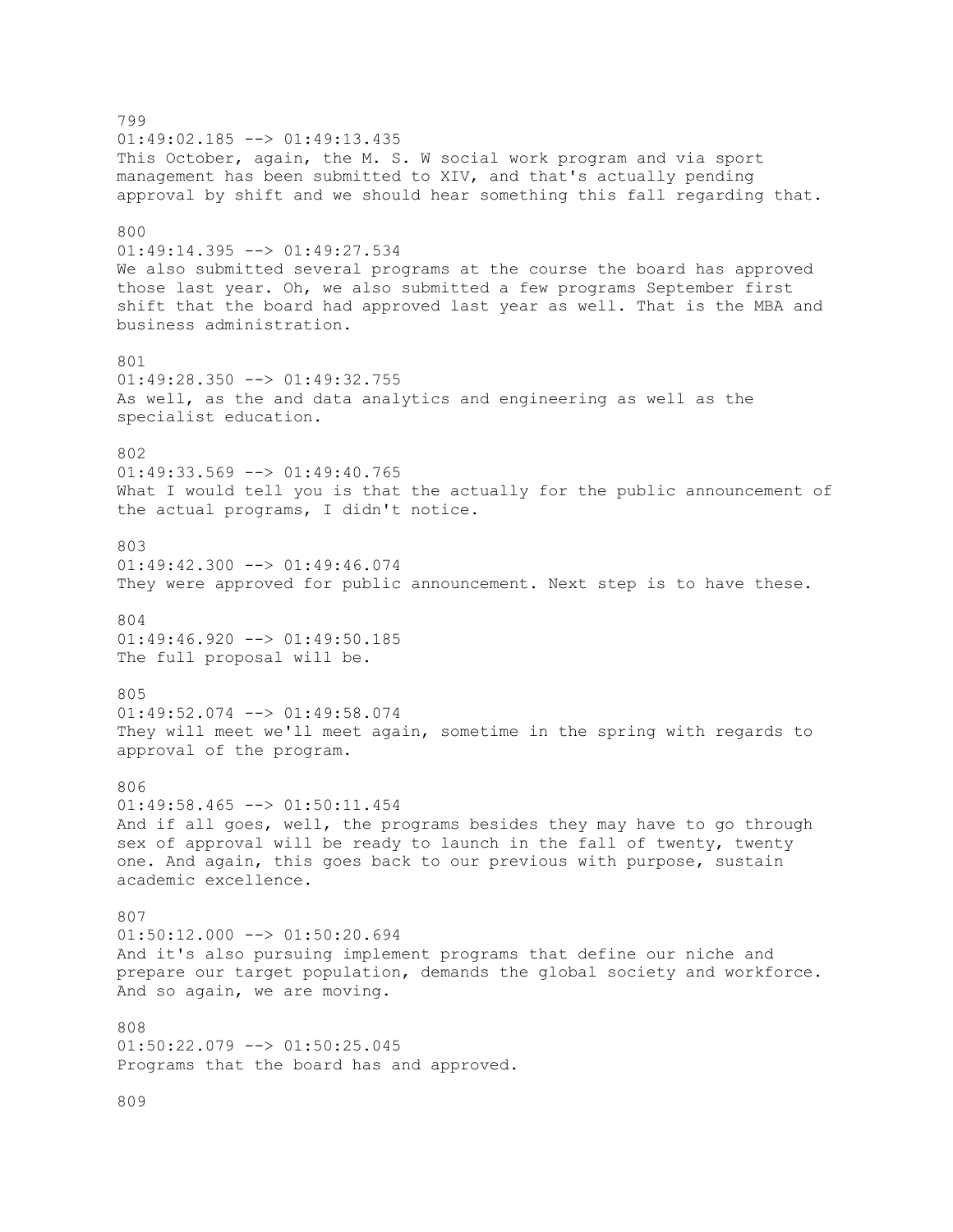01:50:26.010 --> 01:50:30.204 Next lab, you can skip that slide is. 810 01:50:33.265 --> 01:50:35.994 Next I wanted to talk about something I'm very, very proud about. 811 01:50:37.494 --> 01:50:50.604 The outstanding factor to your working closely with the faculty sent it. Of course, the leadership of the Senate Dr. maxing sample. We've been working with them for the last few years to really recognize outstanding job. 812  $01:50:50.845$   $\leftarrow$   $>$   $01:50:57.864$ You're doing here at the University, and we really wanted to recognize those faculty who are demonstrating excellence. 813 01:50:58.529 --> 01:51:06.385 Certain scholarly achievement as well as community service and so in doing that, the soccer student had identified to. 814 01:51:07.199 --> 01:51:14.335 Standard rewards the rising star war as well as the Star Wars of the rising star awards for those tenure tracks. The. 815 01:51:16.470 --> 01:51:31.074 And also there's a star, which is for tenured faculty members, who senior process continue for those new board members are those and tenure to salary of those who've gone through the process there'll be four arteries. 816 01:51:31.104 --> 01:51:35.904 Each, there'll be a, a honoring in, at least three of the category. 817 01:51:37.590 --> 01:51:40.765 The research as well as university community service, 818 01:51:41.125 --> 01:51:43.104 and then will have the fourth one,  $91Q$  $01:51:43.104$  -->  $01:51:45.329$ which would be really the stellar reward in, 820 01:51:45.324 --> 01:51:47.425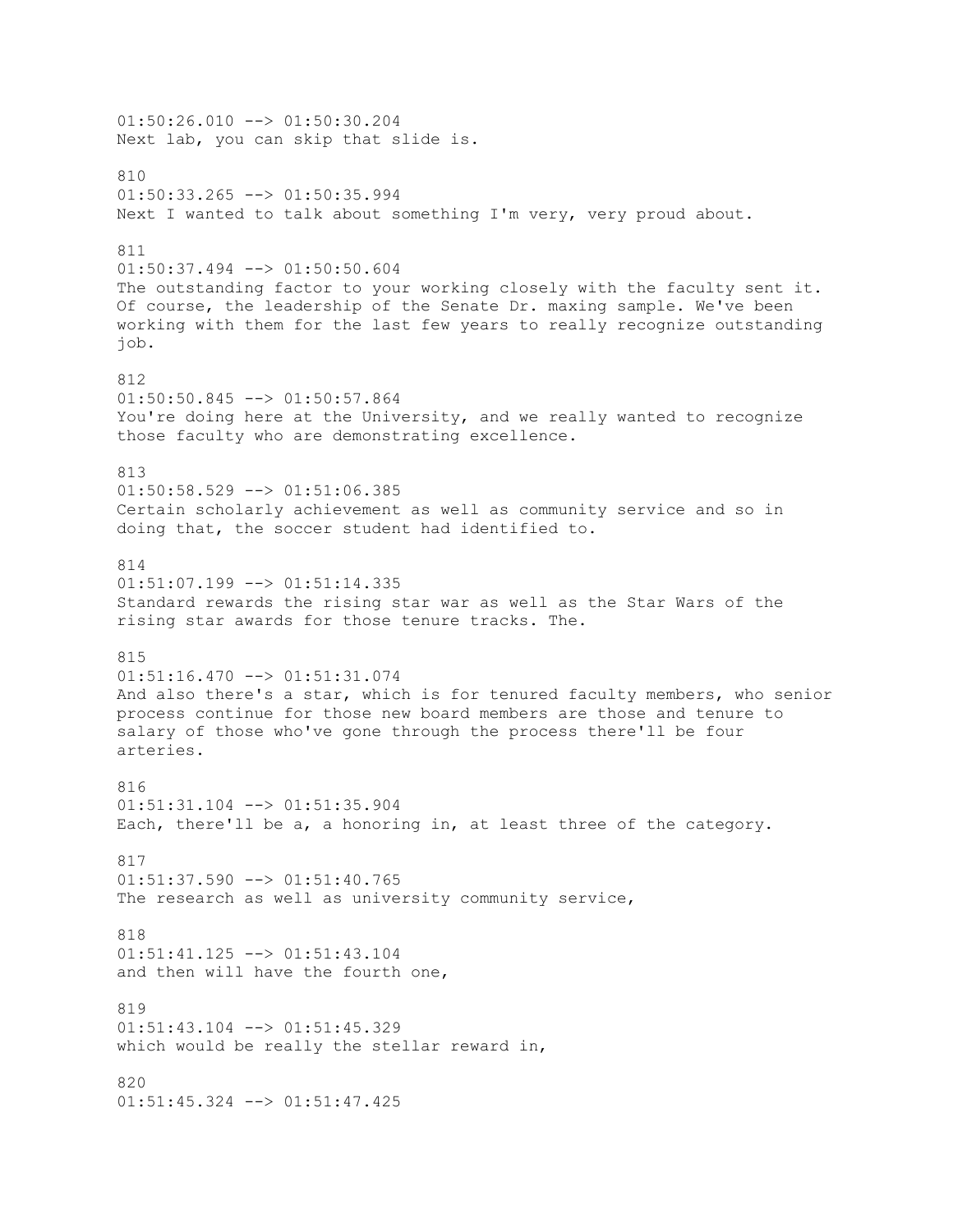which actually whether tenure track, 821  $01:51:47.425$   $\leftarrow$   $>$   $01:51:47.755$ faculty, 822 01:51:47.755 --> 01:51:58.194 member or tenure faculty member really embellishing all of those particular areas of excellence and teaching research as well as in community service, 823 01:51:58.675 --> 01:51:59.185 as you can see, 824 01:51:59.185 --> 01:52:02.244 there's a monetary gift that comes along with it. 825  $01:52:03.925$  -->  $01:52:06.295$ We also want to recognize the members. 826 01:52:07.020 --> 01:52:10.494 To not only recognizing commencement, but also doing an opening call. 827 01:52:11.784 --> 01:52:15.835 And again, this really ties into our priority number two. We want to hire. 828 01:52:16.380 --> 01:52:28.074 Saying, talent, entry now, faculty and again, this is an opportunity to help development, but also retain those faculty members who are really demonstrate excellence in all these particular areas. So we're really excited. 829 01:52:28.979 --> 01:52:32.005 So long a hall for Dr sample. 830 01:52:32.909 --> 01:52:36.505 But myself and Dr kept pushing them for it and they actually delivered. 831  $01:52:37.555$   $\leftarrow$   $>$   $01:52:39.895$ They help to deliver it and will help support it. 832  $01:52:42.000$  -->  $01:52:46.585$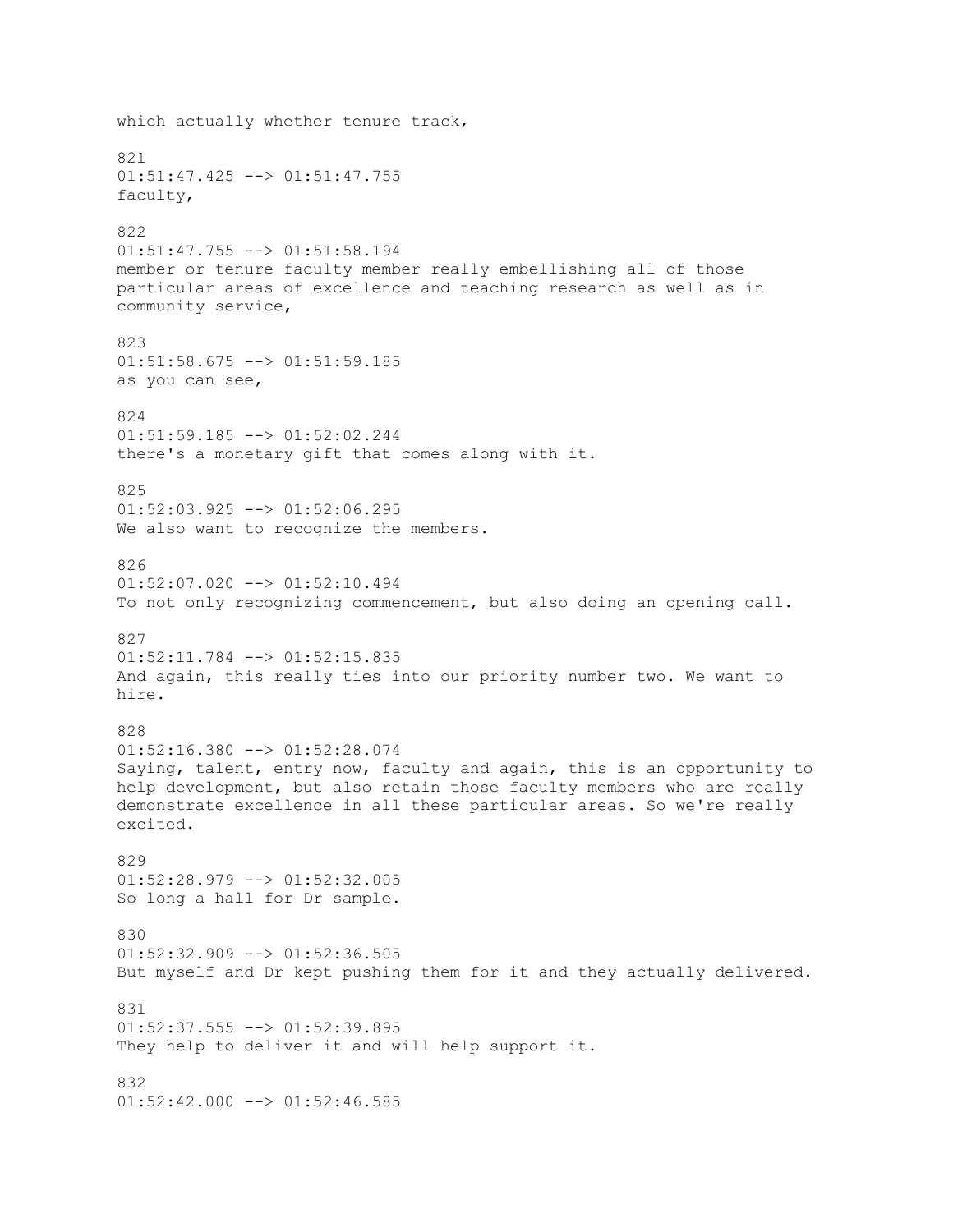Next slide please Thank you. And thank you. Dr. sample for your work on this. 833 01:52:48.659 --> 01:52:58.404 You're welcome, and thank you. Dr, you're very welcome a doctor or doctor reference to that last slide. 834  $01:52:58.404$   $\leftarrow$   $>$   $01:53:08.515$ This is Greg Worley yes, and I, youth were recognizing the the professors this is not quite related to this. 835 01:53:08.515 --> 01:53:15.204 But, but it's theme of recognition if I understood the last presentation, we. 836  $01:53:17.130$  -->  $01:53:29.185$ Leaders to, like, eight to thirteen fresh from the students and trying to help them through the process, you know, becoming freshmen vs you. 837 01:53:29.185 --> 01:53:33.925 And particularly during this pandemic time, other in a. 838  $01:53:35.369$  -->  $01:53:38.935$ To reward, or recognize those student leaders. 839 01:53:39.779 --> 01:53:48.024 Who are trying to help our new fresh John the issue? Yeah. So there's, there's, there's a. 840  $01:53:48.930$  -->  $01:53:56.875$ Country of students that are help in those particular areas. What I would tell you is that Dr has. 841 01:53:58.439 --> 01:54:00.265 Organize a lot of this. 842  $01:54:02.130$  -->  $01:54:11.755$ The Hill fillers are doing an outstanding job, and the course they'll recognize as hill fellows, the honors students who are doing this also in it. And I think it's important to get to your point though. 843 01:54:11.755 --> 01:54:24.625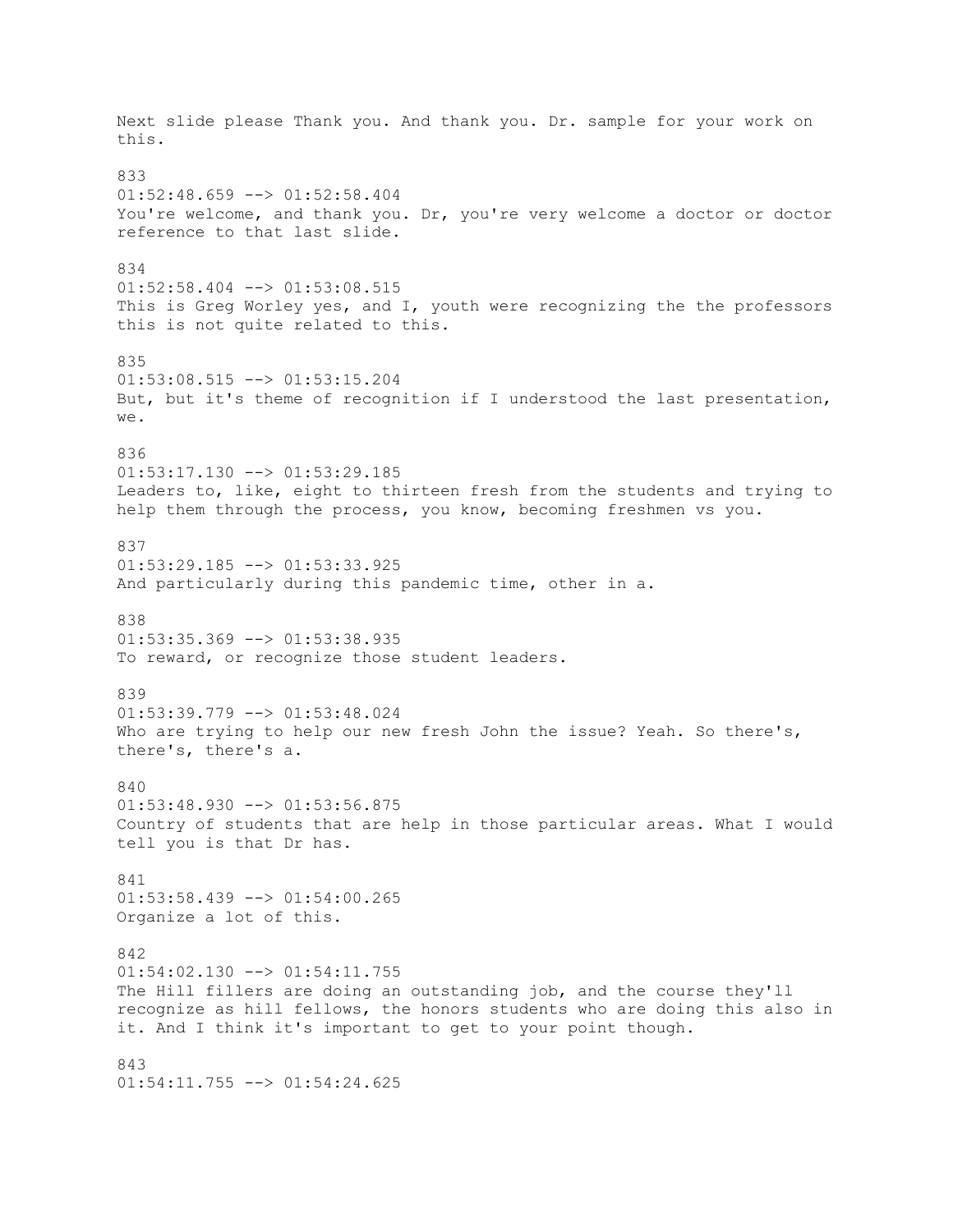But the other students who are doing it, and some of them are Steven stipends as well as a part of their, their service, they're receiving documents. And of course, we didn't have the student leaders, but I think you're right. 844 01:54:24.625 --> 01:54:33.414 I think the bringing all those students together to recognize them in general, whether it be at the end of the semester, it's going to be very. 845 01:54:34.350 --> 01:54:41.454 There's no program that's recognize them altogether, but I think that that will really help motivate to continue to. 846 01:54:43.229 --> 01:54:53.335 Thank you. Yeah, thank you. Next lab. Please. Oh, I'm sorry. Posting the review process. Okay, so. 847  $01:54:54.359$  -->  $01:54:58.524$ This is the action item and again, I won't go into the detail of the actual. 848  $01:55:00.204$  -->  $01:55:02.635$ Policy, but again, again, just want to. 849 01:55:03.720 --> 01:55:08.005 And then make a recommendation for moving forward for proof for, for. 850  $01:55:08.340$  -->  $01:55:08.694$ But again, 851  $01:55:08.694$   $\leftarrow$   $>$   $01:55:13.375$ this is a particular process that the appropriations act, 852 01:55:13.375 --> 01:55:13.704 and ninety, 853  $01:55:13.704$   $\leftarrow$   $>$   $01:55:23.640$ ninety six general assembly has kinda pushed forward the fact that it has been working on on this for some time as Dr sample. 854  $01:55:23.635$  -->  $01:55:32.125$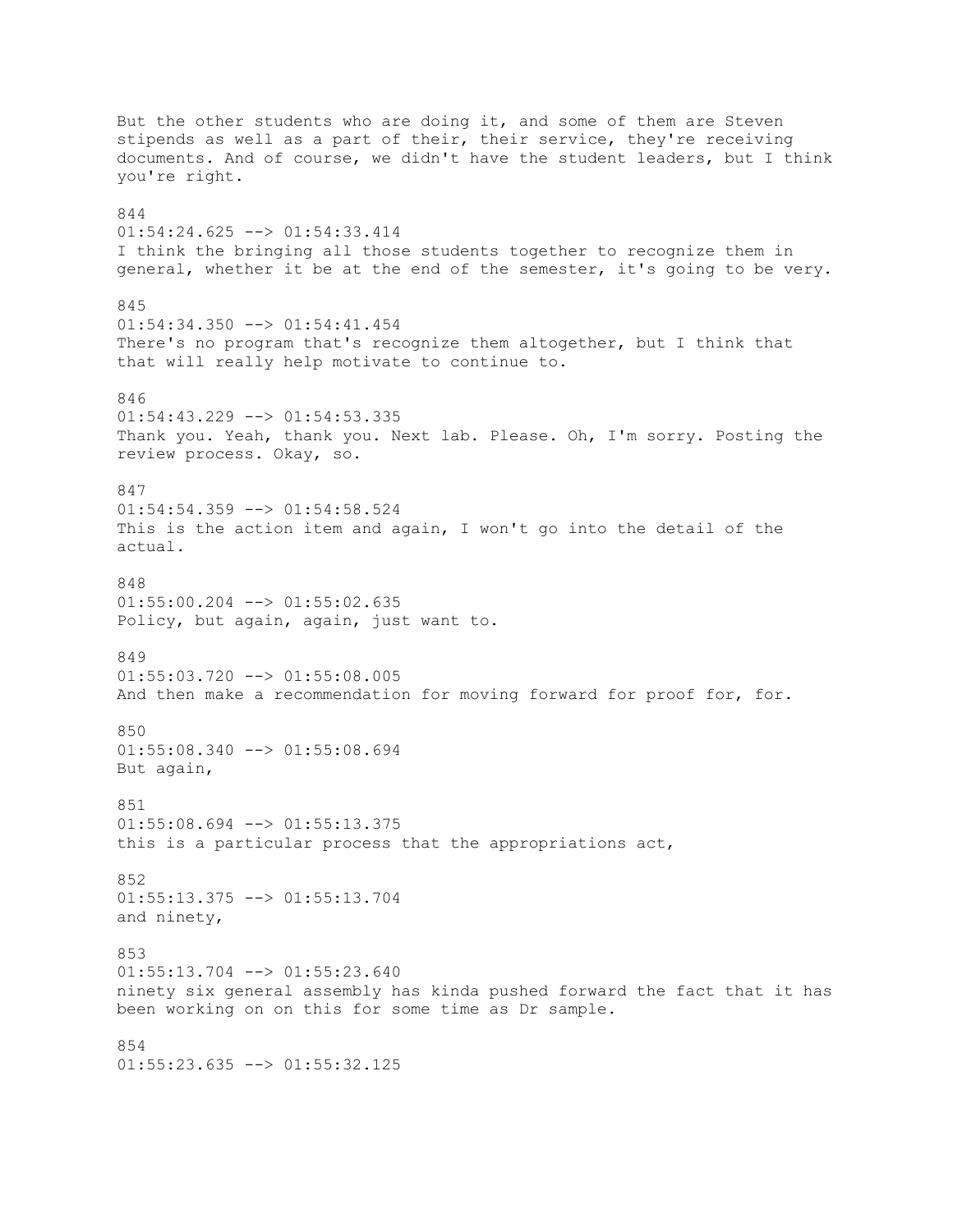Had told me it was completed in two thousand and fifteen, but again, it was brought back to my attention in two thousand. Actually, it begins this summer.  $955$  $01:55:32.154$  -->  $01:55:40.045$ And so I wanted to bring it forward to you, but this particular post Tina review process ensures that the tenure faculty remain productive and again teaching scholars. 856  $01:55:41.609$  -->  $01:55:47.694$ Service as you know that the board is responsible for approving senior promotion for. 857  $01:55:48.960$  -->  $01:55:57.685$ And so, after they get tenure, what is it and what is their to make sure that they continue the productivity and also the. 858  $01:56:00.119$  -->  $01:56:11.395$ Senior review process it has been put in place in the intent is really, really, truly to continue professional development for faculty. And so if for some reason, there's some trigger points. If there, for some reason. 859  $01:56:12.805$   $\leftarrow$   $>$   $01:56:21.385$ Gets to, for evaluations back to back and given years, then it'll trigger the post senior review for those faculty. 860 01:56:21.414 --> 01:56:31.079 So there's a number of steps and number there's a development plan for those faculty members to actually implement in their teach and research activity. 861  $01:56:31.404$  -->  $01:56:39.145$ It'll be actually headed up by the chair of the department, but also be monitored by other faculty as well. The other trigger. 862  $01:56:40.350$  -->  $01:56:43.314$ The valuations in a. 863 01:56:43.920 --> 01:56:47.185 And they did also trigger the post tenure review. 864  $01:56:48.744$  -->  $01:56:55.375$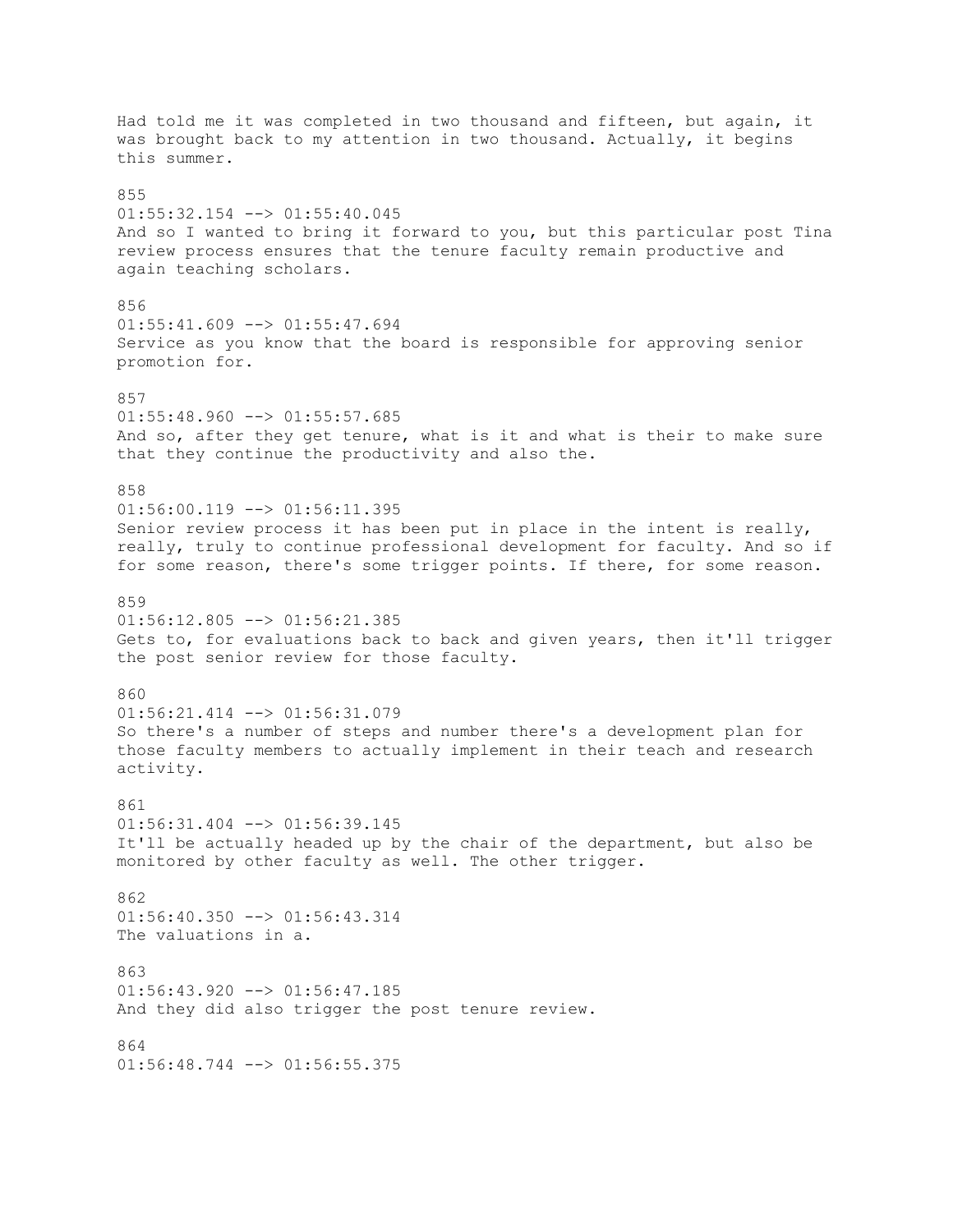So, again, this is something that again that isn't so important for our members to stay productive, but also shows their commitment to the mission. 865  $01:56:56.789$  -->  $01:57:09.895$ It has gone through all the appropriate processes from the fact to send it to my office. And now I'm presenting this to the board for consideration, or recommended to the full for a pro approved. 866  $01:57:10.409$  -->  $01:57:19.104$ And again, this also ties into a priority number. Academic excellence was really maintaining the retaining and really developing those. 867 01:57:20.305 --> 01:57:24.265 Who need the development just make sure that the productive so manager. 868  $01:57:25.800$  -->  $01:57:29.935$ So, just for a recommendation for approval Madam chair. 869 01:57:30.840 --> 01:57:43.164 Thank you. Dr Paul Mr. Worley. I, I, I do have a couple of questions number one. If this was approved by the general assembly in nineteen, ninety six, why are we just getting to it? 870  $01:57:47.130$  -->  $01:57:59.515$ So, what I would tell you is that and again Dr sample. I mean, my attention in the twenty twenty may twenty twenty. So, Susan was brought to my attention. I wanted to bring it forward. 871  $01:57:59.850$  -->  $01:58:03.685$ But Dr, simple can probably give you some of the, the, the background because. 872 01:58:05.250 --> 01:58:17.454 So, I'll just I'll let her maybe timing on that. Yes. Squarely. Thank you for your questions. And also back to thank you for supporting this. 873 01:58:19.314 --> 01:58:26.784 What happened is that in the current edition of the handbook, which is to revise last revised. 874  $01:58:28.649$  -->  $01:58:32.454$ There does exist the post tenure review process so.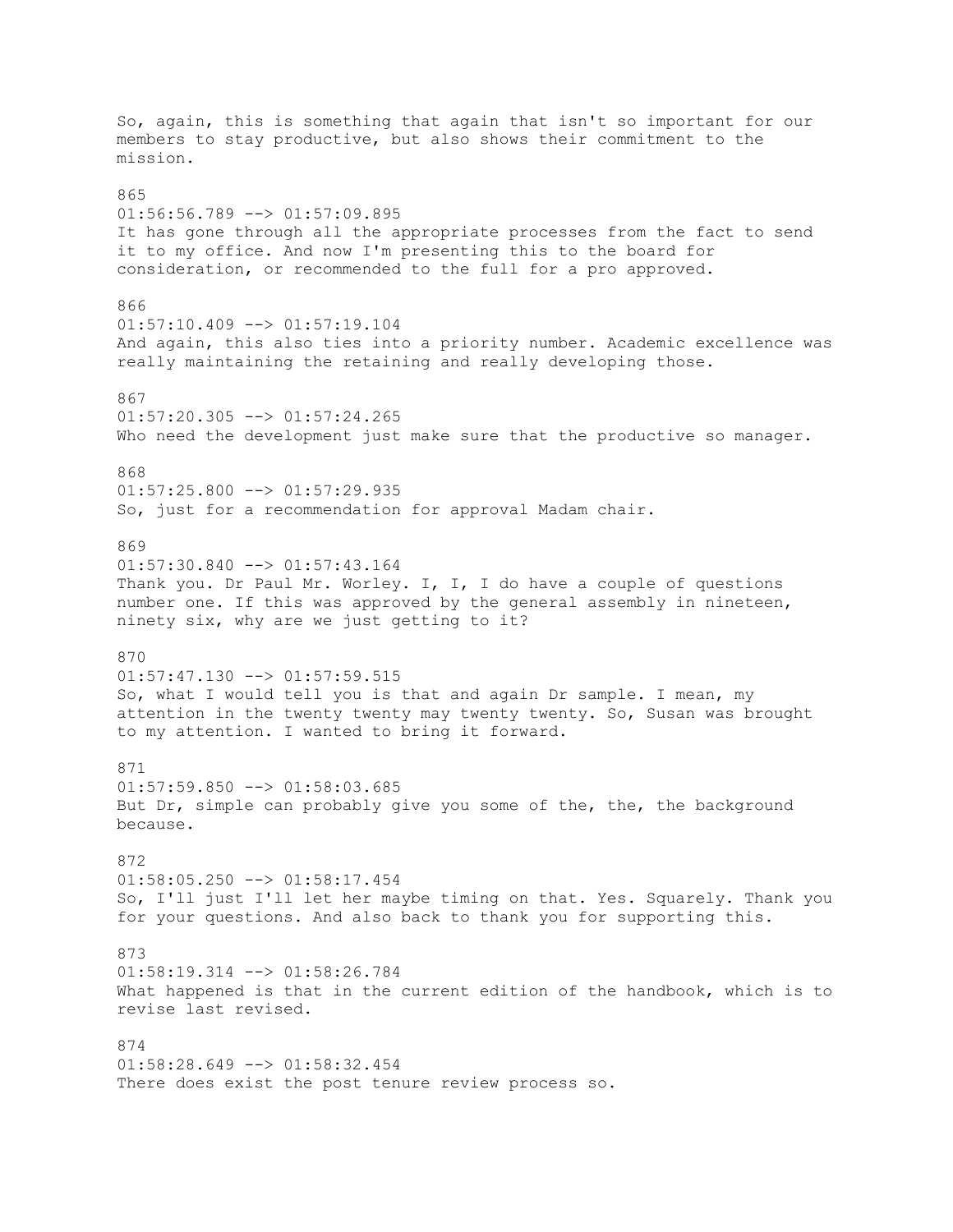875  $01:58:33.569$  -->  $01:58:40.765$ That time there was a task force on faculty evaluation that was reviewing all components. 876 01:58:43.079 --> 01:58:47.694 Tenure review process was one of the, the company. 877 01:58:50.364 --> 01:58:54.414 And so actually the, the document that was. 878 01:58:55.500 --> 01:58:58.435 Received let me turn this. 879 01:59:05.095 --> 01:59:08.635 Of the twenty thirteen policy. 880 01:59:11.095 --> 01:59:16.675 The fact, is that the document I think that was sent out to the members of the board just. 881  $01:59:18.539$  -->  $01:59:22.435$ A policy template that the office of the promos has. So Dr. 882  $01:59:25.500$  -->  $01:59:29.635$ That template, I'll be happy to do that, so it should. 883 01:59:36.295 --> 01:59:43.704 And and it should have the appropriate dates and signatories for approval. So I don't know if. 884  $01:59:46.560$  -->  $01:59:50.364$ The background Madam chair that helped. 885  $01:59:51.239$  -->  $01:59:54.475$ That answers that question and. 886  $01:59:56.850$  -->  $01:59:59.755$ See, one page of the proposed policy. 887 02:00:02.069 --> 02:00:07.225 Is that is that other members get the entire policy? Is it just just me.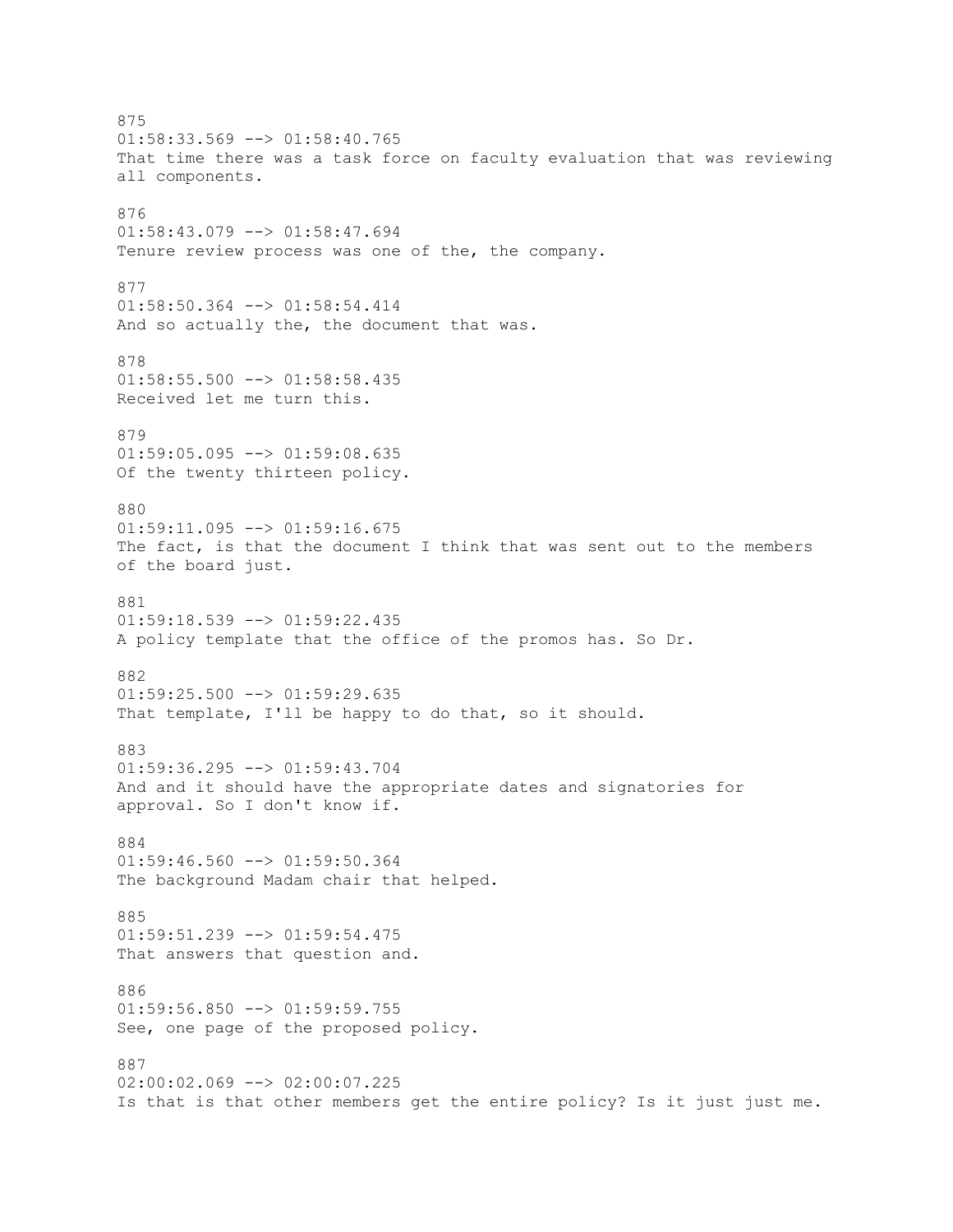888 02:00:08.425 --> 02:00:13.225 Should have been at least two pages. I guess I'll check with that. 889 02:00:14.579 --> 02:00:17.515 I have two pages, but well, let me tell you. 890 02:00:19.470 --> 02:00:25.045 Because when you look at the resolution, and the, whereas in the resolution said that they're. 891 02:00:25.590 --> 02:00:28.944 Three things that, that that a professor. 892 02:00:31.050 --> 02:00:40.225 So this post tenure review process, I went back to the policy itself to look for those three items and it wasn't there. 893 02:00:41.279 --> 02:00:48.085 So, that led me to believe that that the policy is actually longer than what we, we, we. 894 02:00:50.010 --> 02:01:03.984 You receive one page for some reason you didn't get policy so I just I'll try to reconcile that with Dr. in seemed to. Well, yeah. Okay. 895 02:01:04.404 --> 02:01:18.475 One and a half one and a half. Yeah, I'm I'm not too full pages, but one and a half Madam chair presently chair the policies actually, five pages long and so, Mr. cutter. 896 02:01:18.475 --> 02:01:30.774 So, maybe you received, like, the, the, the beginning paragraphs, they gave an overview of the policy and maybe the find the final part where it explains how the post ten year review. 897 02:01:35.425 --> 02:01:38.935 A willingness of the faculty member to developer. 898 02:01:48.239 --> 02:01:52.225 So, maybe the members of the board received the beginning, and the end. 899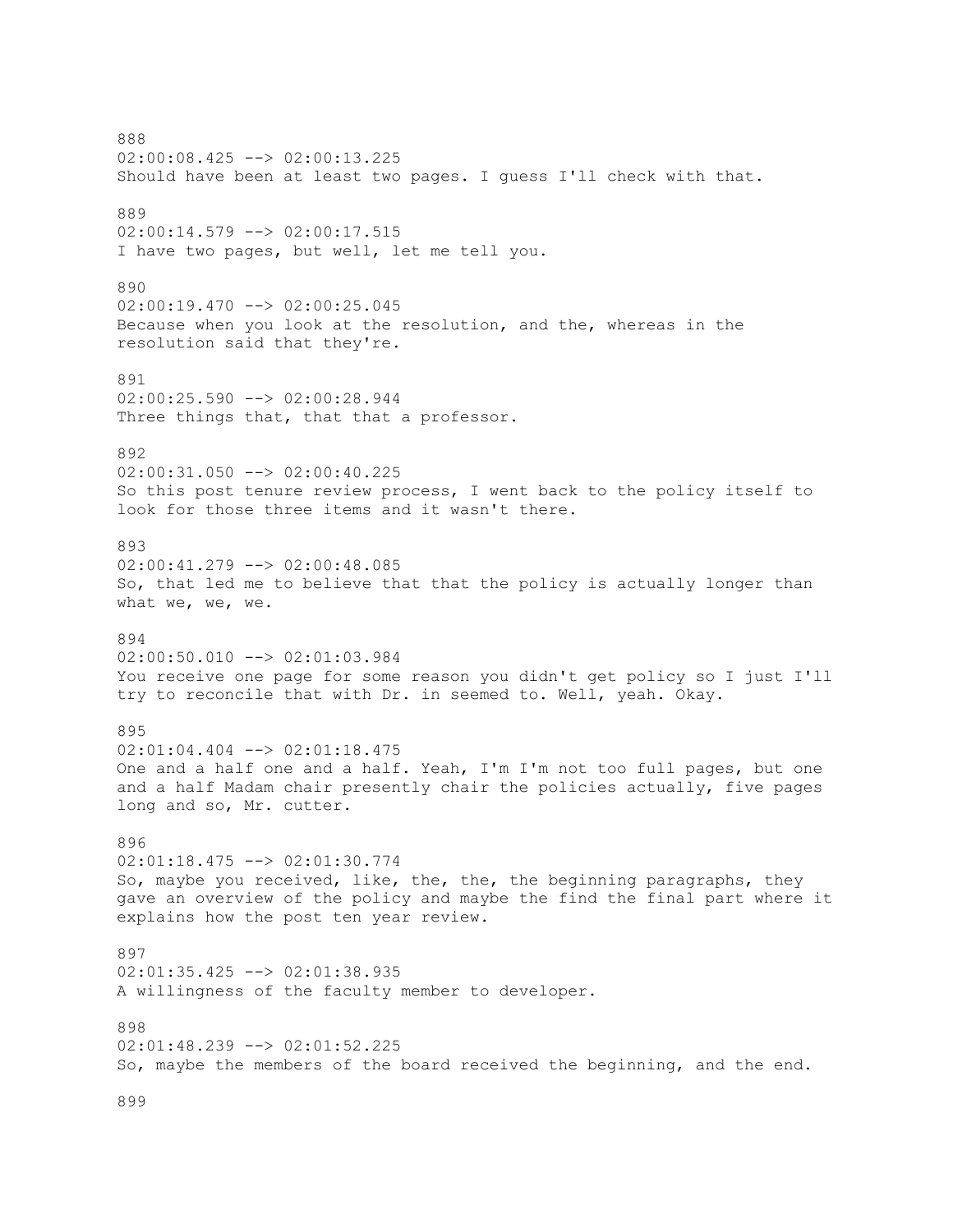$02:01:54.359$  -->  $02:01:58.524$ The two slices of bread that constitute more detail. 900 02:02:00.210 --> 02:02:04.074 But I presume that all of that would be on the. 901 02:02:06.835 --> 02:02:09.265 Dr. Palm can provide yeah. 902 02:02:11.875 --> 02:02:24.895 Sure that you have that. Well, yeah, and I think maybe and diligent, we could make sure that the whole thing is in there for the permanent record, if there's some way to do that. 903 02:02:25.079 --> 02:02:30.234 And I guess as soon as we get off the phone where we vote on it okay, thank. 904 02:02:31.345 --> 02:02:34.404 Yes, because I, I would think that before the actor signs off. 905 02:02:35.670 --> 02:02:43.135 We'd like to see pages, but Yep. Thank you. Thank you. Mr. whirling for recognizing that. Yeah, and the. 906 02:02:46.170 --> 02:02:50.185 Why was what are the major changes from the two thousand and. 907 02:02:52.560 --> 02:02:57.744 To the proposed policy that that we will be getting. Yeah, so I, I, I did not get. 908 02:02:58.619 --> 02:03:05.875 Tracks for that particular policy and again, I think that Maxine do you wanna go ahead. 909 02:03:07.170 --> 02:03:11.125 All right yes, thank you. I'll be happy to comment on that. The post. 910 02:03:14.189 --> 02:03:18.864 Handbook, which I think was dated two thousand and three or four, and was.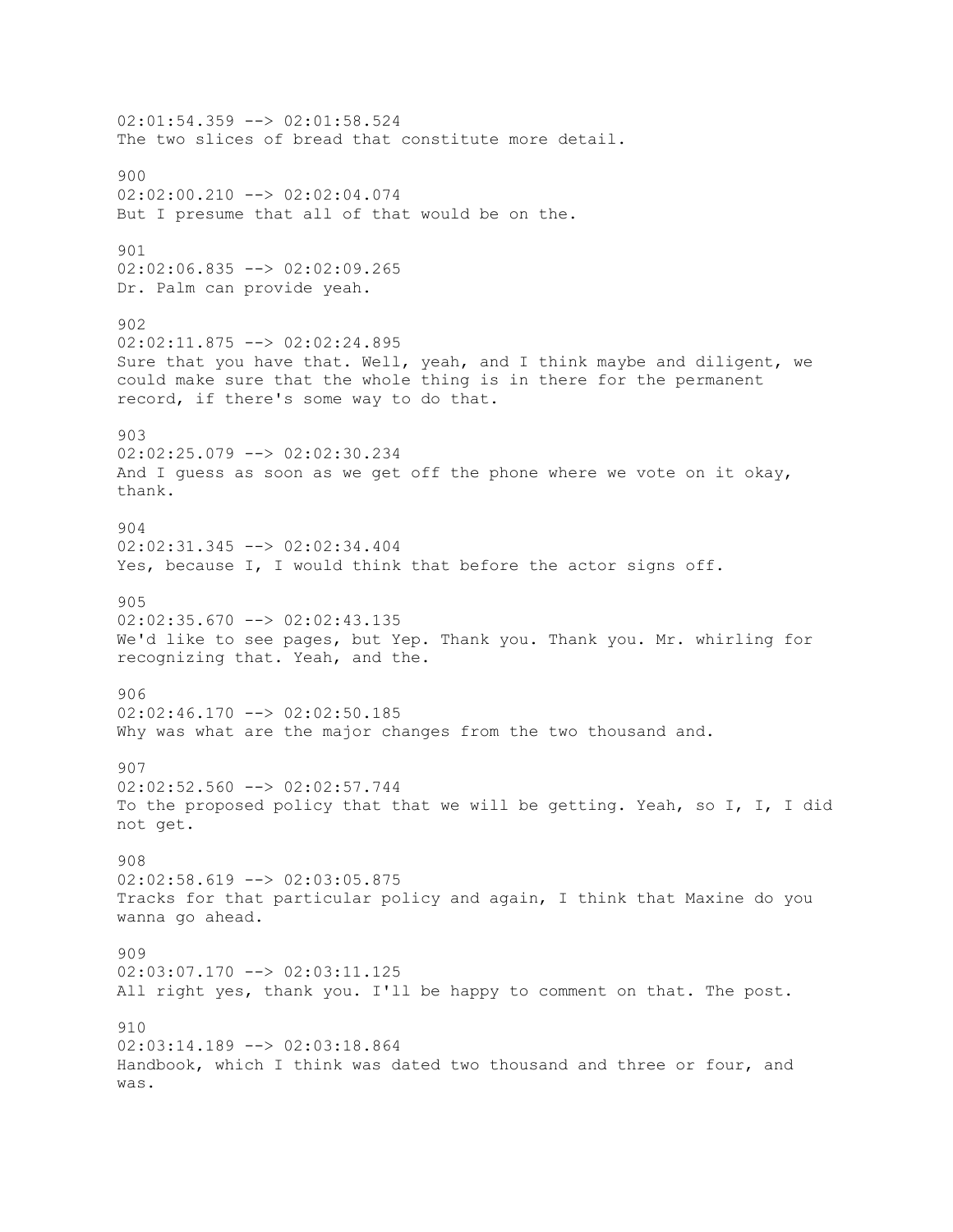911 02:03:21.444 --> 02:03:24.085 Revision policy. 912 02:03:30.055 --> 02:03:33.475 Instrumental in for the. 913 02:03:34.109 --> 02:03:48.234 Reaction to the policy was instrumental in the a sanction that the issue seemed some years ago. And also the revision is an attempt to. 914 02:03:50.395 --> 02:03:57.295 Some some of the problems, and one of the there were two problems in particular one. Is that the period for. 915 02:03:58.225 --> 02:04:10.435 Working on a plan of development, and a plan of improvement was just not realistic for an academic to say that, that that you had, you had a a bad evaluate. 916 02:04:13.050 --> 02:04:16.555 Could trigger post tenure review and it was a process. 917 02:04:18.864 --> 02:04:21.024 Not inclusive. 918  $02:04:22.289$  -->  $02:04:30.024$ The faculty members, peers, so the, the process, the revision actually attempted to address some of the. 919  $02:04:30.810$  -->  $02:04:35.454$ That the old policy had the inclusion of. 920 02:04:37.375 --> 02:04:42.385 The recognition that it wasn't punitive, it's really about developing. 921 02:04:43.494 --> 02:04:46.824 And strengthening the faculty and not, and I got. 922 02:04:47.875 --> 02:04:53.965 And and so it fit in the context to where the University wanted to go in terms of.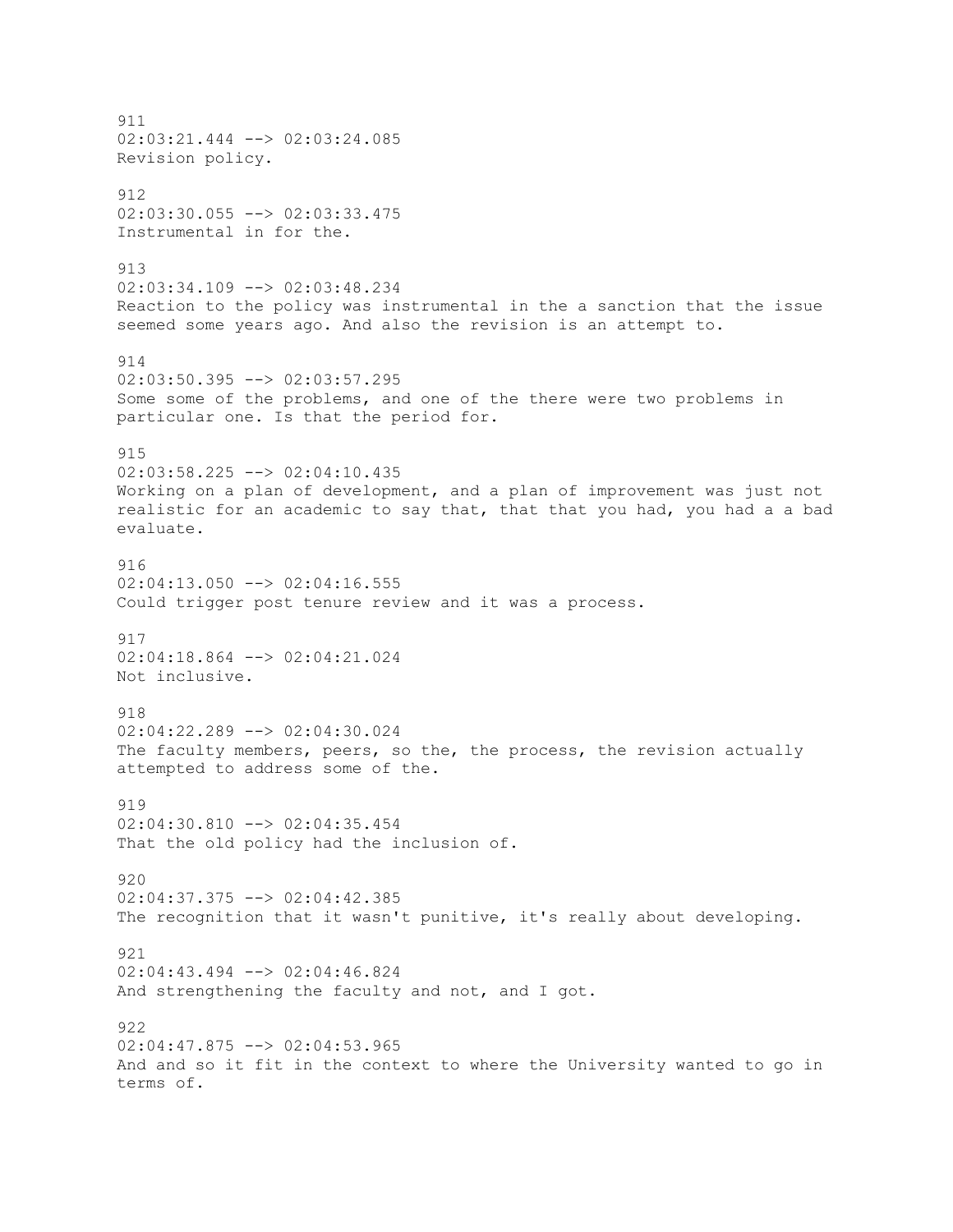923  $02:04:56.699$  -->  $02:04:59.664$ So, in interest a number of those issues. 924  $02:05:03.869$  -->  $02:05:09.354$ Thank you. You're welcome. So so visit courier. 925 02:05:10.800 --> 02:05:14.395 Pdf to you with regards to the, the actual for one I don't know. 926  $02:05:15.600$  -->  $02:05:28.765$ Yeah, the total policy itself so I'll make sure I get that. Okay. Alright. Thank you. And I believe Mr. one more slide. I think that is my report. 927  $02:05:32.005$  -->  $02:05:34.885$ Thank you. So, let me. 928 02:05:35.399 --> 02:05:39.414 Yeah, so that is my reporting. 929 02:05:41.939 --> 02:05:45.024 Agenda that you might want to. 930 02:05:46.739 --> 02:05:54.024 Right and I just wanted to check for, I don't know Dr red if you're there. 931  $02:05:56.005$  -->  $02:06:07.135$ Logistically, do we need to have a motion on the sooner? Does that wait until the full meeting or miss director on? No, I never get all of this right? 932 02:06:13.890 --> 02:06:21.055 Until we've gotten the additional pages of the of the resolution. Excellent. That would. 933 02:06:22.074 --> 02:06:29.244 Sure, everyone's preference, so we will delay that until then we have on the agenda. 934 02:06:32.399 --> 02:06:34.465 Resolution I'm sorry that.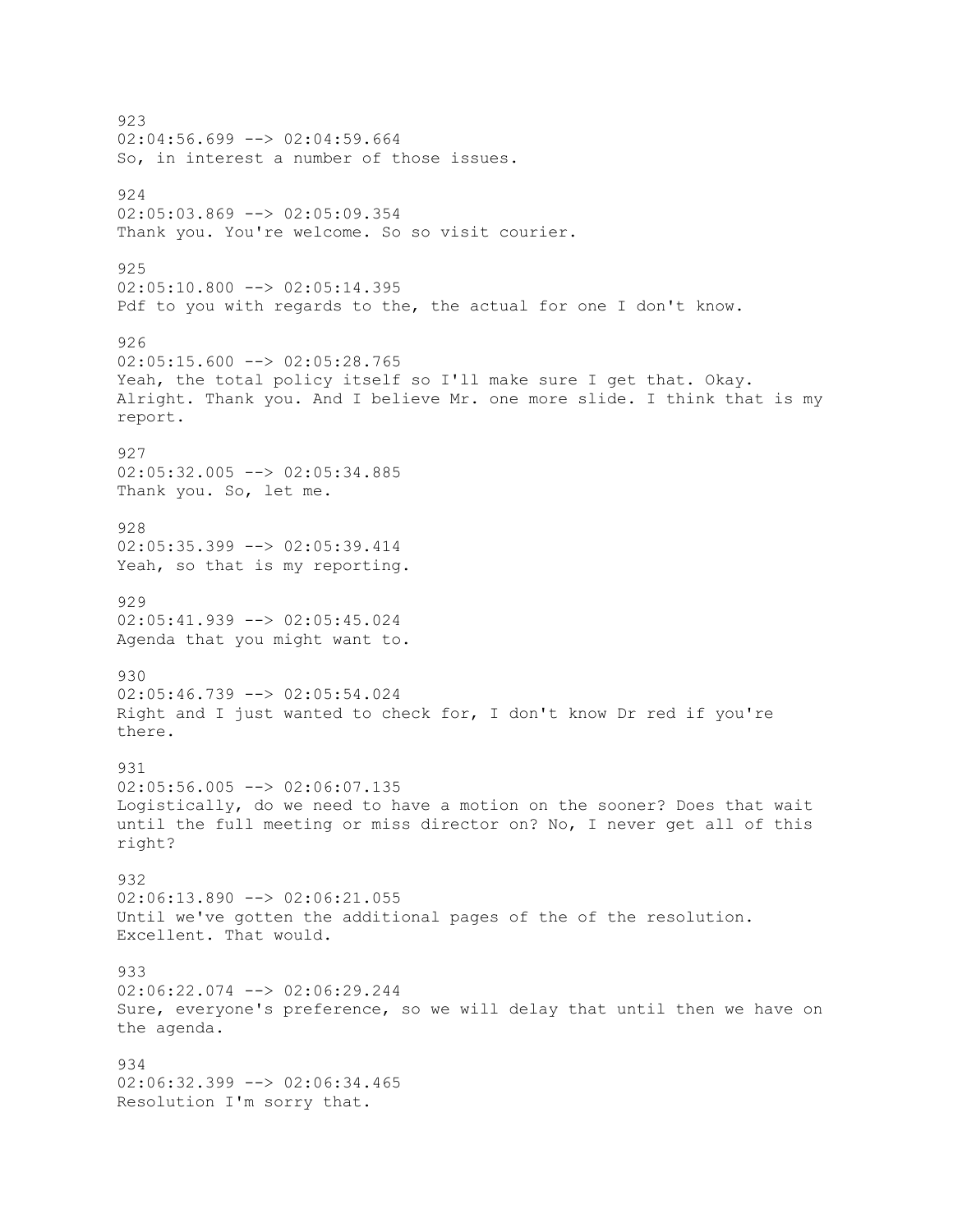935 02:06:36.390 --> 02:06:39.444 Sensor is not there because doctor, Tom, and I. 936 02:06:40.229 --> 02:06:55.045 Talked about this item in a thing. A doctor did you want to talk about that? And also the new I think that doctor Spencer's been so involved in. I have about that. Yeah. 937 02:06:55.435 --> 02:06:57.774 I don't know if Dr sample comfortable with all of that. 938 02:06:58.439 --> 02:07:03.805 What we want to do? Well, I think Dr sample may be able to to chime in with regards to the Senate resolution. 939 02:07:04.704 --> 02:07:09.654 Okay, and then I'm sorry, I think I heard. 940  $02:07:11.064$   $\leftarrow$   $>$  02:07:16.045 No, I'm sorry I didn't mean to interrupt. I was just saying, yes, that I could. Okay. Yes. 941 02:07:17.220 --> 02:07:22.104 Good then again everybody's okay. 942  $02:07:23.430$  -->  $02:07:31.675$ I was gonna say, I think everybody received the faculty, send it resolution and we talked at the last meeting, but. 943 02:07:34.345 --> 02:07:43.975 At this meeting, so that what we're doing here and it's obviously appropriate to hear from our faculty, sent it representative. Right? So, anything else? Yeah. 944 02:07:43.975 --> 02:07:54.085 No, just just real quick that we had a healthy discussion with our faculty Senate and went through the items of the resolution and kind of had a great discussion in. 945 02:07:54.930 --> 02:08:07.944 Talked about some things. There's some things we agree on something we disagreed on, but I think at the end of the day again, they the the, the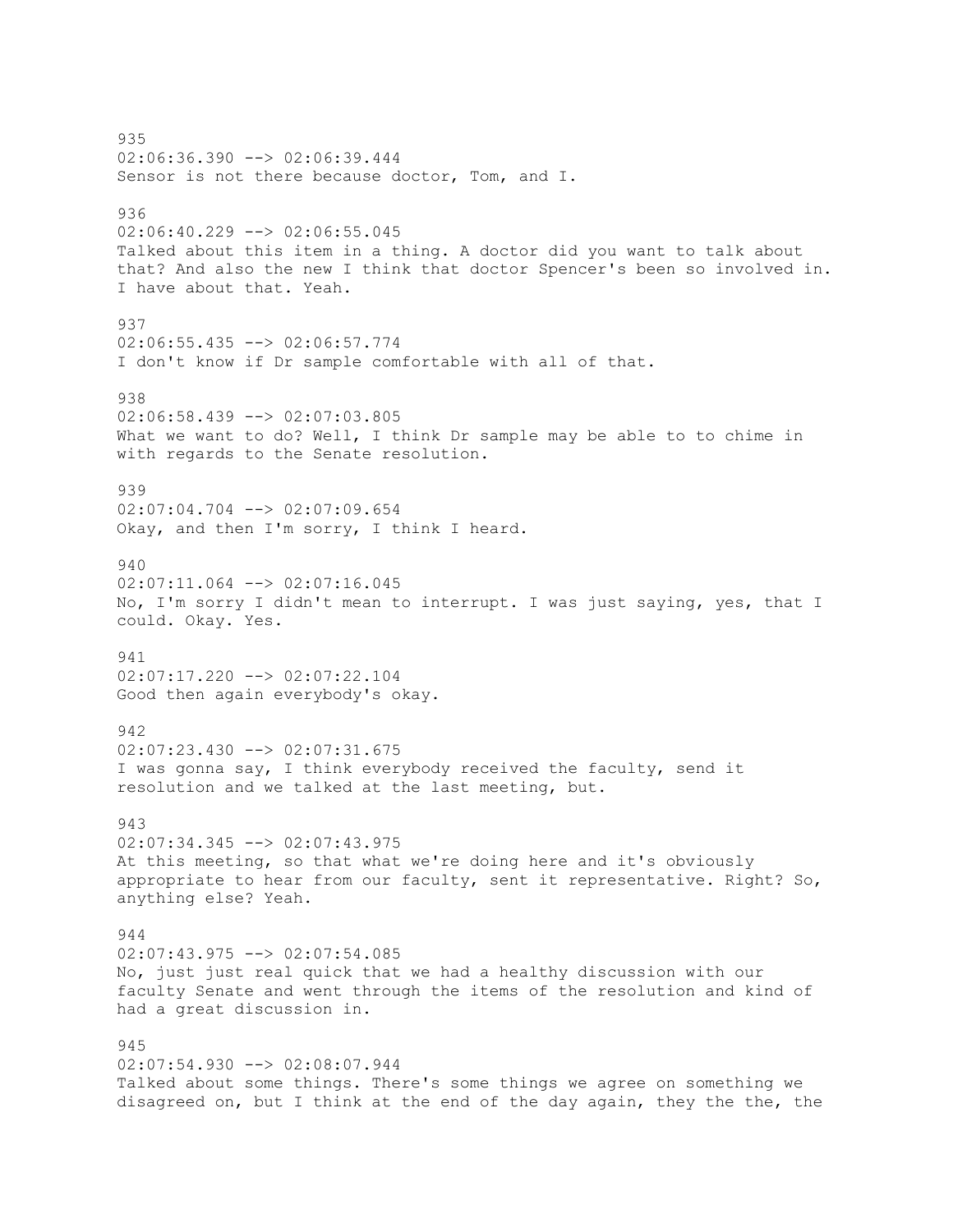intent genuine to really, really meet with the fact we sent it and really just discussed the resolution. 946 02:08:09.234 --> 02:08:11.274 So the doctor sample, if you want to chime in. 947 02:08:14.274 --> 02:08:22.524 Yes, I want to echo the comments that Dr Pam made. We did discuss it at length at the, the faculty. 948  $02:08:26.909$  -->  $02:08:32.545$ Essentially, that's what the faculty send it was asking for an opportunity to discuss the. 949 02:08:35.220 --> 02:08:40.795 The administrative responses to some of the, the points that were suggested. So it's our. 950 02:08:44.609 --> 02:08:51.505 To address items in the resolution, and we understood that the president has to. 951 02:08:52.859 --> 02:08:56.274 The provost with overseeing a working group that will. 952  $02:08:58.619$  -->  $02:09:04.585$ So, we, we're content with the progress so far. Thank you. Okay. 953 02:09:05.460 --> 02:09:16.795 Well, thank you for working together. Yes. Mr. Worley I'm chair. This is a Greg Worley. So, when would there be a report back to the board? 954  $02:09:18.210$   $\rightarrow$   $02:09:21.534$ The actions taken to address this resolution. 955 02:09:30.149 --> 02:09:34.164 I get confused with it's my understanding that. 956 02:09:36.300 --> 02:09:40.404 Seven items, and and that you have a working committed established. 957 02:09:42.300 --> 02:09:44.215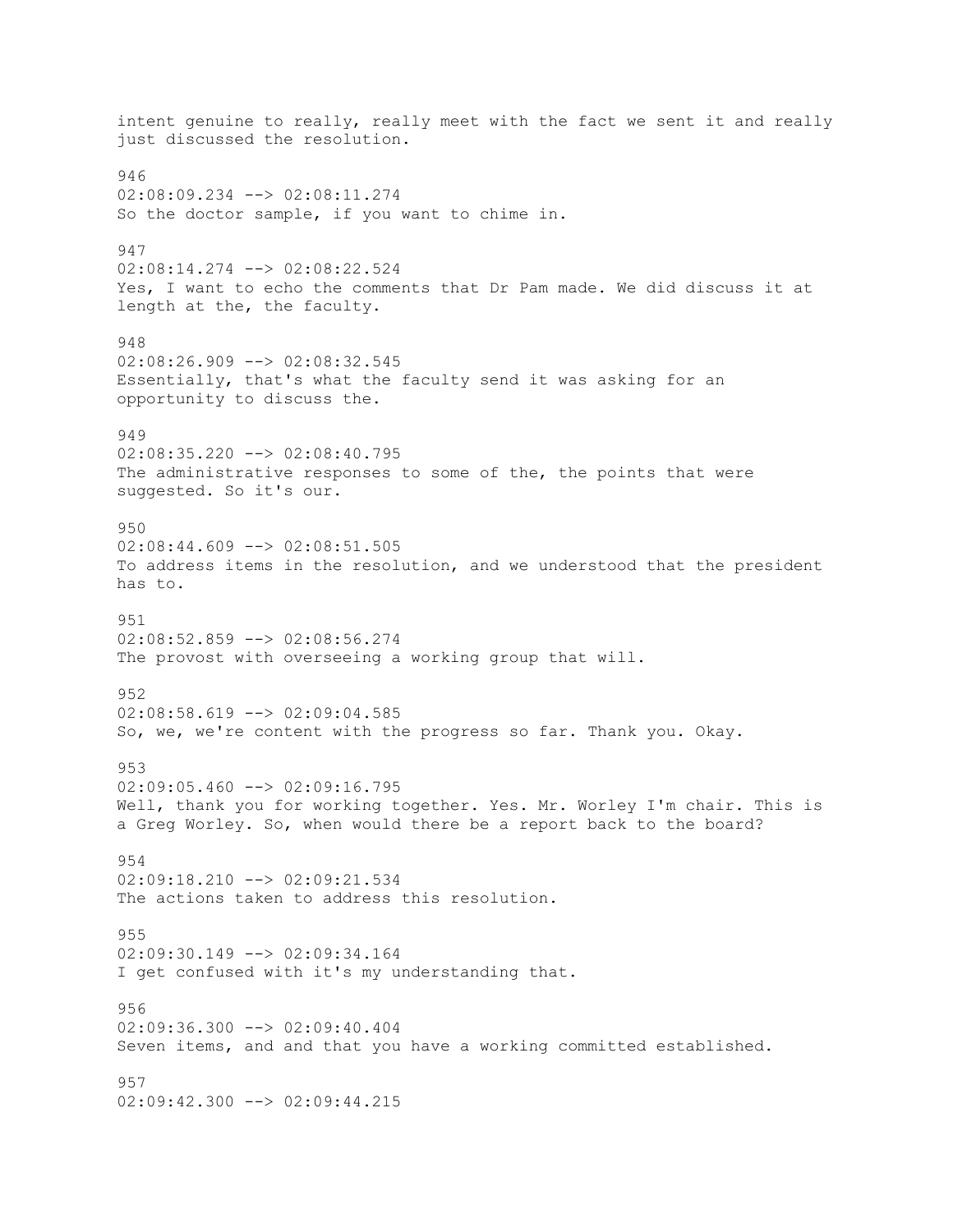Working with the faculty. 958 02:09:48.449 --> 02:09:52.404 Back to the board on the results of that work. 959 02:09:56.520 --> 02:10:00.595 It's a problem. Do you all have a timeline? No, we don't. Well, no. 960  $02:10:03.630$  -->  $02:10:09.414$ Forward and and if there's any other budget reductions, this is the working committee. Did she's talking if there's any other. 961 02:10:11.699 --> 02:10:15.414 A committee will be establishing that one that the present had mentioned. 962 02:10:16.109 --> 02:10:23.664 To really work through the various types of discussions with recommendation for budget reductions, or right. Sizing. 963 02:10:24.869 --> 02:10:37.585 So, it's gonna be an ongoing committee that we will be working together. So, as we take a look at the future of Virginia State University, that the faculty and staff, and students will be involved in. 964  $02:10:38.399$  -->  $02:10:45.595$ So, that's really what it's coming out of that. So it's, it's basically a charge to move forward that they will be involved in. 965 02:10:48.954 --> 02:10:50.935 So, when I'm reviewing. 966  $02:10:56.904$   $\leftarrow$   $>$  02:11:10.645 Then I should ask the question, has this been reviewed by that working group and is there agreement is that so the working group again we'll put together to take a look at and then by recommendations now there may not be in an agreement. 967 02:11:10.675 --> 02:11:25.404 But, again, there, There'll be a part of the, the process and I think that's truly with everybody's asking to be shared governance to be transparent and part of a process with regards to working together, looking at the same thing.

968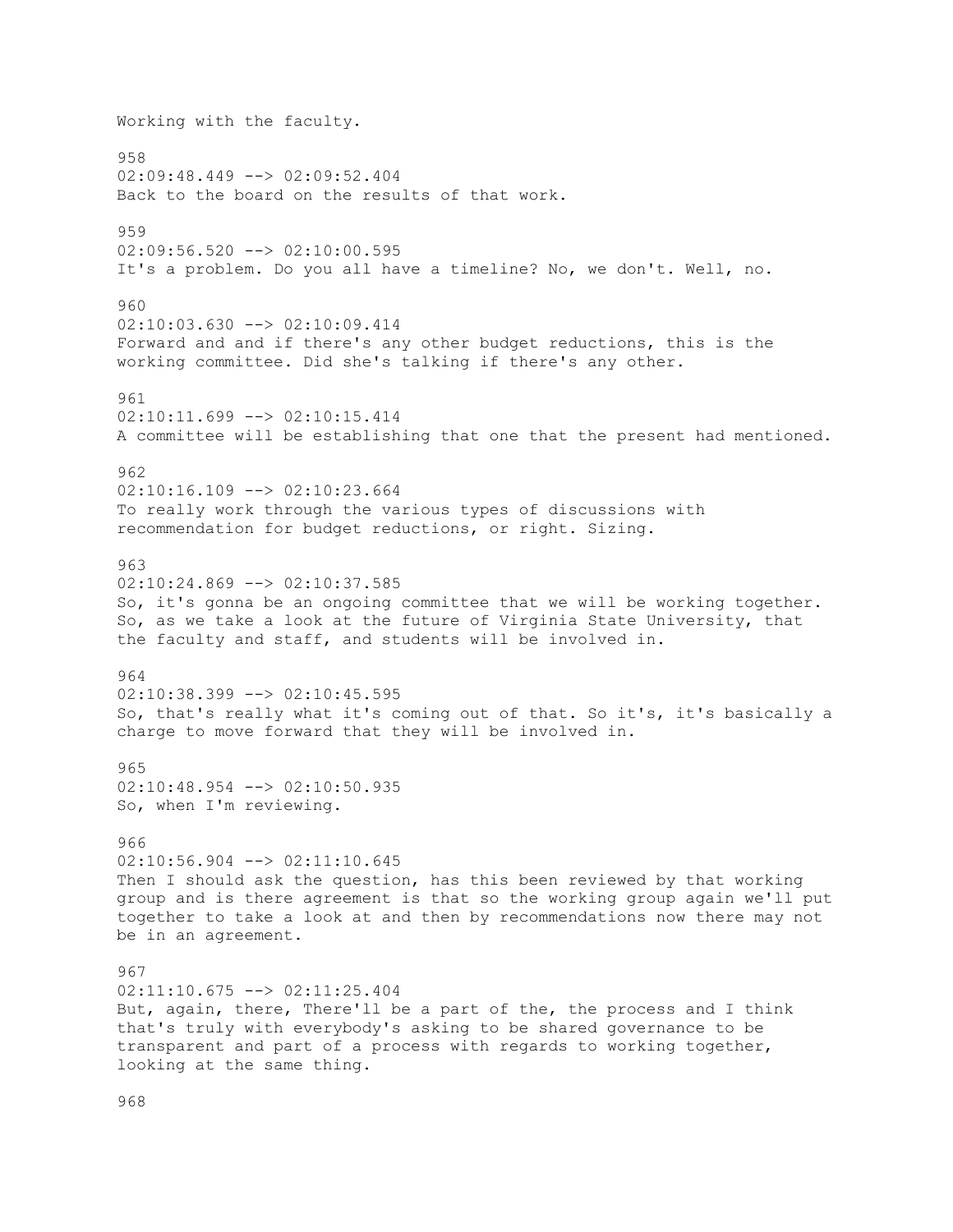$02:11:27.060$  -->  $02:11:31.585$ Efficiencies as well as opportunity. So moving forward that's with. 969 02:11:32.670 --> 02:11:45.534 Part of doing is take a look at things and provide recommendations a, to the administration to, to address anything that with the University. And again, this is all in part of shared governance in which. 970 02:11:46.140 --> 02:11:46.585 Is about. 971  $02:11:50.244$  -->  $02:11:54.625$ If I may add to that, so it was the understanding. 972 02:12:00.114 --> 02:12:03.774 That a body of people that would include not. 973 02:12:05.640 --> 02:12:09.715 Staff and perhaps student leadership no, I'm not sure. 974  $02:12:11.845$  -->  $02:12:23.904$ That there will be some, some entity and group that would be established and they would, they would work concert with the administration as they move forward. 975 02:12:25.560 --> 02:12:29.185 Making recommendations for the coming semester, so. 976 02:12:31.765 --> 02:12:36.234 I'm not sure. Exactly again, you asked about a timetable. I'm not. 977  $02:12:40.109$  -->  $02:12:47.125$ I think the impression that the faculty got was that there would be a group established at some point in the future. 978 02:12:49.140 --> 02:12:58.225 And then, you know, everything else that Dr palm said about what their charge would be, or what their participation would be is how we understand it. 979  $02:12:58.225$   $\longrightarrow$   $02:13:05.125$ But, my, my understanding is that the resolution called for some kind of an entity.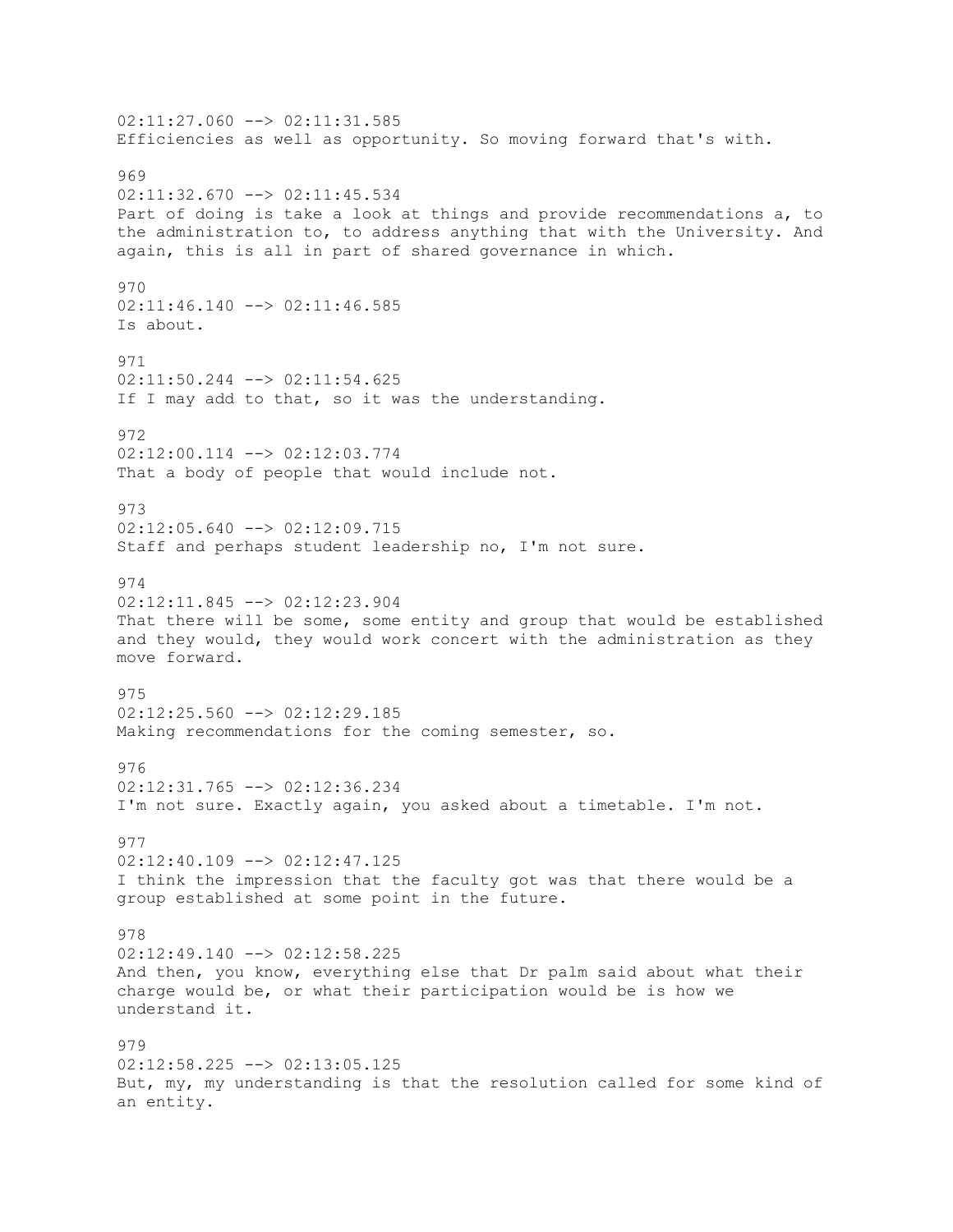980 02:13:06.060 --> 02:13:14.125 And so it's my understanding that will materialize but but I'm not sure when so that was. 981 02:13:16.050 --> 02:13:29.814 Question to me is a legitimate at this point, let's just plan have an update on this and the work of the group or groups at the November. 982  $02:13:31.710$  -->  $02:13:36.055$ And we'll just periodically just an update on saying a specific. 983 02:13:39.180 --> 02:13:42.444 Not an update on what's going on so that the state top of mind. 984 02:13:43.409 --> 02:13:43.885 Yes, ma'am. 985 02:13:49.079 --> 02:13:57.774 An update, however, the reason I raised the issue, this is resolution is David in June, and I think there are a number of. 986 02:13:59.550 --> 02:14:05.034 Things or reorganizations that have probably taken place since June and I'm gathering. 987 02:14:06.300 --> 02:14:11.034 That is staff really haven't or the Senate found that they really haven't been involved in the. 988 02:14:12.449 --> 02:14:18.805 So, I, I just suggest that there's a sense of urgency here, because we're going through one the most difficult times. 989  $02:14:21.029$  -->  $02:14:24.505$ And we need to make certain that all of the players are. 990 02:14:25.979 --> 02:14:29.335 To really get us through through. This is challenge that we're. 991 02:14:30.744 --> 02:14:36.414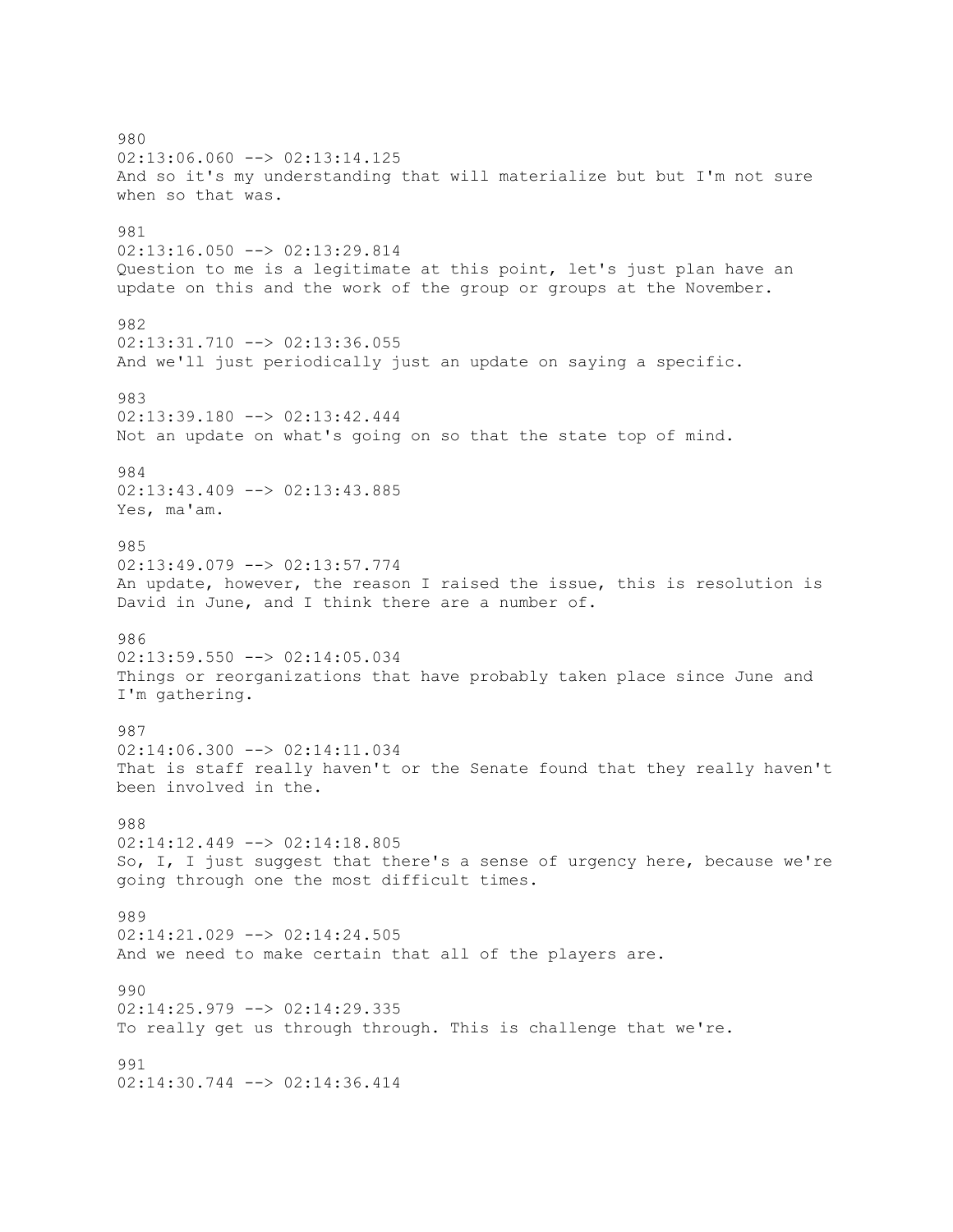So, I do want to impress upon the group that there is a sense of urgency in establishing this. 992 02:14:40.375 --> 02:14:45.505 Okay, Dr com you got that got it got it. 993 02:14:46.614 --> 02:14:50.095 Alright, one of the other. 994 02:14:51.119 --> 02:14:54.475 Comma sort of just talked about because I noticed on Facebook the. 995 02:14:57.505 --> 02:15:03.954 Task force that, but I think that sir, with specifically working with that group. So should we. 996  $02:15:04.829$  -->  $02:15:10.135$ To her, yes, I'm not bad or I have no doctor. 997 02:15:11.484 --> 02:15:14.994 No, Madam chair I'm, I'm not prepared to talk about her projects, so. 998  $02:15:19.409$  -->  $02:15:22.614$ I think she has a class it too so I'm not sure. 999  $02:15:23.635$  -->  $02:15:26.335$ She'll probably be there later, so. 1000 02:15:28.170 --> 02:15:43.164 You mentioned to her that we sort of it's my fault sort of in to, you know, I look at social media see that, and it was very positive thing for Virginia state. So would love to have her include that in her comments. 1001 02:15:43.164 --> 02:15:53.310 It's okay. Yes. I will mention that to her. Okay public safety update on seeming with. 1002 02:15:53.454 --> 02:16:02.729 No, virtually no students that you probably don't have a lot to report. Mr. Harris do we have anything we need to or? 1003 02:16:03.685 --> 02:16:11.454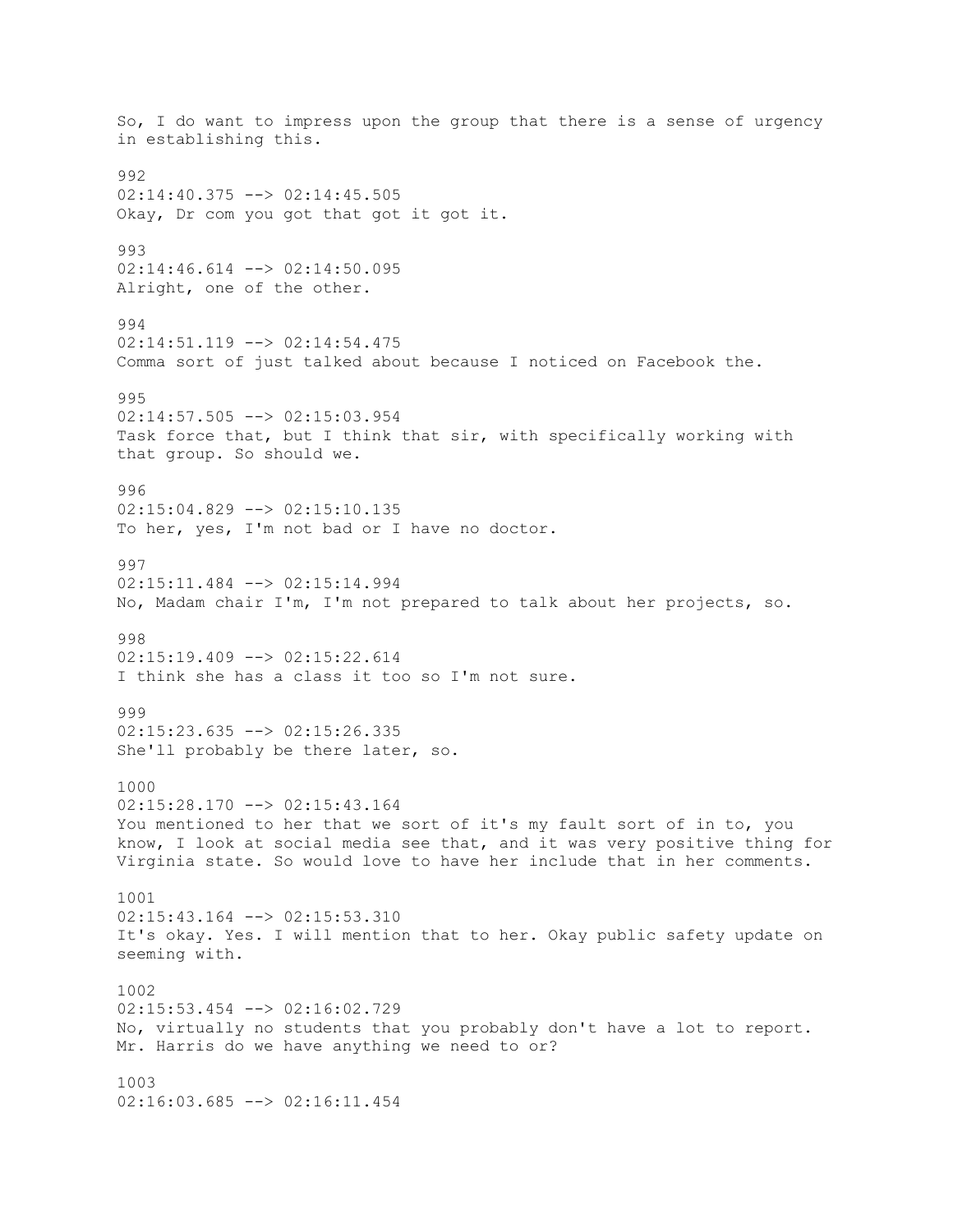We do have a couple of informational items, and with a detailed report for the November meeting, man. Okay. 1004  $02:16:11.699$  -->  $02:16:22.675$ One of the things that we had received appropriation for a couple of years, go was a police radio, upgrade the vehicles. 1005 02:16:23.489 --> 02:16:27.055 Updated with the new digital radio system and so our. 1006 02:16:28.350 --> 02:16:39.774 Be able to communicate with other departments. We've also use new vehicle computer technology in the vehicles as well. In years past police will. 1007 02:16:39.774 --> 02:16:44.034 Actually you go into the station and sit down at a computer inside. 1008 02:16:45.059 --> 02:16:57.055 Later report now, they're able to do that work in the field. We've also during the pandemic, we have completed the computer aided dispatch program. 1009 02:16:57.834 --> 02:17:00.924 So that ice directly into the dispatchers, 1010 02:17:00.924 --> 02:17:04.795 being able to which unit is the closest to respond to a particular answer, 1011 02:17:05.340 --> 02:17:13.825 whether that'd be your on campus or nearby within the Chesterfield county vicinity we've also kicked off our vehicle. 1012 02:17:15.510 --> 02:17:30.415 That was something that we had received some audit points so on and we are basically addressing that system with a newer upgraded version. We kicked that off two weeks ago in our November report. 1013 02:17:30.415 --> 02:17:32.125 We'll give you more details along with. 1014 02:17:32.969 --> 02:17:37.135 So, bad of work and see what those things look like and that could.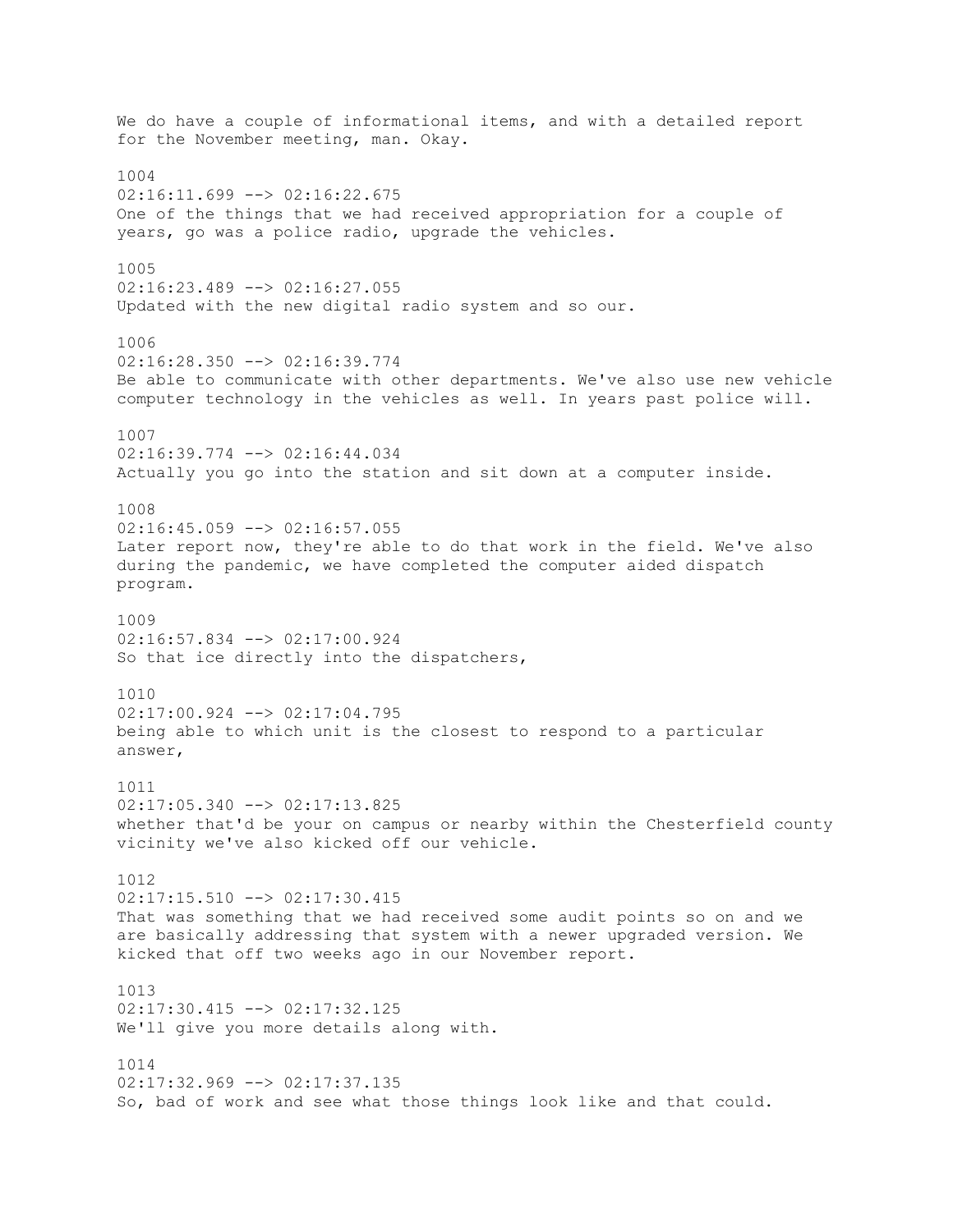1015 02:17:39.625 --> 02:17:46.645 Excellent. Mr. a gray Cameron gray our student representative. 1016 02:17:48.030 --> 02:18:02.875 On the call, I don't know if it's visually or just on the bang so wanted to acknowledge cameron's presence and also there is a presentation that's been loaded in. 1017 02:18:04.524 --> 02:18:10.915 I'm from Cameron and that presentation would typically be made. 1018 02:18:11.520 --> 02:18:15.024 Board meeting tomorrow, not at the committee meeting. 1019 02:18:15.989 --> 02:18:25.075 So, and I'm not sure if Cameron, if his presentation has been loaded or not, I was looking at the wrong. 1020 02:18:27.450 --> 02:18:34.885 The Cameron are you there? His presentation has I uploaded scurry. Okay. 1021 02:18:36.090 --> 02:18:39.475 Perfect so we can take a look at that. And then. 1022  $02:18:40.495$   $\longrightarrow$   $02:18:48.145$ Thank you for being part of the meeting and we'll hear your presentation tomorrow. If that works. 1023 02:18:49.194 --> 02:18:58.885 Okay, I'm told that we need to go back and do an actual voice vote a roll call. What. 1024 02:18:59.940 --> 02:19:03.534 The voice on the approval of the. 1025 02:19:04.170 --> 02:19:17.094 And the selection of device care. So Dr red are you there? Could you so we had a motion and a second on each of those I don't know. 1026 02:19:17.784 --> 02:19:28.104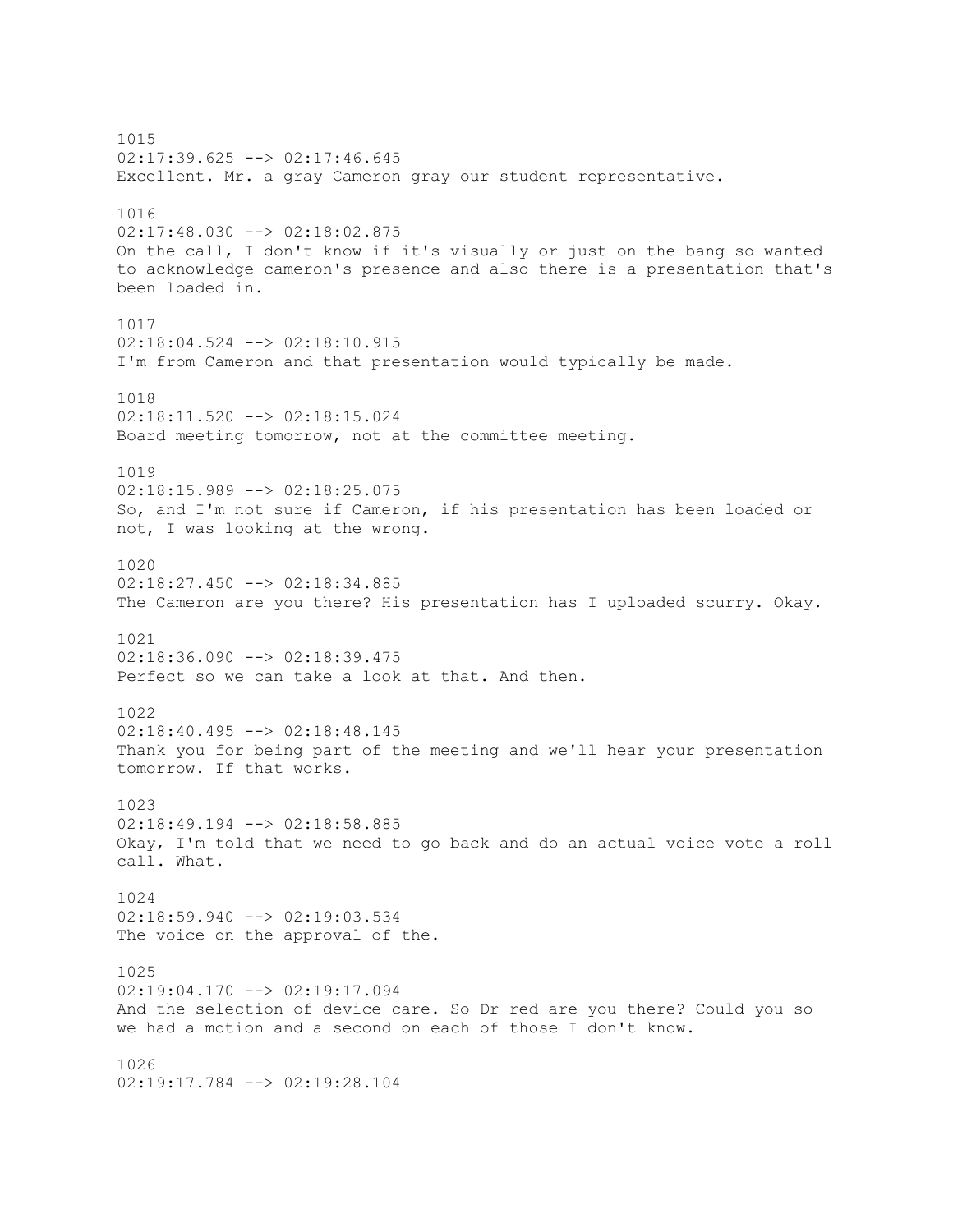Sure that or if we need to do it again. Yes, let's do it again. Please. Okay so. 1027 02:19:30.354 --> 02:19:37.614 Alright, can I have a motion for the minute? Approval of the minutes don't worry. 1028 02:19:40.854 --> 02:19:43.825 Dr, Marie and the second is Mr Richardson. 1029  $02:19:44.670$  -->  $02:19:49.555$ Alright, if you wanna do roll call, Pamela. 1030 02:19:51.270 --> 02:19:55.674 Hi Dr Christine D\*\*. 1031 02:19:57.299 --> 02:19:59.965 Hi. Mr. Charlie you. 1032 02:20:01.889 --> 02:20:03.145 Is to be your memory. 1033 02:20:06.059 --> 02:20:15.684 By the way interchange. Mr. Gregory, thank you. 1034  $02:20:18.180$  -->  $02:20:21.174$ Thank you very much. And if I could have. 1035 02:20:23.395 --> 02:20:26.094 To elect Dr Christine Darden. 1036 02:20:26.844 --> 02:20:30.985 Chair for the committee, right? Can you hear me. 1037 02:20:32.639 --> 02:20:33.059 Yes. 1038 02:20:38.905 --> 02:20:44.454 To fill the role of vice chair, this distinguished committee, thank you. 1039 02:20:46.559 --> 02:20:51.534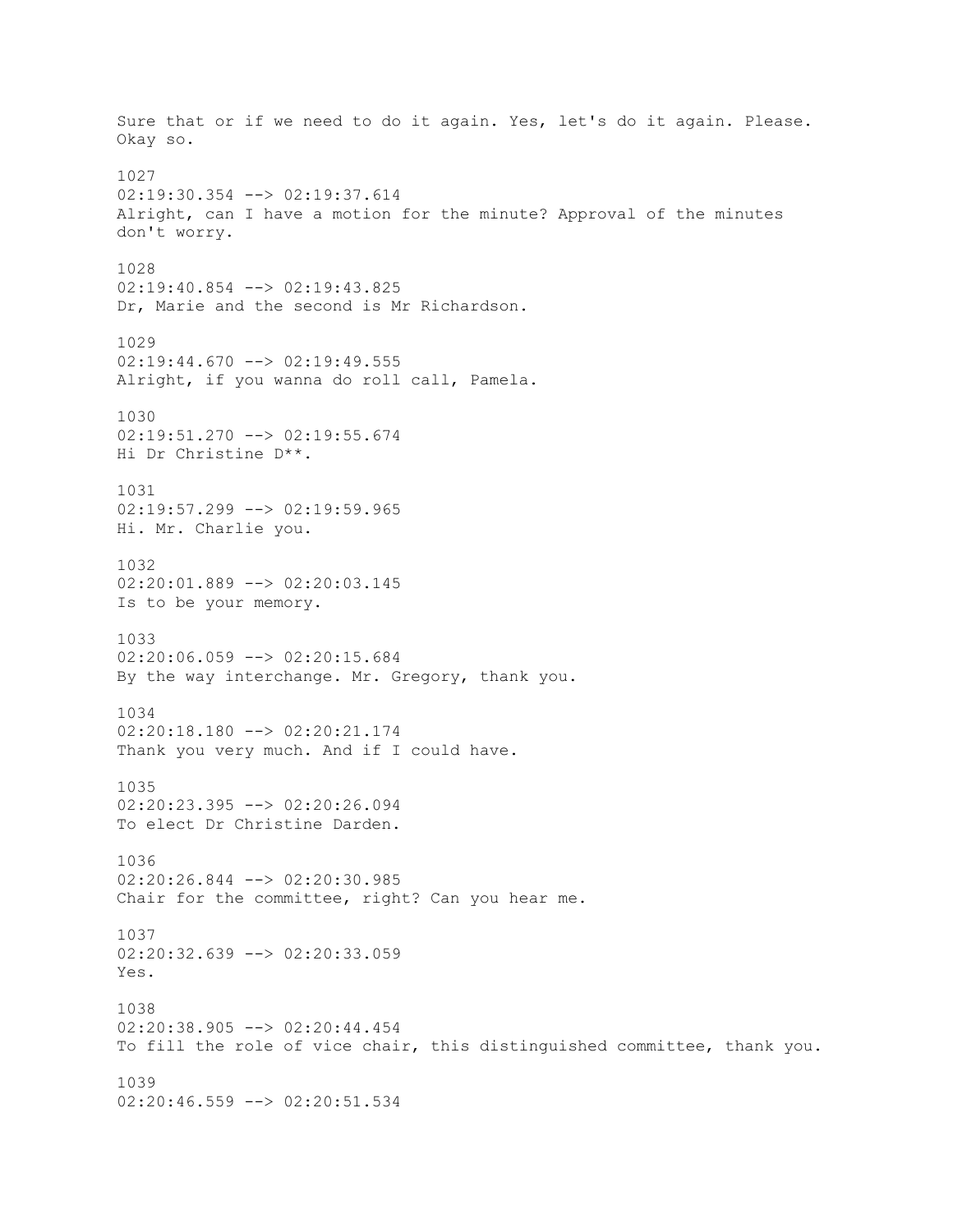So, second, thank you, bill so we could do that. 1040 02:20:55.049 --> 02:20:57.895 Pamela Curry. Hi. 1041 02:20:59.190 --> 02:21:03.565 Dr. Christine garden. Hi. Mr. Charlie. Here. 1042 02:21:04.110 --> 02:21:06.745 Hi, Marie. 1043 02:21:08.575 --> 02:21:12.774 Mr. missed the way in turning. 1044 02:21:15.180 --> 02:21:19.584 Mr. Greg we worldly. Thank you. 1045 02:21:21.450 --> 02:21:28.674 Thank you and just a follow up cameron's presentation begins on page. 1046  $02:21:29.700$  -->  $02:21:40.165$ In diligence, if that's helpful. Is there any other business to have? I missed something. Is there other spring before the committee chairs? 1047 02:21:42.475 --> 02:21:53.094 I would like to get an update and maybe we can do that at the next meeting on where do we stand with the climate survey as, you know, we've been trying to do that for right? 1048  $02:21:53.520$   $\longrightarrow$   $02:22:00.295$ For a while and we could get an update on that appreciate. Okay, we. 1049 02:22:03.295 --> 02:22:04.315 Is there anything else? 1050 02:22:07.795 --> 02:22:21.325 Okay, I would take a motion for a German and I would know that this committee has completed this business within two minutes are a lot of time in spite of our technology. 1051 02:22:22.854 --> 02:22:25.735 Or, probably, it's my issue, not technology.